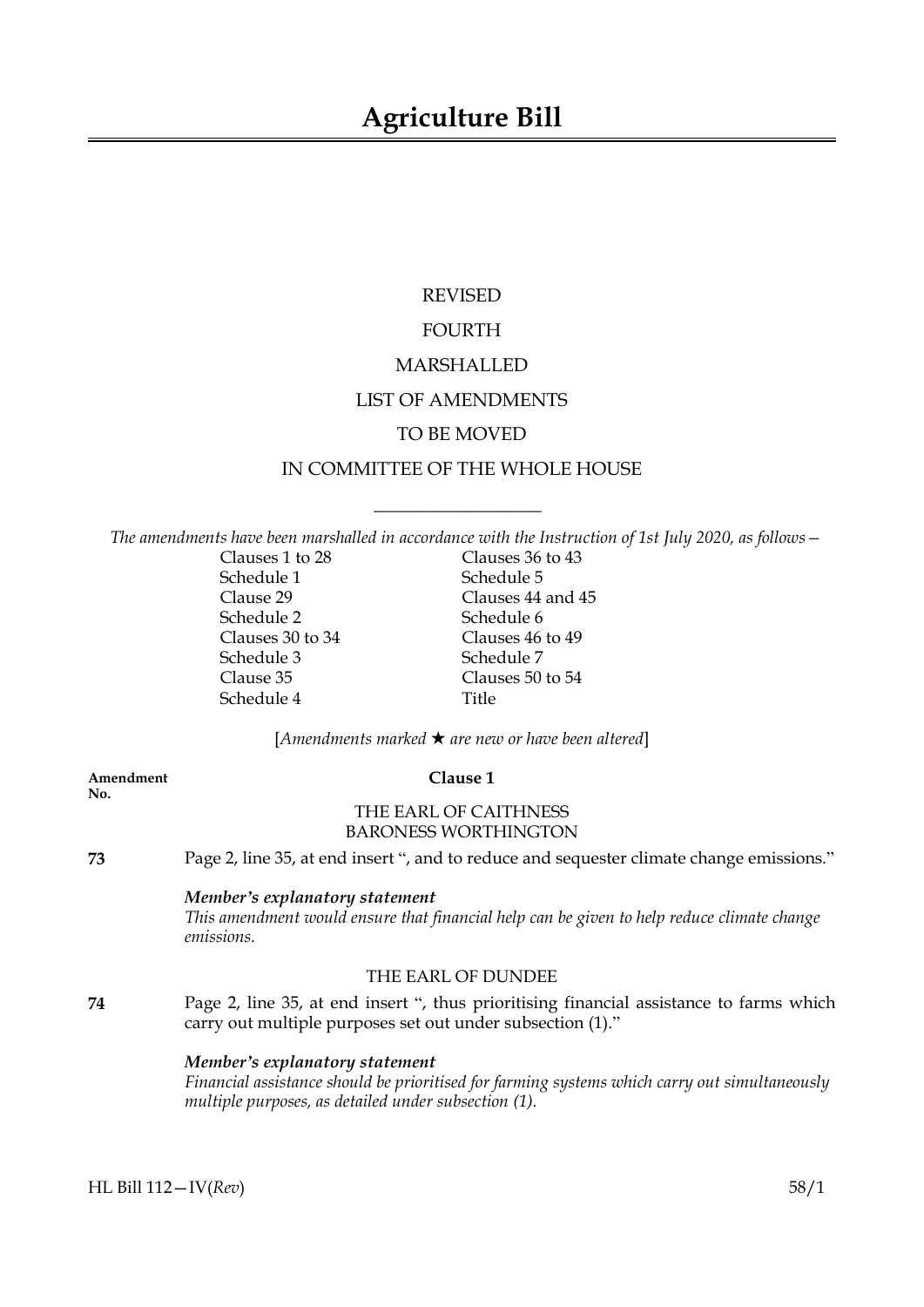# BARONESS BOYCOTT BARONESS MEACHER BARONESS BAKEWELL OF HARDINGTON MANDEVILLE BARONESS BENNETT OF MANOR CASTLE

**75** Page 2, line 35, at end insert—

- "( ) In framing any financial assistance scheme, the Secretary of State must also have regard to the need to improve public health outcomes, in particular through measures to—
	- (a) increase the availability, affordability, diversity, quality and marketing of fruit, vegetables and pulses,
	- (b) reduce farm antibiotic and related veterinary product use, and antibiotic resistance to harmful micro-organisms, through improved animal health and welfare,
	- (c) provide support for farmers to diversify out of domestic production of foods where there may be reduced demand due to health concerns,
	- (d) reduce harm from use of chemicals on farms, and
	- (e) reduce pesticide residues in food."

# LORD LUCAS

- **76** Page 2, line 35, at end insert—
	- "( ) In framing any financial assistance scheme, the Secretary of State must consult such Local Nature Partnerships as may be appropriate."

# BARONESS BENNETT OF MANOR CASTLE BARONESS BOYCOTT

- **77** Page 2, line 35, at end insert—
	- "(4A) The Secretary of State must conduct a consultation with—
		- (a) persons and organisations who represent animal welfare interests,
		- (b) relevant non-governmental organisations, and
		- (c) any other persons the Secretary of State considers appropriate,

to establish the eligibility and criteria for receiving financial assistance under subsection (1) for transitioning from livestock to plant based production.

- (4B) Eligibility and criteria may include species-specific guidelines and requirements.
- (4C) The Secretary of State must lay before Parliament a report containing the outcomes of the consultation, including the recommended eligibility and criteria for receiving financial assistance under subsection (1) for transitioning from livestock to plant based production.
- (4D) The Secretary of State must conduct another consultation in the same terms under subsections (4A) to (4C) every two years."

# *Member's explanatory statement*

*This relates to the amendment tabled by Baroness Bennett of Manor Castle to page 2, line 25 which provides that financial assistance may be provided for farms transitioning from livestock to plant-based production.*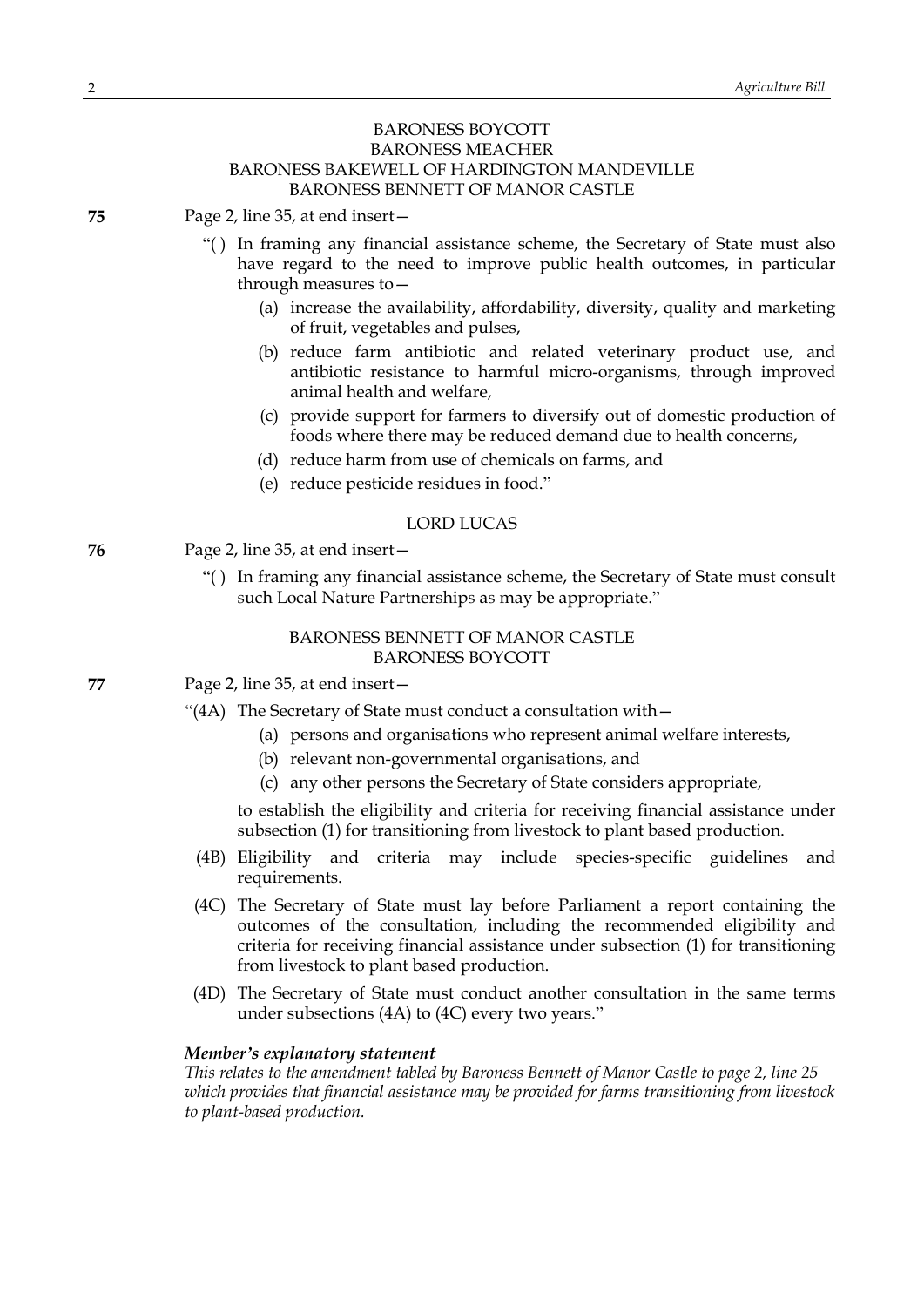# LORD BRUCE OF BENNACHIE LORD GREAVES LORD THOMAS OF GRESFORD

|    | LUKD THUMAS UF GKESFUKD                                                                                                                                                                                                      |
|----|------------------------------------------------------------------------------------------------------------------------------------------------------------------------------------------------------------------------------|
| 78 | Page 2, line 35, at end insert –                                                                                                                                                                                             |
|    | "() In framing any financial assistance scheme, the Secretary of State must have<br>regard to maintaining support for hill farms and other marginal land<br>previously designated as less favoured areas."                   |
|    | <b>BARONESS MEACHER</b>                                                                                                                                                                                                      |
| 79 | Page 2, line 35, at end insert –                                                                                                                                                                                             |
|    | "(4A) In framing any financial assistance scheme, the Secretary of State must also<br>have regard to the need to improve the management of agricultural and other<br>undeveloped land around large towns and cities.         |
|    | (4B) In subsection (4A) "land" includes any agricultural or undeveloped land not<br>used for development, and -                                                                                                              |
|    | (a) designated as Green Belt in a development plan document, or<br>(b) within 5km of the built-up area boundary of a contiguous urban area<br>with a population of more than 200,000.                                        |
|    | (4C) The Secretary of State must hypothecate at least 20% of the total budget for<br>financial assistance under this section towards the overall improvement of any<br>land that falls within the scope of subsection (4B)." |
|    | <b>LORD GREAVES</b><br>As an amendment to Amendment 79                                                                                                                                                                       |
| 80 | In subsection (4A) leave out "large"                                                                                                                                                                                         |
|    | Member's explanatory statement<br>This amendment and the next are to extend the scope of Baroness Meacher's amendment to<br>small and medium sized towns.                                                                    |
|    | As an amendment to Amendment 79                                                                                                                                                                                              |
| 81 | Leave out subsection $(4B)(b)$ and insert –                                                                                                                                                                                  |
|    | "(b) inside the settlement boundary as defined in a development plan<br>document or within 5 km of that boundary."                                                                                                           |
|    | <b>BARONESS NEVILLE-ROLFE</b>                                                                                                                                                                                                |
| 82 | Page 2, line 35, at end insert –                                                                                                                                                                                             |
|    | "() In framing any financial assistance scheme, the Secretary of State must –<br>(a) publish an impact assessment for that scheme, and                                                                                       |
|    | (b) have regard to that impact assessment and any public responses to it."                                                                                                                                                   |
|    | <b>LORD GREAVES</b>                                                                                                                                                                                                          |
| 83 | Page 2, line 35, at end insert -                                                                                                                                                                                             |
|    | "() In providing financial assistance under this section, the Secretary of State must<br>have regard to regional and local circumstances, in particular to plans and<br>strategies including (but not limited to) -          |
|    | (a) a local development plan;                                                                                                                                                                                                |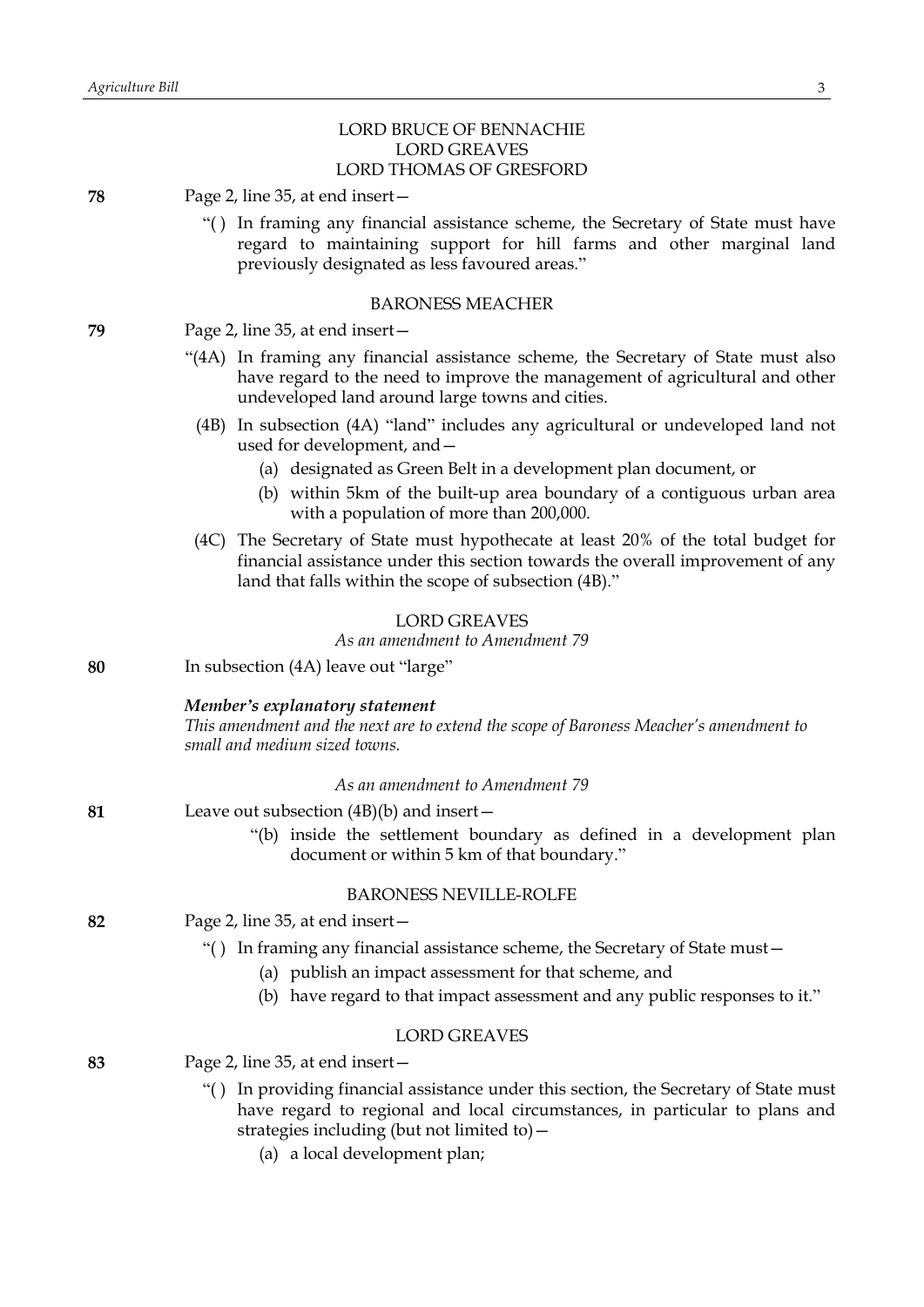# **Clause 1** *- continued*

- (b) rights of way improvement plans;
- (c) catchment area strategies and other drainage plans;
- (d) tree planting projects;
- (e) biodiversity improvement plans;
- (f) local food production and distribution schemes;
- (g) local tourism strategies;
- (h) local education projects.
- ( ) Financial assistance under this section may be provided—
	- (a) to the operators of individual farm holdings, or
	- (b) to the operators of multiple farm holdings in an area for which a scheme applies."

#### *Member's explanatory statement*

*This amendment is to probe the operation of schemes at a local level and their relationship to strategies, policies and projects from other agencies; also to probe the operation of schemes across more than one holding or land management organisation, including in relation to schemes under Tiers 2 and 3 of the proposed Environment Management Scheme.*

# LORD TEVERSON

BARONESS BENNETT OF MANOR CASTLE THE EARL OF CAITHNESS BARONESS RITCHIE OF DOWNPATRICK

**84** Page 2, line 36, at end insert—

""agroforestry systems" means land management systems which integrate trees into productive farming landscapes, and include silvopasture, hedgerows with standards, coppice, orchards and farm woodland."

### *Member's explanatory statement*

*This amendment outlines the practices and methods of agroforestry, enhancing its understanding and opening opportunities for farmers and land-users to undertake, support and invest in these systems.*

### THE EARL OF DEVON

**85** Page 2, line 36, at end insert—

""agricultural land" means arable land, including temporary grassland and fallow land, permanent grassland, permanent crops, and common land used for agricultural purposes;"

### *Member's explanatory statement*

*This amendment (with others in the name of the Earl of Devon) seek to ensure that financial assistance is directed specifically to agricultural land, as under the current CAP regime, and not any land or water, by adopting the definition in the current Basic Payment Scheme rules with the addition of specific provision for common land, which was excluded from CAP.*

# LORD LUCAS

**86** Page 2, line 37, at end insert "harvesting, extracting,"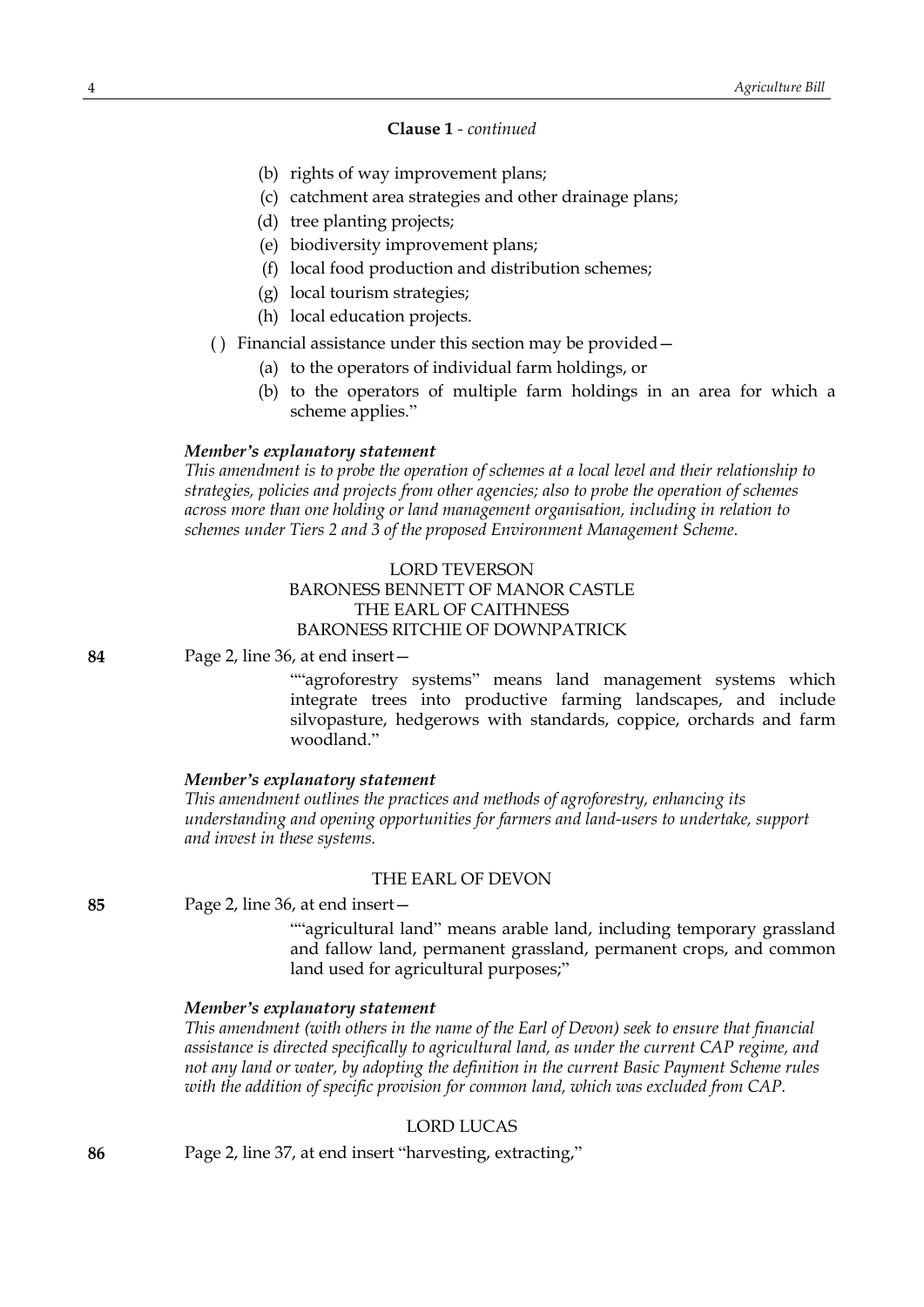*This amendment is to discuss how this subsection might apply to assistance for coppicing, for instance by allow for coppice to be collected for use in power stations more easily.*

# LORD TREES BARONESS MALLALIEU BARONESS JONES OF WHITCHURCH BARONESS BAKEWELL OF HARDINGTON MANDEVILLE

**87** Page 2, line 37, at end insert "slaughtering,"

# *Member's explanatory statement*

*To enable assistance to be given in an appropriate case to a licensed abattoir which, for example, provides a private kill service or enables slaughtering facilities in an area otherwise without adequate provision.*

# LORD ADDINGTON BARONESS SCOTT OF NEEDHAM MARKET BARONESS GREY-THOMPSON LORD GREAVES

**88** Page 3, leave out lines 1 and 2 and insert—

""better understanding of the environment" includes—

- (a) a better understanding of agroecology,
- (b) furthering understanding of the natural environment or cultural heritage, and
- (c) enabling or assisting other persons to further their understanding of natural environment and cultural heritage;"

#### *Member's explanatory statement*

*This amendment is to broaden what is defined under "understanding the environment" to include furthering understanding of the natural environment and cultural heritage, and through actions to support the understanding of others – ensuring that led, coached or guided activity is covered.*

# LORD LUCAS

| 89 | Page 3, line 3, after "restoring" insert ", protecting, creating, maintaining" |  |  |
|----|--------------------------------------------------------------------------------|--|--|
|    |                                                                                |  |  |

*Member's explanatory statement See Lord Lucas' amendment to Clause 1, page 2, line 8.*

# BARONESS BENNETT OF MANOR CASTLE BARONESS BOYCOTT

**90** Page 3, line 5, leave out "or plants" and insert ", plants or fungi"

# THE EARL OF DEVON

**91** Page 3, line 6, after "uplands" insert ", wetlands"

# *Member's explanatory statement*

*This amendment ensures that wetlands are specifically included in the definition of cultural or natural heritage.*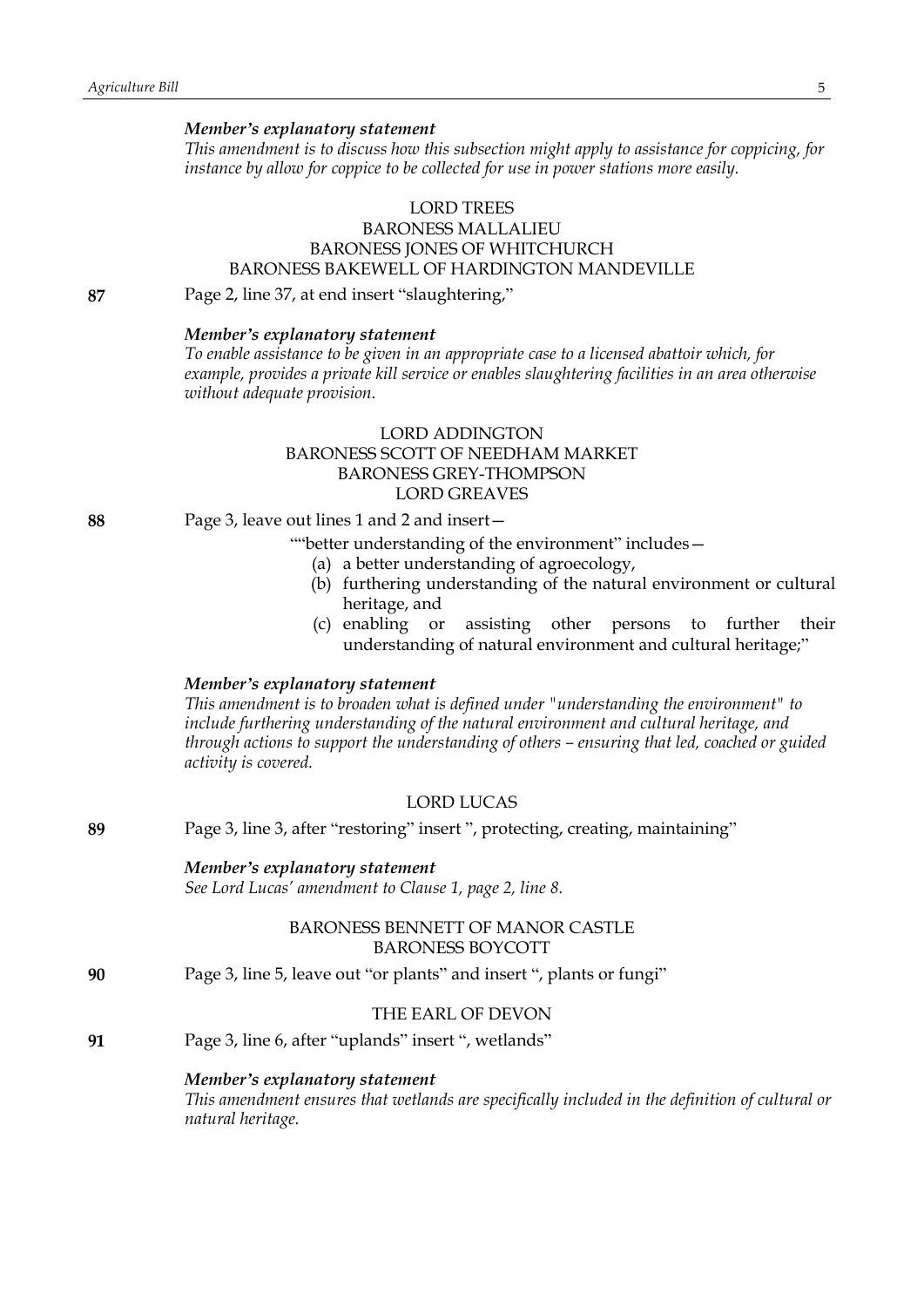|    | <b>BARONESS JONES OF WHITCHURCH</b><br><b>LORD GRANTCHESTER</b><br><b>BARONESS PARMINTER</b><br><b>LORD JUDD</b>                                                                                                                                                                           |
|----|--------------------------------------------------------------------------------------------------------------------------------------------------------------------------------------------------------------------------------------------------------------------------------------------|
| 92 | Page 3, line 6, at end insert –<br>""environmentally sustainable way" means a way which employs<br>factors and practices that contribute to the quality of environment on a<br>long-term basis and avoid the depletion of natural resources."                                              |
|    | Member's explanatory statement<br>This amendment defines "environmentally sustainable way" and is consequential on an earlier<br>amendment allowing financial assistance to be granted for businesses producing food in such a<br>manner.                                                  |
|    | <b>BARONESS MEACHER</b>                                                                                                                                                                                                                                                                    |
| 93 | Page 3, line 6, at end insert-                                                                                                                                                                                                                                                             |
|    | ""development" has the same meaning as in section 55 of the Town &<br>Country Planning Act 1990.                                                                                                                                                                                           |
|    | "development plan document" has the same meaning as in section 37 of<br>the Planning & Compulsory Purchase Act 2004."                                                                                                                                                                      |
|    | <b>LORD WIGLEY</b>                                                                                                                                                                                                                                                                         |
| 94 | Page 3, line 12, at end insert -                                                                                                                                                                                                                                                           |
|    | ""land" means land that is used for agricultural, horticultural or forestry<br>purposes or which is intended to be so used, or used for purposes<br>ancillary to those functions."                                                                                                         |
|    | <b>LORD LUCAS</b>                                                                                                                                                                                                                                                                          |
| 95 | Page 3, line 14, after "in" insert "connection with"                                                                                                                                                                                                                                       |
|    | Member's explanatory statement<br>This amendment is to include the whole spectrum of farm animals, e.g. dogs.                                                                                                                                                                              |
|    | THE EARL OF CAITHNESS<br><b>BARONESS RITCHIE OF DOWNPATRICK</b><br><b>LORD RANDALL OF UXBRIDGE</b>                                                                                                                                                                                         |
| 96 | Page 3, line 15, at end insert -                                                                                                                                                                                                                                                           |
|    | ""nature-friendly farming" means farming (including the use of organic<br>and agroecological methods) for the benefit of species, biodiversity, soil<br>health, landscapes, water and air quality, flood protection measures,<br>climate change mitigation, wildlife and the environment;" |
|    | Member's explanatory statement                                                                                                                                                                                                                                                             |
|    | This amendment ensures that financial assistance is targeted at and supports nature-friendly                                                                                                                                                                                               |

*farmers and land-users who carry out nature-friendly farming practices on their land.*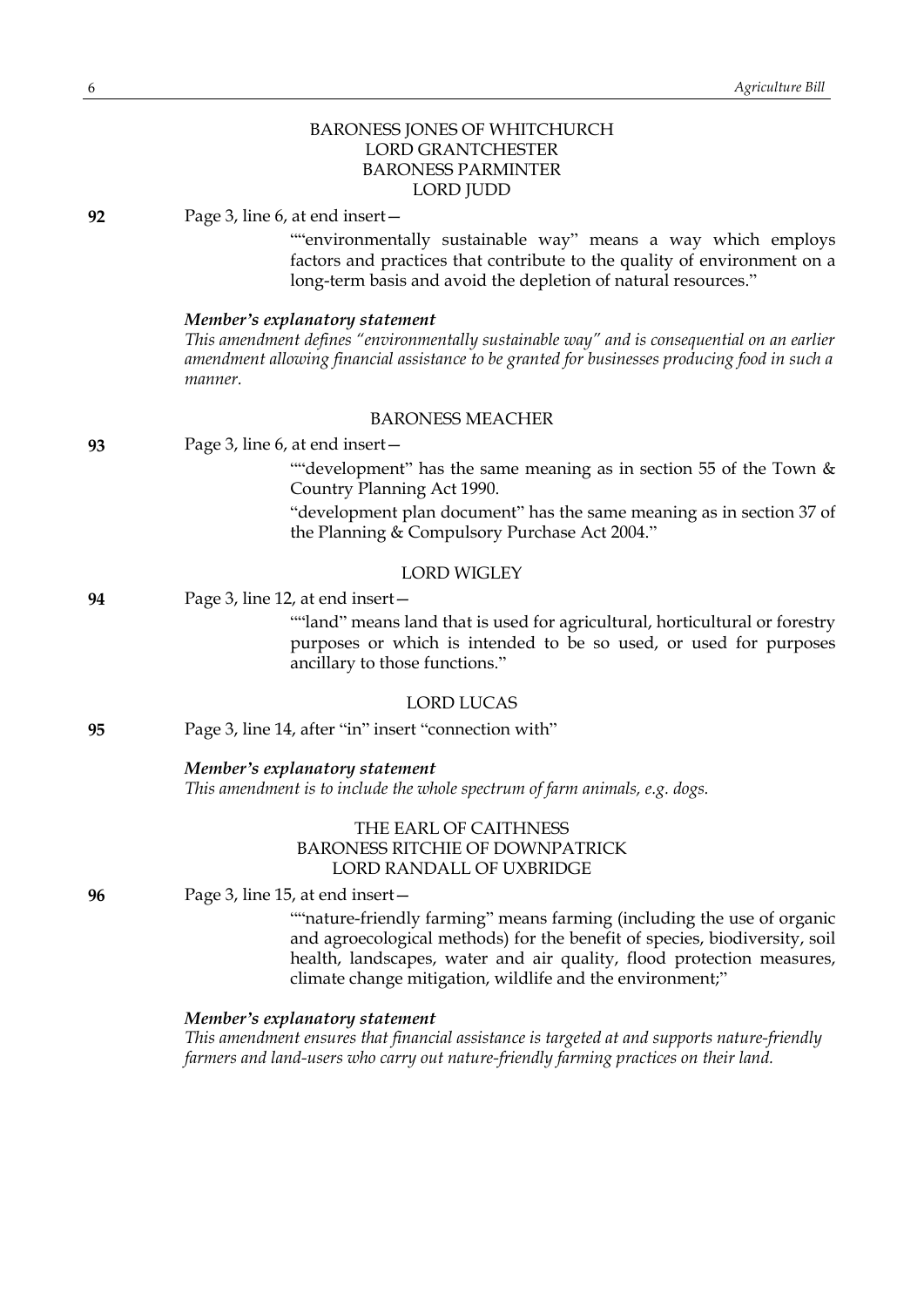# LORD TEVERSON BARONESS BENNETT OF MANOR CASTLE BARONESS YOUNG OF OLD SCONE THE EARL OF CAITHNESS

**97** Page 3, line 17, at end insert—

""whole farm agroecological systems" include any whole enterprise system for farming or land management which is designed to produce food or fuel while delivering environmental and social benefits, and may include organic farming."

#### *Member's explanatory statement*

*This amendment defines the practices and purpose of agroecology, alongside other agreed models, giving greater clarity and understanding for famers and land-users seeking to invest and implement these whole farm agroecological systems.*

# LORD ADDINGTON BARONESS SCOTT OF NEEDHAM MARKET BARONESS GREY-THOMPSON LORD JUDD

#### **98** Page 3, line 17, at end insert—

""supporting public access to and enjoyment of the countryside" includes the provision of new public access or improving the accessibility of existing public rights of way and the navigation of waterways."

# *Member's explanatory statement*

*This amendment is to clarify the specific ways in which public access will be supported by financial assistance, including for recipients who provide new paths or improve the accessibility of existing public rights of way or navigation of waterways that cross their land.*

# LORD ADDINGTON BARONESS GREY-THOMPSON BARONESS SCOTT OF NEEDHAM MARKET LORD GREAVES

**99** Page 3, line 17, at end insert—

""waters" means any inland, non-tidal lakes, canals, rivers (to the extent that they are non-tidal), streams, ditches, drains, cuts, culverts, dykes, sluices and passages through which water flows and which are located on agricultural land, and includes artificial watercourses, reservoirs, whether natural or artificial and whether navigable or not, and includes the bed and the shores or banks thereof."

### *Member's explanatory statement*

*This amendment ensures that financial assistance is applicable to all waterways and bodies located on agricultural land.*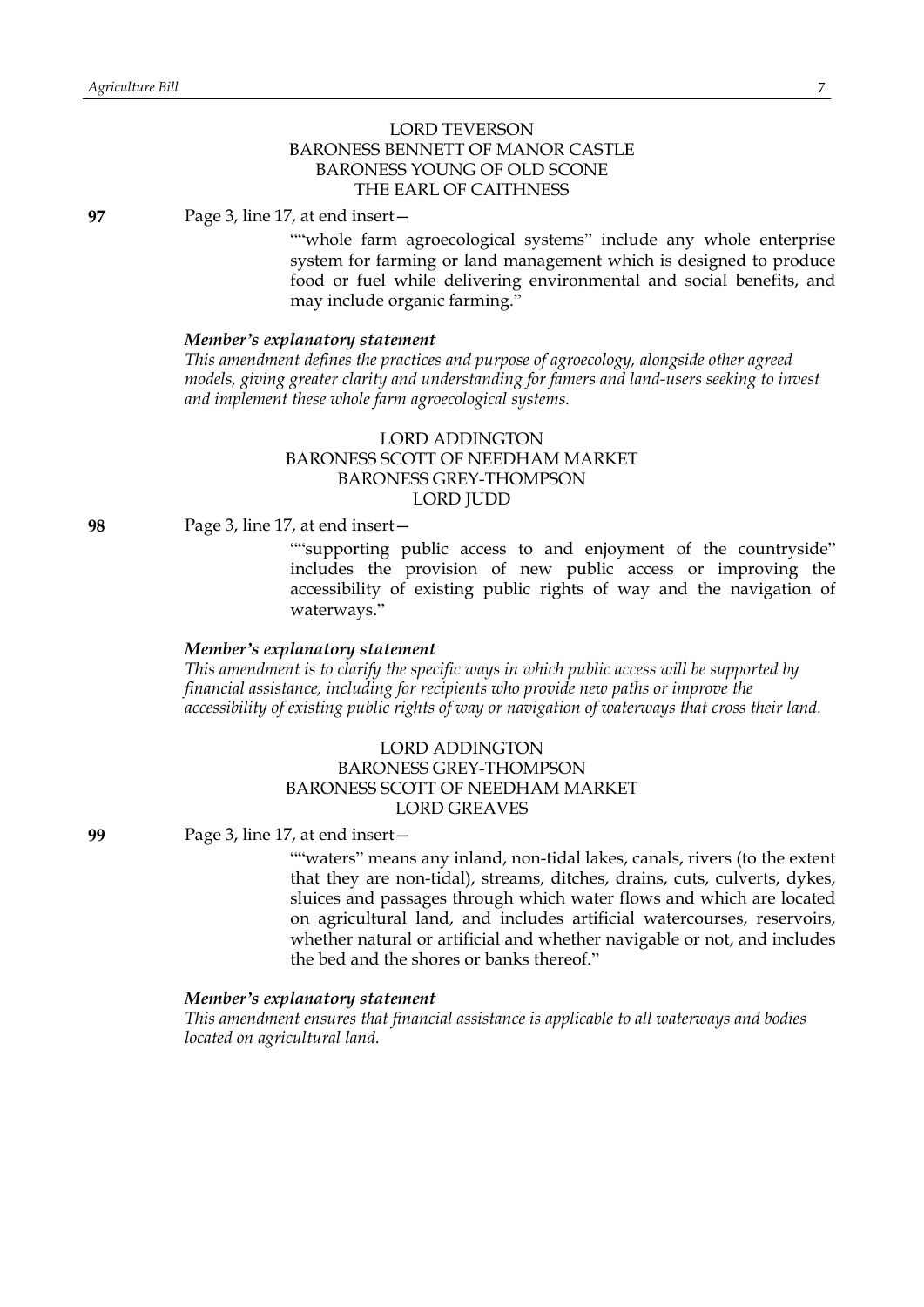# BARONESS HODGSON OF ABINGER LORD GREAVES

**100** Page 3, line 17, at end insert—

""public access" means access via footpaths, bridle paths, byways, and open land access under the right to roam."

#### *Member's explanatory statement*

*To define "public access" so it can facilitate activities such as walking and horse riding.*

# THE EARL OF DUNDEE

**101** Page 3, line 17, at end insert—

""starting, or improving the productivity of, an agricultural, horticultural or forestry activity" includes training, start-up capital and facilitation of access to land for new entrant farm and forestry entrepreneurs and support for landowners to make land available to new entrant farm and forestry entrepreneurs."

#### *Member's explanatory statement*

*This amendment defines "starting, or improving the productivity of, an agricultural, horticultural or forestry activity" to clarify those standing to benefit from financial assistance.*

# LORD GREAVES

**102** Page 3, line 17, at end insert—

""rewilding" means the large-scale restoration of ecosystems to the point where nature can take care of itself within very light touch habitat management, involving reinstating natural processes and, where appropriate, missing species, allowing them to shape the landscape and the habitats within'

*Member's explanatory statement This amendment defines "rewilding" for the purposes of a previous amendment.*

### **After Clause 1**

# BARONESS MCINTOSH OF PICKERING BARONESS RITCHIE OF DOWNPATRICK BARONESS JONES OF MOULSECOOMB BARONESS BAKEWELL OF HARDINGTON MANDEVILLE

**103** Insert the following new Clause—

### **"Conditions for receiving financial assistance under section 1**

- (1) In framing any financial assistance scheme under section 1, the Secretary of State must ensure that recipients of financial assistance meet the requirements set out in subsection (2) for the land in respect of which the financial assistance is given.
- (2) The requirements are—
	- (a) to mitigate flood risks, particularly in managing uplands,
	- (b) to restore peatbogs,
	- (c) to take steps to mitigate the effects of climate change,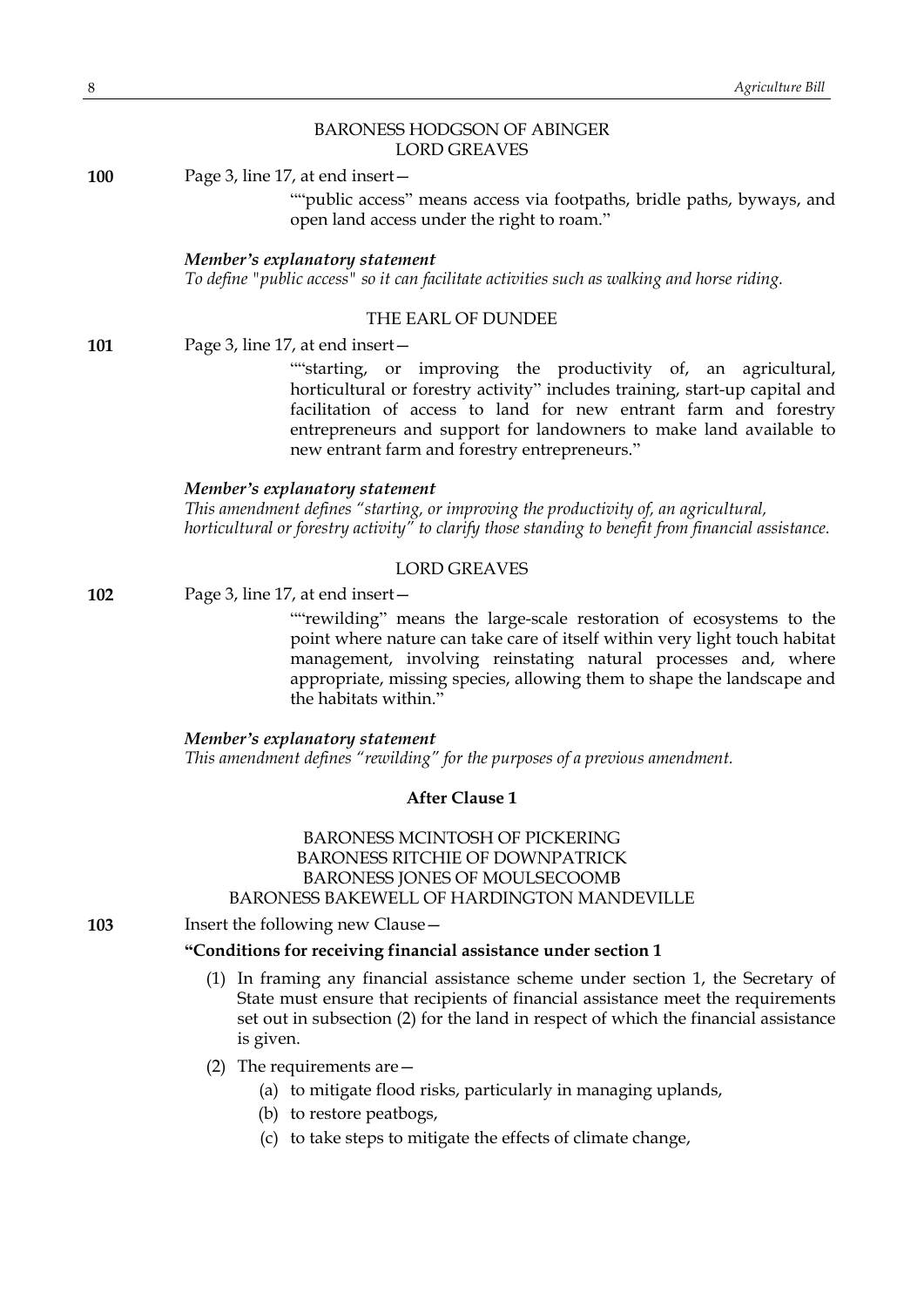# **After Clause 1** *- continued*

- (d) to protect the features of cultural or natural heritage,
- (e) to promote environmental enhancement and protection of the environment,
- (f) to reduce the risk of animal and plant disease, including the monitoring of animal health and welfare,
- (g) to facilitate public access,
- (h) to promote resilience of rural communities, rural proofing and productivity,
- (i) to create habitats for wildlife and increase biodiversity, having regard to local ecological circumstances such as uplands,
- (j) to improve air quality or contribute to climate change."

# BARONESS MCINTOSH OF PICKERING

**104** Insert the following new Clause -

# **"Financial assistance for reservoirs**

Where financial assistance is given under section 1 for the purposes of creating a reservoir which is capable of holding less than 25,000 cubic metres of water above the natural level of any part of the surrounding land, section A1 of the Reservoirs Act 1975 (as inserted by Schedule 4 to the Flood and Water Management Act 2010) shall not apply."

# *Member's explanatory statement*

*This amendment is intended to probe existing provisions on storing water on farmland and to clarify whether the provisions of the Reservoirs Act 1975 should extend to such reservoirs holding between 10,000 and 25,000 cubic metres of water.*

# LORD GRANTCHESTER LORD GREAVES LORD CORMACK

**105** Insert the following new Clause—

# "**Minimum level of financial assistance**

Before exercising the powers under section 1 for the first time, the Secretary of State must lay before Parliament a statement confirming—

- (a) the total amount of financial assistance available in the first year in which the Secretary of State intends to exercise the power under section 1,
- (b) that this is no less than the total amount provided in the preceding financial year, adjusted for inflation,
- (c) provisional total amounts for the subsequent three financial years, and
- (d) the reasons for the amounts specified under paragraph (c)."

# *Member's explanatory statement*

*This amendment seeks to ensure that the transition to a new funding system does not result in a reduction in the overall financial assistance provided for agriculture and associated purposes.*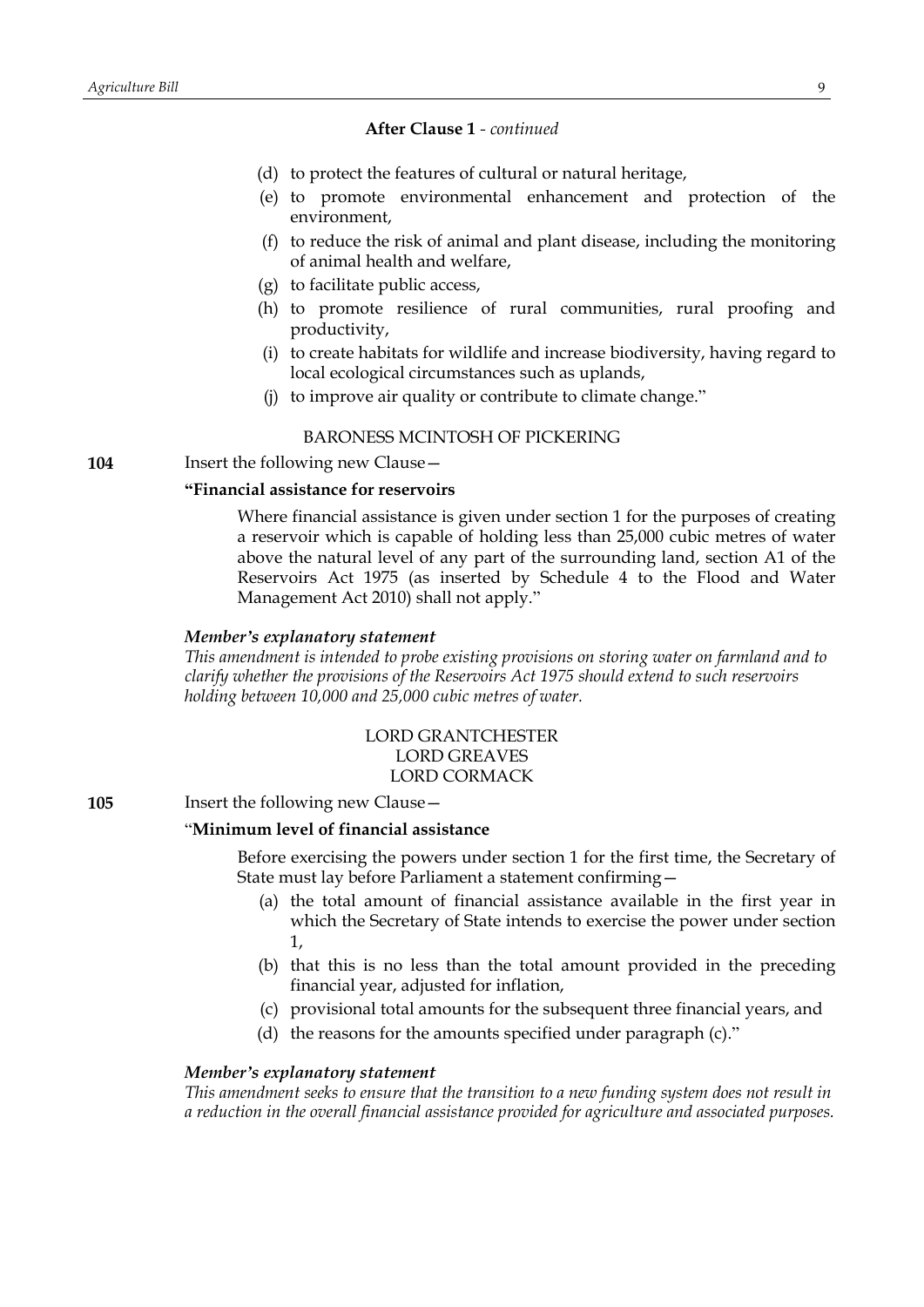# **Clause 2**

# BARONESS MCINTOSH OF PICKERING BARONESS JONES OF MOULSECOOMB BARONESS RITCHIE OF DOWNPATRICK THE EARL OF CAITHNESS

- **106** Page 3, line 25, at end insert—
	- "( ) The following restrictions apply to eligibility for financial assistance under this section–
		- (a) financial assistance may only be made available to persons or groups of persons, natural or otherwise, operating land where the predominant use is agricultural as defined by section 96(1) of the Agricultural Holdings Act 1986; and
		- (b) financial assistance may only be made available to persons or groups of persons, natural or otherwise, who are–
			- (i) in occupation of the land for which the financial assistance is being claimed; and
			- (ii) taking the entrepreneurial risk for the decisions made in relation to the management of the land for which the financial assistance is being claimed; and
			- (iii) in day-to-day management control of the land for which the financial assistance has been claimed."

### *Member's explanatory statement*

*This amendment ensures that financial assistance is targeted at active farmers and land managers who are operating units which are predominantly agricultural.*

# LORD GRANTCHESTER

**107** Page 3, line 27, at end insert ", but such conditions must be consistent with the objective set out in section (*Financial assistance: limitation of spend on administration or consultancy*)."

#### LORD LUCAS

| <b>108</b> | Page 3, line 27, at end insert- |
|------------|---------------------------------|
|------------|---------------------------------|

"( ) Any conditions applied must be risk-based and based securely on the available science."

*Member's explanatory statement This amendment is to discuss how conditions should be structured to best effect.*

- **109** Page 3, line 27, at end insert—
	- "( ) Conditions under subsection (2) may allow for local or individual variation."

# *Member's explanatory statement*

*This amendment is to discuss conditions flexing to the context of a particular area or project.*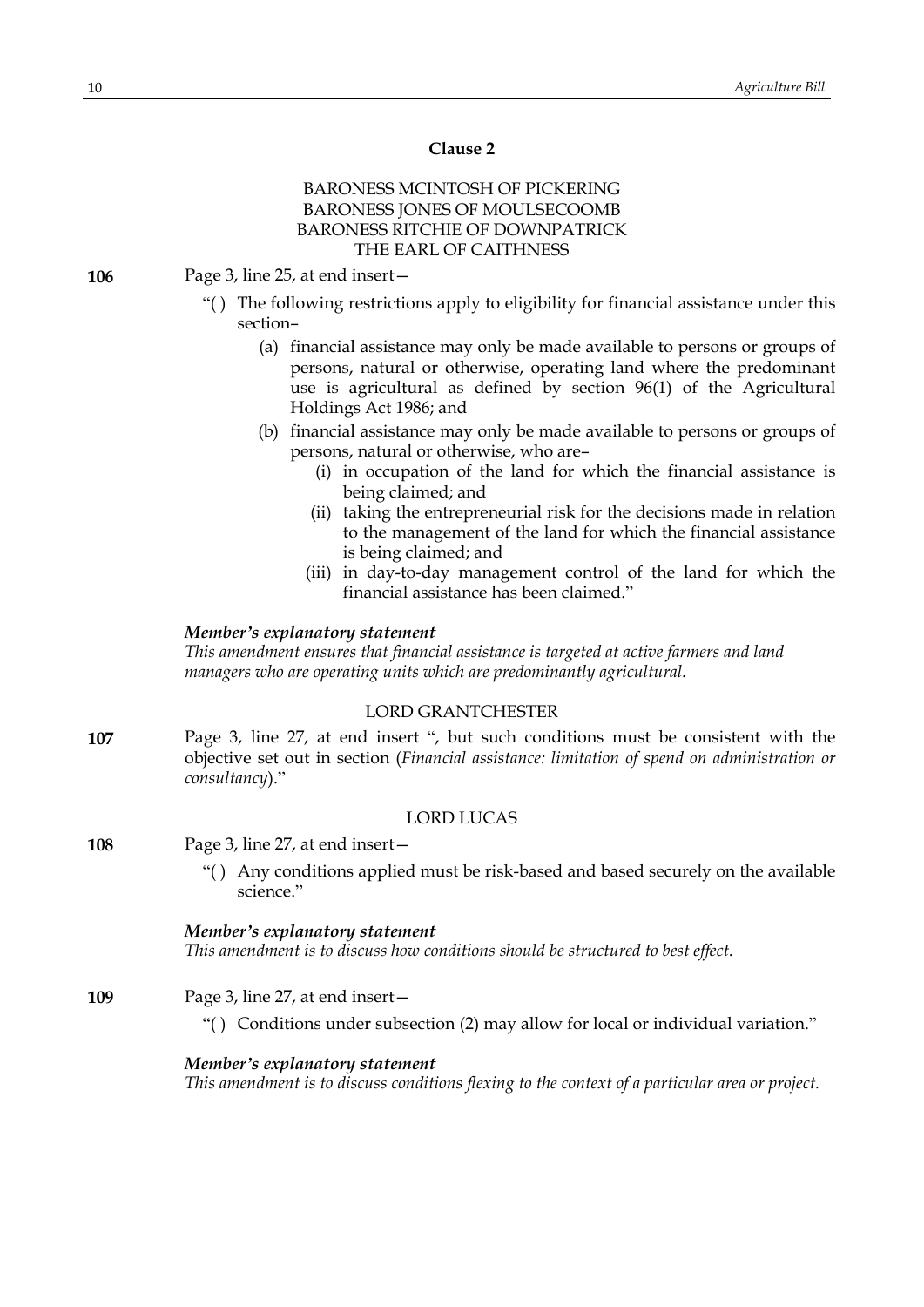- **110** Page 3, line 27, at end insert—
	- "( ) The conditions may (among other things) require the recipient to follow good soil management practices."

*To discuss placing duties on farmers to maintain the soil in good condition.*

# LORD ADDINGTON BARONESS SCOTT OF NEEDHAM MARKET BARONESS GREY-THOMPSON LORD JUDD

**111** Page 3, line 27, at end insert—

"( ) The conditions may (among other things) require the recipient to fulfil their duties for public rights of way under the Highways Act 1980."

# *Member's explanatory statement*

*This amendment ensures that landowner/occupier duties for public rights of way are among the conditions that the Secretary of State may attach in the provision of financial assistance.*

# LORD GRANTCHESTER BARONESS BENNETT OF MANOR CASTLE

- **112** Page 3, line 30, at end insert—
	- "( ) Financial assistance allocated to a scheme in a particular year but not spent within that year may be carried over to a future year for spending on one or more schemes."

### *Member's explanatory statement*

*This amendment would allow for unspent funds allocated for use in a particular year to be carried over to a future year.*

# LORD GREAVES

**113** Page 3, line 31, leave out subsections (4) to (7)

# LORD CARRINGTON LORD GREAVES

**114** Page 3, line 37, after "delegate" insert "administrative"

# *Member's explanatory statement*

*To ensure that the actual design and purpose of schemes is not delegated to non-governmental bodies or organisations.*

# LORD ADDINGTON BARONESS SCOTT OF NEEDHAM MARKET BARONESS GREY-THOMPSON LORD GREAVES

**115** Page 4, line 3, at end insert—

"(d) the conditions subject to which the financial assistance was given."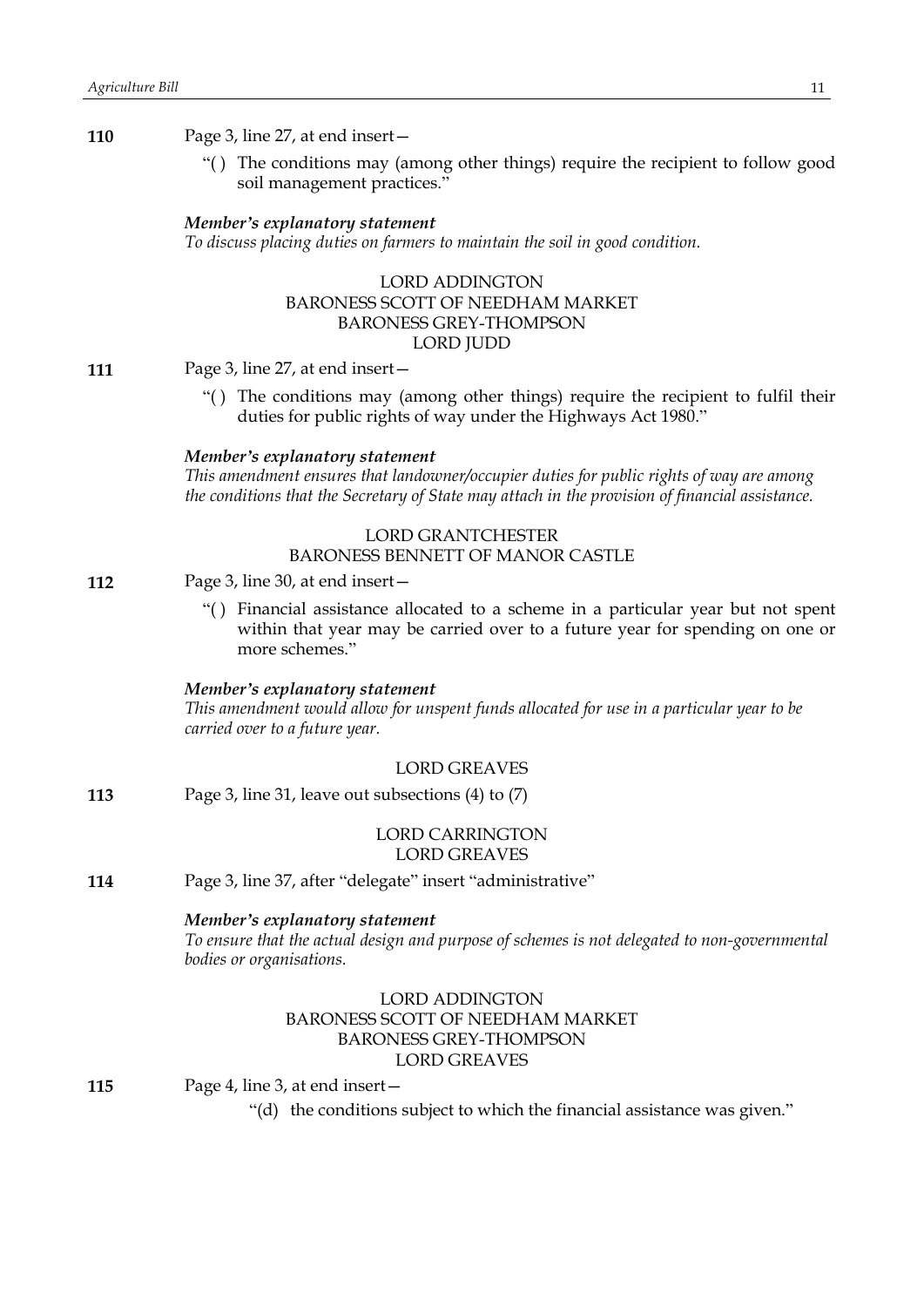*This amendment seeks to ensure that the conditions attached to financial assistance, under subsection (2), are included in the information published under subsection (8).*

#### LORD CARRINGTON

### **116** Page 4, line 3, at end insert—

"(9A) Information specified under subsection (9) must be proportionate and limited to protect the interests of the individuals and businesses concerned."

### *Member's explanatory statement*

*To ensure that only strictly necessary information is published about recipients of financial assistance.*

# **After Clause 2**

# BARONESS BENNETT OF MANOR CASTLE LORD RANDALL OF UXBRIDGE LORD GREAVES

**117** Insert the following new Clause -

# **"Meadows and other semi-natural grasslands**

- (1) The Secretary of State must ensure that all reasonable steps are taken to ensure that financial assistance is not provided for activities related to semi-natural grasslands which would be damaging or destructive to biodiversity or soil carbon, including—
	- (a) cultivations undertaken for agricultural purposes,
	- (b) fertilisers or pesticides applied to the land, and
	- (c) planting trees.
- (2) Subsection (1)(a) to (c) apply to any semi-natural grassland in, or adjacent to, agricultural land, that totals more than half of one hectare.
- (3) Subsection (1) does not apply where a land manager has written permission from the Secretary of State, in order to enhance the environment or improve public or agricultural access.
- (4) For the purposes of this section—

"fertilisers" includes inorganic and organic fertiliser, organic manures, lime, slurry, sewage sludge, anaerobic digestate, slag, trace elements, calcified seaweed and human waste;

"pesticides" means anything used for destroying pests or wild plants and fungi, and includes herbicides, fungicides, insecticides and other biocides;

"semi-natural grasslands" means plant communities where a high proportion of the vegetation consists of a mixture of native grasses and dicotyledonous herbs where woody shrubs are largely absent and where vegetation height is normally less than one metre, as defined by Natural England."

### *Member's explanatory statement*

*This amendment would protect meadows and other semi-natural grasslands by preventing funds being given to activities which would cause them harm.*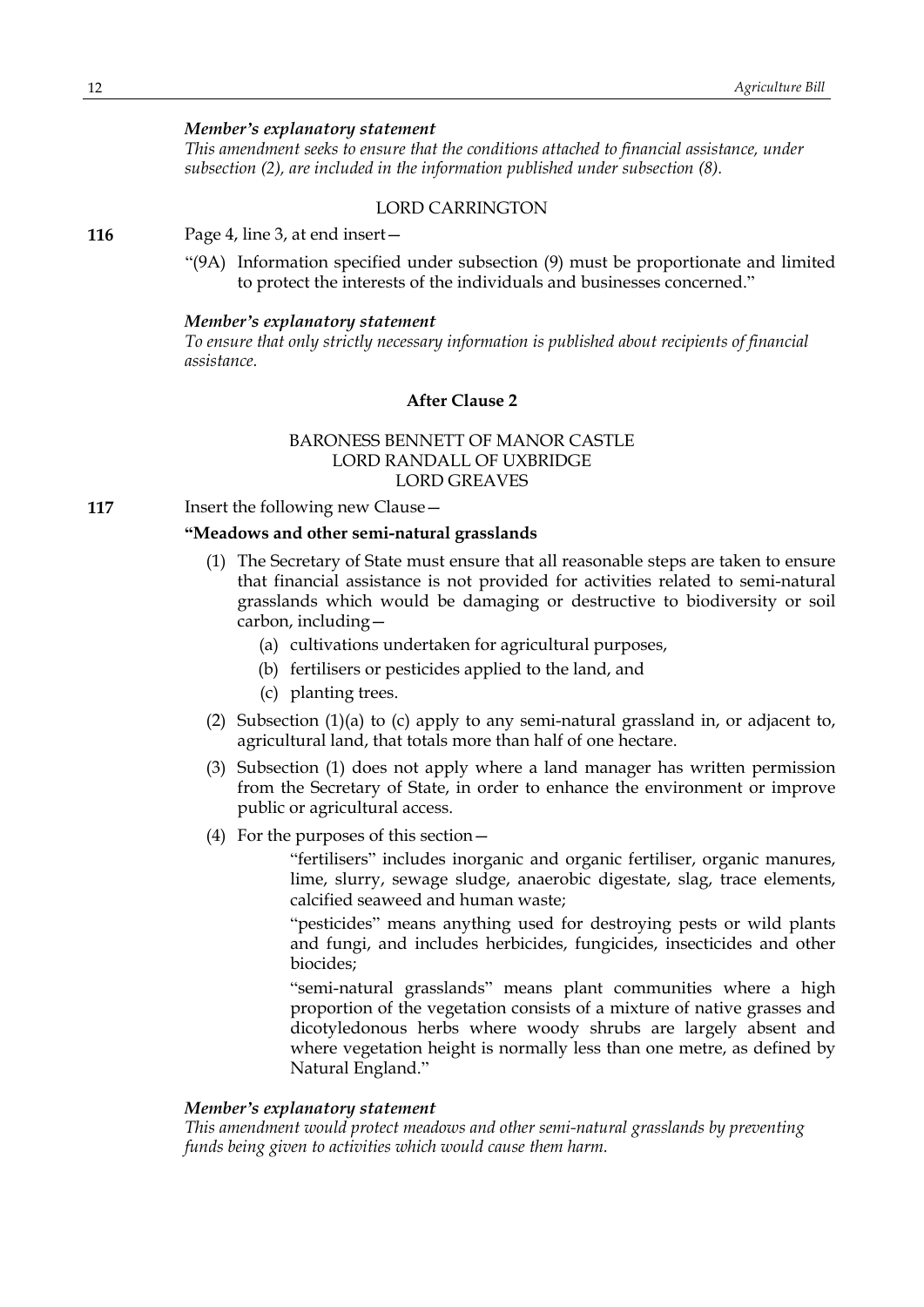# **Clause 3**

# BARONESS PARMINTER LORD ADDINGTON

**118** Page 4, line 8, leave out "may" and insert "must"

### *Member's explanatory statement*

*This amendment would require the Secretary of State to make provision for or in connection with the purposes listed in subsection (1).*

# LORD LUCAS

#### THE EARL OF CAITHNESS

**119** Page 4, line 12, at end insert—

"( ) the provision of advice and support to recipients of financial assistance;"

*Member's explanatory statement*

*See Lord Lucas' amendment to Clause 1, page 2, line 31.*

# BARONESS BAKEWELL OF HARDINGTON MANDEVILLE BARONESS RITCHIE OF DOWNPATRICK LORD RANDALL OF UXBRIDGE

**120** Page 4, line 18, at end insert—

"( ) developing a target for the adoption of integrated pest and weed management and agroecological farming practices, and developing a robust system for monitoring progress towards that target."

### *Member's explanatory statement*

*This amendment allows the Secretary of State to make regulations to develop a target for the uptake of integrated pest management and to monitor progress towards this target.*

# BARONESS PARMINTER BARONESS JONES OF WHITCHURCH LORD ADDINGTON

- **121** Page 4, line 44, at end insert—
	- "( ) Within 6 months of this section coming into force, the Secretary of State must consult—
		- (a) persons who are likely to be subject to regulations under this section, and
		- (b) any persons, representative organisations and stakeholders who express an interest to the Secretary of State in taking part in the consultation.

( ) In carrying out a consultation, the Secretary of State must consider—

- (a) the impact of the regulations on environmental outcomes of the agricultural sector,
- (b) how regulations can effectively ensure compliance with eligibility criteria and conditions for receipt of financial assistance, and that the purposes of the financial assistance have been met, and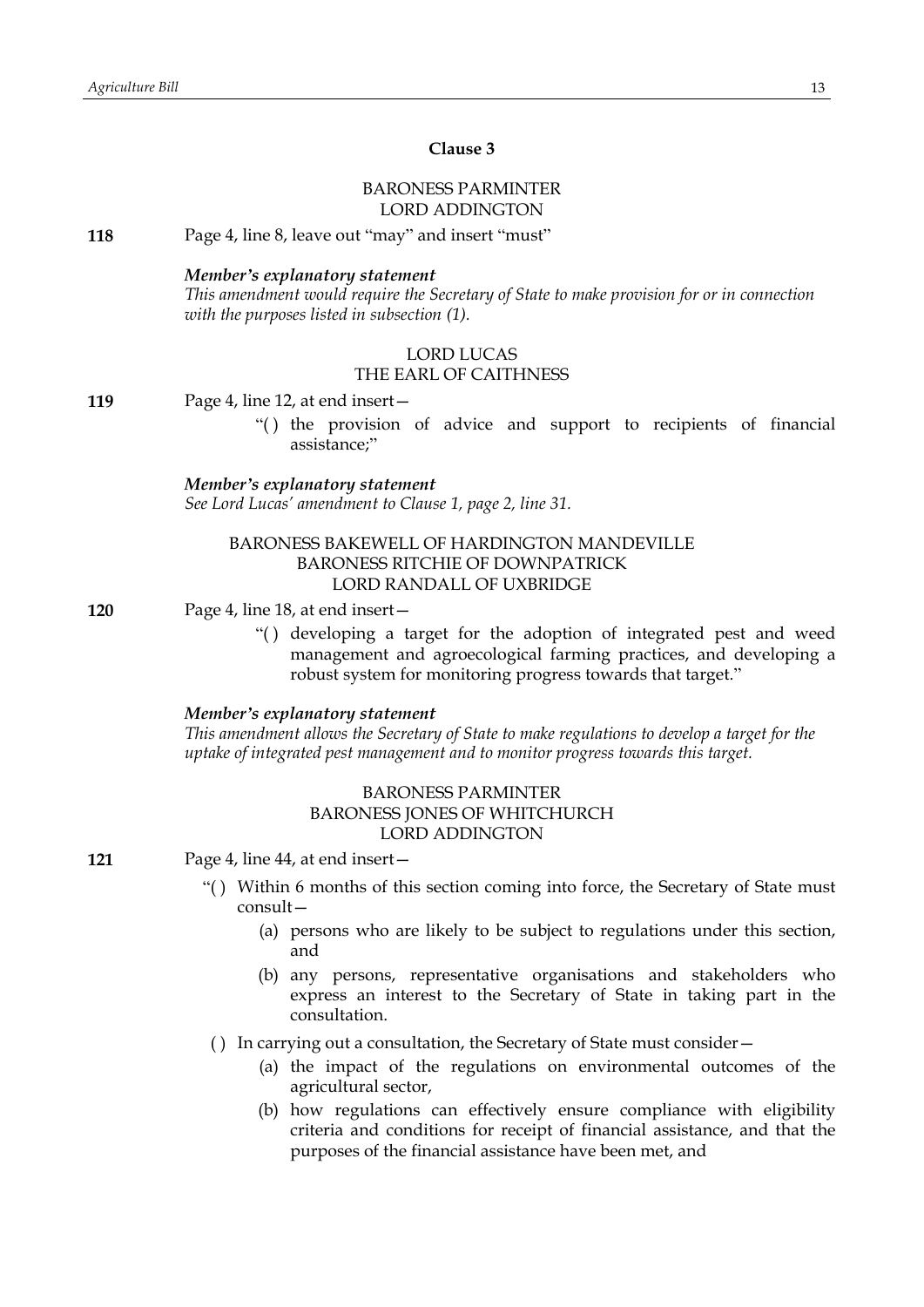#### **Clause 3** *- continued*

(c) the resources required to ensure compliance with eligibility criteria and conditions for receipt of financial assistance."

### *Member's explanatory statement*

*This amendment requires the Secretary of State within 6 months of the Act being passed to consult on the regulatory framework for those in receipt of financial assistance.*

### **After Clause 3**

# LORD GRANTCHESTER

### **122** Insert the following new Clause—

#### "**Financial assistance: duty to provide advice**

- (1) The Secretary of State must make regulations to secure the provision of training, guidance and advice to persons receiving financial assistance under this Act, for the purpose of enabling those persons to deliver the purpose or purposes for which the financial assistance is given.
- (2) Regulations under subsection (1) may include provision for advice on matters which include but are not limited to—
	- (a) the impact of any practice upon the environment,
	- (b) business management, including the development of business plans,
	- (c) the health and welfare of livestock,
	- (d) the safety and health of workers in any agricultural sector,
	- (e) innovation, including alternative methods of pest, disease and weed control,
	- (f) food safety, insofar as it relates to the production of food or any activity in, or in close connection with, an agri-food supply chain,
	- (g) the operation of any mechanism for applying for, or receiving, financial assistance under this Act, and
	- (h) marketing of any product falling within an agricultural sector under Schedule 1.
- (3) Regulations under this section are subject to affirmative resolution procedure."

#### *Member's explanatory statement*

*This new Clause would require the Secretary of State to make provision for training, guidance and advice to be made available to persons receiving financial assistance.*

# **123** Insert the following new Clause—

#### **"Financial assistance: limitation of spend on administration or consultancy**

- (1) It shall be an objective of the Secretary of State to ensure that no more than 5% of financial assistance in any particular financial year is spent on administration or consultancy ("the administration limit").
- (2) The administration limit applies to both providers and recipients of financial assistance.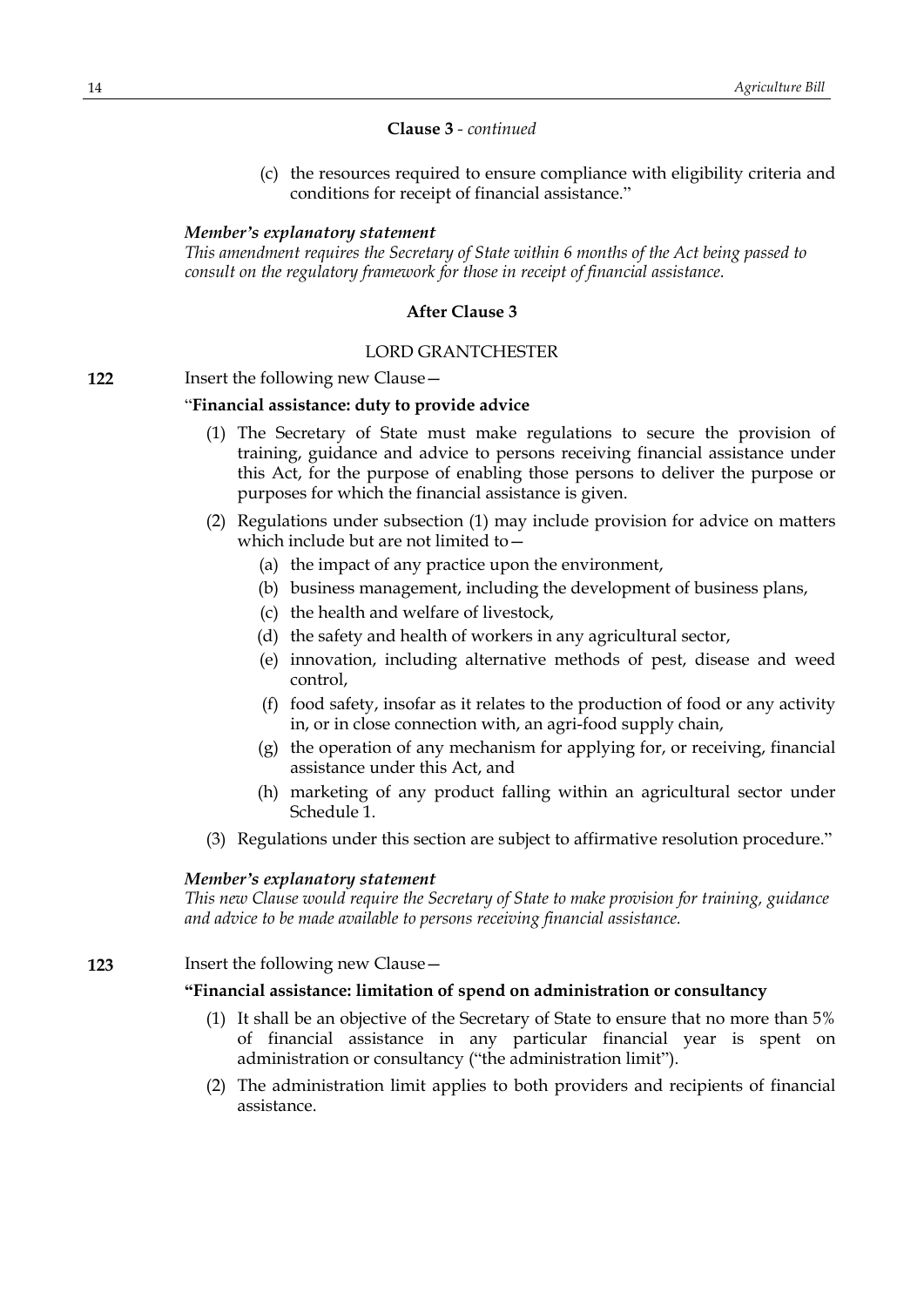### **After Clause 3** *- continued*

- (3) Where any single recipient of financial assistance is operating under more than one scheme, the administration limit may be applied as an average across all schemes.
- (4) The Secretary of State may by regulations—
	- (a) amend the maximum proportion of financial assistance that can be spent on administration or consultancy, or
	- (b) provide for different limits to apply to providers and recipients of financial assistance.
- (5) Regulations made under subsection (4) are subject to the negative resolution procedure.
- (6) In this section, "administration or consultancy" includes money spent on administration or consultancy other than in connection with the purposes in section (*Financial assistance: duty to provide advice*)."

#### **Clause 4**

# LORD ADDINGTON BARONESS SCOTT OF NEEDHAM MARKET BARONESS GREY-THOMPSON LORD GREAVES

**124** Page 5, line 8, after "priorities" insert ", in relation to each of the purposes listed in section  $1(1)$  and  $(2)$ ,"

### *Member's explanatory statement*

*This amendment seeks to align the strategic priorities contained within multi-annual financial assistance plans and the purposes for which financial assistance can be provided in section 1(1) and (2). This will require consideration of, for example, strategic priorities for supporting public access to and enjoyment of the countryside, farmland, water and woodland.*

### BARONESS JONES OF MOULSECOOMB

- **125** Page 5, line 9, at end insert—
	- "(ba) outline how advances in animal welfare will be supported by financial assistance and how this will be monitored during the period of the plan, and"

#### *Member's explanatory statement*

*This keeps animal welfare at the heart of the planning process and requires the Secretary of State to be explicit about how welfare will be monitored.*

### LORD NORTHBROOK

**126** Page 5, line 9, at end insert—

"(ba) set out how the Government intends to meet its obligations under section 1(4) in relation to each financial assistance scheme that is in operation, or is expected to come into operation, during the plan period, and"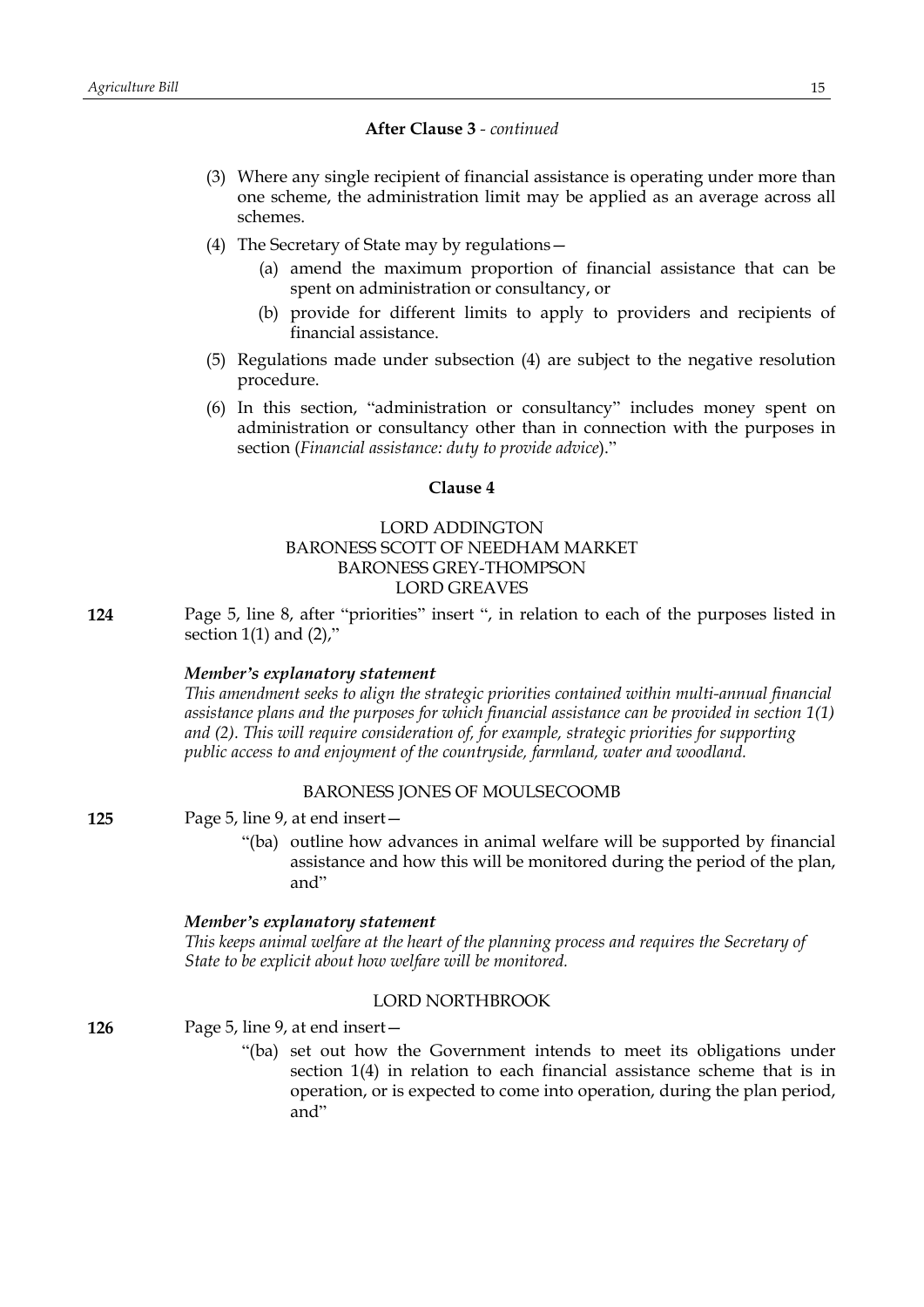*This amendment would ensure that the multi-annual financial assistance plans take into account the requirement for the Secretary of State to have regard to the need to encourage the production of food by producers in England and its production in an environmentally sustainable way when framing any financial assistance schemes.*

# BARONESS MCINTOSH OF PICKERING BARONESS JONES OF MOULSECOOMB BARONESS RITCHIE OF DOWNPATRICK BARONESS BAKEWELL OF HARDINGTON MANDEVILLE

#### **127** Page 5, line 14, at end insert—

"(d) set out the budgeted annual expenditure to be used to achieve each of the strategic priorities set out under subsection (2)(b) for the plan period."

### *Member's explanatory statement*

*This amendment will place requirements upon the Government to set out levels of expected expenditure and to identify outcomes for that expenditure as part of its multiannual financial plans.*

# BARONESS ROCK

### **128** Page 5, line 14, at end insert—

"( ) make provision for any financial assistance allocated in a particular year to be allocated to the budget for the following year or years if any such financial assistance is not spent under the relevant scheme."

#### *Member's explanatory statement*

*This amendment is intended to enable Ministers to "carry over" any monies left unspent at the end of a particular budget year for spending in subsequent years.*

### BARONESS JONES OF WHITCHURCH LORD KREBS

**129** Page 5, line 14, at end insert—

"() The Secretary of State must have regard to the current environmental improvement plan when setting out strategic priorities for giving financial assistance during the plan period."

### *Member's explanatory statement*

*This amendment would require the Secretary of State to have regard to environmental improvement plans when planning the provision of financial assistance for agriculture.*

# LORD TEVERSON

**130** Page 5, line 15, leave out "seven" and insert "five"

# THE EARL OF DEVON LORD CAMERON OF DILLINGTON

**131** Page 5, line 17, leave out "five" and insert "seven"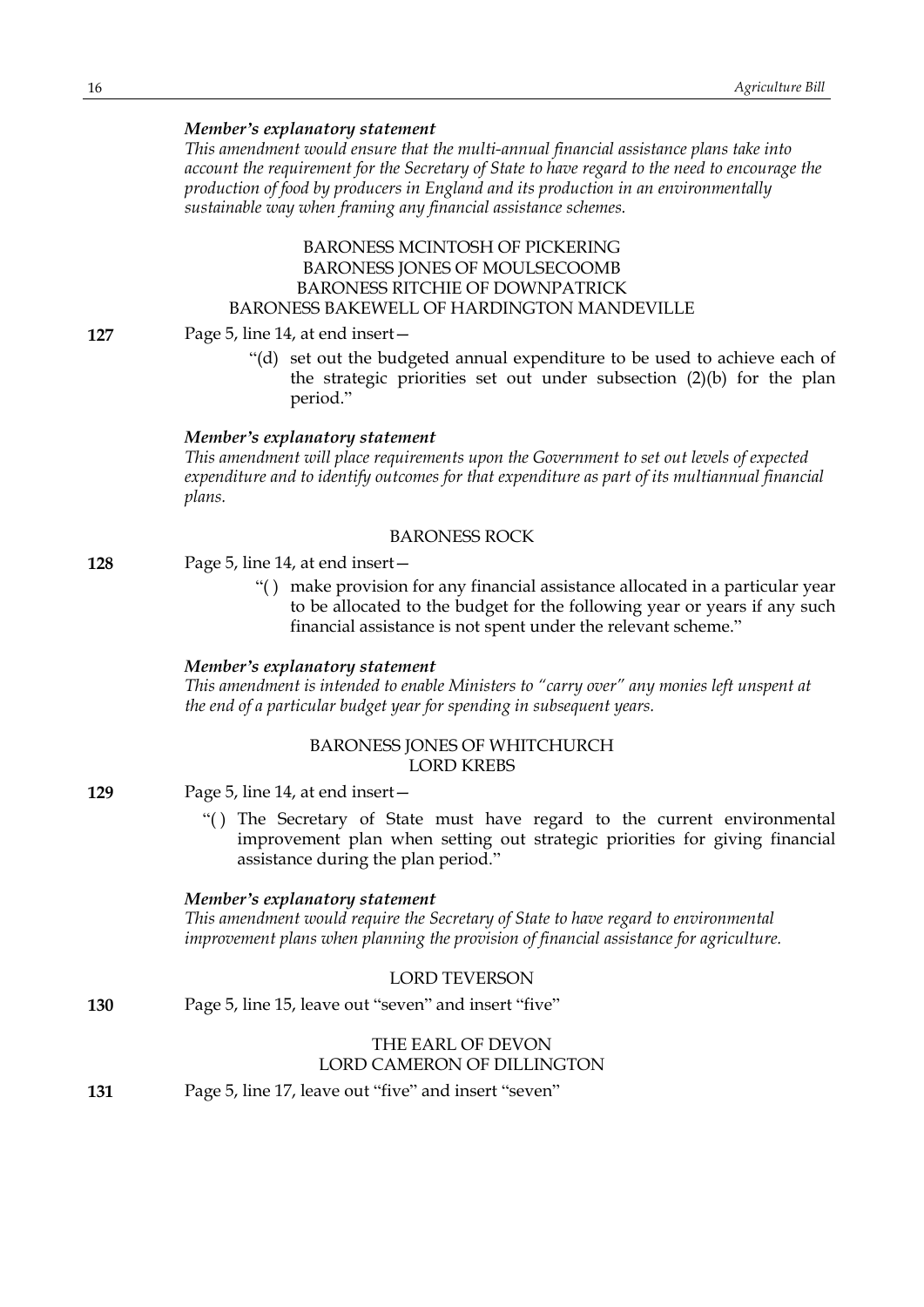*This amendment aims to reduce the politicisation of multi-annual assistance plans, and ensure their renewal schedule is not timed to coincide with election cycles.*

### LORD LUCAS

**132** Page 5, line 19, leave out "expire" and insert "come within two years of expiry"

#### *Member's explanatory statement*

*This amendment requires a new plan being put in place before the expiration of the previous one.*

# THE EARL OF DEVON

**133** Page 5, line 22, after "State" insert "at least two months"

#### *Member's explanatory statement*

*This amendment would require the multi-annual financial assistance plan to be laid before Parliament so that it can be considered for at least two months before coming into effect.*

# BARONESS MCINTOSH OF PICKERING BARONESS JONES OF MOULSECOOMB LORD WIGLEY

- **134** Page 5, line 38, at end insert—
	- "( ) In framing any financial assistance scheme, the Secretary of State must have regard to such advice as may from time to time be provided by the Office for Environmental Protection, and any other public body with a national remit and responsibilities for the natural or historic environment, on the funding required to achieve the strategic priorities of financial assistance for the duration of the plan period."

# **After Clause 4**

# LORD LUCAS LORD ADDINGTON

#### **135** Insert the following new Clause—

#### **"Financial assistance: provision of advice**

The Secretary of State must ensure that advice is made available to potential recipients and recipients of financial assistance to—

- (a) support the achievement of strategic priorities set out in the multiannual financial assistance plan by virtue of section 4(2)(b),
- (b) support compliance with legal requirements relevant to agricultural, horticultural or forestry activities undertaken by producers in England including conditions for financial assistance, and
- (c) assist compliance with conditions for financial assistance through advice as opposed to enforcement and penalties."

# *Member's explanatory statement*

*This amendment would ensure that farmers and land managers in England are supported by sufficient advice to realise the strategic priorities for financial assistance, and to comply with relevant legal requirements.*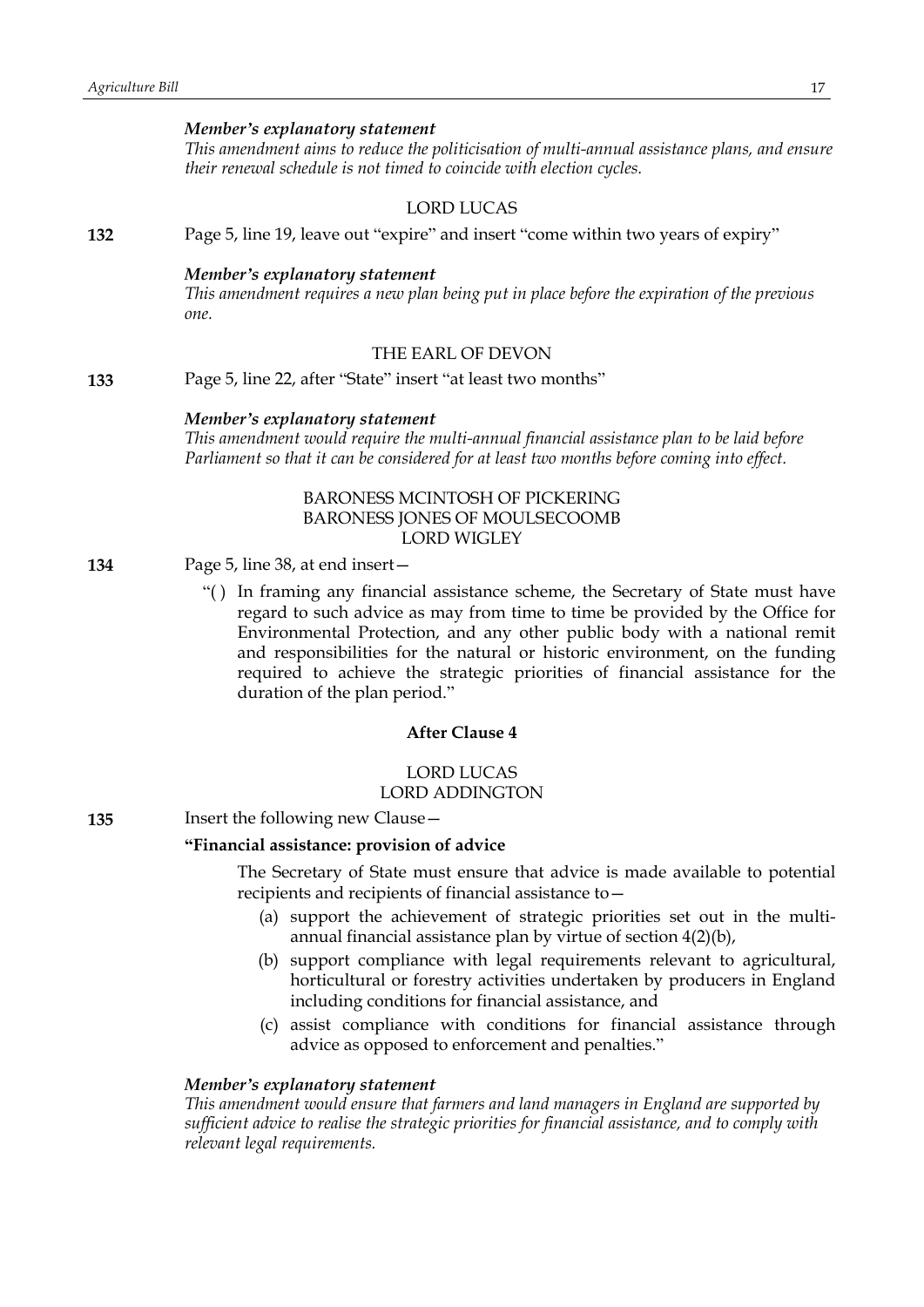# **Clause 5**

### BARONESS JONES OF MOULSECOOMB

- **136** Page 6, line 6, at end insert—
	- "( ) an assessment of how animal welfare has been supported by the financial assistance;"

#### *Member's explanatory statement*

*This would create an auditing requirement to ensure that funds have been assigned to promote good animal welfare.*

### BARONESS MCINTOSH OF PICKERING BARONESS JONES OF MOULSECOOMB

**137** Page 6, line 10, at end insert—

"( ) any advice received from the Office for Environmental Protection, and any other public body with a national remit and responsibilities for the natural or historic environment, as to whether the financial assistance given was sufficient to meet the strategic priorities of the financial assistance, and"

# LORD ADDINGTON BARONESS SCOTT OF NEEDHAM MARKET BARONESS GREY-THOMPSON LORD JUDD

**138** Page 6, line 13, at end insert—

"(c) the extent to which financial assistance is given for each of the purposes listed in section 1(1) and (2)"

#### *Member's explanatory statement*

*This amendment would allow for greater clarity on the different public goods being delivered through the financial assistance scheme, including public access to the countryside, farmland, water and woodland.*

### **Clause 6**

# LORD KREBS

# BARONESS JONES OF WHITCHURCH

**139** Page 6, line 44, at end insert—

- "(4A) Monitoring under subsection (1) or (2) must be carried out in such manner and for such period as to determine whether financial assistance given, in conjunction with other relevant provisions, has had a positive impact on the purposes set out under section  $1(1)(a)$  to (j).
	- (4B) For the purposes of subsection (4A), "other relevant provisions" may include, but is not limited to—
		- (a) legal obligations on producers in England relating to agricultural, horticultural or forestry activities;
		- (b) financial assistance provided by virtue of section 1(2);
		- (c) relevant provisions under Part 3 of this Act."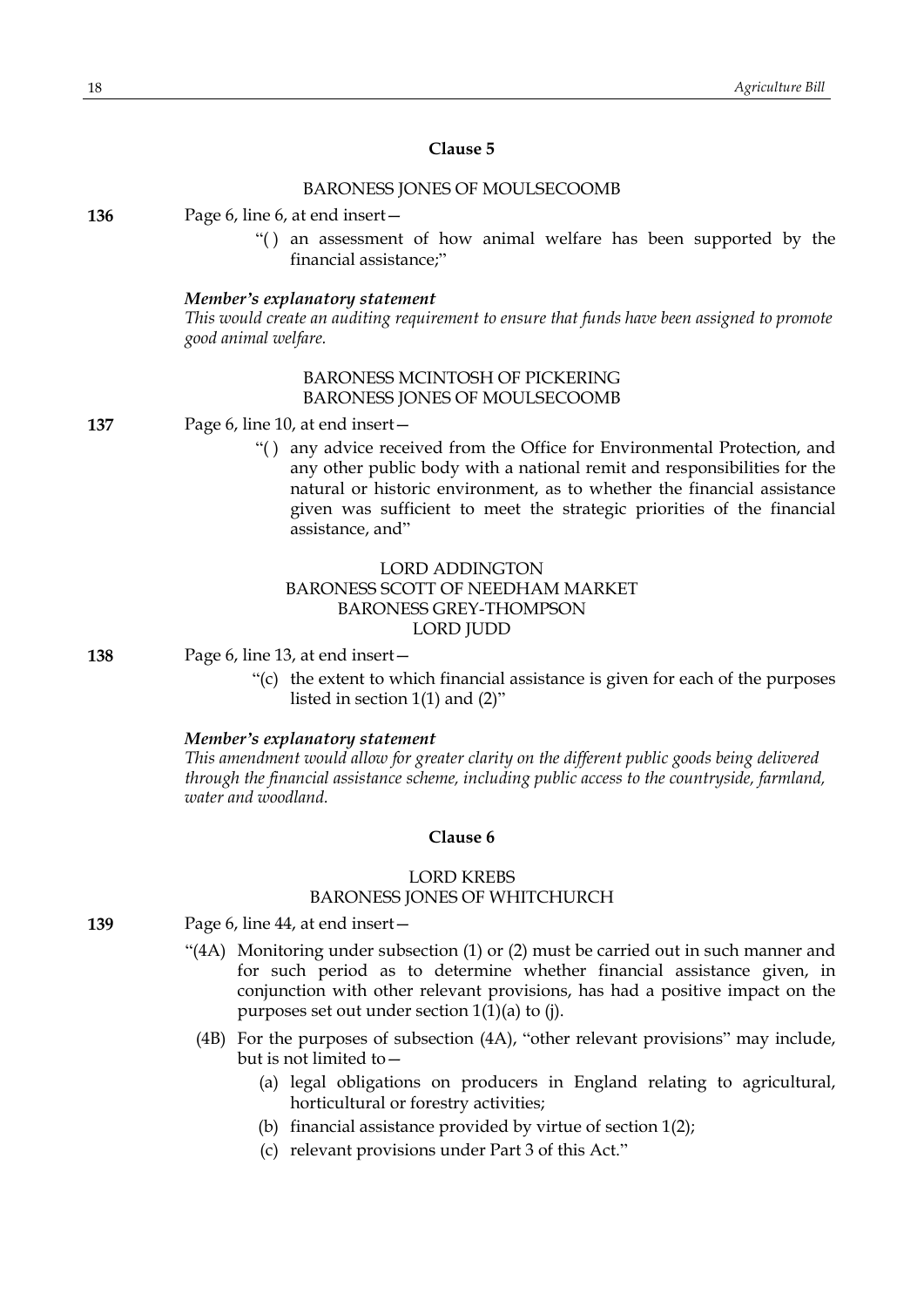*This amendment would ensure that the total impact of the Bill on the public goods purposes included in Clause 1 is monitored and reported on, including taking into account regulation, support for productivity improvements and for ancillary activities and market interventions, amongst others as relevant.*

# **After Clause 6**

#### LORD GREAVES

**140** Insert the following new Clause -

### **"Financial assistance to be provided on the basis of public funds for public goods**

- (1) Financial assistance under this Chapter may only be provided if it is in accordance with the rule "public funds for public goods".
- (2) The rule referred to in subsection (1) is to be provided for in regulations made by the Secretary of State.
- (3) Regulations made under this section are subject to affirmative resolution procedure."

#### *Member's explanatory statement*

*This new Clause would require that the meaning of public goods for the purpose of this legislation is set out and agreed by Parliament and provides a clear basis for the provision of financial assistance.*

# **141** Insert the following new Clause -

# **"Requirement to join a project**

- (1) This section applies to projects which are provided with financial assistance under this Chapter and are intended to deliver landscape scale land-use change.
- (2) The Secretary of State may by order instruct an owner or manager of land to take part in a project described in subsection (1).
- (3) An order under subsection (2) may not be made unless—
	- (a) the owner or land manager has been provided with reasonable opportunities to take part on the same basis as the owners and managers of all the other land which forms part of the project;
	- (b) the inclusion of the land is necessary for the successful operation and completion of the project;
	- (c) the project is in the public interest for one or more of the purposes set out in section 1;
	- (d) an order to the same effect is made in relation to any other land within the same project to which the same conditions apply.
- (4) An order made under this section is subject to affirmative resolution procedure."

# *Member's explanatory statement*

*This new Clause would provide a means of resolving a dispute in the case where a necessary large-scale "Tier 3" scheme is being blocked by the refusal of the owner or manager of part of the land to take part (for instance where a coastal marsh creation or a large-scale moorland restoration is being proposed).*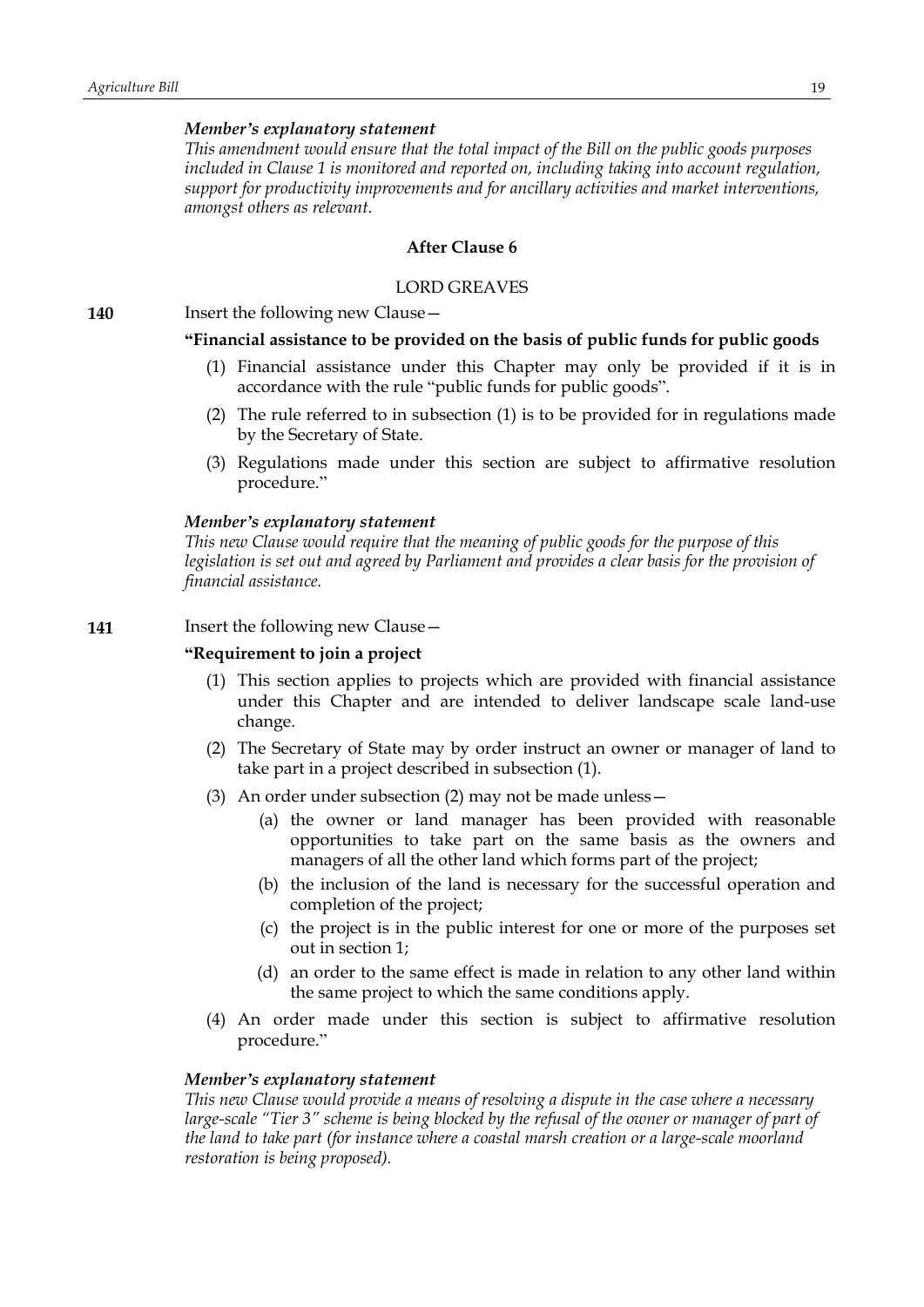# **Clause 8**

# LORD TEVERSON

**142** Page 7, line 39, leave out "seven" and insert "five"

#### *Member's explanatory statement*

*This amendment reduces the period of transition to the new environmental land management scheme by two years.*

# BARONESS MCINTOSH OF PICKERING BARONESS JONES OF MOULSECOOMB THE EARL OF CAITHNESS THE EARL OF DEVON

**143** Page 7, line 40, leave out "2021" and insert "2022"

#### *Member's explanatory statement*

*This amendment will move the start of the seven-year transition away from direct payments from 2021 to 2022.*

# LORD CARRINGTON LORD CURRY OF KIRKHARLE

- **144** Page 7, line 40, at end insert—
	- "(1A) Where any business is in receipt of direct payments under the basic payment scheme, any financial assistance from the Secretary of State may not be reduced by more than 25% of the specified amount in subsection (1B) prior to a scheme providing financial assistance under section 1(1) being introduced.
		- (1B) The specified amount is an amount to be determined by the Secretary of State by regulations, and may be based on—
			- (a) the amount a business received under the basic payment scheme for a specified year, or
			- (b) the average amount a business received under the basic payment scheme over specified years before 2021 determined by the Secretary of State.
	- (1C) Regulations under the subsection (1B) must provide for a right of appeal if a business believes that any financial assistance they receive will be reduced by more than 25% of the specified amount prior to a scheme providing financial assistance under section 1(1) is introduced."

### *Member's explanatory statement*

*This will ensure that any cuts in direct payments do not seriously damage the viability of businesses before the new public goods programmes are introduced.*

### THE EARL OF DEVON

**144A** Page 8, line 5, leave out from "of" to end of line 5 and insert "amending the period specified there, and must not allow the agricultural transition period to commence until satisfied that the provisions of this Chapter will not have the effect of impacting negatively the United Kingdom's progress towards net zero emissions pursuant to section 1 of the Climate Change Act 2008."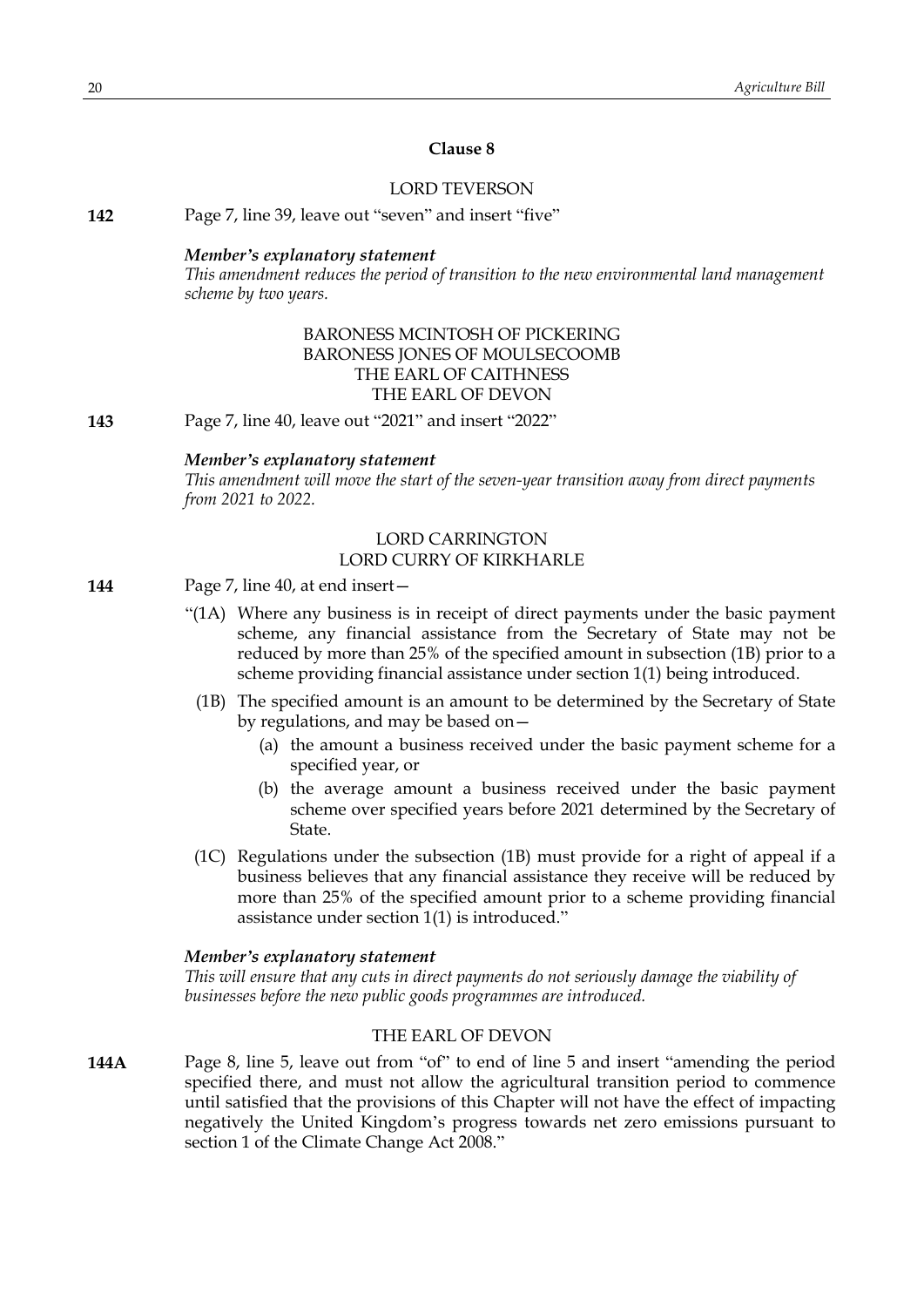*This amendment seeks to ensure that the agricultural transition period does not commence until the Secretary of State is satisfied that the agricultural transition period will not negatively impact the UK's progress towards net zero 2050.*

# LORD CARRINGTON

**145** Page 8, line 10, after "subsection" insert "(1B) and"

# *Member's explanatory statement*

*This amendment ensures that regulations made under the amendment tabled by Lord Carrington to Clause 7, page 7, line 40 are subject to the affirmative procedure.*

# LORD GRANTCHESTER

### **146** Leave out Clause 8 and insert the following new Clause—

# "**The agricultural transition period for England and the termination of relevant payments**

- (1) The agricultural transition period for England is the period of seven years starting on such day as the Secretary of State may by regulations appoint.
- (2) The date mentioned in subsection (1) may not be  $-$ 
	- (a) before 1 January 2022, or
	- (b) after 1 January 2025.
- (3) After the end of the transition period no relevant payments are to be made in relation to England, otherwise than in respect of the last year of that period (or an earlier year).
- (4) The Secretary of State may by regulations—
	- (a) amend the length of the transition period in subsection (1), or
	- (b) amend the day on which the transition period begins.
- (5) Regulations under subsection (4) are subject to affirmative resolution procedure."

# *Member's explanatory statement*

*This amendment would remove the current provision for the commencement of the seven-year transition period and instead allow the Secretary of State to appoint a commencement date in regulations once future policy decisions have been taken.*

# **Clause 9**

# BARONESS JONES OF MOULSECOOMB LORD RANDALL OF UXBRIDGE

- **147** Page 8, line 26, at end insert—
	- "( ) The Secretary of State may not make amendments to legislation, by regulations under this section, that will result in a reduction of animal welfare standards."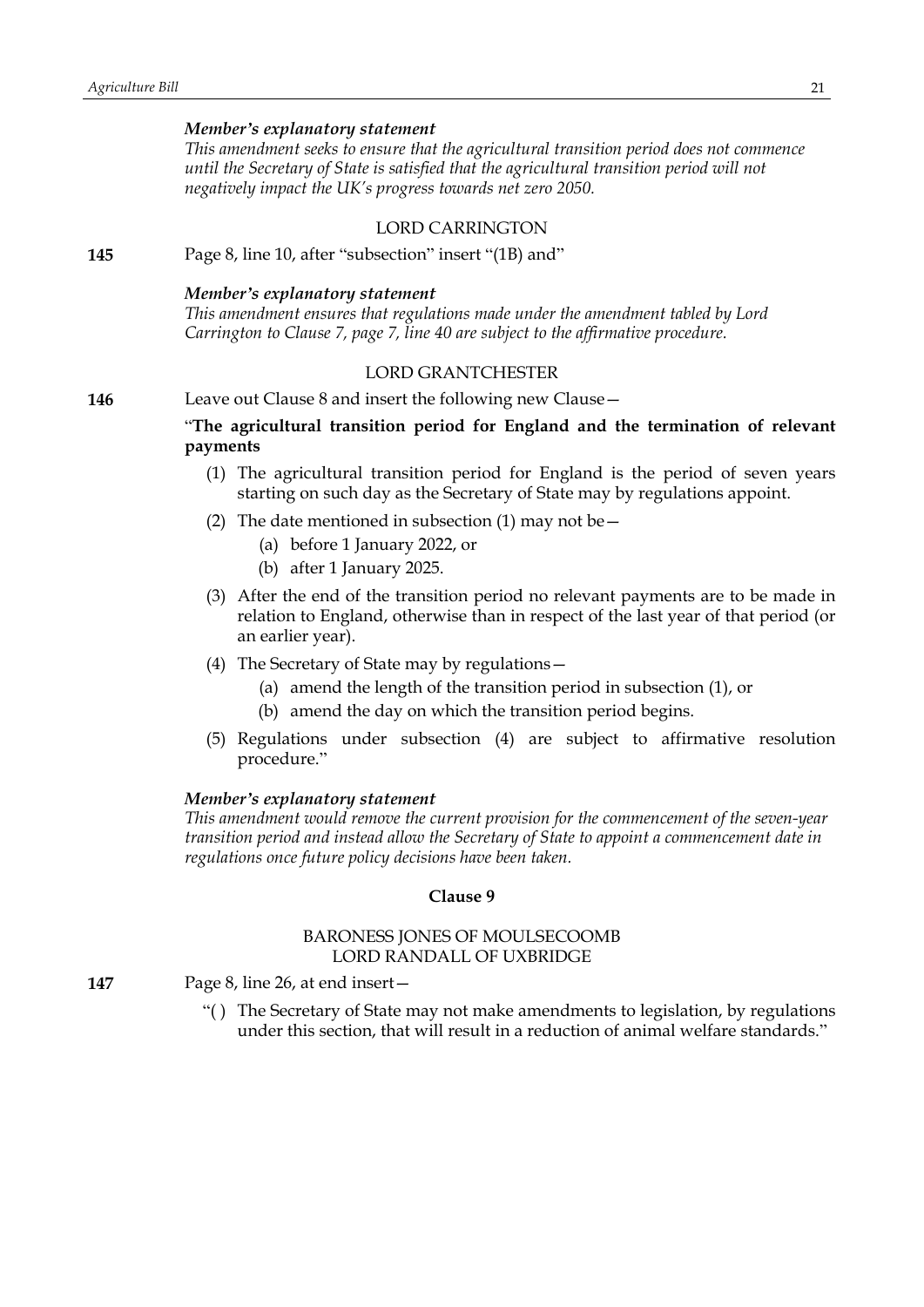# **Clause 9** *- continued*

### BARONESS JONES OF MOULSECOOMB

**148** Page 8, line 35, at end insert—

"but it does not include any regulation pertaining to animal welfare standards regardless of its impacts on financial cost, administrative or practical inconvenience, efficiency, productivity or profitability."

# **Clause 11**

# THE DUKE OF WELLINGTON LORD GREAVES

**149** Page 9, line 24, at end insert—

"( ) The power conferred by subsection (1) must require a determination by the Secretary of State on the economic and social impact of phasing out direct payments on smaller farmers in England, with special regard for the effects on livestock farms in Less Favoured Areas."

#### *Member's explanatory statement*

*This amendment seeks to safeguard the direct payments to smaller livestock farms in Less Favoured Areas and the prospect of excluding such farms from those reductions.*

### BARONESS ROCK

**150** Page 9, line 24, at end insert—

"( ) The power under subsection (1) includes the power to increase direct payments during the agricultural transition period."

# *Member's explanatory statement*

*This amendment is intended to ensure that the Secretary of State is empowered to increase payments during the transition period after "phasing out" has begun if that is necessary in the circumstances, for example to utilise any unspent monies or to protect the industry from harm.*

# **151** Page 9, line 36, at end insert—

"( ) Regulations under this section must set out explicit timescales for the payment of the direct payments that are due to entitled persons."

#### *Member's explanatory statement*

*This amendment would ensure that those entitled to payments receive those payments within guaranteed timescales to help ensure certainty of cash flow.*

#### **Clause 12**

#### BARONESS ROCK

**152** Page 10, line 17, at end insert—

"( ) make provision setting out rules for determining the status of those persons who have received delinked payments where the agricultural transition period has been extended in accordance with section 8(3)."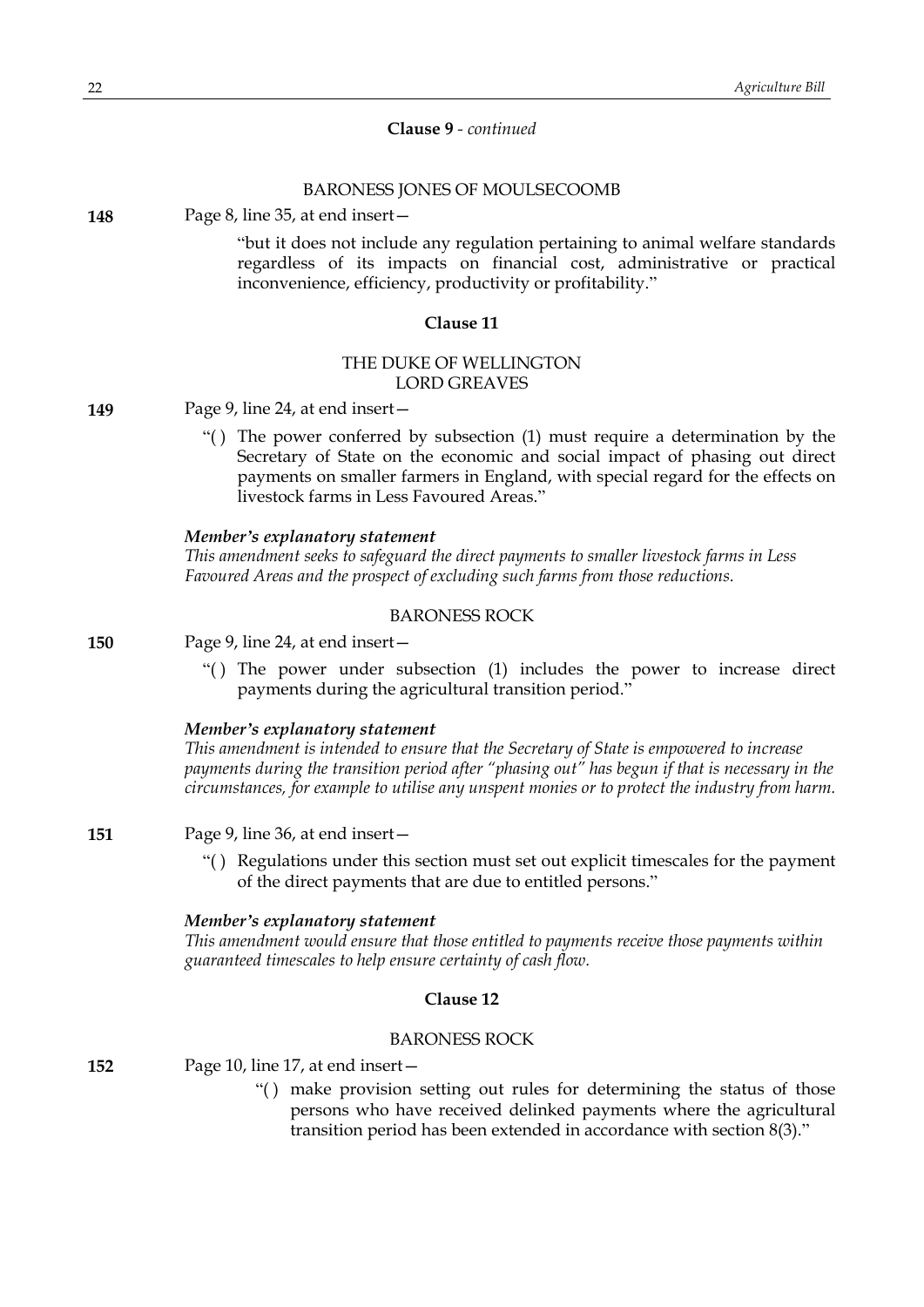*If a delinked payment is introduced, but then the powers to extend the transition period in accordance with section 8(3) are used, the status of the farmer might become uncertain. This amendment aims to ensure that the status of such a farmer is defined in regulations to provide legal certainty.*

**153** Page 10, line 40, at end insert—

"(7A) Regulations under this section must set out explicit timescales for the payment of the delinked payments that are due to entitled persons."

#### *Member's explanatory statement*

*This amendment would ensure that those entitled to payments receive those payments within guaranteed timescales to help ensure certainty of cash flow.*

# **Clause 14**

# BARONESS JONES OF MOULSECOOMB

**154** Page 11, line 38, at end insert—

"but it does not include any regulation pertaining to animal welfare standards regardless of its impacts on financial cost, administrative or practical inconvenience, efficiency, productivity or profitability;"

# **Clause 16**

# THE EARL OF DEVON LORD ADDINGTON

**155** Page 12, line 44, at end insert—

"() making provision for future contributions to existing rural socioeconomic schemes;"

#### *Member's explanatory statement*

*This amendment would safeguard the availability of financial provisions to continue the socioeconomic programmes under Rural Development Programmes in the event of delays in the introduction of the UK Shared Prosperity Fund.*

#### LORD CAMERON OF DILLINGTON

**156** Page 12, line 44, at end insert—

"( ) providing new socioeconomic support programmes to help farming households."

#### *Member's explanatory statement*

*This amendment ensures that DEFRA has the ability to assist farming households in a variety of ways, so they can continue to deliver agricultural food and environmental services.*

# LORD HOLMES OF RICHMOND LORD CLEMENT-JONES

**157** Page 12, line 44, at end insert—

"( ) amending Annex IV of the Regulation (indicative list) to cover broadband connectivity and digital literacy."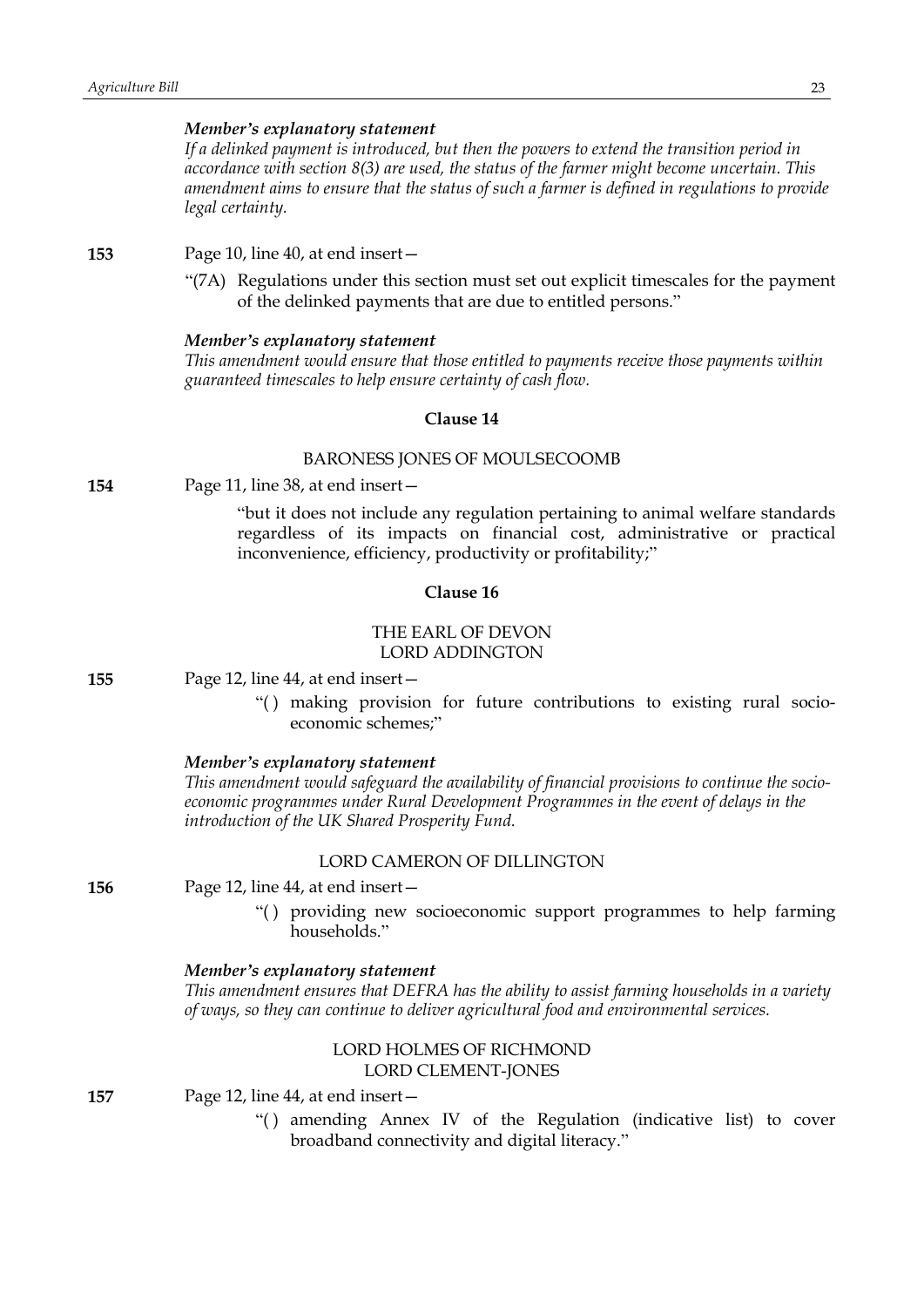# **Clause 16** *- continued*

# BARONESS MCINTOSH OF PICKERING

*Baroness McIntosh of Pickering gives notice of her intention to oppose the Question that Clause 16 stand part of the Bill.*

# **After Clause 16**

# LORD WHITTY LORD CURRY OF KIRKHARLE BARONESS JONES OF WHITCHURCH LORD JUDD

**158** Insert the following new Clause—

#### **"Smallholdings estates**

- (1) Every smallholdings authority which, before the commencement of Part 1 of this Act, holds any land for the purposes of smallholdings must—
	- (a) review its smallholdings estate, and
	- (b) before the period of 18 months beginning with the day Part 1 of this Act comes into force, submit to the Secretary of State proposals with respect to the future management of its land for the purposes of providing—
		- (i) opportunities for persons to be farmers on their own account;
		- (ii) education or experience in environmental land management practices for farmers, potential farmers and farm workers;
		- (iii) opportunities for increasing public access to the natural environment and understanding of sustainable farming; and
		- (iv) opportunities for innovation in sustainable land management practices.
- (2) No land held by a smallholdings authority immediately before the commencement of Part 1 of this Act is to be conveyed, transferred, leased or otherwise disposed of other than—
	- (a) in connection with the purposes listed in subsection (1), or
	- (b) in accordance with the proposals submitted under subsection (1).
- (3) For the purposes of this section "smallholdings authority" has the same meaning as in section 38 of the Agriculture Act 1970."

#### *Member's explanatory statement*

*This new Clause would limit the disposal of "county farms" by local authorities and would require local authorities to review their holdings and submit proposals for future management to provide opportunities to extend farming to new farmers, provide agricultural education and stimulate innovation.*

# THE EARL OF DUNDEE

### **159** Insert the following new Clause—

#### **"Development of agricultural smallholdings**

The Secretary of State may give incentives and financial assistance to local authorities to facilitate private investment for combined smallholding home and workspace development with the following purposes—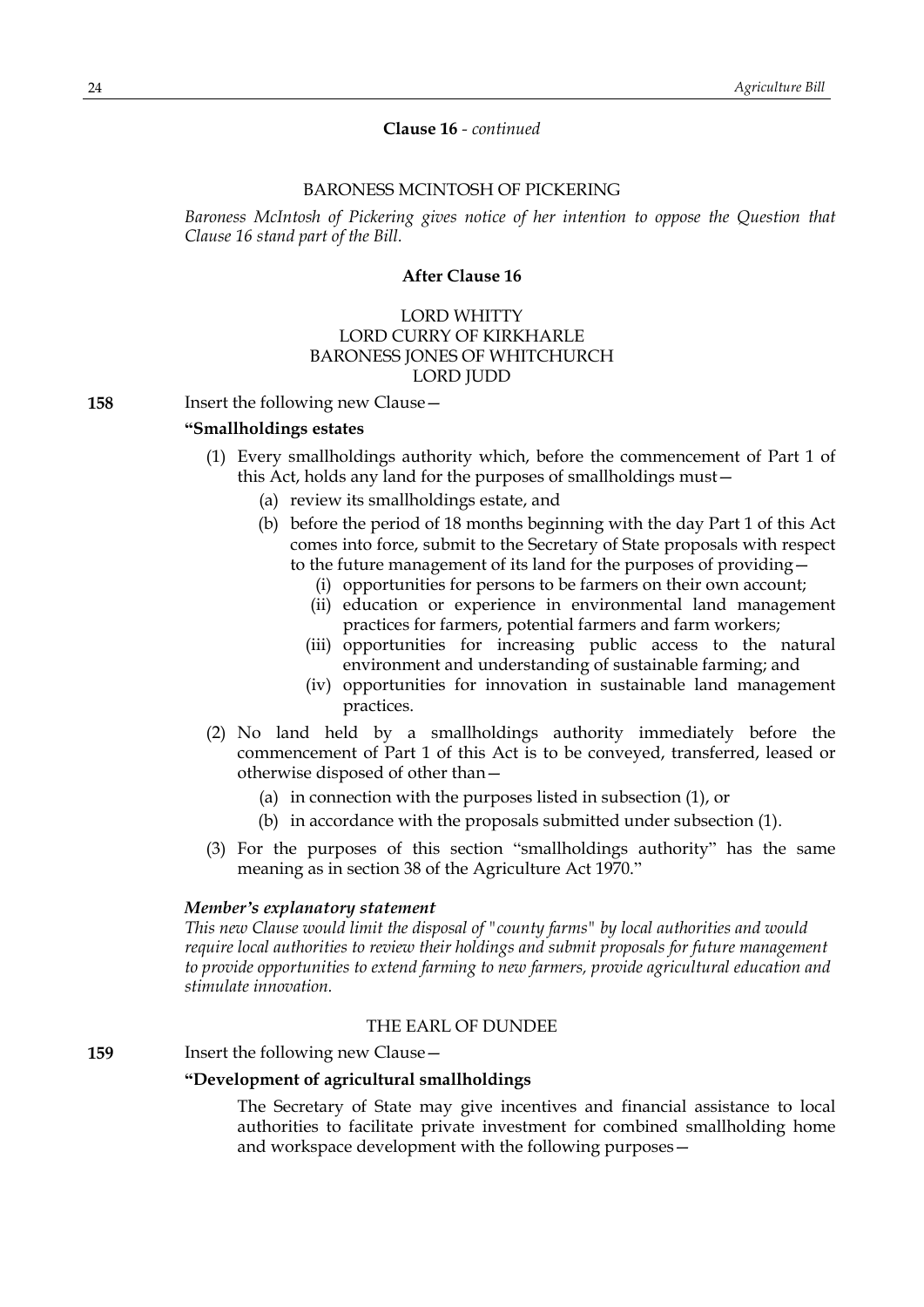# **After Clause 16** *- continued*

- (a) encourage the construction of affordable rural houses;
- (b) increase private investment in rural entrepreneurial job creation in farming and ancillary employment;
- (c) increase supplies of locally grown, fresh food to improve food security;
- (d) increase productivity and greater profitability through agroecological farming on smallholdings; and
- (e) reduce emissions of greenhouse gases, regenerate soil fertility and nurture biodiversity through smallholder farming."

### *Member's explanatory statement*

*This new Clause would enable Government incentives and financial support to local authorities to encourage private investment in combined smallholding home and workspace development to promote employment whilst increasing local food supplies through more productive and profitable agroecological smallholder farming.*

# LORD GREAVES LORD INGLEWOOD

**159A** Insert the following new Clause-

#### **"Support in relation to common land, etc**

- (1) The Secretary of State may by regulations make provision for the circumstances in which financial support is given in relation to registered common land, other land subject to rights of common, and land subject to shared grazing right.
- (2) In this section, "financial support" means—
	- (a) financial assistance under section 1,
	- (b) relevant payments under Chapter 2, or
	- (c) other financial support under this Chapter.
- (3) Regulations under this section may include—
	- (a) the circumstances in which financial support may be allocated among two or more persons having an interest in such land;
	- (b) the method and terms on which any financial support may be allocated amongst those persons;
	- (c) the conditions that may be attached to such financial support.
- (4) In this section, "registered common land" means land registered as common land in a register of common land kept under Part 1 of the Commons Act 2006 or the Commons Registration Act 1965.
- (5) Regulations under this section are subject to negative resolution procedure."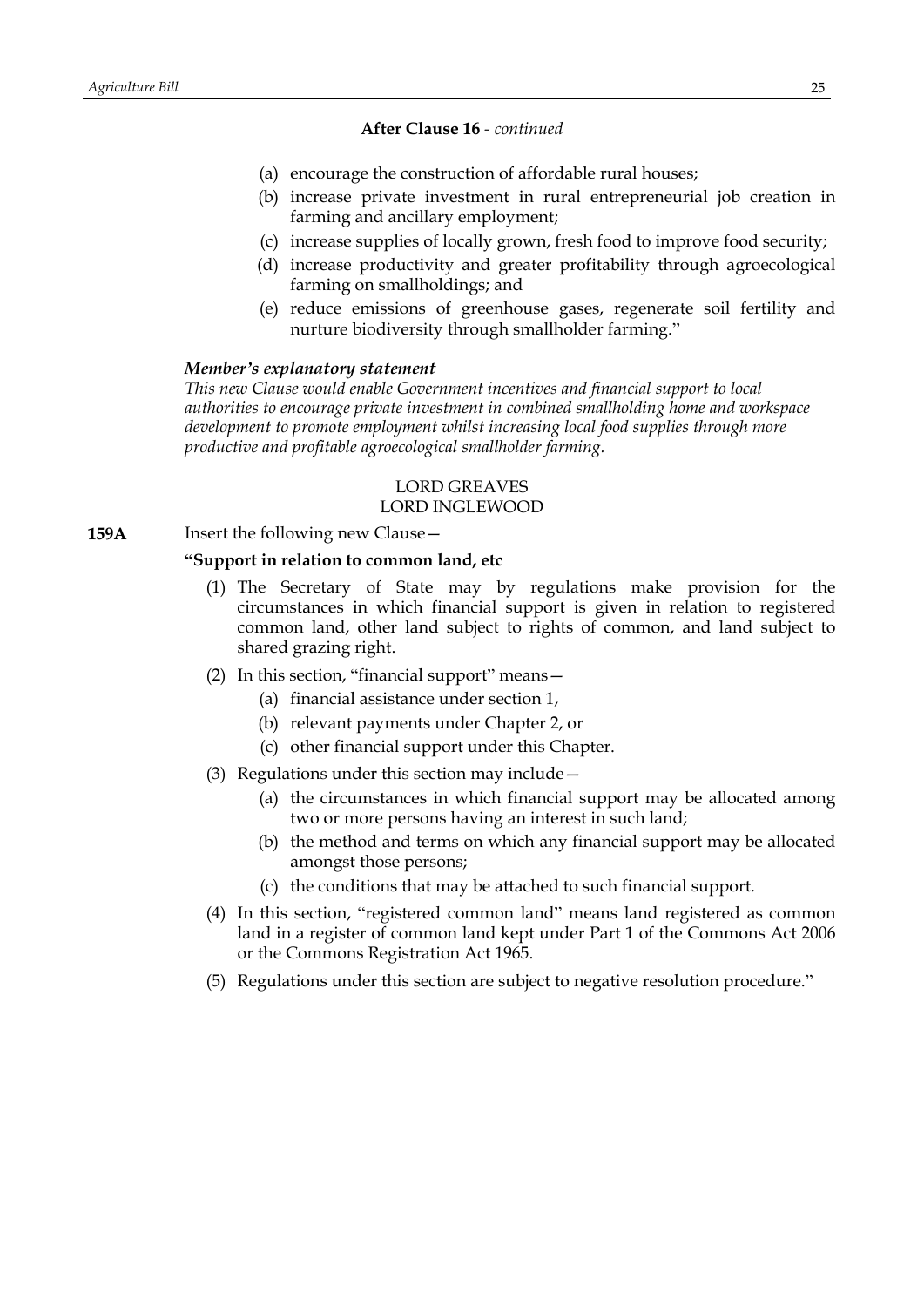# **Clause 17**

# BARONESS JONES OF WHITCHURCH LORD GRANTCHESTER BARONESS BAKEWELL OF HARDINGTON MANDEVILLE LORD JUDD

**160** Page 14, line 20, leave out "at least once every five years" and insert "within 12 months of the passing of this Act, and every three years thereafter"

# *Member's explanatory statement*

*This amendment would require the Secretary of State to lay the first report on UK food security within 12 months of the Act being passed and publish further reports every three years thereafter.*

# THE EARL OF DEVON LORD CORMACK

**161** Page 14, line 20, leave out "five" and insert "three"

# *Member's explanatory statement*

*This amendment will ensure food security reporting occurs with more regularity.*

# BARONESS MCINTOSH OF PICKERING BARONESS JONES OF MOULSECOOMB BARONESS RITCHIE OF DOWNPATRICK THE EARL OF CAITHNESS

**162** Page 14, line 20, leave out "five years" and insert "year"

### *Member's explanatory statement*

*This amendment will require the Government to produce its report on food security annually rather than every five years as currently set out within the Bill.*

# LORD HODGSON OF ASTLEY ABBOTTS LORD GREAVES

**163** Page 14, line 21, after "data" insert "and anticipated strategic developments and consequent policy changes"

#### *Member's explanatory statement*

*This would require the government to make specific reports on key aspects of food security and on Government policy responses thereto if any.*

# LORD HAIN BARONESS HUMPHREYS LORD BRUCE OF BENNACHIE

**164** Page 14, line 22, at end insert ", having beforehand shared the data and report with the devolved administrations and including sections of the report associated with the devolved administrations."

# *Member's explanatory statement*

*This would enable the data and report to be used by the Welsh Government and devolved administrations to complement the UK Government in delivering an integrated food supply chain in the UK.*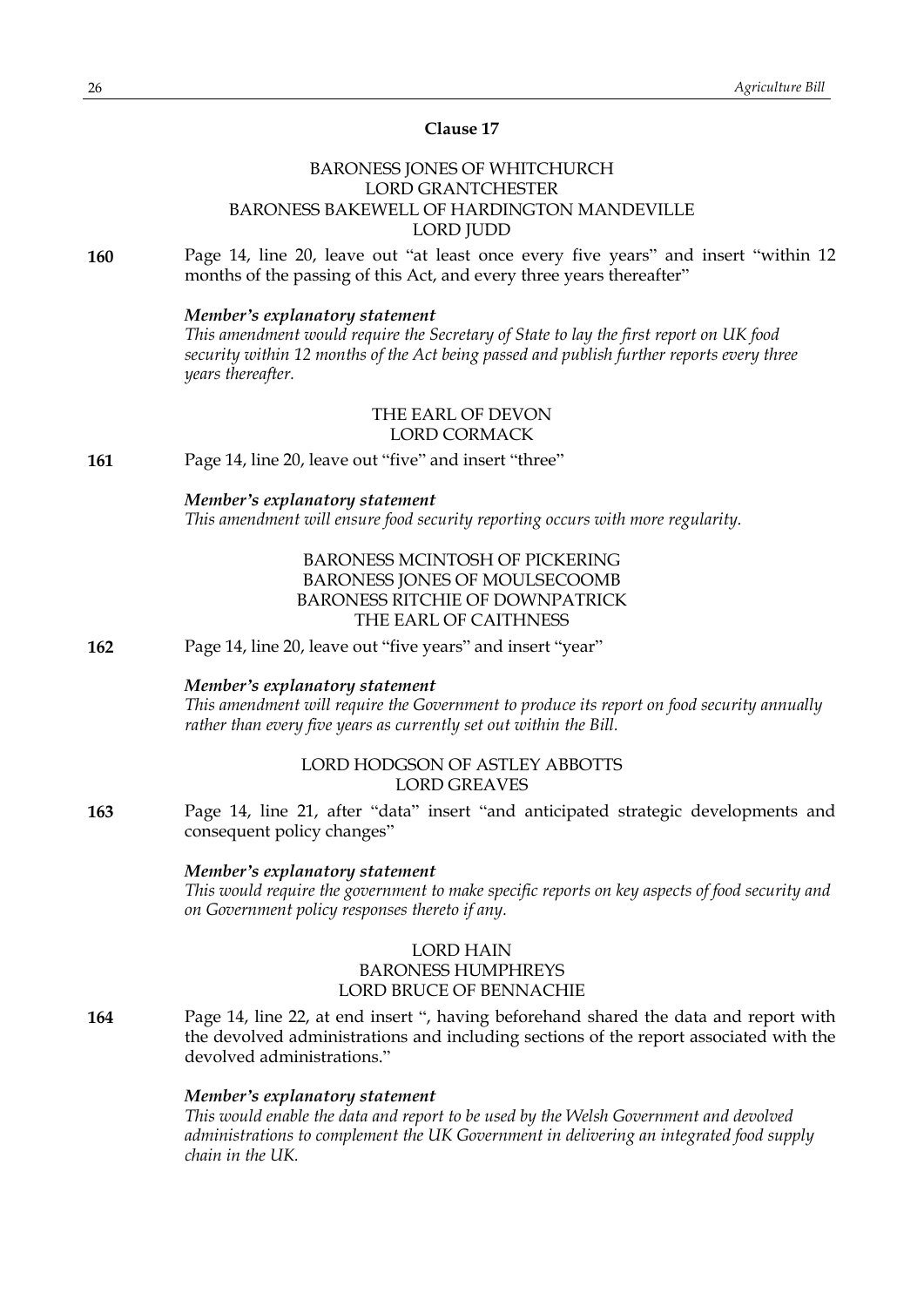#### LORD NORTHBROOK

**165** Page 14, line 23, leave out "may" and insert "must"

# BARONESS BOYCOTT BARONESS MEACHER BARONESS BENNETT OF MANOR CASTLE BARONESS BAKEWELL OF HARDINGTON MANDEVILLE

- **166** Page 14, line 32, at end insert—
	- "(f) household food insecurity"

# LORD HAIN BARONESS RITCHIE OF DOWNPATRICK LORD BRUCE OF BENNACHIE

| 167 | Page 14, line 32, at end insert- |
|-----|----------------------------------|
|-----|----------------------------------|

- "(f) food insecurity.
- (3) For the purposes of this section "food insecurity" means a person's state in which consistent access to adequate food is limited by a lack of money and other resources at times during the year.
- (4) Before laying a report under subsection (1) the Secretary of State must—
	- (a) consult the Scottish Ministers, the Welsh Ministers, the relevant Northern Ireland department, and such other persons as the Secretary of State considers appropriate, and
	- (b) have due regard to international best practice on food insecurity, including but not limited to the United States Household Food Security Survey.
- (5) A report under subsection (1) must include—
	- (a) an assessment of trends in food insecurity, broken down by different parts of the United Kingdom and different regions of England, and
	- (b) a summary of actions to be taken in areas of high food insecurity by the UK Government, the Scottish Government, the Welsh Government or the Northern Ireland Executive.
- (6) The Secretary of State must consult the Scottish Ministers, the Welsh Ministers and the relevant Northern Ireland department before preparing a report under subsection (1).
- (7) In this section—

"parts of the United Kingdom" means—

- (a) England,
- (b) Scotland,
- (c) Wales, and
- (d) Northern Ireland;

"regions of England" has the same meaning as that used by the Office for National Statistics."

# *Member's explanatory statement*

*This amendment would add food insecurity to the matters to be covered by the report.*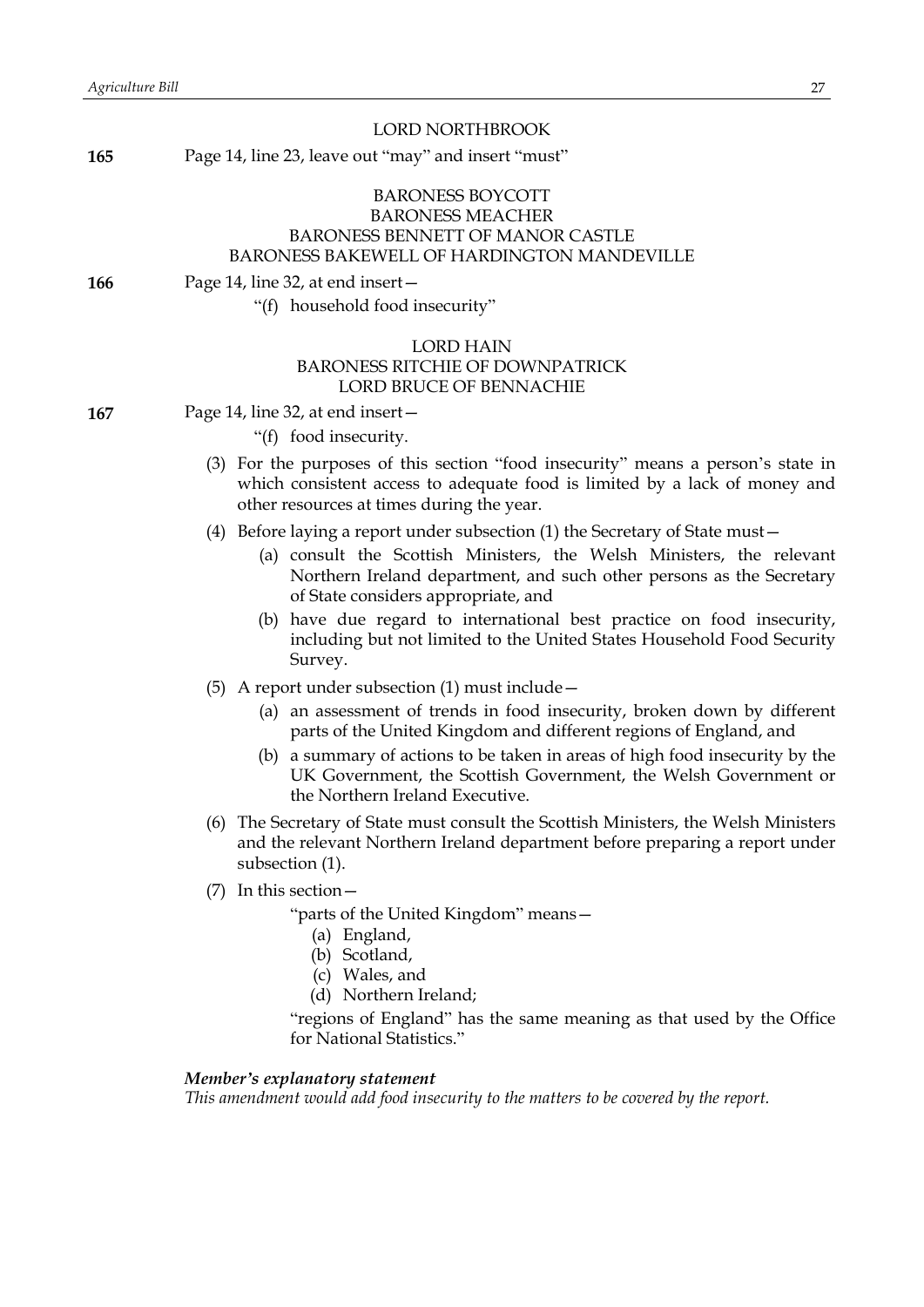|     | BARONESS BENNETT OF MANOR CASTLE<br><b>BARONESS BOYCOTT</b>                                                                                                                                                                                                                                                       |
|-----|-------------------------------------------------------------------------------------------------------------------------------------------------------------------------------------------------------------------------------------------------------------------------------------------------------------------|
| 168 | Page 14, line 32, at end insert -                                                                                                                                                                                                                                                                                 |
|     | "() the availability of UK-grown plant-based food products and the impact<br>on the United Kingdom's food security."                                                                                                                                                                                              |
|     | <b>BARONESS PARMINTER</b><br><b>BARONESS BENNETT OF MANOR CASTLE</b><br><b>LORD ADDINGTON</b><br><b>LORD GREAVES</b>                                                                                                                                                                                              |
| 169 | Page 14, line 32, at end insert-                                                                                                                                                                                                                                                                                  |
|     | "() food surplus and waste at each stage of the supply chain."                                                                                                                                                                                                                                                    |
|     | Member's explanatory statement<br>This amendment would require the Secretary of State's food security report to report not just<br>on food supply, but on how much of that is wasted. This may assist the Government to draw<br>up targeted plans to secure waste minimisation as a means to boost food security. |
|     | <b>LORD HAIN</b>                                                                                                                                                                                                                                                                                                  |
| 170 | Page 14, line 32, at end insert -                                                                                                                                                                                                                                                                                 |
|     | "() the provision of food to meet consumer diets and its impact on the<br>environment."                                                                                                                                                                                                                           |
|     | Member's explanatory statement<br>This amendment would make the link between food provision, diet and the environment.                                                                                                                                                                                            |
|     | <b>BARONESS MCINTOSH OF PICKERING</b><br><b>BARONESS JONES OF MOULSECOOMB</b><br><b>BARONESS BAKEWELL OF HARDINGTON MANDEVILLE</b><br><b>BARONESS JONES OF WHITCHURCH</b>                                                                                                                                         |
| 171 | Page 14, line 32, at end insert –                                                                                                                                                                                                                                                                                 |
|     | "() As part of the report, the Secretary of State must set out food security targets<br>and specify and implement any necessary actions required to ensure those<br>targets are met."                                                                                                                             |
|     | Member's explanatory statement<br>This amendment will require Government to specify food security targets and actions to<br>ensure that those targets are met.                                                                                                                                                    |
|     | LORD HODGSON OF ASTLEY ABBOTTS<br><b>LORD GREAVES</b>                                                                                                                                                                                                                                                             |
| 172 | Page 14, line 32, at end insert-                                                                                                                                                                                                                                                                                  |
|     | "() In this section $-$                                                                                                                                                                                                                                                                                           |
|     | "anticipated strategic developments" are any major changes expected to<br>affect the food security of the United Kingdom over the subsequent 10<br>years, including among other things-<br>(a) the expected availability of water for agriculture and personal<br>consumption, nationally and by region;          |
|     |                                                                                                                                                                                                                                                                                                                   |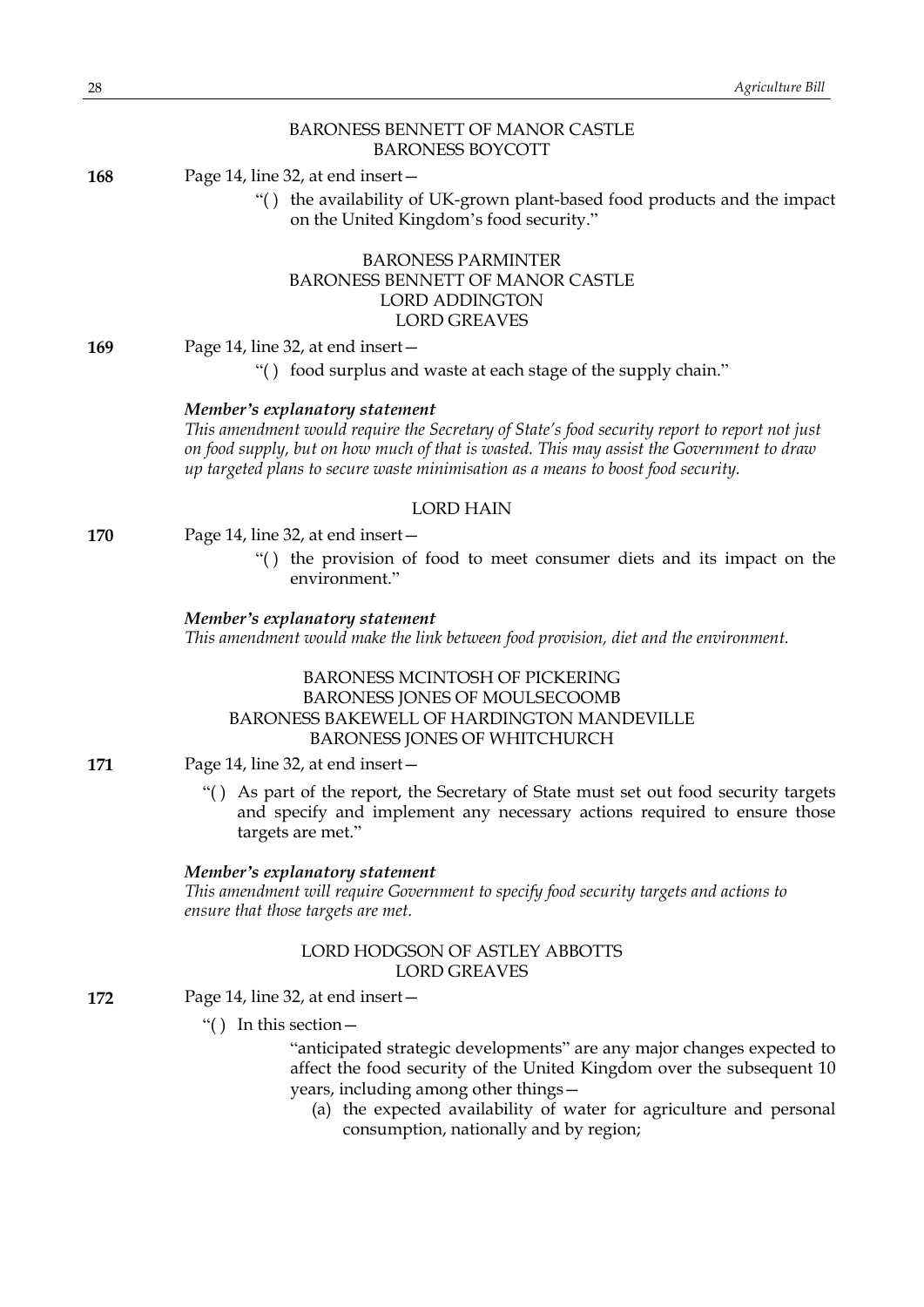#### **Clause 17** *- continued*

- (b) the expected loss of agricultural land to urban development nationally and by region;
- (c) the percentage of food consumed which will be produced in the United Kingdom;
- (d) the anticipated level of population growth;

"consequent policy changes" are actions the Government plans to take as a result of anticipated strategic developments."

#### *Member's explanatory statement*

*This would require the government to make specific reports on key aspects of food security and on Government policy responses thereto, if any.*

# **After Clause 17**

# BARONESS JONES OF WHITCHURCH BARONESS BENNETT OF MANOR CASTLE LORD KREBS BARONESS RITCHIE OF DOWNPATRICK

**173** Insert the following new Clause—

# **"National food plan**

- (1) The Secretary of State must, before the end of the period of 6 months beginning with the day on which this Act is passed, lay before Parliament a strategy outlining the steps that Her Majesty's Government proposes to take—
	- (a) to increase the proportion of food consumed in the United Kingdom which has been produced domestically,
	- (b) to prevent avoidable food waste through the supply chain,
	- (c) to reduce food poverty,
	- (e) to address poor nutrition and obesity,
	- (f) to promote high standards of United Kingdom produce, and
	- (g) to support the development of local and regional food identities.
- (2) A strategy under subsection (1) must include consideration of the case for  $-$ 
	- (a) introducing a public procurement policy for the public sector that promotes the purchase of British produce,
	- (b) the promotion of food security and access to food,
	- (c) amending food labelling requirements to include—
		- (i) country of origin, and
		- (ii) method of production,
	- (d) introducing a robust certification system for food excellence,
	- (e) increasing confidence in produce by addressing issues relating to—
		- (i) pesticide residues, and
		- (ii) the use of antibiotics, and
	- (f) enabling the application of the latest scientific research to food technology.
- (3) In preparing the strategy under subsection (1), the Secretary of State must consult—
	- (a) other relevant Ministers of the Crown,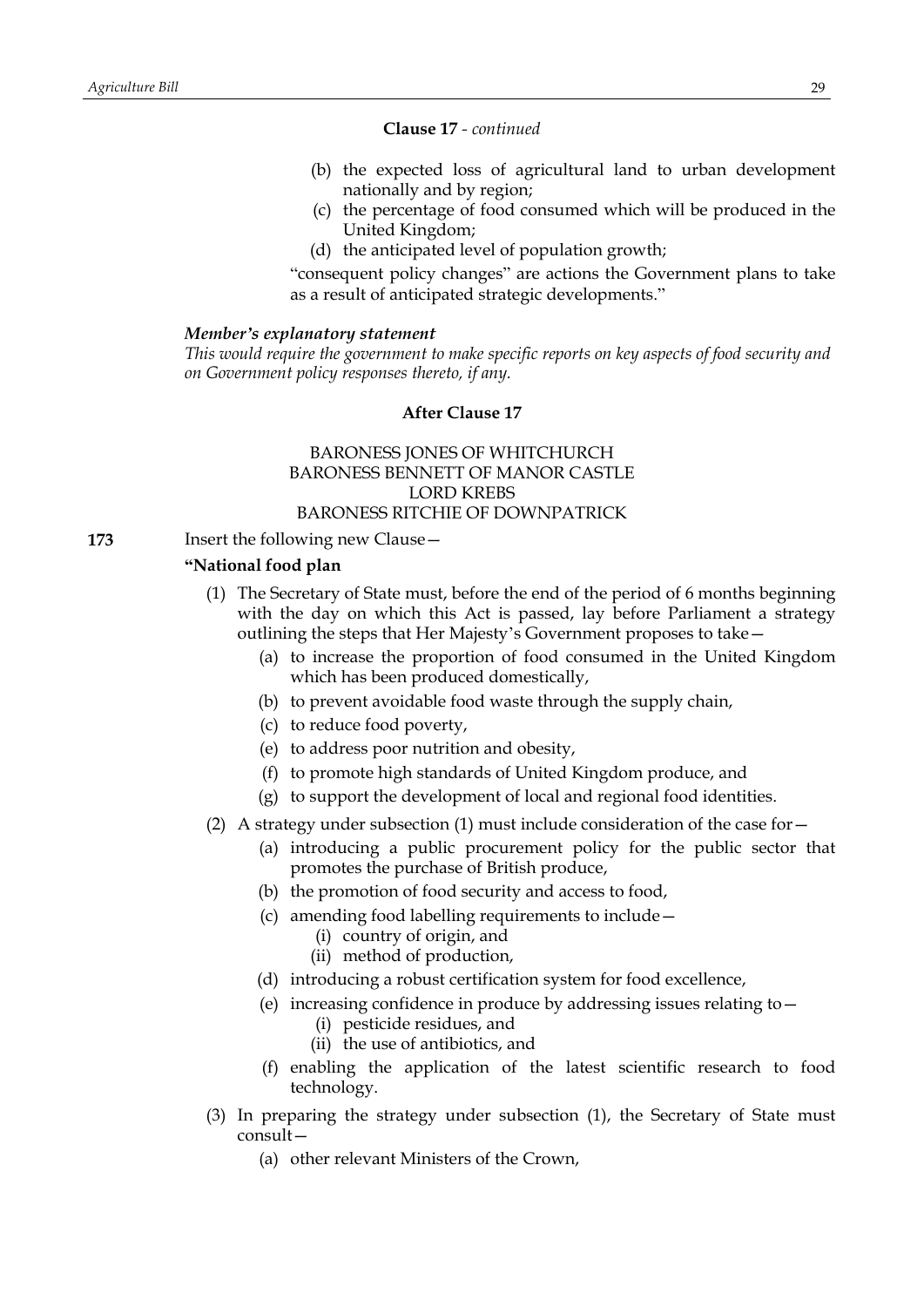# **After Clause 17** *- continued*

- (b) the Scottish Ministers,
- (c) the Welsh Ministers,
- (d) the Northern Ireland department, and
- (e) bodies that appear to the Secretary of State to represent the interests of the UK agricultural industry."

### *Member's explanatory statement*

*This new Clause would require the Secretary of State to prepare a national food plan within six months of the Act being passed. The strategy would cover matters such as increasing the UK's self-sufficiency in food production and give consideration to various means of achieving different food-related goals.*

# **Clause 18**

# BARONESS MCINTOSH OF PICKERING BARONESS JONES OF MOULSECOOMB LORD CARRINGTON BARONESS RITCHIE OF DOWNPATRICK

- **174** Page 15, line 2, leave out paragraph (a) and insert—
	- "(a) there is an acute or chronic disturbance in agricultural markets or a serious threat of an acute or chronic disturbance in agricultural markets caused by economic or environmental factors, and"

# LORD HAIN

# LORD CORMACK

**175** Page 15, line 3, after "markets" insert "including one caused by meeting the needs of the environment"

#### *Member's explanatory statement*

*To meet the needs of the environment there may need to be a restructuring of the agricultural sector which is likely to cause exceptional market conditions.*

#### **Clause 19**

### BARONESS JONES OF MOULSECOOMB

- **176** Page 16, line 22, at end insert—
	- "( ) The Secretary of State may not give financial assistance under this section to producers that do not meet animal welfare standards, including failing to provide living conditions for livestock as defined by the five needs under section 9(2) (duty of person responsible for animal to ensure welfare) of the Animal Welfare Act 2006."

# **Clause 21**

#### THE EARL OF CAITHNESS

**177** Page 17, line 39, leave out from beginning to "so" and insert "that person's activities connected with the supply chain for the purposes set out in section 23"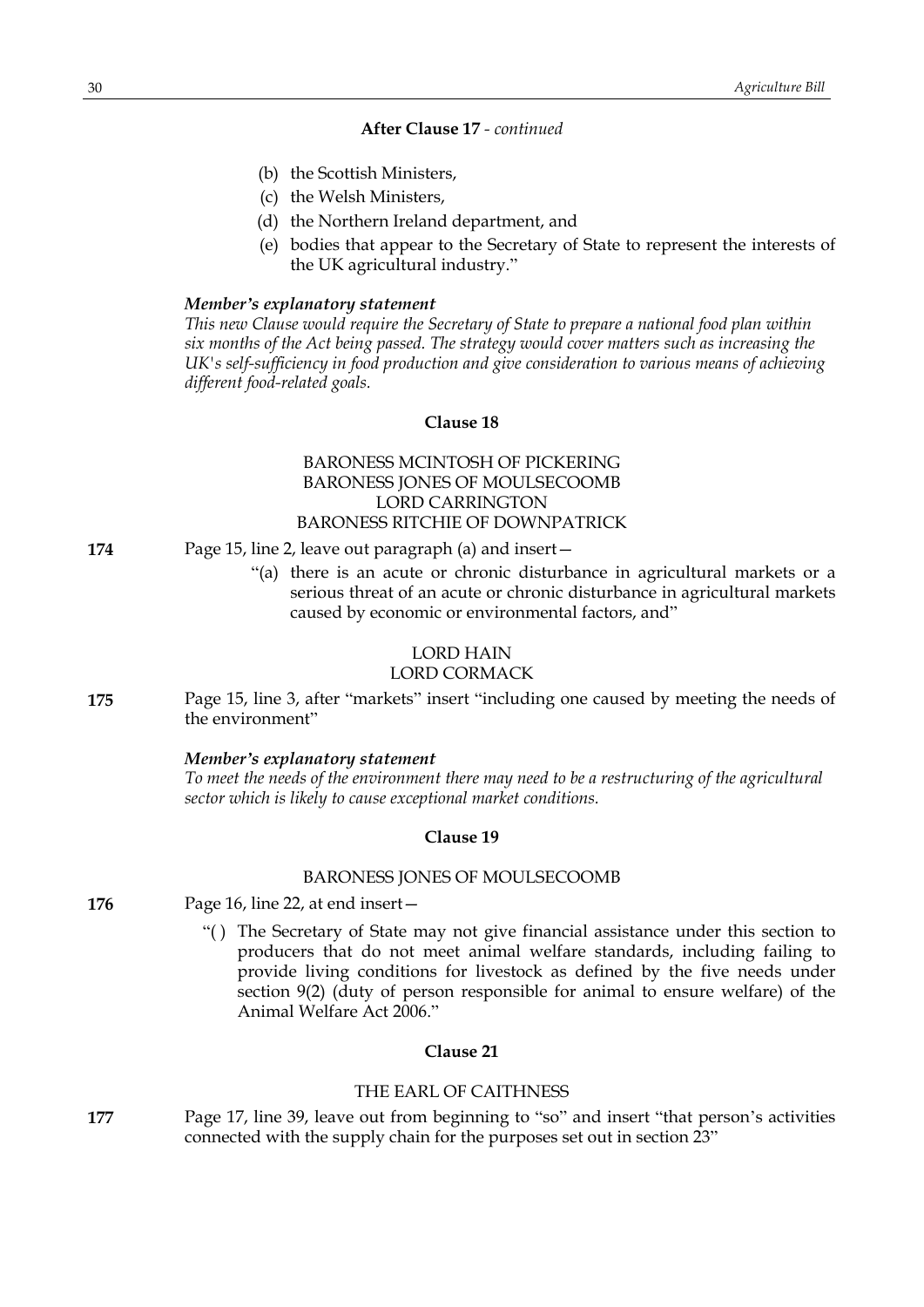# **Clause 21** *- continued*

# LORD LUCAS

| 178 | Page 17, line 39, leave out from "as" to end of line 40 and insert "it affects that |
|-----|-------------------------------------------------------------------------------------|
|     | person's activities in England, and in connection with section 17."                 |

# *Member's explanatory statement*

*This amendment would allow all relevant data to be collected, including that required for section 17.*

### THE EARL OF CAITHNESS

- **179** Page 17, line 43, leave out "any of the" and insert "that"
- **180** Page 17, line 44, after "chain" insert "for the purposes set out in section 23"

# LORD LUCAS

**181** Page 17, line 44, leave out from "as" to end and insert "it affects that person's activities in England, and in connection with section 17."

#### *Member's explanatory statement*

*This amendment would allow all relevant data to be collected, including that required for section 17.*

### THE EARL OF CAITHNESS

**182** Page 18, line 13, at end insert—

- "(9) The Secretary of State may in addition authorise—
	- (a) a non-departmental public body,
	- (b) a non-Ministerial department, or
	- (c) a body whose functions are provided for under any enactment,

to exercise any of the Secretary of State's powers under this Part in respect of specified projects for the purposes set out in section 23, but any such authorisation must be in writing.

(10) Any body authorised by the Secretary of State under subsection (9) must comply with the requirements imposed on the Secretary of State in exercising the powers under this Part, as if that body were the Secretary of State."

#### *Member's explanatory statement*

*This amendment aims explicitly to limit the information that can be required to the purposes listed in section 23, and to limit the persons able to use the powers in this Part.*

# **Clause 22**

# LORD LUCAS

**183** Page 18, line 22, after "creature" insert ", plant"

*Member's explanatory statement This amendment would provide that Clause 22 covers plants taken from the wild.*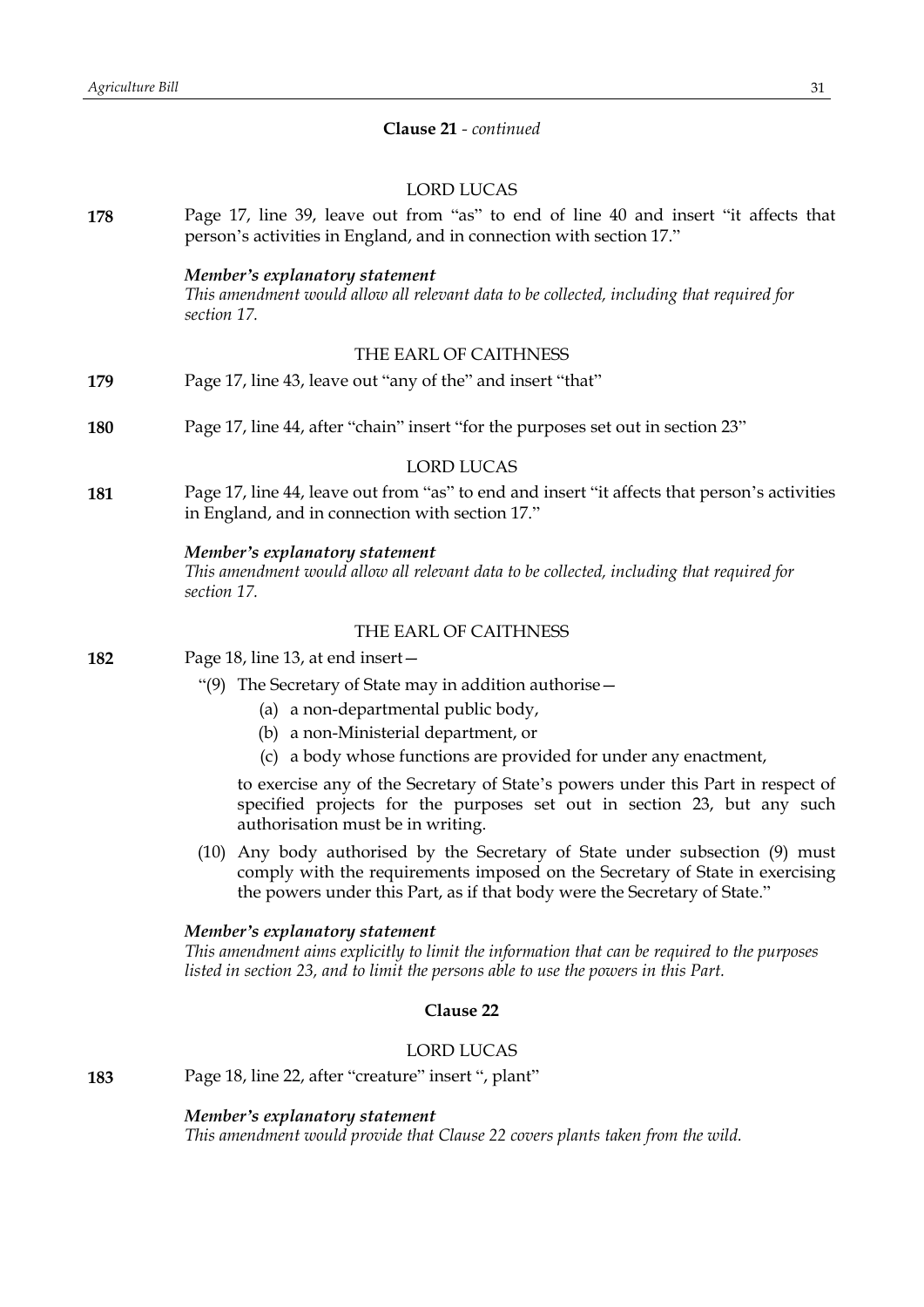# BARONESS BENNETT OF MANOR CASTLE BARONESS BOYCOTT

|     | DANUNESS DU LUI L                                                                                                                                                                                                                                                                                                                                                                                                         |
|-----|---------------------------------------------------------------------------------------------------------------------------------------------------------------------------------------------------------------------------------------------------------------------------------------------------------------------------------------------------------------------------------------------------------------------------|
| 184 | Page 18, line 35, after "plants" insert "or fungi"                                                                                                                                                                                                                                                                                                                                                                        |
|     | <b>LORD LUCAS</b>                                                                                                                                                                                                                                                                                                                                                                                                         |
| 185 | Page 18, line 35, at end insert-<br>"() the transport, storage or traceability of anything referred to in<br>subsection $(2)(a)$ to $(c)$ ,<br>() the provision of information, management or advice concerning<br>anything referred to in subsection $(2)(a)$ to $(c)$ ,"                                                                                                                                                |
|     | Member's explanatory statement<br>To explore the reasons for leaving out elements of the supply chain.                                                                                                                                                                                                                                                                                                                    |
|     | THE EARL OF CAITHNESS                                                                                                                                                                                                                                                                                                                                                                                                     |
| 186 | Page 18, line 39, leave out paragraph (c) and insert –                                                                                                                                                                                                                                                                                                                                                                    |
|     | "(c) any person whose activities do, or the Secretary of State reasonably<br>suspects may, negatively affect the health of creatures or plants in the<br>supply chain, or the safety or quality of the food and drink to be<br>provided to consumers, and"                                                                                                                                                                |
| 187 | Page 18, line 42, at end insert ", where those bodies collect and hold statistical or<br>numerical data on behalf of that person in relation to that person's activities<br>connected to the supply chain for the purposes set out in section 23, in which case the<br>information which may be required to be provided from such bodies under section<br>21(1) or (2) is limited to such statistical or numerical data." |
|     | Member's explanatory statement<br>This amendment aims to limit the persons who can be required to provide information and to<br>ensure that the purposes for which the information can be required are clear.                                                                                                                                                                                                             |
|     | BARONESS BENNETT OF MANOR CASTLE<br><b>BARONESS BOYCOTT</b>                                                                                                                                                                                                                                                                                                                                                               |
| 188 | Page 19, line 4, after "plants" insert "or fungi"                                                                                                                                                                                                                                                                                                                                                                         |
| 189 | Page 19, leave out line 6                                                                                                                                                                                                                                                                                                                                                                                                 |
|     | Clause 23                                                                                                                                                                                                                                                                                                                                                                                                                 |
|     | THE EARL OF CAITHNESS                                                                                                                                                                                                                                                                                                                                                                                                     |
| 190 | Page 19, line 19, leave out from second "or" to end of line 28 and insert -<br>"(iii) improve the efficiency or environmental performance of the agri-<br>food supply chain,<br>(iv) reduce waste in the agri-food supply chain, or<br>(v) manage market volatility;                                                                                                                                                      |
|     | (b) promoting transparency or fairness in agri-food supply chains;                                                                                                                                                                                                                                                                                                                                                        |
|     | promoting the health, welfare or traceability of creatures of a kind kept<br>(c)<br>for the production of food, drink, fibres or leathers;                                                                                                                                                                                                                                                                                |
|     | (d) promoting the health or quality of plants, fungi or soil; or"                                                                                                                                                                                                                                                                                                                                                         |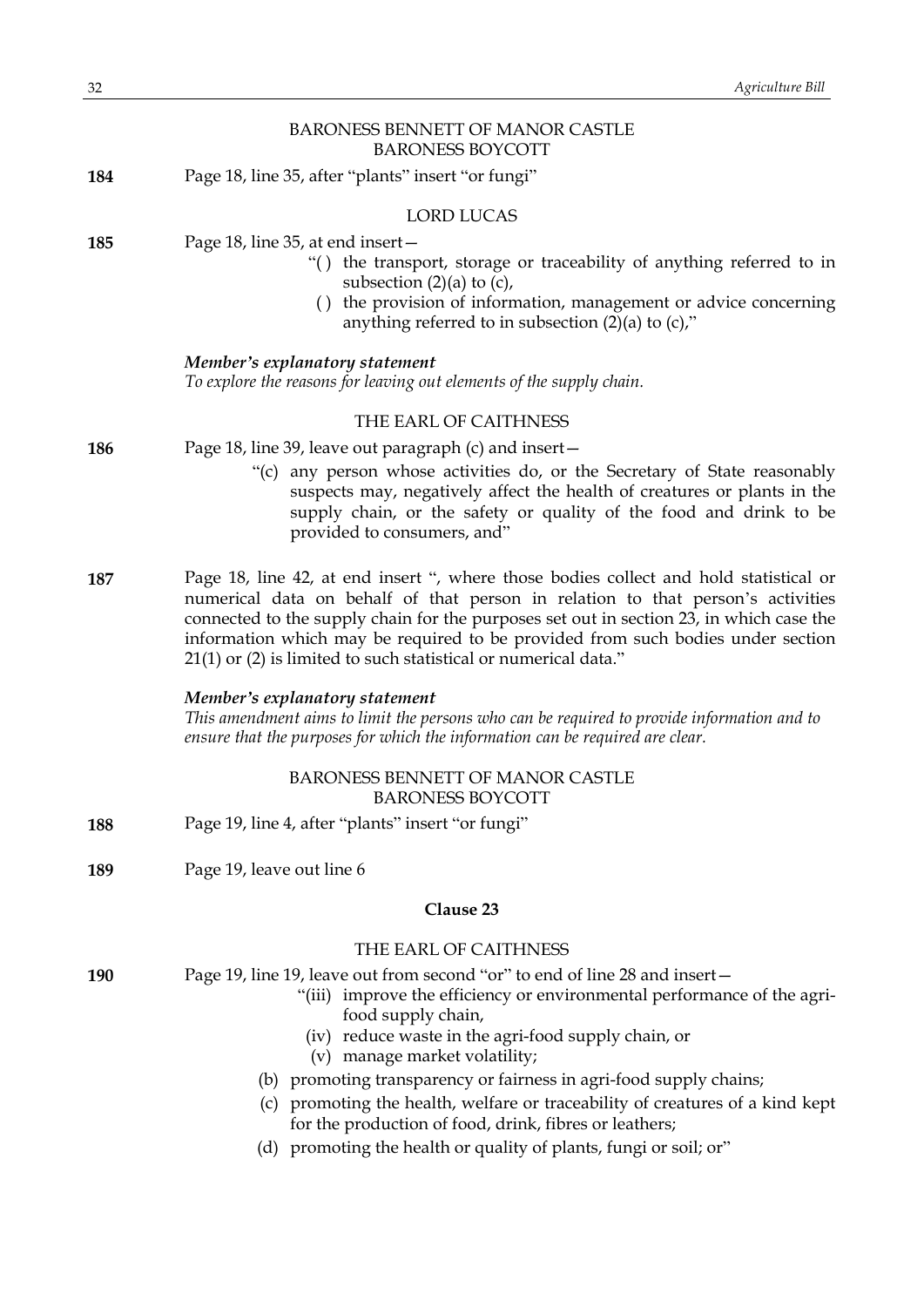*This amendment aims to ensure that the focus of the information collection requirements in Part 3 is tied to helping those within the agri-food supply chain improve their practices and enhance efficiencies, and not wider environmental and waste objectives.*

### **Clause 25**

# THE EARL OF CAITHNESS

**191** Page 20, line 29, at end insert—

- "( ) The requirement specifications made under subsections (5) and (6) must in all cases be reasonable and must not impose a manifestly unfair burden on the person from whom the information is required.
- () Information may not be required under section  $21(1)$  or  $(2)$  where that information is held by the person only by virtue of it having been disclosed to that person by a third party under a duty of confidence."

#### *Member's explanatory statement*

*This amendment seeks to ensure that requests for information are reasonable and not unfairly burdensome, and that information held in commercial confidence from a third party could not be required.*

**192** Page 20, line 37, after "interests" insert "(including intellectual property rights)"

### *Member's explanatory statement*

*This amendment ensures that commercial interests explicitly include intellectual property rights.*

# **Clause 26**

# THE EARL OF CAITHNESS

- **193** Page 21, line 13, at end insert ", or of obligations imposed on persons to whom disclosure is made under the provisions of section 25(9)."
- **194** Page 21, line 43, at end insert—
	- "(5A) Any monetary penalties introduced under subsection (4)(a) must be proportionate, taking into account the nature of the non-compliance and the financial capacity of the party subject to the penalty."

*Member's explanatory statement This amendment aims to ensure that any enforcement action is proportionate to the noncompliance.*

### **Clause 27**

# LORD EMPEY THE EARL OF DUNDEE

**195** Page 22, line 4, leave out "may" and insert "must"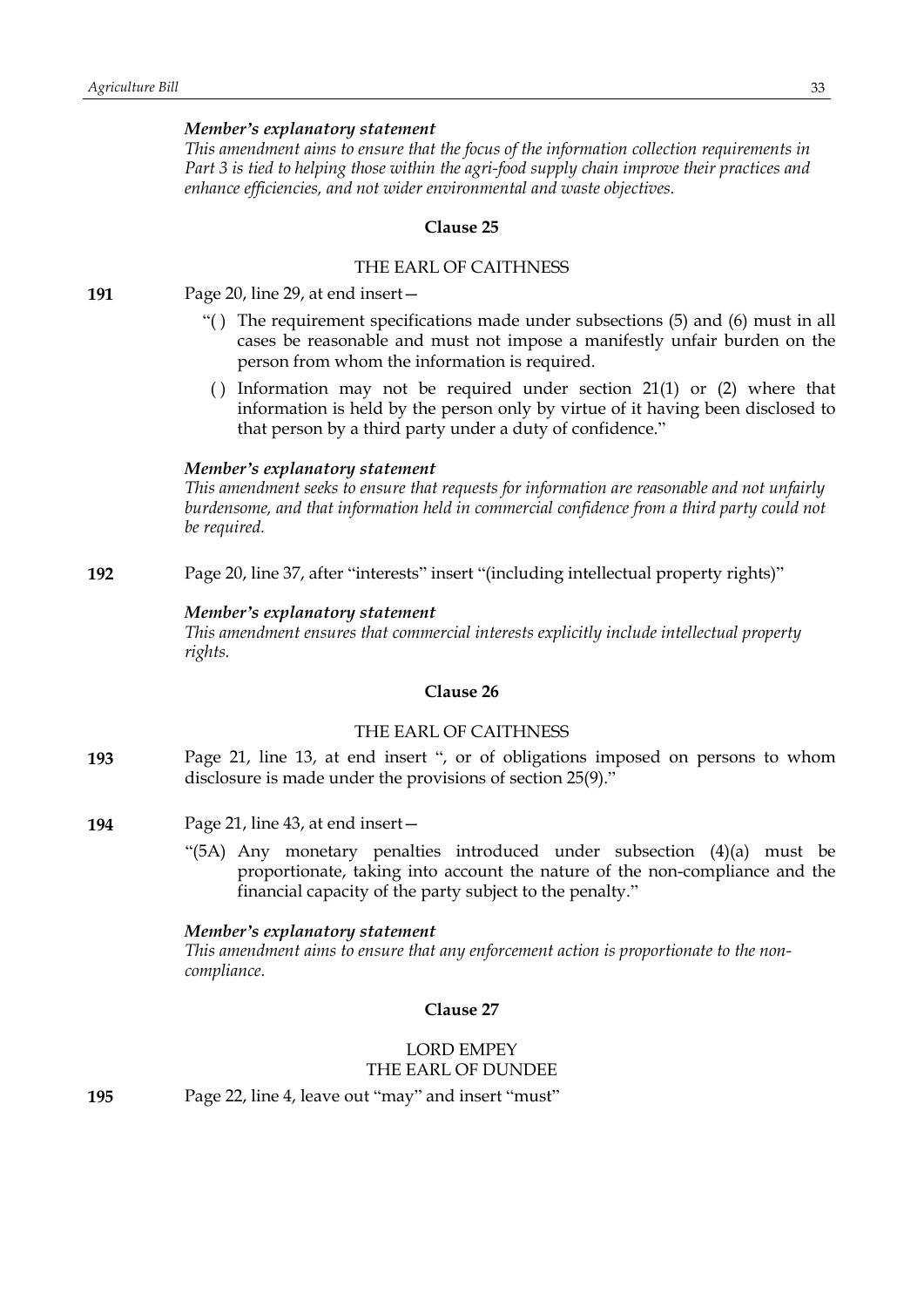*This amendment requires the Government to provide regulations for fair dealing obligations of business purchasers of agricultural products.*

# LORD GRANTCHESTER

*As an amendment to Amendment 195*

**195A** After "must" insert ", within 12 months of the day on which this Act is passed,"

### *Member's explanatory statement*

*This amendment to Amendment 195 in the name of Lord Empey would require the Clause 27 regulations to be made within 12 months of this Act being passed.*

**195B** Page 22, line 5, after "on" insert "all"

#### *Member's explanatory statement*

*This amendment would make clear that the obligations introduced in regulations under Clause 27(1) would apply to all business purchasers of agricultural products.*

**195C** Page 22, line 7, after "sellers" insert "in all sectors listed in Schedule 1."

### *Member's explanatory statement*

*This amendment makes clear that the obligations introduced in regulations under Clause 27(1) would apply across all farming sectors listed in Schedule 1.*

- **195D** Page 22, line 11, leave out "fair contractual dealing" and insert "—
	- (a) fair dealing, and
	- (b) fair contractual dealing"

# *Member's explanatory statement*

*This amendment would allow the regulation making powers in subsection (1) to be used to promote the general principle of fair dealing between purchasers and sellers, rather than limiting this to instances where a contract exists.*

- **195E** Page 22, line 12, at end insert—
	- "(2A) The Secretary of State may also exercise the powers under subsection (1) for the purpose of promoting fair dealing in the purchase of agricultural products in one or more of the sectors listed in Schedule 1 by business purchasers from qualifying sectors."

#### *Member's explanatory statement*

*This amendment would allow the Secretary of State to exercise the powers under subsection (1) to promote fair dealing between purchasers and sellers across the range of agricultural sectors listed in Schedule 1.*

**195F** Page 23, line 13, at end insert—

"( ) the balance of risk between business purchasers and agricultural producers in respect of unforeseeable events outside of either party's control;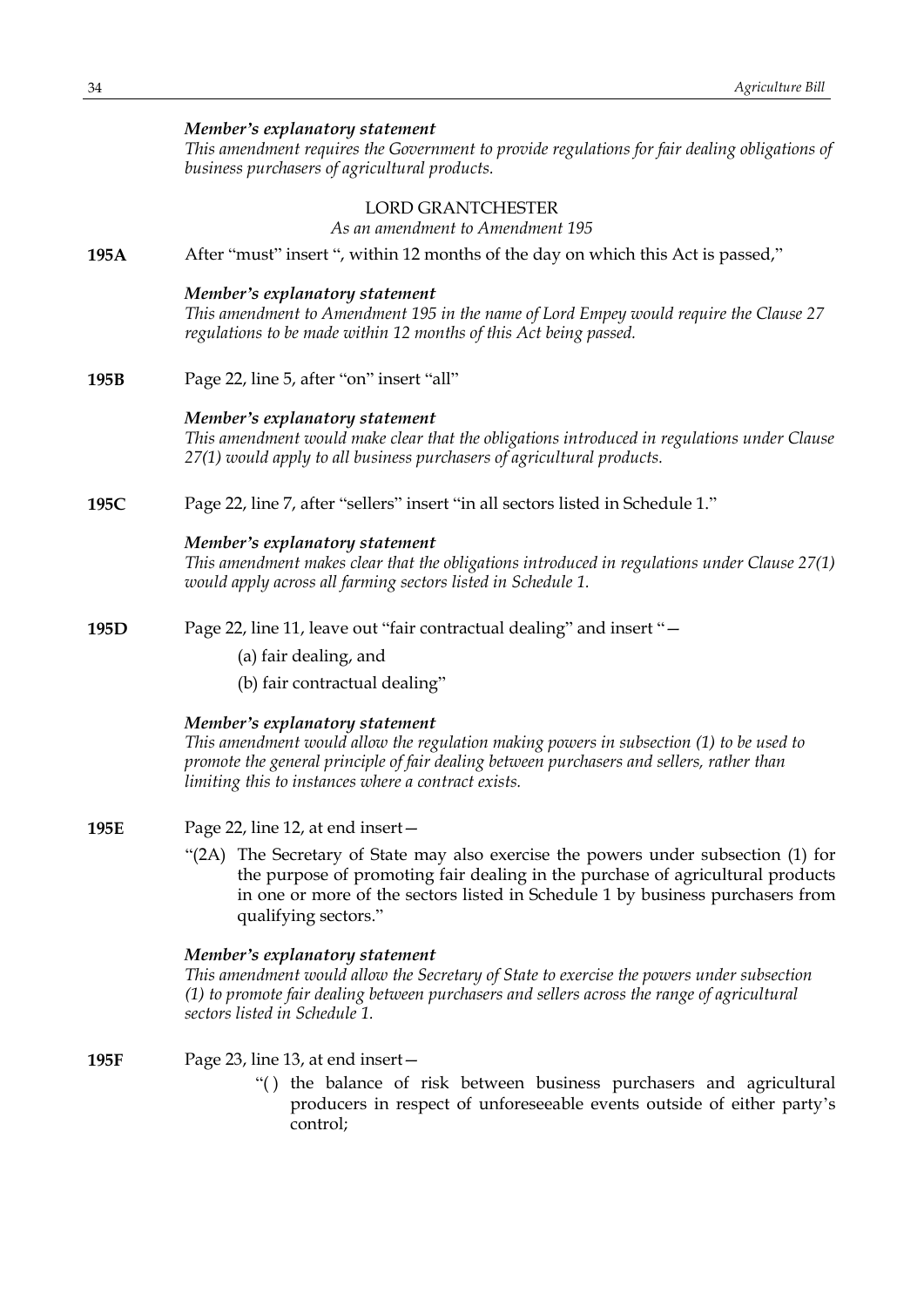# **Clause 27** *- continued*

( ) any other matters which may promote fair contractual dealing by business purchasers of agricultural products from a qualifying seller."

### *Member's explanatory statement*

*This amendment would allow obligations to be imposed in contracts which would improve the balance of risk between producers and purchasers, particularly in the event of unforeseen events such as the Covid-19 pandemic.*

### BARONESS JONES OF MOULSECOOMB

**196** Page 23, line 13, at end insert—

"() For the purposes of subsection  $(7)(a)$ , "quality" must include animal welfare standards which exceed the statutory minimums for the appropriate animal product, including those established under the Animal Welfare Act 2006, relevant regulations and codes of practice."

# LORD GRANTCHESTER BARONESS JONES OF WHITCHURCH

**197** Page 23, line 15, leave out "a specified person" and insert "the Groceries Code Adjudicator"

#### *Member's explanatory statement*

*This amendment is intended to ensure that the role of regulating agricultural contracts is given to the Groceries Code Adjudicator's office*

- **198** Page 23, line 23, at end insert—
	- "(8A) The Groceries Code Adjudicator Act 2013 is amended as follows.
	- (8B) After section 2 (arbitration) insert—

# "**2A Fair dealing: determination of complaints alleging non-compliance**

- (1) If a complaint relating to alleged non-compliance is referred to the Adjudicator under section 27(8)(a) of the Agriculture Act 2020, the Adjudicator must determine the complaint.
- (2) In determining any allegation of non-compliance under subsection (1), the Adjudicator must act in accordance with any regulations made under section 27(1) of the Agriculture Act 2020 which make provision for investigation of complaints, imposition of penalties or a requirement to pay compensation, as specified by section 27(8) of that Act.""

#### *Member's explanatory statement*

*This amendment would specify the process to be followed by the Groceries Code Adjudicator's office in determining a complaint made under the Agriculture Act 2020.*

**199** Page 23, line 25, after "any" insert "competent and appropriate"

#### *Member's explanatory statement*

*This amendment would ensure that the role of regulating agricultural contracts is given to a body which is competent to undertake qualitative assessments; for example, the Groceries Code Adjudicator's office.*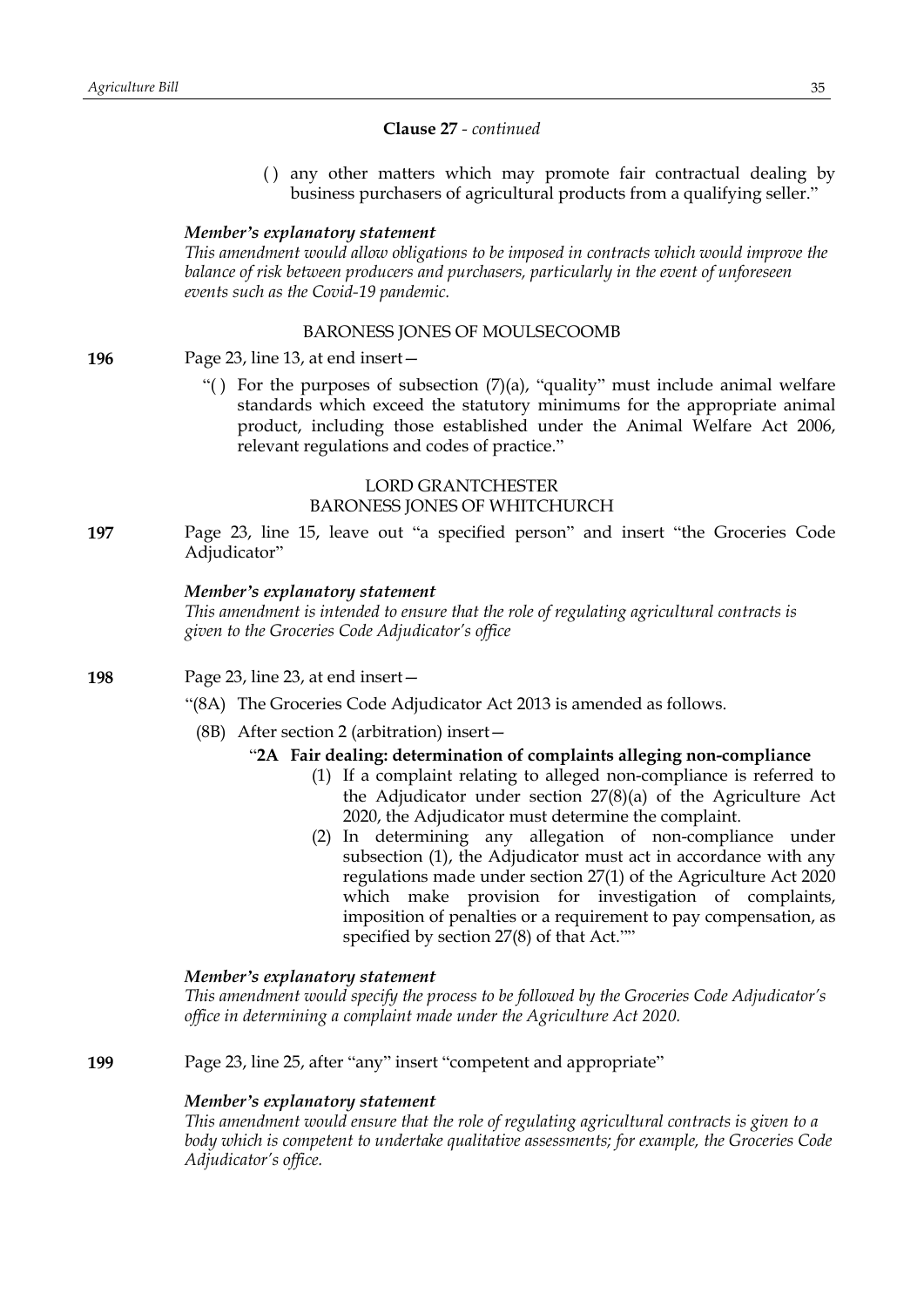**200** Page 23, line 26, after first "a" insert "competent and appropriate"

### *Member's explanatory statement*

*This amendment would ensure that the role of regulating agricultural contracts is given to a body which is competent to undertake qualitative assessments; for example, the Groceries Code Adjudicator's office.*

#### **Clause 28**

# BARONESS JONES OF MOULSECOOMB

**201** Page 24, line 38, at end insert—

"( ) where the organisation includes members that produce animal-based products, that the organisation has designated a member with responsibility to maintain, monitor, evaluate, improve and promote animal welfare"

# LORD CARRINGTON

**202** Page 25, leave out lines 9 and 10

#### *Member's explanatory statement*

*This amendment would remove the requirement to publish every Producer Organisation grant online.*

# **Schedule 2**

# LORD CARRINGTON

**203** Page 45, line 22, leave out "For sub-paragraph (1) substitute" and insert "After subparagraph (1) insert"

### *Member's explanatory statement*

*This amendment would retain the current Common Agricultural Policy objectives exemption from competition law for relevant agreements.*

**204** Page 47, line 12, leave out ", provided that the condition in sub-paragraph (2) is also met"

### *Member's explanatory statement*

*This amendment seeks to remove the requirement for Recognised Inter Branch Organisations to notify all agreements to the CMA.*

# **205** Page 47, leave out lines 16 to 39

# *Member's explanatory statement*

*This amendment seeks to remove the requirement for Recognised Inter Branch Organisations to notify all agreements to the CMA.*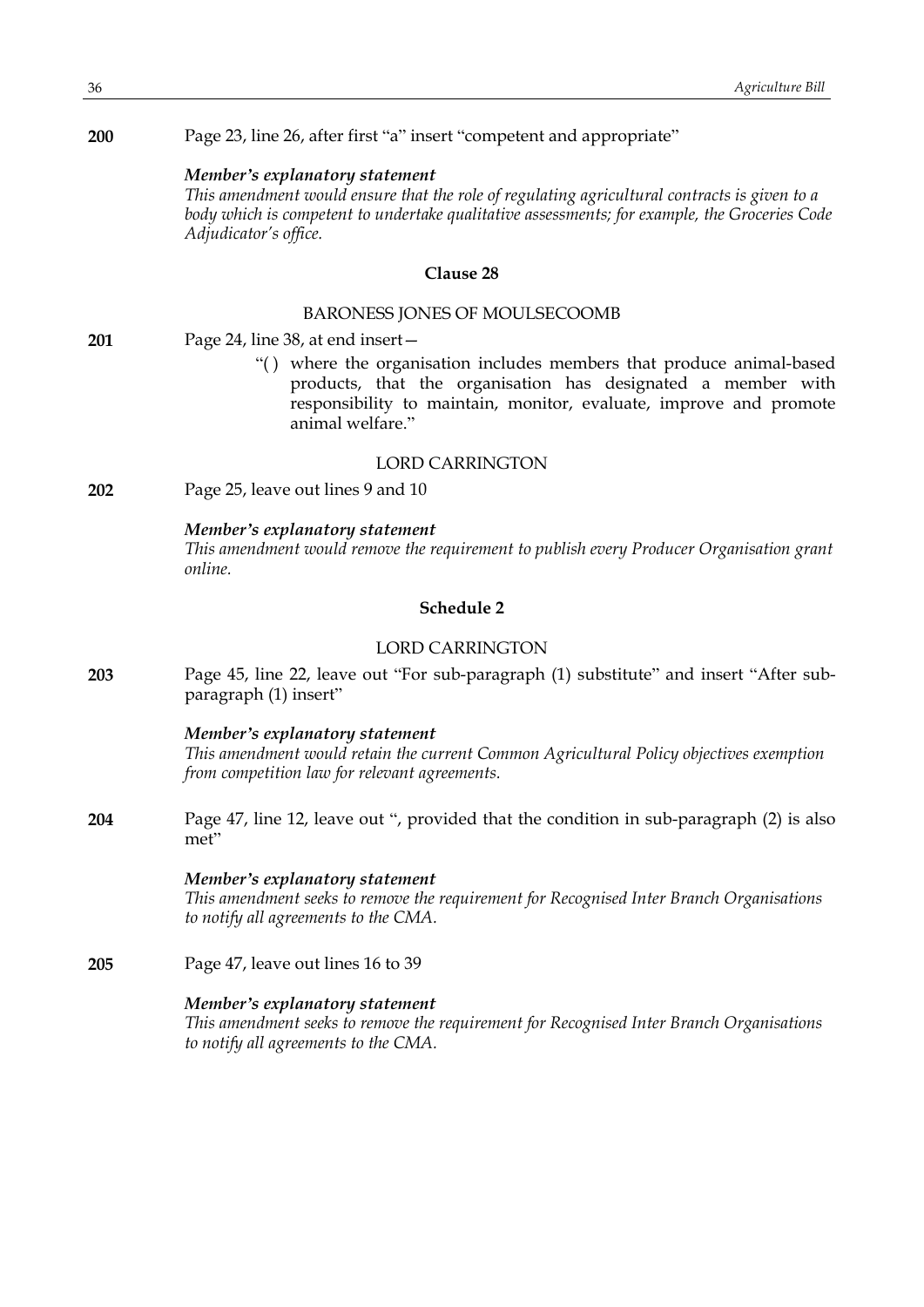## **Clause 30**

#### BARONESS JONES OF MOULSECOOMB

**206** Page 26, line 18, at end insert—

"( ) Where regulations under section 28 or 29 may affect livestock producers, the Secretary of State must consult representatives of the animal welfare sector."

# **After Clause 30**

# BARONESS MCINTOSH OF PICKERING BARONESS JONES OF MOULSECOOMB BARONESS RITCHIE OF DOWNPATRICK BARONESS BAKEWELL OF HARDINGTON MANDEVILLE

**207** Insert the following new Clause—

# **"Groceries Code Adjudicator**

The Adjudicator established by the Groceries Code Adjudicator Act 2013 shall be responsible for ensuring compliance with this Part of this Act."

## **Clause 32**

#### BARONESS JONES OF MOULSECOOMB

- **208** Page 29, leave out lines 36 to 44 and insert—
	- "(1) The Secretary of State must by order under section 87(1)(a) establish a body to be known as the Animal Food Product Traceability Authority ("the Authority") with the functions of monitoring and regulating the labelling and marketing of animal food products in accordance with regulations made under section 35 of the Agriculture Act 2020.
	- (1A) The Authority may be assigned functions that are exercisable in relation to England, Wales, Northern Ireland or Scotland under section 87(1)(b) and relate to—
		- (a) collecting, managing and making available information regarding the identification, movement and health of animals, or
		- (b) the means of identifying animals."

# LORD GARDINER OF KIMBLE LORD CORMACK

- **209** Page 29, line 44, at end insert—
	- "(1A) An order of the Secretary of State assigning functions under section 87(1)(b) by virtue of subsection (1) may only be made with the approval  $of –$ 
		-
		- (a) the Welsh Ministers, if the functions are exercisable in relation to Wales,
		- (b) the Department of Agriculture, Environment and Rural Affairs in Northern Ireland, if the functions are exercisable in relation to Northern Ireland, and
		- (c) the Scottish Ministers, if the functions are exercisable in relation to Scotland."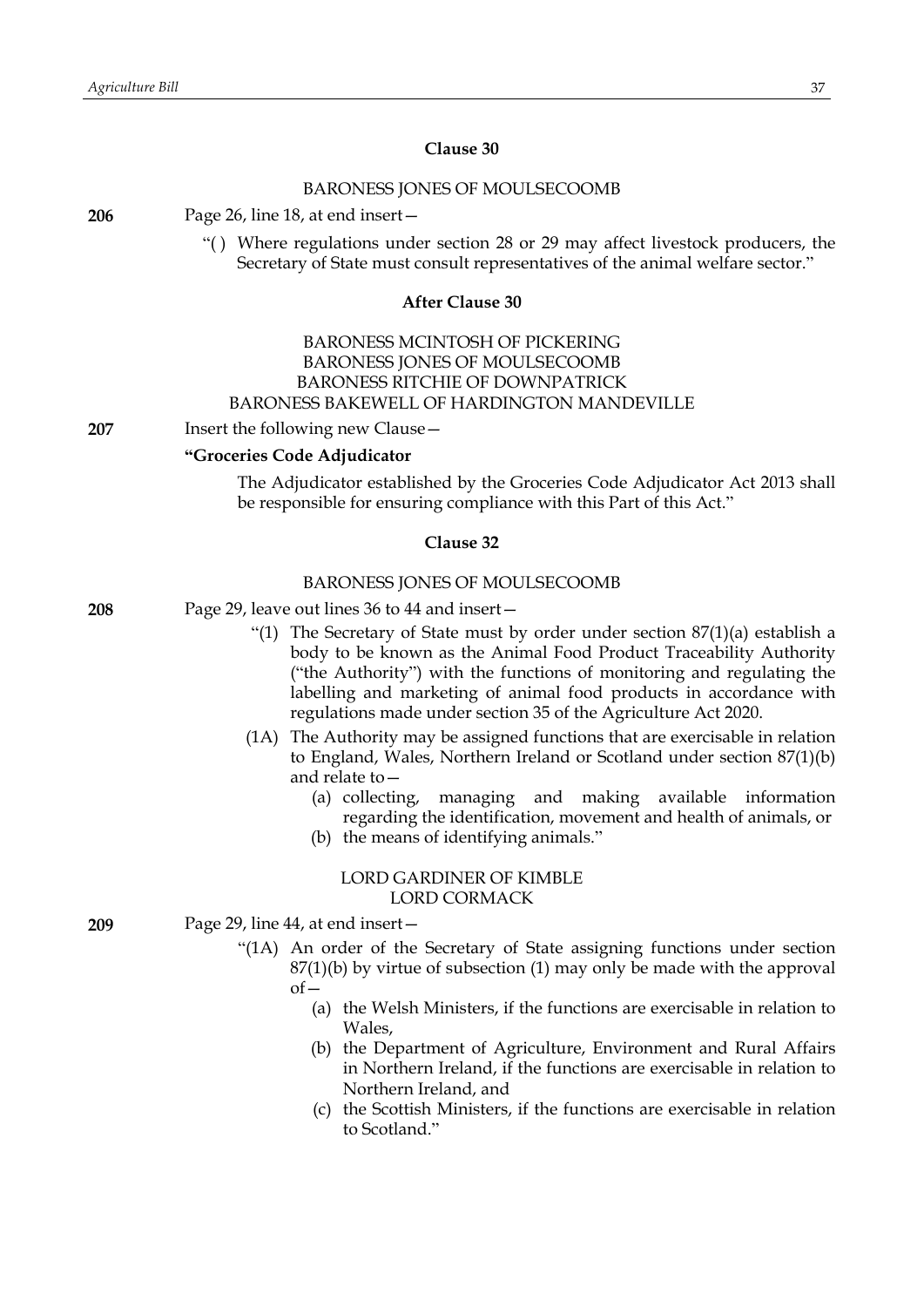## *Member's explanatory statement*

*This amendment secures that before making an order which assigns functions to a body that are exercisable in relation to Wales, Northern Ireland or Scotland, the Secretary of State must obtain the approval of the Welsh Ministers, the Department of Agriculture, Environment and Rural Affairs in Northern Ireland or the Scottish Ministers (as the case may be).*

## LORD CAMPBELL-SAVOURS

**210** Page 30, line 30, at end insert—

"(5) Before subsections (1) to (4) come into effect, the Secretary of State must consult with persons he or she considers appropriate."

#### **Clause 33**

### BARONESS JONES OF MOULSECOOMB

- **211** Page 30, line 32, leave out subsection (1) and insert—
	- "(1) The red meat levy is to be known as the animal slaughter levy.
	- (1A) A scheme under this section ("the scheme")—
		- (a) may make provision for amounts of animal slaughter levy collected by the levy body for one country in Great Britain to be paid to the levy body for another such country, or
		- (b) may amend, suspend or revoke an earlier scheme made under this section, and
		- (c) must by regulations make provision so that the levy is applied to all meats and carcasses from animals slaughtered in the United Kingdom.
	- (1B) For the purposes of subsection (1A)(c), regulations are subject to the affirmative resolution procedure."

#### LORD HAIN LORD WIGLEY

- **212** Page 30, line 36, at end insert—
	- "(c) provide for repatriation of the levy collected in the United Kingdom supply chain to the devolved administration of origin."

#### *Member's explanatory statement*

*The structure of the red meat sector means that animals raised in Wales and other devolved administrations are slaughtered in other parts of the UK and the levy maintained by the country of slaughter. This includes animals that are PGI marked so money is not returned for the promotion of the Welsh brand.*

#### BARONESS JONES OF MOULSECOOMB

- **213** Page 31, line 4, leave out "red meat" and insert "animal slaughter"
- **214** Page 31, line 11, leave out "red meat" and insert "animal slaughter"
- **215** Page 31, line 23, at end insert—
	- "( ) is to be established so that revenue from the levy is to be used to support farms which transition from livestock to plant-based food production."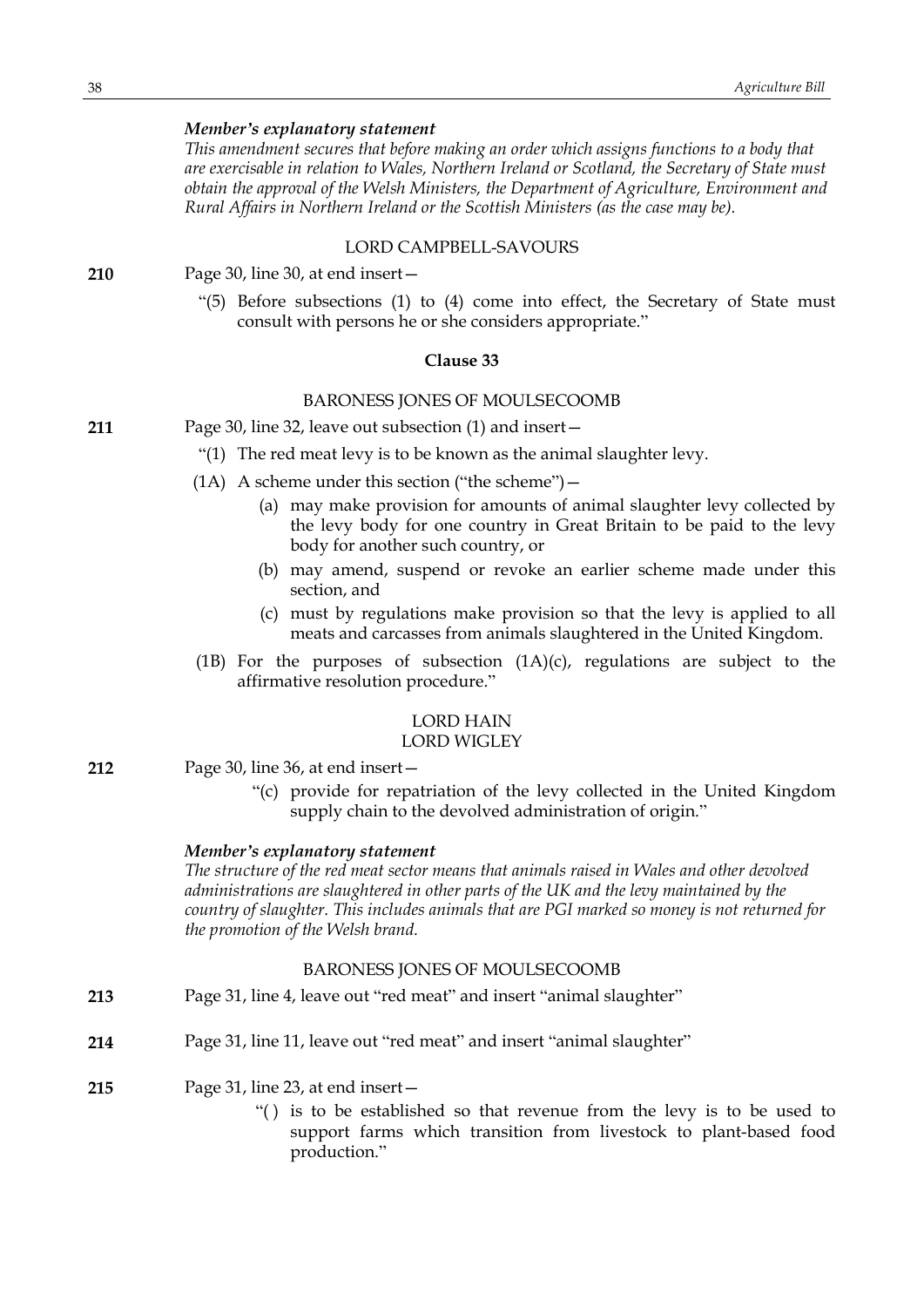# **Clause 33** *- continued*

**216** Page 31, line 31, leave out "red meat" and insert "animal slaughter"

### **Clause 34**

### THE EARL OF DEVON

*The Earl of Devon gives notice of his intention to oppose the Question that Clause 34 stand part of the Bill.*

#### *Member's explanatory statement*

*This notice is intended to remove agricultural tenancies provisions.*

## **After Clause 34**

LORD LUCAS LORD RANDALL OF UXBRIDGE

# **217** Insert the following new Clause—

# **"National soil monitoring programme**

The Secretary of State must institute a comprehensive long-term programme of soil monitoring."

## *Member's explanatory statement*

*To discuss the desirability of accumulating long-term data on soils nationally to support productivity improvement programmes, and to inform estimates of carbon stocks in soils and understand how these are changing.*

# BARONESS JONES OF WHITCHURCH LORD GRANTCHESTER LORD CARRINGTON BARONESS PARMINTER

**218** Insert the following new Clause -

## "**Duty to sustain the UK agricultural industry workforce**

- (1) The Secretary of State must, before the end of the period of 6 months beginning with the day on which this Act is passed, lay before Parliament a strategy outlining the steps that Her Majesty's Government proposes to take to—
	- (a) ensure an appropriate supply of seasonal agricultural workers,
	- (b) increase the number of people undertaking—
		- (i) practical training, and
		- (ii) formal qualifications

relating to agricultural work,

- (c) ensure agricultural workers have sufficient access to—
	- (i) financial advice,
	- (ii) mental health support, and
	- (iii) any other support the Secretary of State deems appropriate, and
- (d) ensure agricultural workers are subject to fair sectoral terms and conditions.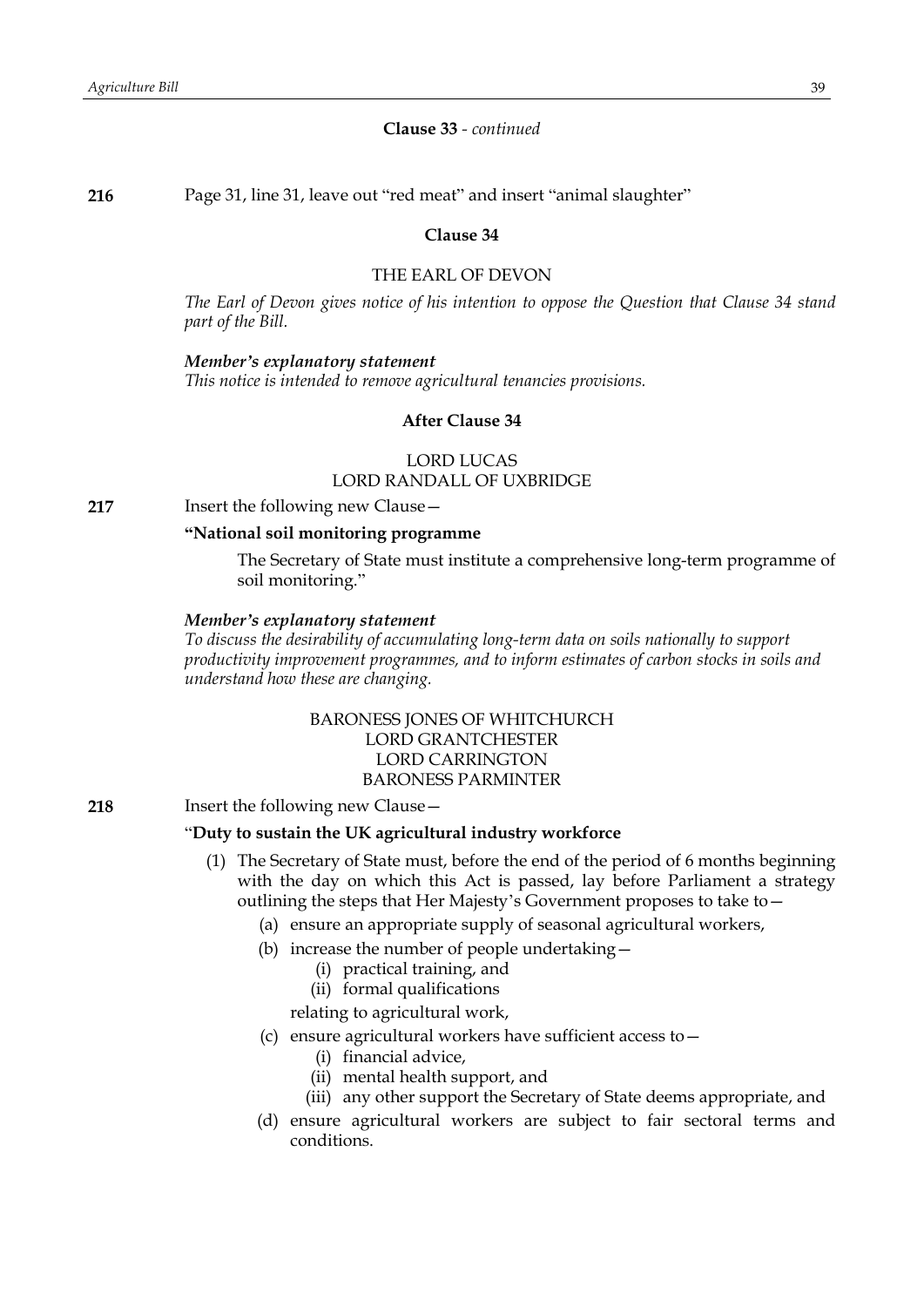- (2) In preparing the strategy under subsection (2), the Secretary of State must consult—
	- (a) other relevant UK Ministers,
	- (b) the Scottish Ministers,
	- (c) the Welsh Ministers,
	- (d) the Northern Ireland department, and
	- (e) bodies that appear to the Secretary of State to represent the interests of the UK agricultural industry."

#### LORD **JUDD**

#### *As an amendment to Amendment 218*

**219** After subsection  $(1)(c)(i)$  insert—

"(ia) affordable housing,"

# BARONESS FOOKES BARONESS HODGSON OF ABINGER LORD RANDALL OF UXBRIDGE BARONESS JONES OF MOULSECOOMB

#### **220** Insert the following new Clause—

#### **"Export of farmed animals for slaughter or fattening**

- (1) A person commits an offence if the person exports to any country outside the United Kingdom a farmed animal for slaughter or fattening.
- (2) A person commits an offence if the person arranges or facilitates the export to any country outside the United Kingdom of a farmed animal for slaughter or fattening.
- (3) Subsections (1) and (2) do not apply to the export of a farmed animal from Northern Ireland to the European Union.
- (4) A person guilty of an offence under subsection (1) or (2) is liable on summary conviction—
	- (a) in England and Wales, to imprisonment for a term not exceeding 51 weeks, to a fine or to both;
	- (b) in Scotland, to imprisonment for a term not exceeding 12 months, to a fine not exceeding level 5 on the standard scale, or to both;
	- (c) in Northern Ireland, to imprisonment for a term not exceeding 6 months, to a fine not exceeding level 5 on the standard scale or to both.
- (5) In relation to an offence committed before section 281(5) of the Criminal Justice Act 2003 comes into force, subsection (4)(a) has effect as if for "51 weeks" there were substituted "6 months".
- (6) This section extends to England and Wales, Scotland and Northern Ireland.
- (7) This section shall come into force on "IP completion day", where "IP completion day" has the meaning given in section 39 of the European Union (Withdrawal Agreement) Act 2020."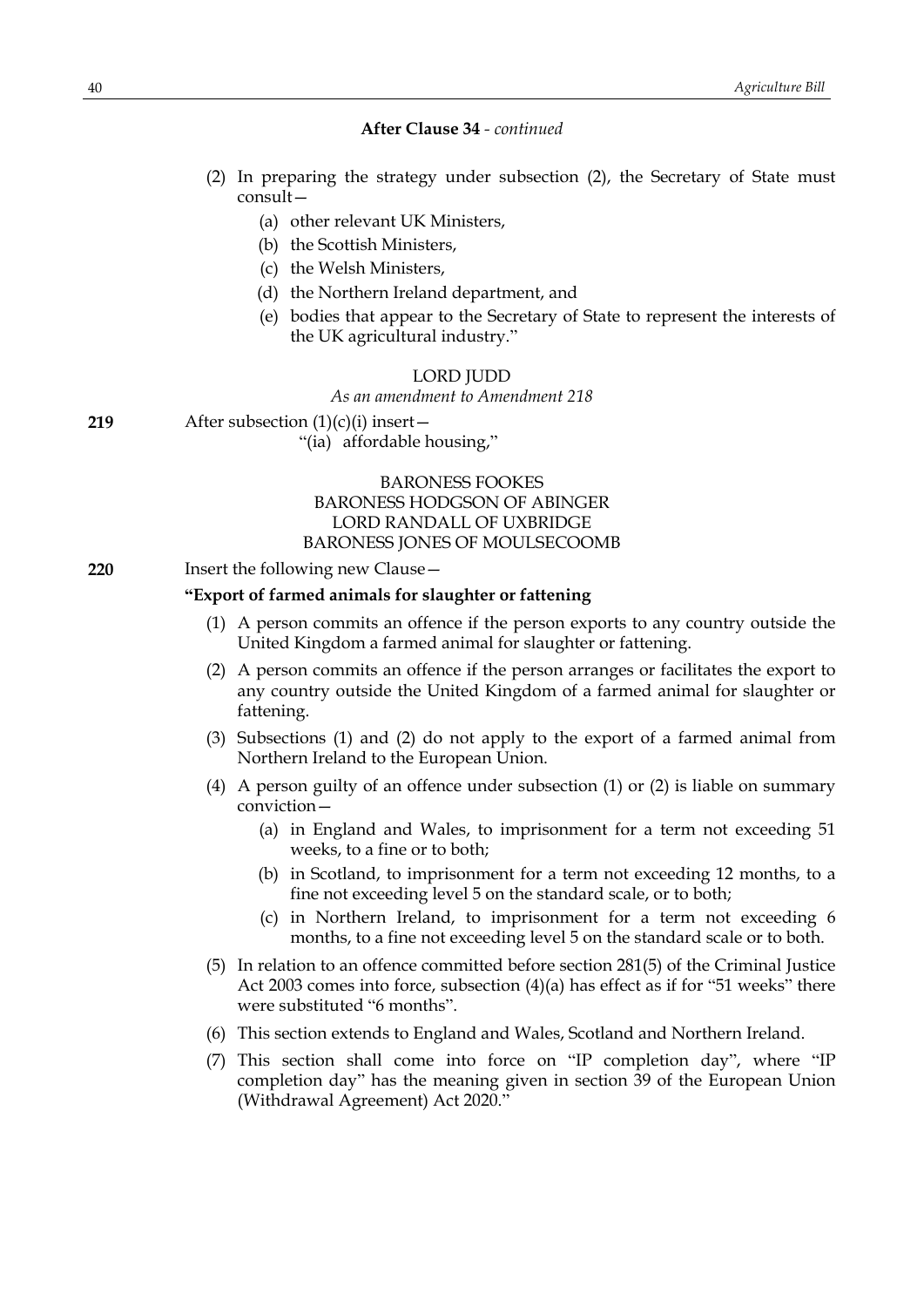## *Member's explanatory statement*

*This Clause prohibits the export from the UK of farm animals for slaughter or fattening. It includes an exception for exports from Northern Ireland to the EU as the Withdrawal Agreement prohibits restrictions on exports from Northern Ireland to the EU.*

# LORD WHITTY BARONESS JONES OF MOULSECOOMB LORD RANDALL OF UXBRIDGE BARONESS HENIG

**221** Insert the following new Clause –

#### **"Application of pesticides: limitations on use to protect human health**

- (1) The Secretary of State must by regulations make provision for prohibiting the application of any pesticide for the purposes of agriculture near—
	- (a) any building used for human habitation;
	- (b) any building or open space used for work or recreation; or
	- (c) any public or private building where members of the public may be present including, but not limited to—
		- (i) schools and childcare nurseries, and
		- (ii) hospitals.
- (2) Regulations under this section must specify a minimum distance between any of the locations listed under subsection  $(1)(a)$  to  $(c)$  to be maintained during the application of any pesticide, and list any category of building or location.
- (3) For the purposes of this section "public building" includes any building used for the purposes of education.
- (4) Regulations under this section are subject to affirmative resolution procedure."

## *Member's explanatory statement*

*This new clause would have the effect of protecting members of the public from hazardous health impacts from the application of chemical pesticides near buildings and spaces used by residents and members of the public.*

## BARONESS YOUNG OF OLD SCONE LORD RANDALL OF UXBRIDGE

**222** Insert the following new Clause—

## **"Community Infrastructure Levy exemption**

- (1) The Community Infrastructure Levy Regulations 2010 (S.I. 2010/948) are amended as follows.
- (2) After regulation 48 insert—

## "**48A Exemption for new agricultural buildings**

Liability for CIL does not arise in respect of a chargeable development if, on completion of that development, the building is used for the purposes of agriculture on the holding.""

#### *Member's explanatory statement*

*This amendment would exclude new farm buildings from the Community Infrastructure Levy to encourage farm development.*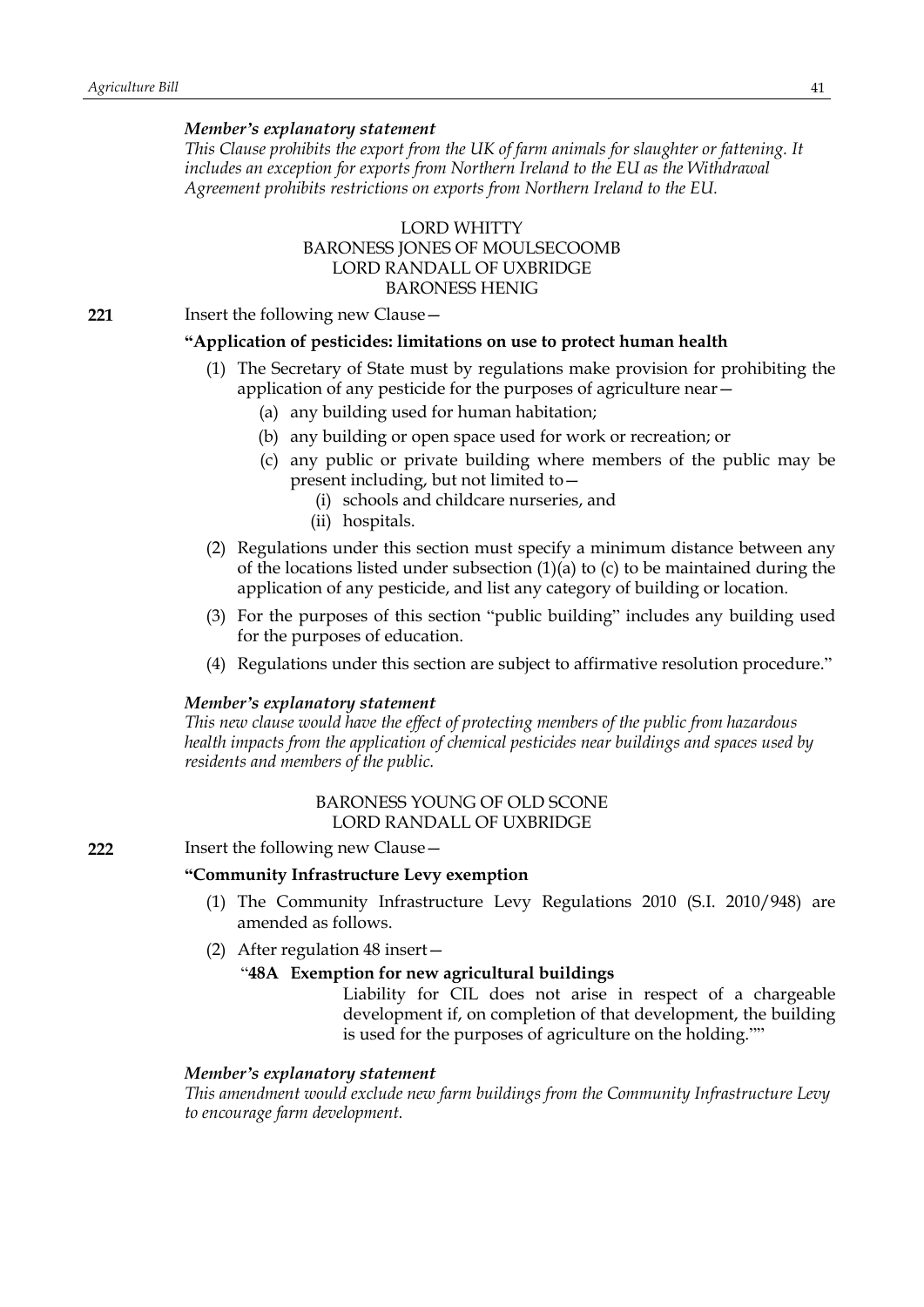## BARONESS MCINTOSH OF PICKERING

#### **223** Insert the following new Clause—

# **"Agricultural tenancy reform**

- (1) The Secretary of State must, within the period of 12 months beginning with the day on which this Act is passed, publish a draft Bill consisting of—
	- (a) reforms to modernise the agricultural tenancies legislation,
	- (b) provisions to enable tenants to adapt to change, access new schemes, improve productivity and facilitate structural change, and
	- (c) such other provisions as the Secretary of State considers appropriate,
	- where those reforms are not incorporated into Schedule 3 to this Act.
- (2) In this section, "agricultural tenancies legislation" means in particular the Agricultural Holdings Act 1986 and the Agricultural Tenancies Act 1995."

## *Member's explanatory statement*

*This new Clause would ensure that the recommendations put forward by the Tenancy Reform Industry Group can be implemented in a timely manner.*

# THE EARL OF CAITHNESS BARONESS BENNETT OF MANOR CASTLE

## **224** Insert the following new Clause—

# **"Soil health index**

- (1) Within 12 months of the day on which this Act is passed, the Secretary of State must prepare and publish a soil health index report which includes an assessment of soil organic matter in all Grade 1 and Grade 2 agricultural land.
- (2) The Secretary of State must update and publish a further soil health index every two years following the publication of a report under subsection (1)."

### *Member's explanatory statement*

*To ensure that the work on a soil health index promised in the 25 Year Environment Plan is completed and kept up to date.*

# BARONESS JONES OF MOULSECOOMB

### **225** Insert the following new Clause—

## **"Farming activity and animal welfare standards: offence**

- (1) A person who is responsible for a farming activity that fails to meet animal welfare and environmental standards is guilty of an offence.
- (2) A person guilty of an offence is liable—
	- (a) on conviction on indictment, to a fine;
		- (b) on summary conviction in England and Wales, to a fine;
		- (c) on summary conviction in Scotland or Northern Ireland, to a fine not exceeding the statutory maximum."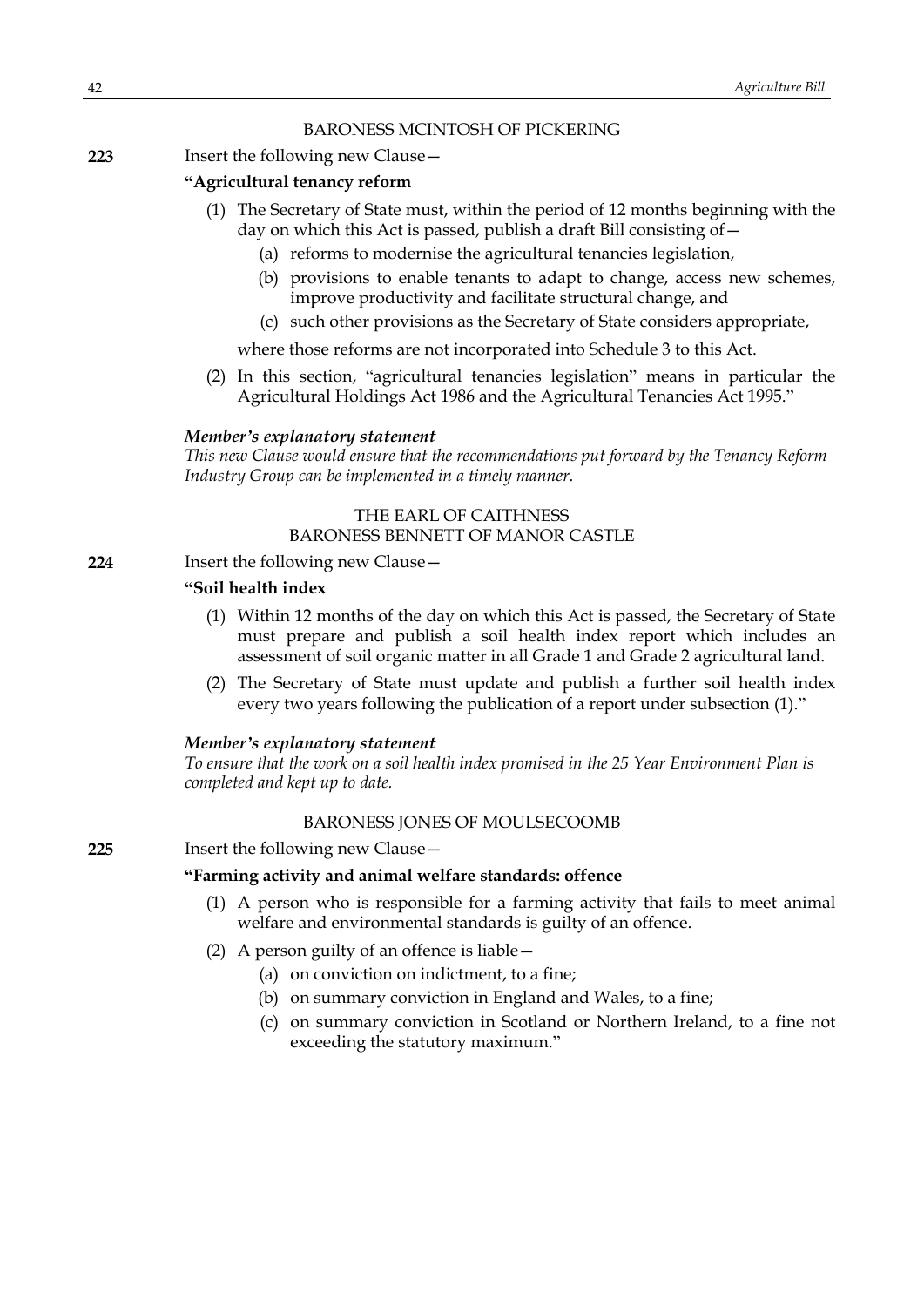### BARONESS JONES OF WHITCHURCH LORD RANDALL OF UXBRIDGE

**226** Insert the following new Clause—

## "**Monitoring pesticide use and alternatives**

- (1) The Secretary of State must, within six months of this Act being passed, publish proposals—
	- (a) to monitor the use and effects of pesticides in the management of livestock or land, to conduct research into alternative methods of pest control and to promote their take-up,
	- (b) to conduct research into alternative methods of pest control and to promote their take-up, and
	- (c) to consult on a target to reduce the use of pesticides.
- (2) The proposals shall include steps to measure—
	- (a) the effect of pesticides on environmental health,
	- (b) the effect of pesticides on human health,
	- (c) the frequency with which individual pesticides are applied,
	- (d) the areas to which individual pesticides are applied, and
	- (e) the take-up of alternative methods of pest control by land use and sector.
- (3) "Environmental health" in subsection (2)(a) includes the health of flora, fauna, land, air or any inland water body.
- (4) "Human health" in subsection (2)(b) means the health of farmers, farm workers and their families, operators, bystanders, rural residents and the general public."

#### *Member's explanatory statement*

*This new clause would require the Secretary of State to publish proposals to monitor the impact of pesticides, to conduct research into alternative methods of pest control, to promote their take-up, and to consult on proposals to set a target to reduce the use of pesticides.*

# BARONESS YOUNG OF OLD SCONE THE EARL OF CAITHNESS BARONESS BENNETT OF MANOR CASTLE

**227** Insert the following new Clause—

## **"Land use strategy for England**

- (1) The Secretary of State must, no later than 31 March 2022, lay an agricultural land use strategy for England before Parliament.
- (2) The strategy must set out—
	- (a) the Secretary of State's objectives in relation to sustainable agricultural land use within an integrated land use framework;
	- (b) proposals and policies for meeting those objectives;
	- (c) the timescales over which those proposals and policies are expected to take effect.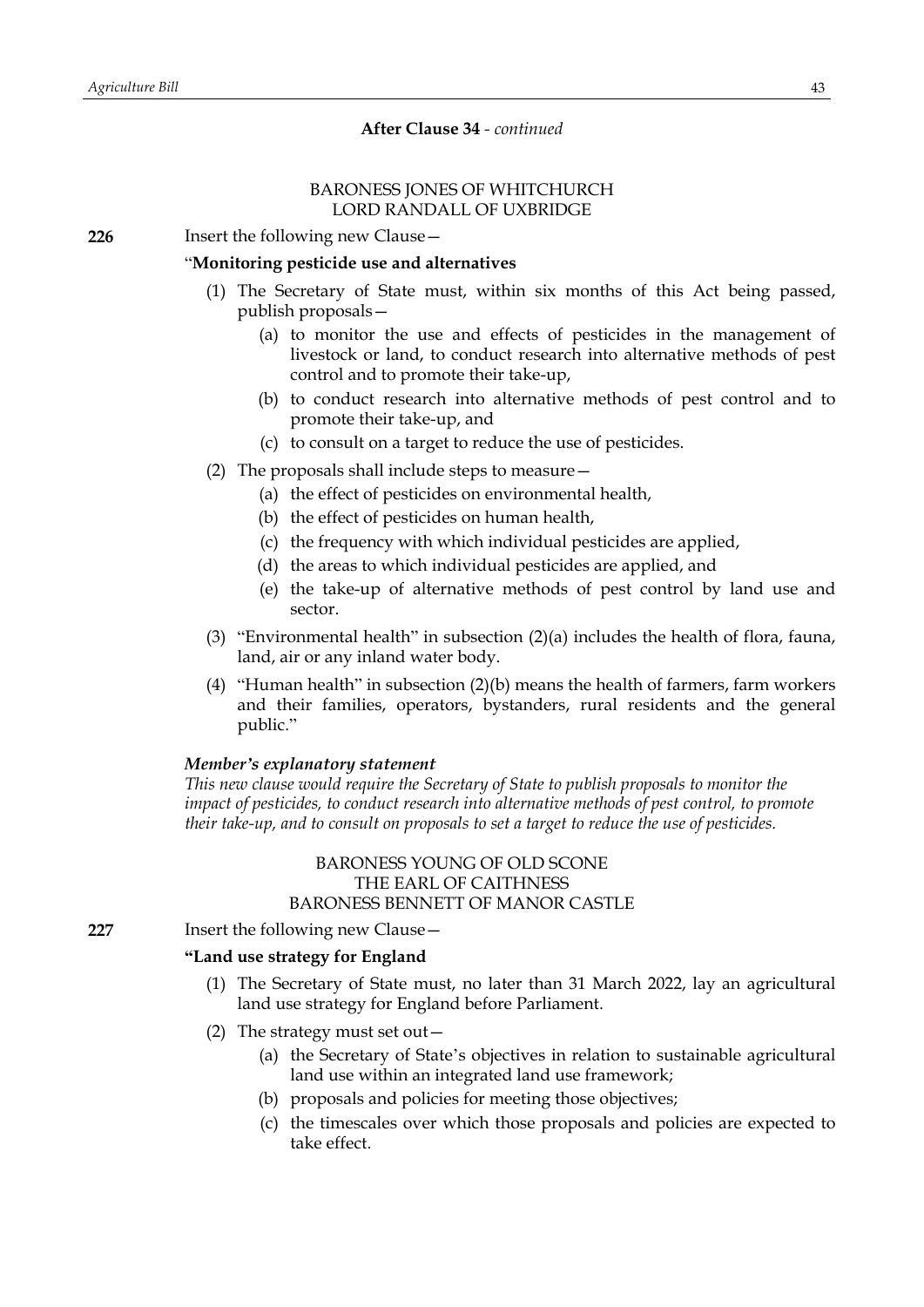- (3) The objectives, proposals and policies referred to in subsection (2) must contribute to—
	- (a) achievement of the purposes for financial assistance under section 1(1) and 1(2);
	- (b) achievement of objectives in relation to mitigation and adaptation to climate change, including achieving carbon budgets under Part 1 of the Climate Change Act 2008;
	- (c) sustainable development including the use of previously agricultural land for development and infrastructure;
	- (d) the achievement of objectives of the 25 Year Environment Plan for halting the decline of biodiversity.
- (4) Before laying the strategy before Parliament, the Secretary of State must publish a draft strategy and consult with—
	- (a) such bodies as he or she considers appropriate, and
	- (b) the general public.
- (5) The Secretary of State must, no later than—
	- (a) 5 years after laying a strategy before Parliament under subsection (1), and
	- (b) the end of every subsequent period of 5 years,

lay a revised strategy before Parliament under the terms set out in subsections (2) to (4).

(6) The Secretary of State must, no later than 3 years after the laying of a strategy before Parliament under this section, lay before Parliament a report on the implementation of the strategy and progress in achieving the objectives, proposals and policies under subsection (2)."

### *Member's explanatory statement*

*This new Clause would provide a land use context to enable the Secretary of State to make optimal decisions about the balance of financial assistance to the various purposes in Clause 1.*

## THE EARL OF DUNDEE BARONESS BENNETT OF MANOR CASTLE *As an amendment to Amendment 227*

**228** After subsection (2)(c) insert—

"(d) proposals to support landowners to make land available to new entrants and farming entrepreneurs."

#### *Member's explanatory statement*

*Within the land use context of the new Clause this amendment would enable the Secretary of State to support landowners to make land available to new entrants and farming entrepreneurs.*

# LORD GREAVES

*As an amendment to Amendment 227*

**228A** After subsection (6) insert—

"(7) The agricultural land use strategy for England must—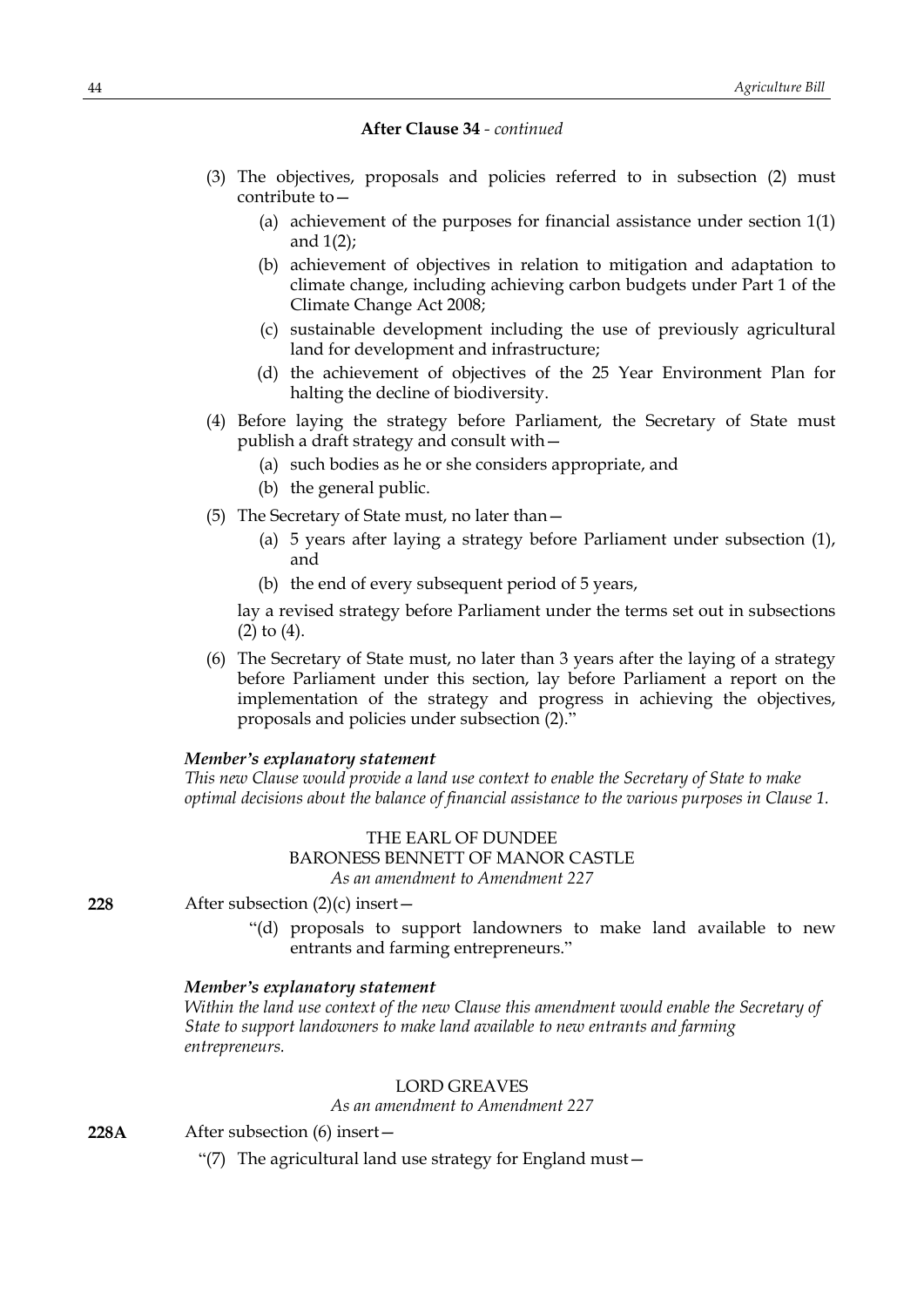- (a) be taken into consideration in the preparation and approval of local development plan documents under Part 3 of the Planning and Compulsory Purchase Act 2004 (including neighbourhood development plans); and
- (b) be a relevant matter in the determination of planning applications."

# BARONESS YOUNG OF OLD SCONE BARONESS QUIN LORD CORMACK

**229** Insert the following new Clause—

# **"Duty to consult on a new environmental regulatory regime for agriculture in England**

- (1) The Secretary of State must, within the period of six months beginning with the day on which this Act is passed, publish proposals for a new environmental regulatory regime for agriculture in England in accordance with this section.
- (2) Following publication, the Secretary of State must consult all interested stakeholders on the proposals mentioned in subsection (3).
- (3) The proposals for a new regulatory regime mentioned in subsection (1) must include—
	- (a) consideration of the role of agriculture in achieving environmental objectives;
	- (b) clear objectives for the regulatory regime with specific reference to the agricultural sector;
	- (c) a new model for securing compliance with regulation formulated with a view to ensuring significant change in the behaviour of producers;
	- (d) targets for compliance with environmental regulation;
	- (e) amendments to existing regulations and new regulations required to maintain agricultural environmental standards following the removal of cross-compliance, and to support the new environmental objectives and priorities proposed in accordance with this section;
	- (f) assessment of the resources needed to implement the new model mentioned in paragraph (c) and achieve the compliance targets mentioned in subsection paragraph (d);
	- (g) any other issues that the Secretary of State considers relevant."

## *Member's explanatory statement*

*This new Clause would update the regulatory framework for agriculture to fill gaps and bring it in line with environmental objectives, and to create effective compliance mechanisms.*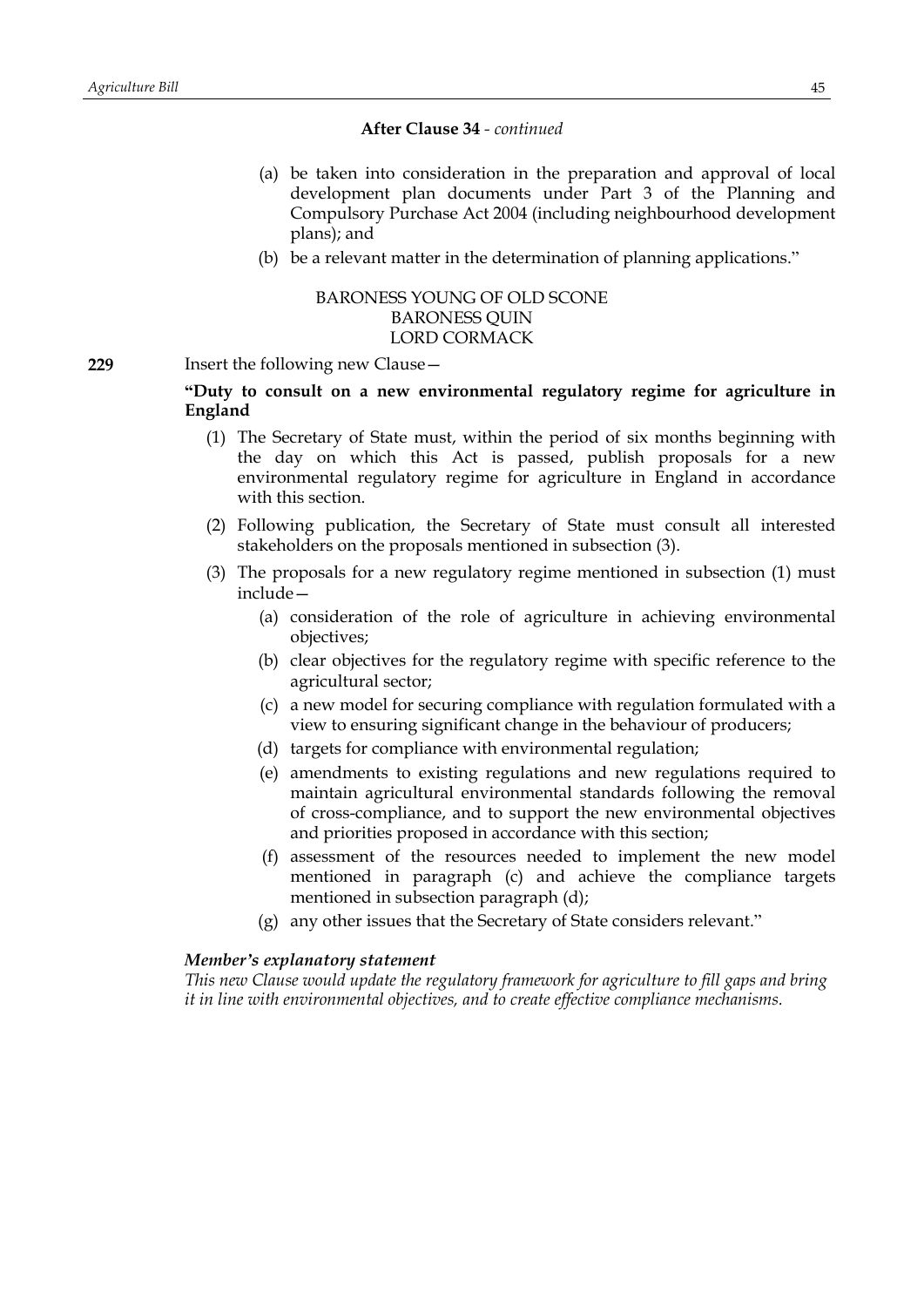# LORD RANDALL OF UXBRIDGE BARONESS YOUNG OF OLD SCONE BARONESS BENNETT OF MANOR CASTLE BARONESS QUIN

**230** Insert the following new Clause—

## **"Hedgerows**

- (1) The Hedgerow Regulations 1997 (SI 1197/1160) are amended as follows.
- (2) In regulation 2 (interpretation) after "filled)" insert—
	- ""hedgerow" includes, in so far as the meaning of these regulations permit, stone walls, stone banks and earth banks;".
- (3) In regulation 3 (application of Regulations) after paragraph (5) insert—
	- "(6) In so far as a hedgerow is formed of a stone wall, stone bank or earth bank—
		- (a) any reference in this regulation to "20 metres" shall be interpreted as "10 metres"; and
		- (b) these Regulations apply to a continuous length of hedgerow which is less than 10 metres but forms an enclosure."
- (4) In regulation 4 (criteria for determining "important" hedgerows) after "1" insert "except in so far as the hedgerow is formed of a stone wall, stone bank or earth bank,".
- (5) After regulation 5 insert the following new regulation—

### "**5A Management of hedgerows**

- (1) An owner of a hedgerow must ensure that—
	- (a) all reasonable steps are taken to permit the natural establishment of plant cover on land within 2 metres of the centre of a hedgerow; and
	- (b) where such plant cover exists, no cultivation is undertaken and no fertilisers or pesticides are applied within 2 metres of the centre of a hedgerow.
- (2) An owner must not cut or trim a hedgerow between 1st March and 31st August."
- (6) In regulation 6 (permitted work)  $-$ 
	- (a) in paragraph (1), after "removal" insert "and management"; and
	- (b) in paragraph (1)(j), after "hedgerow" insert "which shall not include removal of green cover or application of fertilisers or pesticides within 2 metres of the centre of a hedgerow".
- (7) In regulation  $7(1)$  (offences)  $-$ 
	- (a) after "removes" insert "or manages";
	- (b) after "remove" insert "or manage"; and
	- (c) after "(9)" insert ", or regulation 5A".
- (8) In Schedule 4 (form of hedgerow removal notice)—
	- (a) after "planted" insert "or constructed"; and
	- (b) after "planting" insert "or construction"."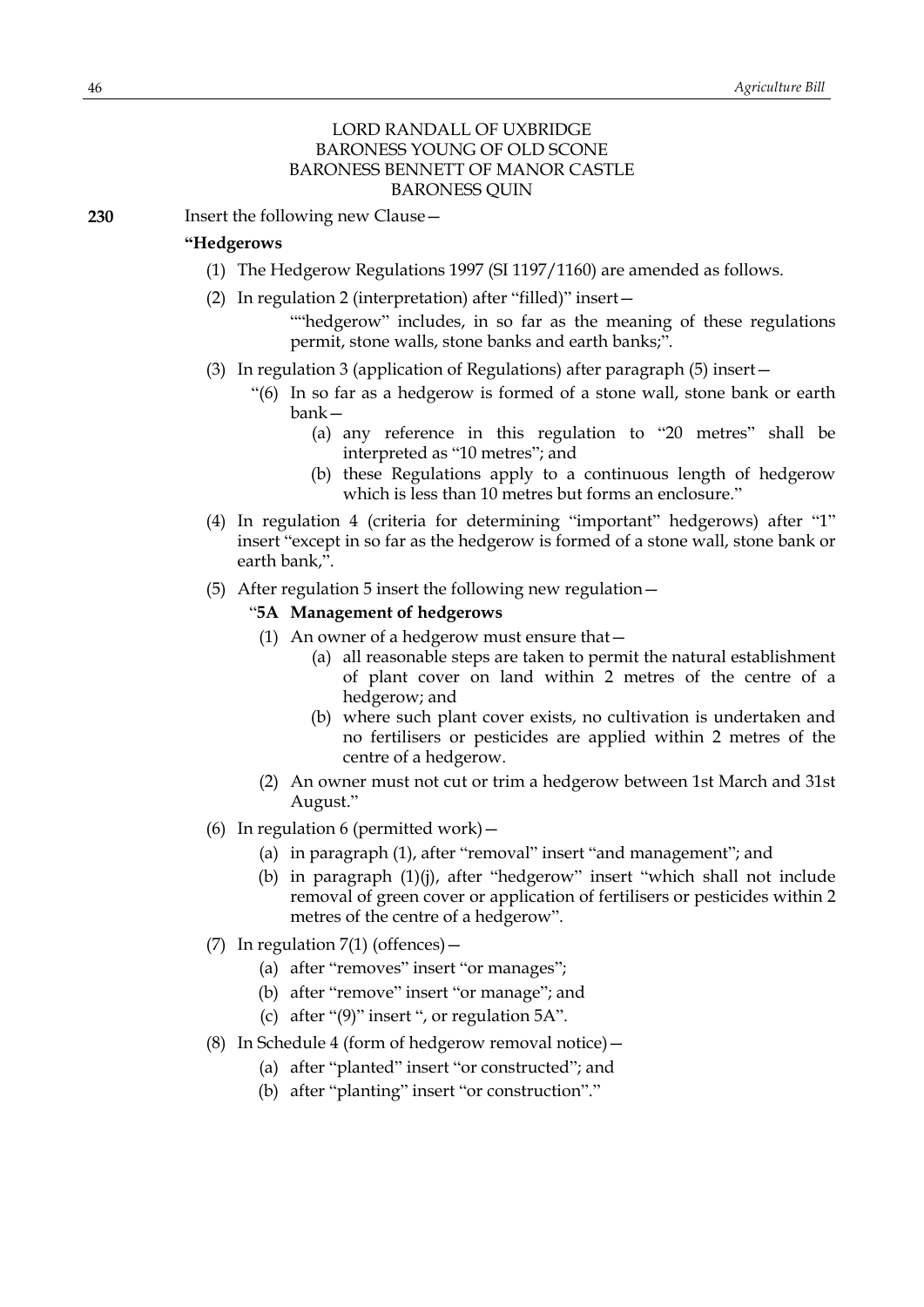### *Member's explanatory statement*

*This amendment affords protection to hedgerows by bringing into English law aspects of GAEC 7a which will be lost if cross-compliance is removed.*

# LORD RANDALL OF UXBRIDGE BARONESS YOUNG OF OLD SCONE LORD GREAVES

**231** Insert the following new Clause—

# **"Amendments to the Reduction and Prevention of Agricultural Diffuse Pollution (England) Regulations 2018**

- (1) Regulation 10 (managing livestock and soil) of the Reduction and Prevention of Agricultural Diffuse Pollution (England) Regulations 2018 (SI 2018/151) are amended as follows.
- (2) After paragraph (1) insert—
	- "(1A) A land manager must—
		- (a) produce and keep a map showing all surface waters, springs, wells and boreholes;
		- (b) update the map with any changes within three months from the date of change; and
		- (c) provide a copy of the map upon request to any officer of the Agency."
- (3) After paragraph (2) insert—
	- "(2A) A land manager must maintain green cover on land within 2 metres of any watercourse, field ditch, surface water, spring, well or borehole, or on land from the edge of any watercourse, field ditch or surface water within 1 metre on the landward side of the top of any bank."
- (4) After paragraph (7) insert—
	- "(8) In this regulation—

"surface water" means all inland freshwaters and any lake or pond which (whether it is natural or artificial or above or below ground) does not discharge into a river or watercourse."

### *Member's explanatory statement*

*This amendment affords protection to small water bodies by bringing into English law aspects of GAEC 1 which will be lost if cross-compliance is removed.*

## BARONESS BENNETT OF MANOR CASTLE

**232** Insert the following new Clause—

## **"Duty to report to Parliament on the state of agricultural land**

- (1) The Secretary of State must, at least once every two years, prepare and lay before Parliament a report containing an analysis of statistical data relating to the state of agricultural land in the United Kingdom.
- (2) The data analysed in the report must include (among other things) data about the following matters—
	- (a) the condition of the soils, including carbon stored;
	- (b) the level and diversity of wildlife populations, including insects, mammals and birds;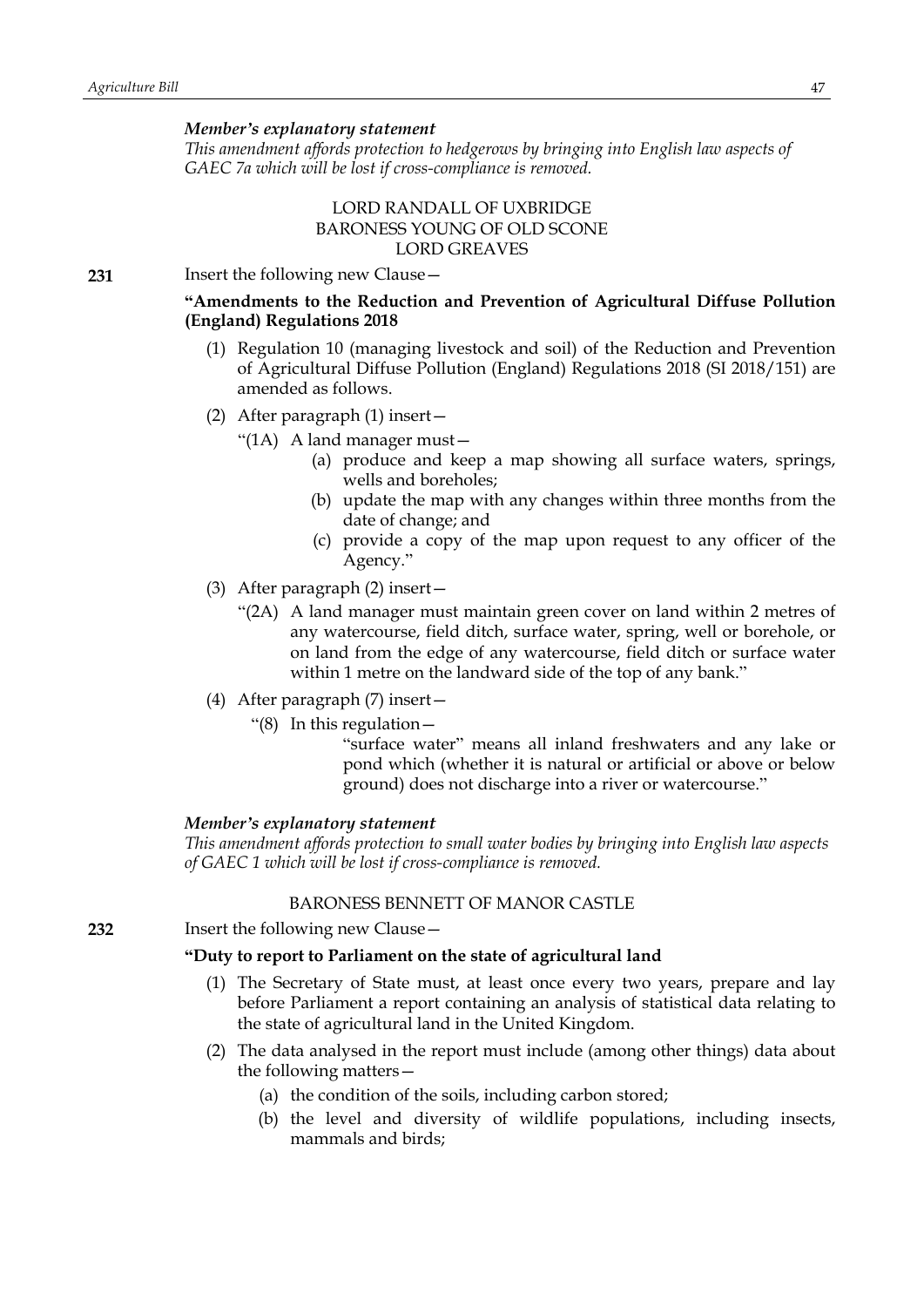- (c) the diversity of wild plant life and crops;
- (d) the level of conversion of pastoral, arable and horticultural land converted to organic production;
- (e) the percentage of land using agroforestry methods;
- (f) the level of usage of artificial and natural fertiliser; and
- (g) the level of usage of herbicides and pesticides.
- (3) This report must include targets for the following reporting period and for the period of the current multi-annual funding plan for increasing the things set out in paragraphs (2)(a) to (e), and the reduction of artificial and natural fertiliser and herbicides and pesticide under paragraphs (f) and (g)."

#### *Member's explanatory statement*

*This amendment provides for a regular report to Parliament regarding the state of agricultural land and targets for improving it.*

**233** Insert the following new Clause—

# **"Repeal of exemptions for pre-1991 silos, slurry storage systems or fuel storage tanks**

- (1) The Secretary of State must by regulations repeal regulation 6 (exemptions) of the Water Resources (Control of Pollution) (Silage, Slurry and Agricultural Fuel Oil) (England) Regulations 2010 (SI 2010/639) no later than 31st December 2023.
- (2) Regulations under this section are subject to the affirmative resolution procedure."
- **234** Insert the following new Clause—

## **"Agricultural extension**

The Secretary of State must establish a service to provide a means for farmers to associate, and to support, advise and assist them to deliver improvements in food security, nutrition and environmental standards."

> LORD HOLMES OF RICHMOND LORD GREAVES LORD CORMACK

**235** Insert the following new Clause—

## **"Prohibition of wind farms on agricultural land**

The granting of applications for the construction of wind farms on land which is viable for farming, horticulture or other agricultural purposes is prohibited unless—

(a) the local authority considers that it would not have a materially negative impact on the landscape, its wildlife, flora, fauna, birds or native species, and use as a site of natural beauty, including the visual impact of any wind turbine; or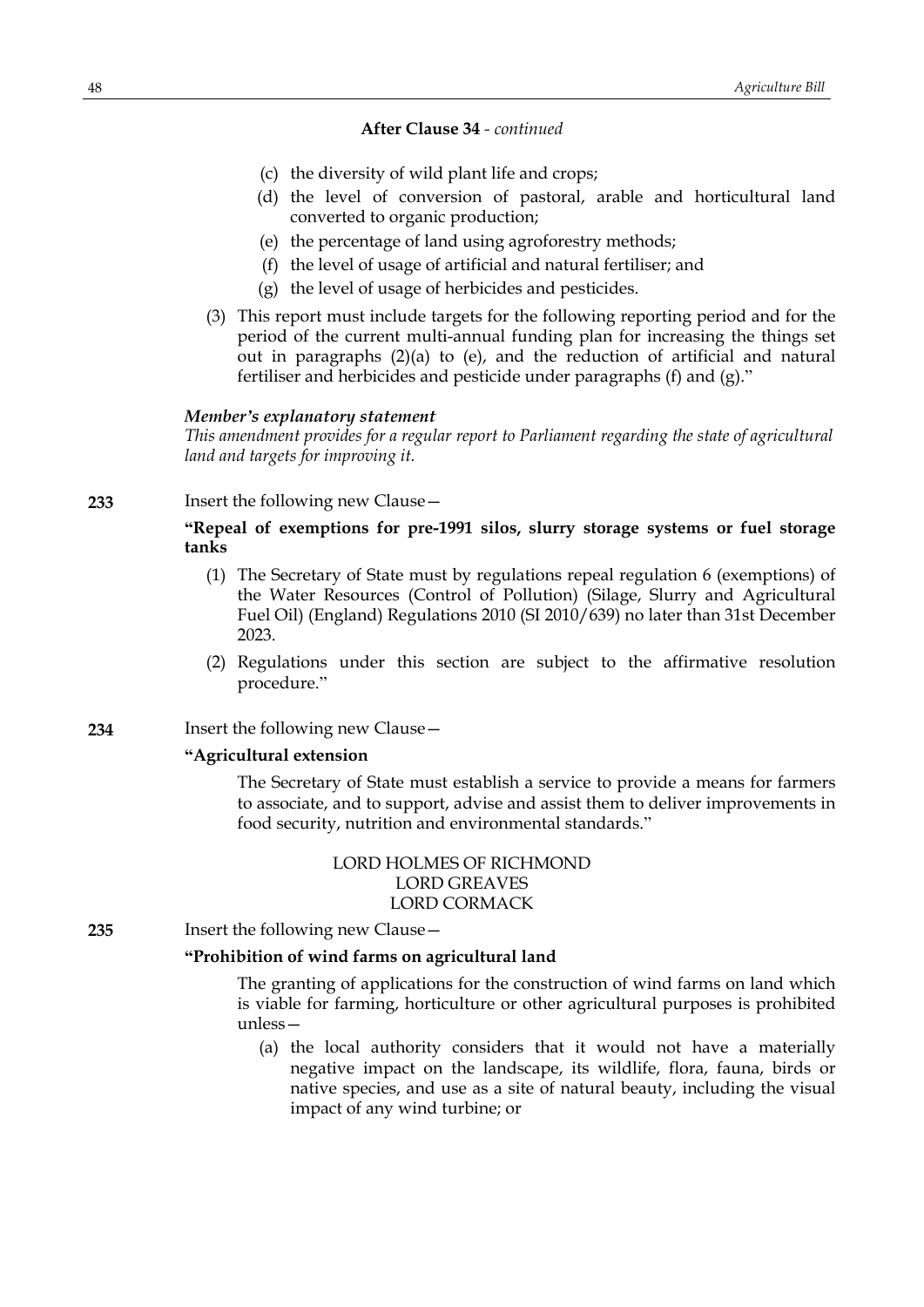(b) the application is for a *de minimis* number of turbines to be constructed, as prescribed by regulations made by the Secretary of State, for the production of power solely for the farmer or agricultural or horticultural producer making the application."

## THE EARL OF DEVON

**236** Insert the following new Clause—

## **"Amendments to the Reduction and Prevention of Agricultural Diffuse Pollution (England) Regulations 2018**

- (1) Regulation 10 (managing livestock and soil) of the Reduction and Prevention of Agricultural Diffuse Pollution (England) Regulations 2018 (SI 2018/151) is amended as follows.
- (2) In paragraph (5), after "agricultural land", insert "and that soils are managed sustainably".
- (3) After paragraph  $(6)(a)(v)$ , insert
	- "(vi) maintaining maximum soil cover,
	- (vii) taking actions to limit soil erosion by wind,
	- (viii) maintaining and increasing the carbon and organic content of soil, and""

# *Member's explanatory statement*

*This new Clause amends the Reduction and Prevention of Agricultural Diffuse Pollution (England) Regulations 2018 to include the sustainable management and protection of soil on agricultural land.*

### **Schedule 3**

# BARONESS MCINTOSH OF PICKERING BARONESS JONES OF MOULSECOOMB THE EARL OF CAITHNESS BARONESS BAKEWELL OF HARDINGTON MANDEVILLE

**237** Page 50, line 15, leave out "may" and insert "must"

### *Member's explanatory statement*

*This amendment makes it a requirement for the Government to bring forward regulations to protect farm tenants by providing the mechanism for tenants to object to a landlord's refusal of consent to enter financial assistance schemes.*

# BARONESS MCINTOSH OF PICKERING BARONESS JONES OF MOULSECOOMB THE EARL OF CAITHNESS BARONESS ROCK

**238** Page 50, leave out lines 25 to 36 and insert—

## "(3) A request falls within this subsection if  $-$

- (a) it is a request for  $-$ 
	- (i) the landlord's consent to a matter which under the terms of the tenancy requires such consent, or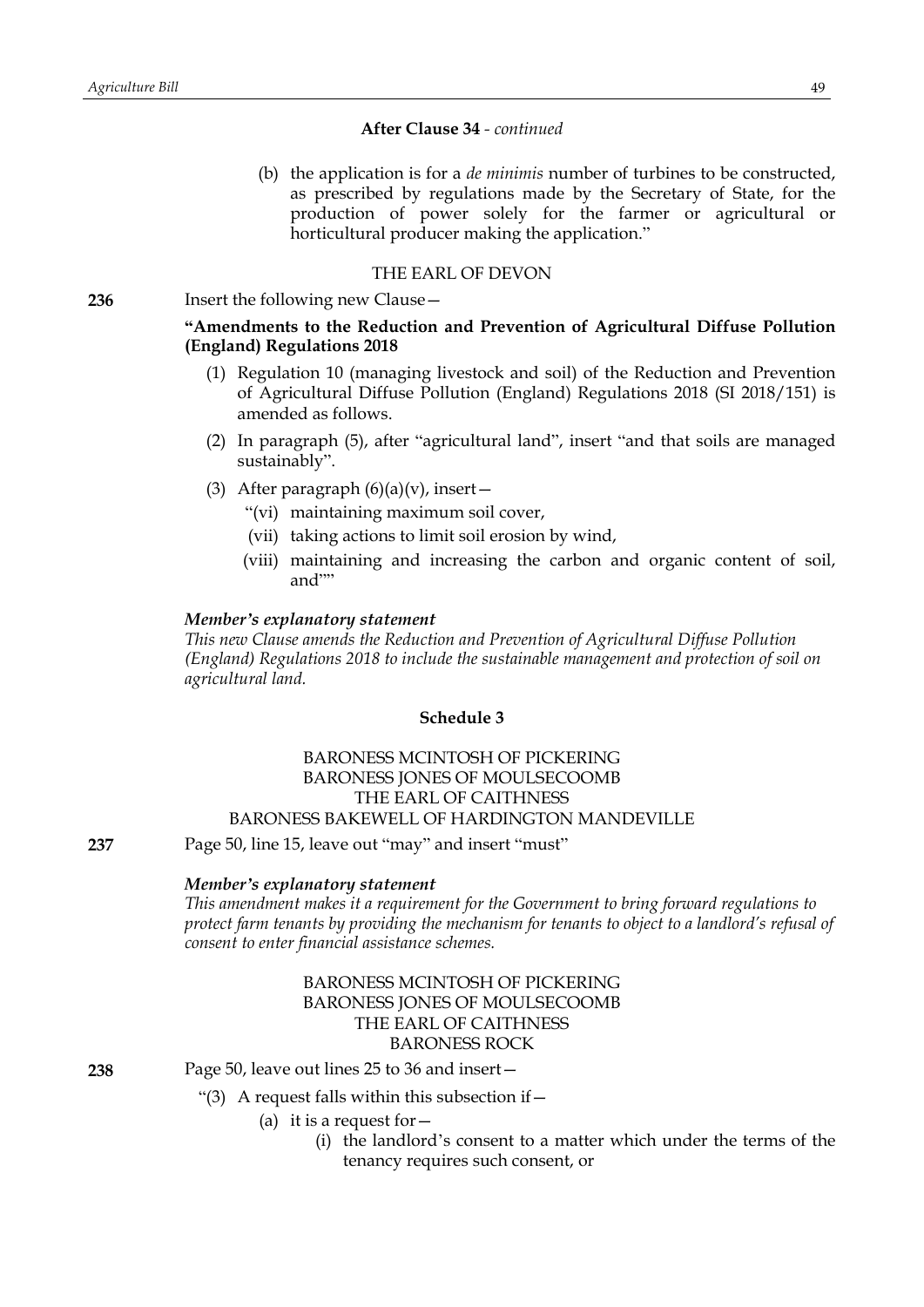# **Schedule 3** *- continued*

- (ii) a variation of the terms of the tenancy, or
- (iii) the landlord's consent to a matter which otherwise requires such consent,
- (b) it is made for the purposes of  $-$ 
	- (i) enabling the tenant to request or apply for relevant financial assistance or relevant financial assistance of a description specified in the regulations, or
	- (ii) complying with a statutory duty, or a statutory duty of a description specified in the regulations, applicable to the tenant, or
	- (iii) to secure either or both of the full and efficient farming of the holding and an environmental improvement, and"

# *Member's explanatory statement*

*This amendment closes a potential loophole in the provisions of the Bill around the consent of the landlord where this is required not by the tenancy agreement or legislation but by the financial assistance scheme itself.*

# BARONESS MCINTOSH OF PICKERING

| 239 | Page 50, line 36, leave out "and" and insert "or<br>(iii) enabling the tenant to undertake an activity to improve or          |
|-----|-------------------------------------------------------------------------------------------------------------------------------|
|     | maintain the productivity or sustainability of the activities                                                                 |
|     | undertaken on the holding, including starting, improving                                                                      |
|     | or maintaining an agricultural, horticultural, forestry or<br>diversification activity, and"                                  |
| 240 | Page 51, line 24, at end insert -                                                                                             |
|     | ""diversification activity" means an activity which is not                                                                    |
|     | agricultural, horticultural or arboricultural in nature which has                                                             |
|     | as its purpose the support or maintenance of the agricultural,<br>horticultural or arboricultural activities on the holding;" |
|     | <b>BARONESS MCINTOSH OF PICKERING</b>                                                                                         |
|     | <b>BARONESS JONES OF MOULSECOOMB</b><br><b>BARONESS NORTHOVER</b>                                                             |
| 241 | Page 51, line 34, at end insert-                                                                                              |
|     | "(d) a scheme of financial assistance in whatever form introduced by<br>Welsh Ministers."                                     |
|     | Member's explanatory statement                                                                                                |
|     | This amendment ensures that tenant farmers in Wales have a mechanism to object to a                                           |
|     | landlord's refusal of consent to enter into a financial assistance scheme.                                                    |
|     | <b>LORD LUCAS</b>                                                                                                             |
|     | <b>BARONESS BENNETT OF MANOR CASTLE</b>                                                                                       |
| 242 | Page 52, line 29, leave out "three" and insert "four"                                                                         |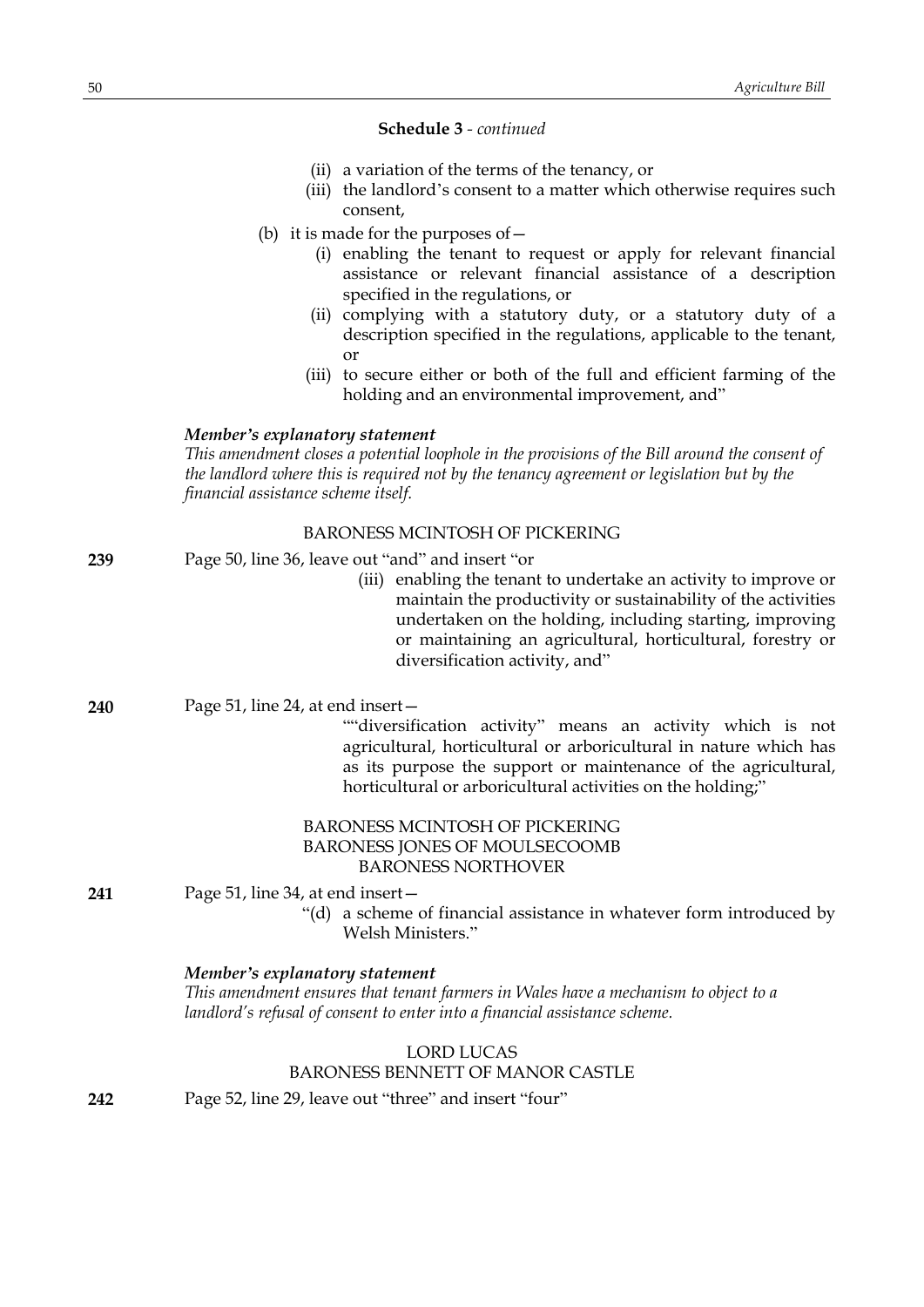### *Member's explanatory statement*

*This amendment is intended to better reflect the reality of modern higher and further education, particularly in relation to land-based institutions where sandwich courses are common.*

## BARONESS MCINTOSH OF PICKERING BARONESS JONES OF MOULSECOOMB BARONESS ROCK

- **243** Page 54, line 20, at end insert—
	- "21A(1) Section 49 (application of sections 50 to 58) is amended as follows.
		- (2) For subsection (3) substitute—
			- "(3) In this section and sections 50 to 58 below (and in Part I of Schedule 6 to this Act as applied by section  $50(4)$ ) –
				- "close relative" of the retiring tenant means—
					- (a) the wife, husband or civil partner of the retiring tenant;
					- (b) a brother or sister of the retiring tenant;
					- (c) a child of the retiring tenant;
					- (d) a nephew or niece of the retiring tenant;
					- (e) a grandchild of the retiring tenant;
					- (f) any person (not within paragraphs (a) to (e)) who, in the case of any marriage or civil partnership or other cohabitation to which the retiring tenant has been at any time a party, has been treated by the latter as a child of the family in relation to that marriage or civil partnership or other cohabitation.""

# BARONESS MCINTOSH OF PICKERING BARONESS JONES OF MOULSECOOMB BARONESS NORTHOVER BARONESS ROCK

**244** Page 54, line 20, at end insert—

- "21B(1) Section 35 (application of sections 36 to 48) is amended as follows.
	- (2) For subsection (2) substitute—
		- "(2) In sections 36 to 48 below (and in Part I of Schedule 6 to this Act), "close relative" of a deceased tenant means—
			- (a) the wife, husband or civil partner of the deceased;
			- (b) a brother or sister of the deceased;
			- (c) a child of the deceased;
			- (d) a nephew or niece of the deceased;
			- (e) a grandchild of the deceased;
			- (f) any person (not within paragraphs (a) to(e)) who, in the case of any marriage or civil partnership or other cohabitation to which the deceased was at any time a party, was treated by the deceased as a child of the family in relation to that marriage or civil partnership or other cohabitation.""

### *Member's explanatory statement*

*This amendment will extend the franchise for farm tenancy succession on retirement to include nephews, nieces and grandchildren as raised in the Second Reading debate in the House of Commons.*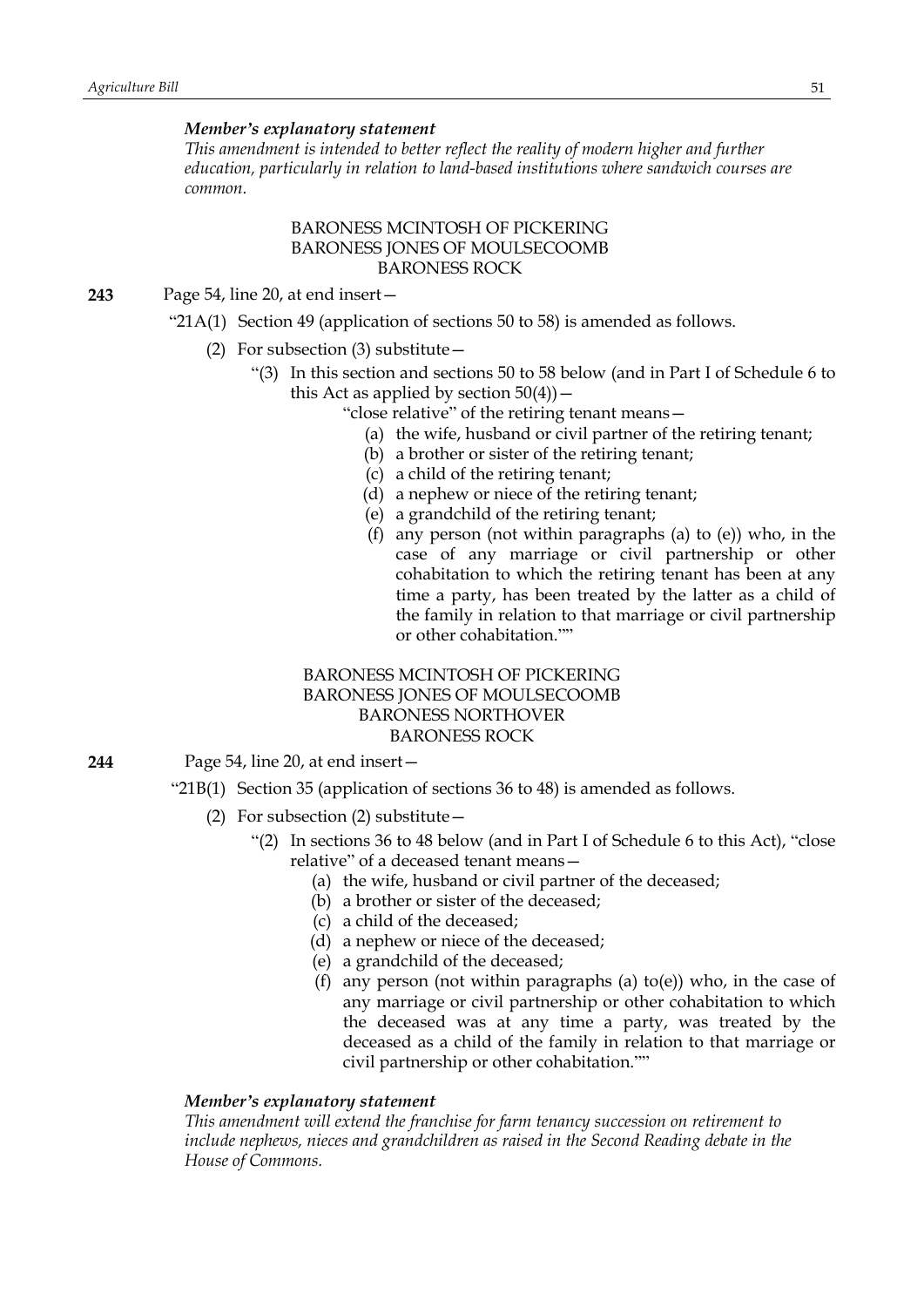# BARONESS MCINTOSH OF PICKERING BARONESS JONES OF MOULSECOOMB BARONESS BAKEWELL OF HARDINGTON MANDEVILLE BARONESS ROCK

**245** Page 56, line 8, at end insert —

#### *"Requests for landlord's consent or variation of terms*

30 Before section 28 insert—

# **"27A Disputes relating to requests for landlord's consent or variation of terms**

- (1) The appropriate authority must by regulations make provision for the tenant of an agricultural holding to refer for arbitration under this Act a request made by the tenant to the landlord where—
	- (a) the request falls within subsection (3), and
	- (b) no agreement has been reached with the landlord on the request.
- (2) The regulations may also provide that, where the tenant is given the right to refer a request to arbitration, the landlord and tenant may instead refer the request for third party determination under this Act.
- (3) A request falls within this subsection if  $-$ 
	- (a) it is a request for  $-$ 
		- (i) the landlord's consent to a matter which under the terms of the tenancy requires such consent, or
		- (ii) a variation of the terms of the tenancy, or
		- (iii) the landlord's consent to a matter which otherwise requires such consent,
	- (b) it is made for the purposes of  $-$ 
		- (i) enabling the tenant to request or apply for relevant financial assistance or relevant financial assistance of a description specified in the regulations, or
		- (ii) complying with a statutory duty, or a statutory duty of a description specified in the regulations, applicable to the tenant, or
		- (iii) to secure either or both of the full and efficient farming of the holding and an environmental improvement, and
	- (c) it meets such other conditions (if any) as may be specified in the regulations.
- (4) The regulations may provide for the arbitrator or third party on a reference made under the regulations, where the arbitrator or third party considers it reasonable and just (as between the landlord and tenant) to do so—
	- (a) to order the landlord to comply with the request (either in full or to the extent specified in the award or determination); or
	- (b) to make any other award or determination permitted by the regulations.
- (5) The regulations may (among other things) make provision—
	- (a) about conditions to be met before a reference may be made;
	- (b) about matters which an arbitrator or third party is to take into account when considering a reference;
	- (c) for regulating the conduct of arbitrations or third party determinations;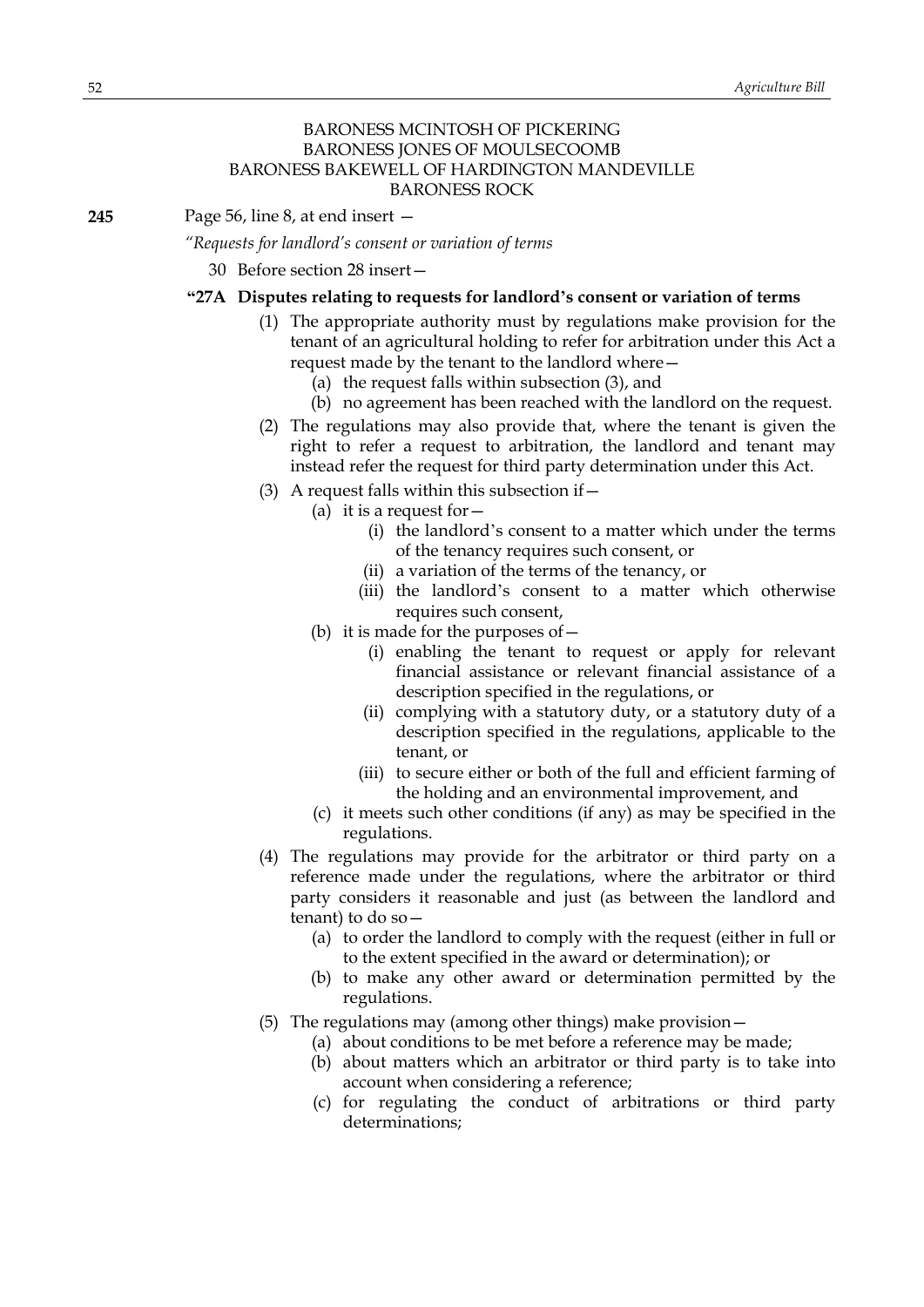### **Schedule 3** *- continued*

- (d) about the awards or determinations which may be made by the arbitrator or third party, which may include making an order for a variation in the rent of the holding or for the payment of compensation or costs;
- (e) about the time at which, or the conditions subject to which, an award or determination may be expressed to take effect;
- (f) for restricting a tenant's ability to make subsequent references to arbitration where a reference to arbitration or third party determination has already been made under the regulations in relation to the same tenancy.
- (6) The provision covered by subsection  $(5)(e)$  includes, in the case of a request made for the purpose described in subsection  $(3)(b)(i)$ , conditions relating to the making of a successful application for assistance.
- (7) In this section—
	- "appropriate authority" means—
		- (a) in relation to England, the Secretary of State, and
		- (b) in relation to Wales, the Welsh Ministers;

"relevant financial assistance" means financial assistance under—

- (a) section 1 of the Agriculture Act 2020 (powers of Secretary of State to give financial assistance),
- (b) section 19 of, or paragraph 7 of Schedule 5 to, that Act (powers of Secretary of State and Welsh Ministers to give financial assistance in exceptional market conditions),
- (c) a scheme of the sort mentioned in section 2(4) of that Act (third party schemes), or
- (d) a scheme of financial assistance in whatever form introduced by Welsh Ministers;
- "statutory duty" means a duty imposed by or under—
	- (a) an Act of Parliament;
	- (b) an Act or Measure of the National Assembly for Wales or Senedd Cymru;
	- (c) retained direct EU legislation.""

## *Member's explanatory statement*

*This amendment provides the ability for farm tenants letting under the Agricultural Tenancies Act 1995 to have the ability to object to a landlord's refusal to enter into a specific financial assistance scheme in the same way as farm tenants letting under the Agricultural Holdings Act 1986.*

# BARONESS MCINTOSH OF PICKERING BARONESS JONES OF MOULSECOOMB THE EARL OF CAITHNESS BARONESS ROCK

**246** Page 56, line 8, at end insert—

# "30 Before section 8 insert—

*"Termination of tenancies of 10 years or more*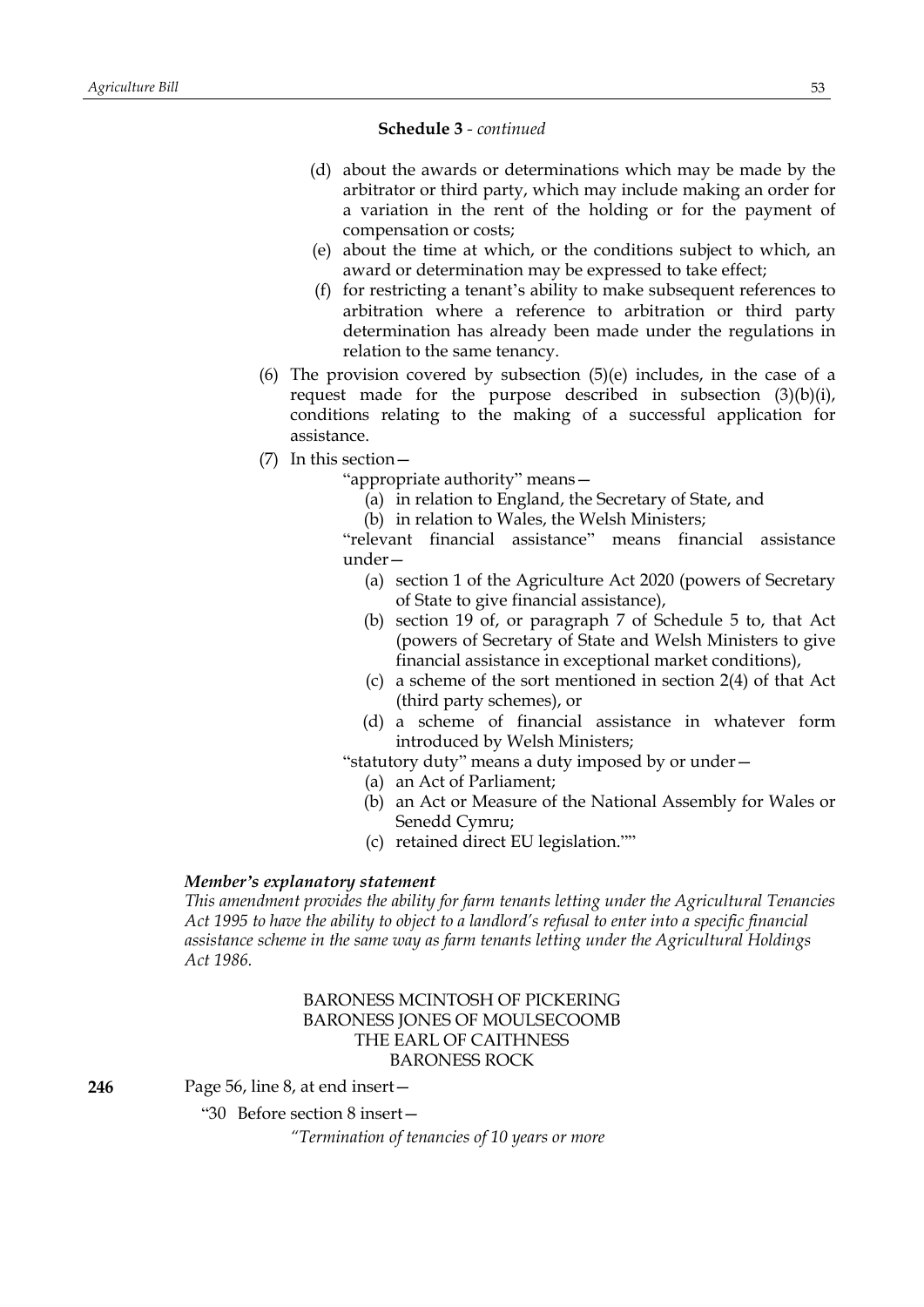#### **Schedule 3** *- continued*

- 7A (1) Where a farm business tenancy has been granted for a fixed term of 10 years or more without any provision for the landlord to terminate the tenancy on a specific date or dates during the fixed term, the landlord may serve notice to quit on the tenant of the holding using the provisions of Part I and II of Schedule 3 to the Agricultural Holdings Act 1986 in accordance with Schedule 4 to the Agricultural Holdings Act 1986 and all orders introduced as mentioned in that Schedule in respect of the following cases—
	- (i) Case B,
	- (ii) Case D,
	- (iii) Case E,
	- (iv) Case F,
	- (v) Case G.
	- (2) In addition to any compensation required to be paid to the tenant by the landlord following the termination of a tenancy using Case B, the landlord shall pay additional compensation to the tenant at an amount equal to 10 years' rent of the holding or attributed to the part of the holding upon which notice to quit has been served at the rate at which rent was payable immediately before the termination of the tenancy.""

### *Member's explanatory statement*

*This amendment will bring into effect a legislative change proposed in the tenancy reform consultation carried out by DEFRA and the Welsh Government, but which has not been covered by the Bill, to encourage landlords to let longer Farm Business Tenancies.*

## **Clause 35**

#### LORD CARRINGTON

**247** Page 32, line 9, at end insert "for the purposes of improving the economic conditions for the production, marketing and quality of agricultural products, and to take into account the expectations of consumers."

#### *Member's explanatory statement*

*To ensure that regulations are only brought in for legitimate purposes. This is taken from the purposes in the CMO Regulation (EU Regulation 1308/2013). The rest of the clause mirrors the relevant provisions in the CMO Regulation.*

## BARONESS JONES OF MOULSECOOMB

## **248** Page 32, line 28, leave out paragraph (j) and insert—

"(j) requirements to label animal produce in accordance with the requirements established under section 89A of the Natural Environment and Rural Communities Act 2006 (see section 32) for all animals used in food production, including but not limited to poultry;"

## LORD LUCAS

# **249** Page 32, line 28, leave out from "origin" to end of line 29

#### *Member's explanatory statement*

*To explore the reasons for the exclusion of live poultry, poultrymeat and spreadable fats.*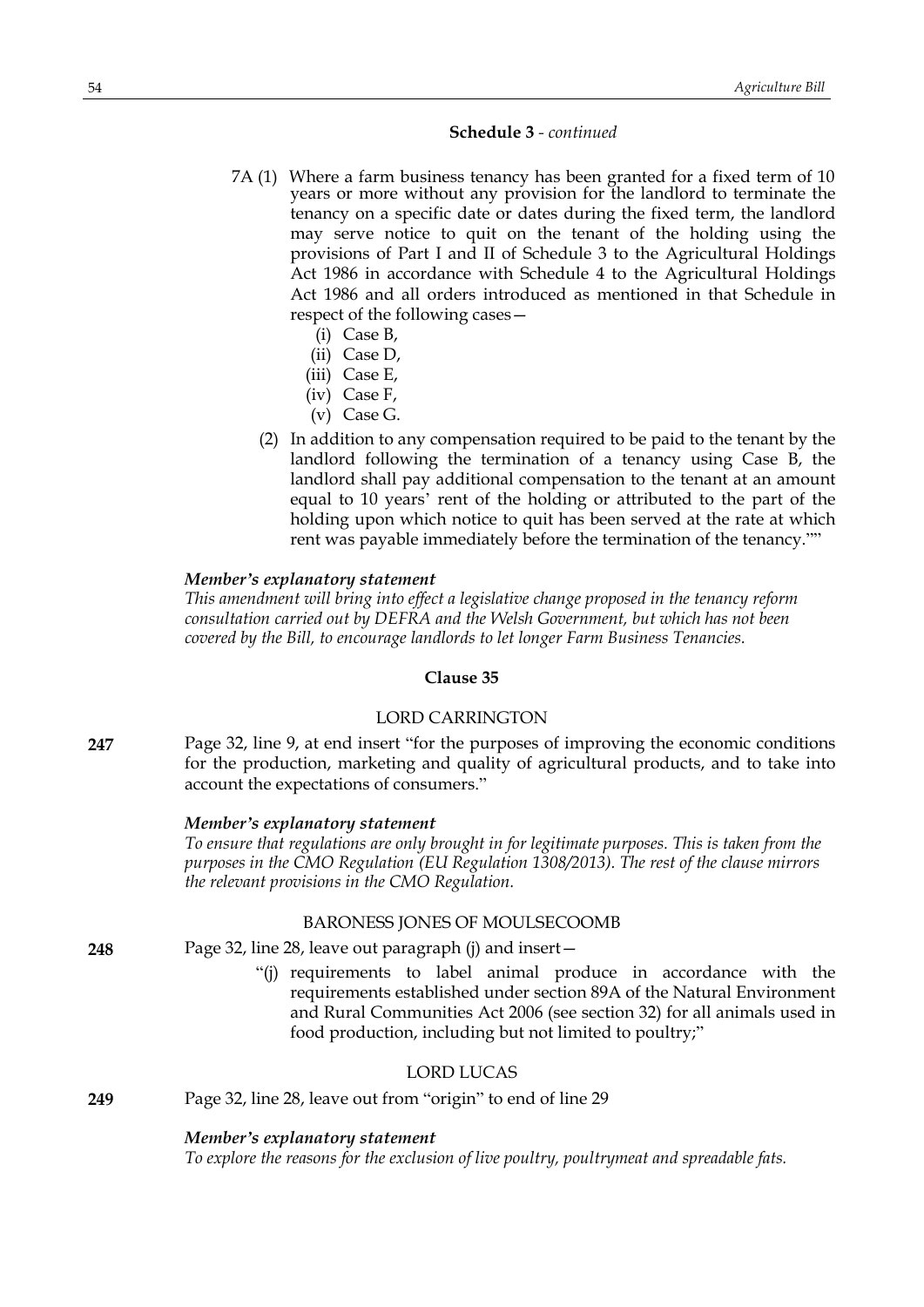# BARONESS JONES OF MOULSECOOMB LORD HOLMES OF RICHMOND

- **250** Page 32, line 36, at end insert ", and the use of QR codes on agricultural product packaging to disclose this information."
- **251** Page 32, line 36, at end insert—

"( ) animal welfare standards of the product."

## **252** Page 32, line 36, at end insert—

"( ) the traceability of animals used in agri-food products or sold as meat."

# LORD HOLMES OF RICHMOND

# **253** Page 32, line 36, at end insert—

"( ) the administration of maintaining marketing standards of imported wine products, including the digitisation of wine importation data and documentation."

# THE EARL OF CAITHNESS BARONESS JONES OF MOULSECOOMB

- **253A** Page 32, line 36, at end insert—
	- "(o) requiring information about attributed lifecycle greenhouse gas emissions for the product to be available at the point of sale, including on packaging.
	- (2A) For the purposes of subsection  $(2)(0)$ , regulations may include provision for financial assistance for businesses towards the cost of providing that information."

# *Member's explanatory statement*

*This amendment makes provision for greenhouse gas emissions emitted in the lifecycle of agriculture products to be available to consumers at the point of sale (e.g. on packaging), and allows for the provision of financial assistance for food producers and accreditation bodies to compile this information.*

# BARONESS JONES OF MOULSECOOMB LORD HOLMES OF RICHMOND

**254** Page 32, line 36, at end insert—

- "() The Secretary of State must by regulations establish a requirement for  $-$ 
	- (a) origin,
	- (b) transportation, and
	- (c) method of slaughter of animals (where applicable),

to be included in marketing standards for relevant agricultural products listed in Schedule 4, including the display of the information listed in paragraphs (a) to (c) on any packaging of the agricultural products sold."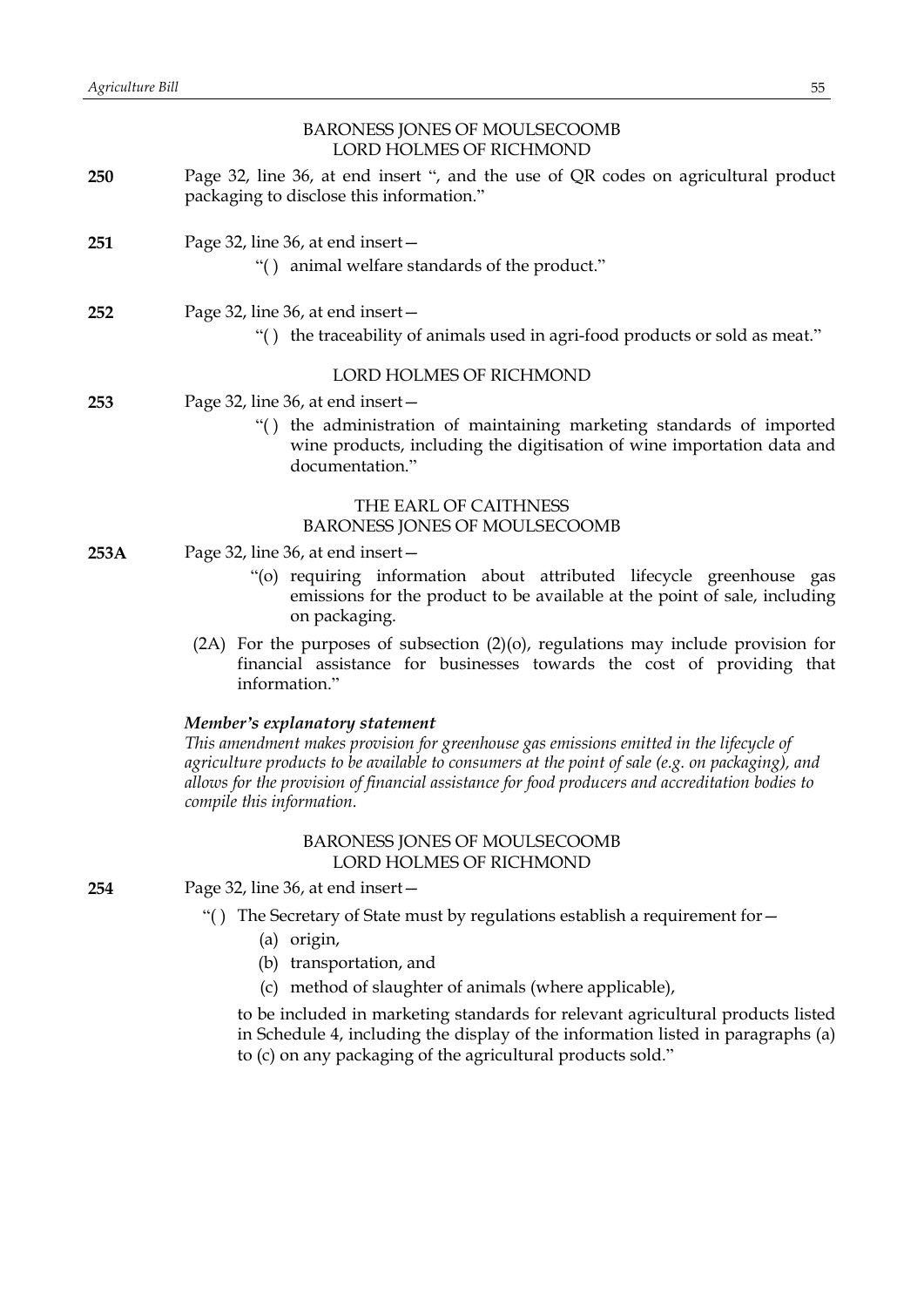## **Clause 35** *- continued*

# LORD HOPE OF CRAIGHEAD BARONESS JONES OF WHITCHURCH LORD WIGLEY BARONESS MCINTOSH OF PICKERING

**255** Page 33, line 8, at end insert—

- "( ) In preparing regulations under this section, the Secretary of State must consult—
	- (a) the Scottish Ministers,
	- (b) the Welsh Ministers,
	- (c) the Northern Ireland department, and
	- (d) bodies that appear to the Secretary of State to represent the interests of the UK agricultural industry."

#### *Member's explanatory statement*

*This amendment would require the Secretary of State to consult the devolved administrations with regard to agricultural products grown in their areas for marketing in England.*

# BARONESS MCINTOSH OF PICKERING BARONESS HENIG BARONESS JONES OF MOULSECOOMB BARONESS RITCHIE OF DOWNPATRICK

**256** Page 33, line 9, at end insert—

"( ) Regulations under this section (or under Part 5 of this Act) may not be used to make provisions which will have the effect of lowering animal health, hygiene or welfare standards for agricultural products below established EU or UK standards."

## BARONESS NEVILLE-ROLFE

**257** Page 33, line 9, at end insert—

"( ) Before making regulations under this section, the Secretary of State must consult anyone reasonably likely to be affected by the regulations and lay a report summarising the responses to that consultation before Parliament."

### **After Clause 35**

# BARONESS MALLALIEU LORD TREES LORD DE MAULEY BARONESS BENNETT OF MANOR CASTLE

#### **258** Insert the following new Clause—

### **"Mandatory labelling of animal products as to method of farming and slaughter**

(1) Within six months of the day on which this Act is passed, the Secretary of State must publish a report detailing proposals for the terms of labelling, including symbols, for meat, dairy and egg products covered based on welfare outcomes.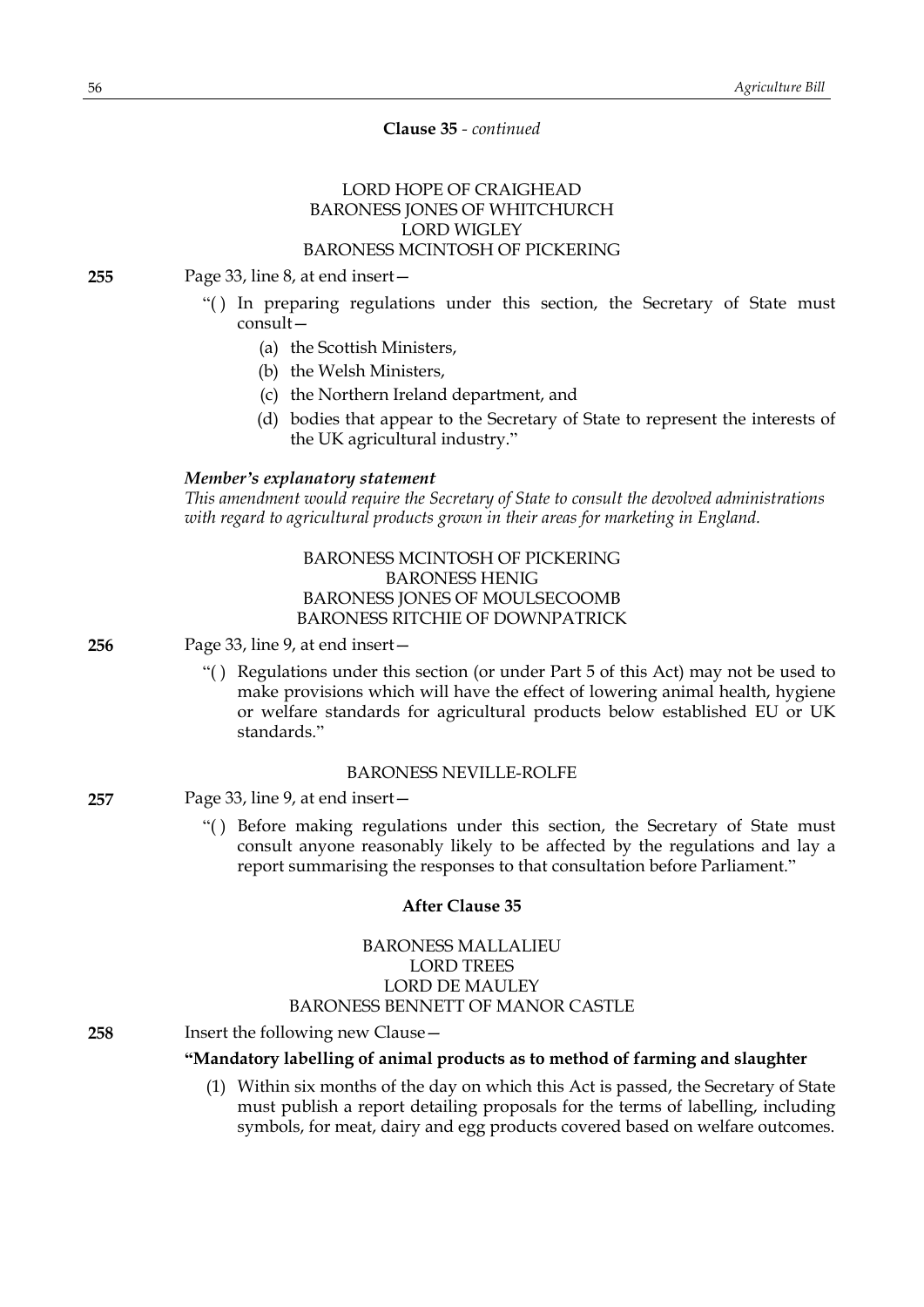- (2) After a report has been published under subsection (1), the Secretary of State must make regulations requiring meat, meat products, milk, milk products and egg products (including those produced intensively indoors) to be labelled as to the method of farming.
- (3) Regulations under subsection (2) must provide for—
	- (a) the labelling terms to be used for each product based on the report published under subsection (1) and the conditions that must be met for the use of each labelling term,
	- (b) meat and meat products to be labelled as to the method of slaughter, and
	- (c) labelling to be placed on the front outer surface of any packaging of the product and use easily visible and clearly legible type.
- (4) Regulations under subsection (2) may exclude from the labelling requirement products containing meat, meat products, milk, milk products or egg products where the total proportion by weight of one or more of these items in the product is less than 15%.
- (5) Regulations under subsection (2) must be made within one year of the day on which this Act is passed.
- (6) Regulations under this section are subject to affirmative resolution procedure."

## *Member's explanatory statement*

*This new Clause would require the Secretary of State to make labelling regulations that require meat, meat products, milk and milk products, and egg products, including those which have been produced intensively, to be labelled as to farming method and for meat products to be labelled as to method of slaughter.*

# BARONESS FINLAY OF LLANDAFF LORD WIGLEY LORD PATEL

**259** Insert the following new Clause—

### **"National Food Strategy: review of herbicides and pesticides**

The Secretary of State must—

- (a) commission the reviewer and advisory panel of the National Food Strategy to report annually on the safety of herbicides and pesticides, taking into consideration matters including—
	- (i) the effect on pollinators,
	- (ii) evidence of carcinogenicity, neurotoxicity and effects on the developing foetus having regard to the precautionary principle,
	- (iii) the identification of imported food products that are contaminated with herbicides and pesticides, and
- (b) lay each report before Parliament."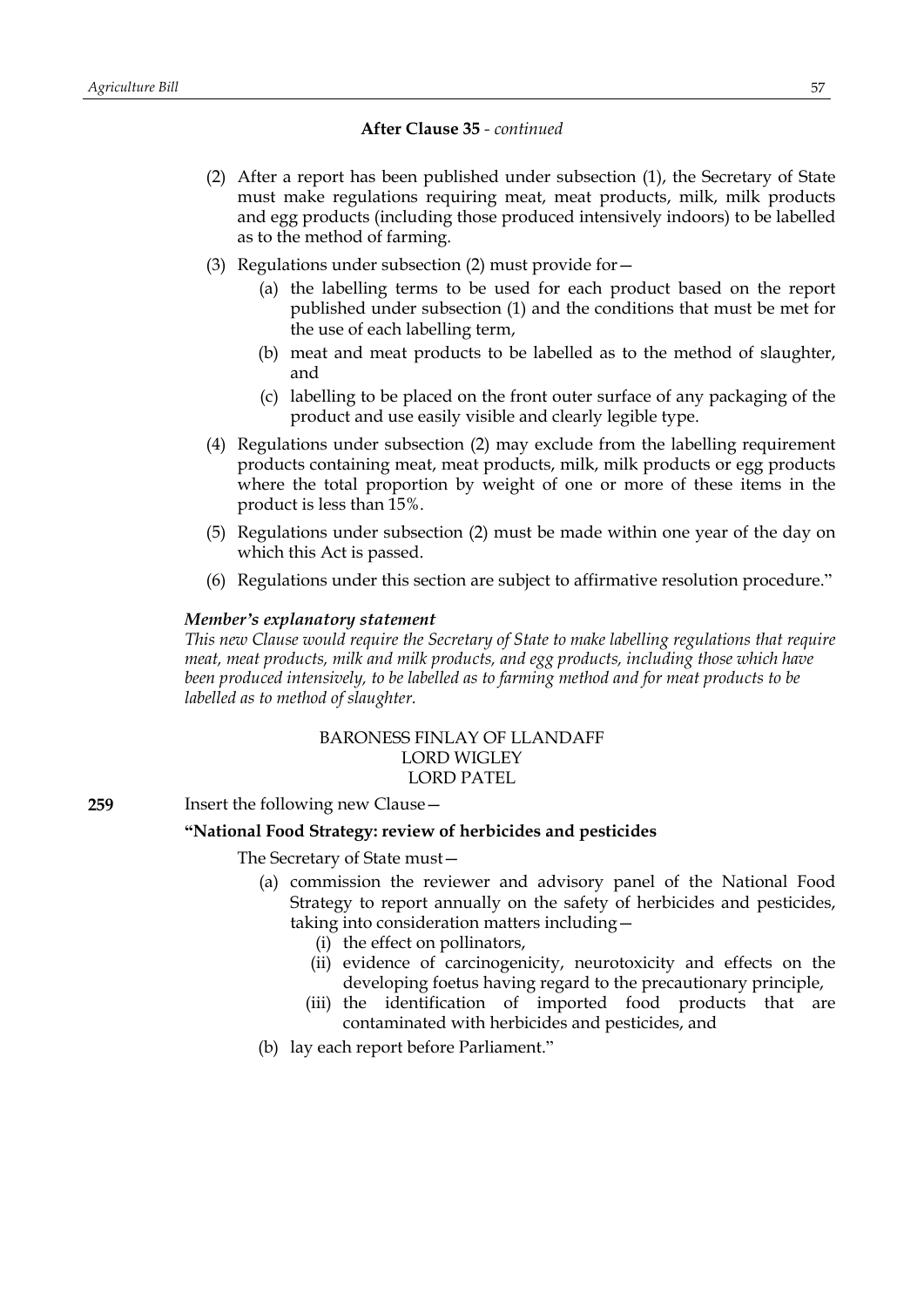## **Clause 36**

# LORD LUCAS LORD GREAVES

**260** Page 33, line 46, at end insert—

"( ) the efficient use of land;"

*Member's explanatory statement*

*An amendment to discuss how land can be used efficiently.*

# **Clause 37**

#### LORD GARDINER OF KIMBLE

**261** Page 35, line 20, leave out ", in any case"

#### *Member's explanatory statement*

*This amendment is consequential on the other amendment to clause 37 in Lord Gardiner's name.*

- **262** Page 35, line 31, at end insert—
	- "(1A) The Secretary of State may only make regulations under section 36 containing provision which could be made under that section by an authority referred to in subsection (1)(b) to (d) with the consent of that authority."

### *Member's explanatory statement*

*This amendment secures that before making cross-border regulations under clause 36 that are also within the competence of the Scottish Ministers, the Welsh Ministers or the Department of Agriculture, Environment and Rural Affairs in Northern Ireland to make, the Secretary of State must obtain the consent of the authority concerned.*

# **After Clause 39**

# LORD TYLER LORD WALLACE OF TANKERNESS LORD HOLMES OF RICHMOND LORD BRUCE OF BENNACHIE

**263** Insert the following new Clause—

## **"Geographical Indications Scheme**

It is an objective of Her Majesty's Government to seek agreement with the EU that all traditional speciality food and drink products of the United Kingdom protected under the EU Geographical Indications Scheme are covered by exact equivalent international protection after 31 December 2020."

#### *Member's explanatory statement*

*This amendment requires the Government to seek an agreement for continued protection of UK speciality food and drink products.*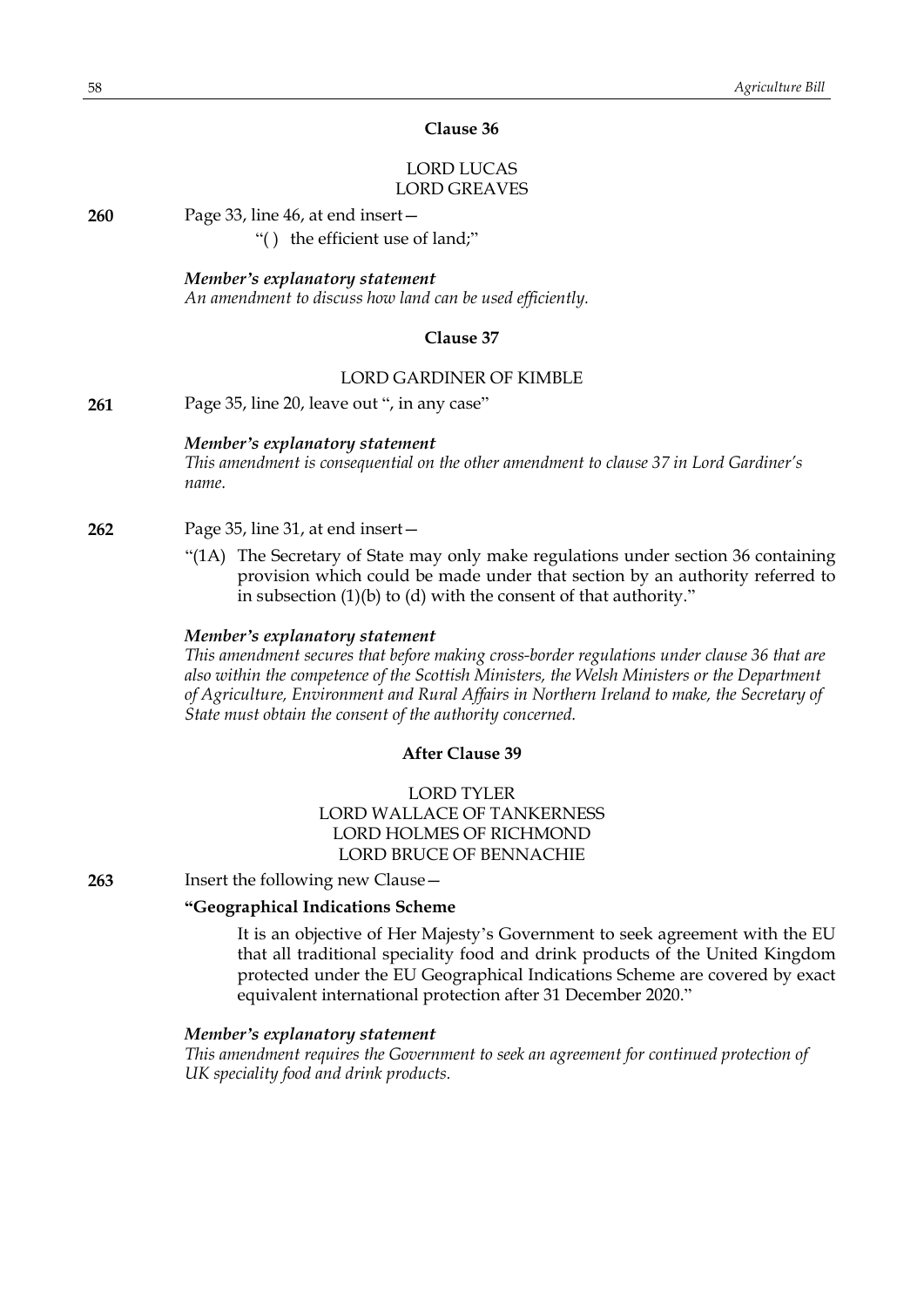## BARONESS FINLAY OF LLANDAFF

#### **263A** Insert the following new Clause—

#### **"Food standards: devolved administrations**

The Secretary of State must ensure, in exercising his or her functions, that food and agricultural minimum standards established by—

- (a) Senedd Cymru,
- (b) the Scottish Parliament, and
- (c) the Northern Ireland Assembly,

are upheld and maintained, in cooperation with the relevant devolved authorities."

## **Clause 40**

# LORD FOULKES OF CUMNOCK BARONESS MCINTOSH OF PICKERING

**264** Page 36, line 29, after "may" insert ", following consultation with relevant stakeholders,"

#### *Member's explanatory statement*

*This amendment would impose a duty on the Secretary of State to consult relevant stakeholders when making regulations as specified.*

**265** Page 36, line 39, leave out subsection (3)

### *Member's explanatory statement*

*This amendment would remove the powers to confer and delegate functions and discretion as set out in subsection (3).*

### BARONESS JONES OF MOULSECOOMB

#### **266** Page 36, line 42, at end insert—

- "( ) Regulations under this section may not—
	- (a) relax or reduce United Kingdom animal welfare standards, or
	- (b) allow deviations from requirements for the labelling of animal food products as established under section 89A of the Natural Environment and Rural Communities Act 2006 (see section 32)."

# LORD HOPE OF CRAIGHEAD LORD BRUCE OF BENNACHIE LORD WIGLEY LORD WALLACE OF TANKERNESS

- **267** Page 36, line 42, at end insert—
	- "( ) In preparing regulations under this section, the Secretary of State must consult—
		- (a) the Scottish Ministers,
		- (b) the Welsh Ministers,
		- (c) the Northern Ireland department, and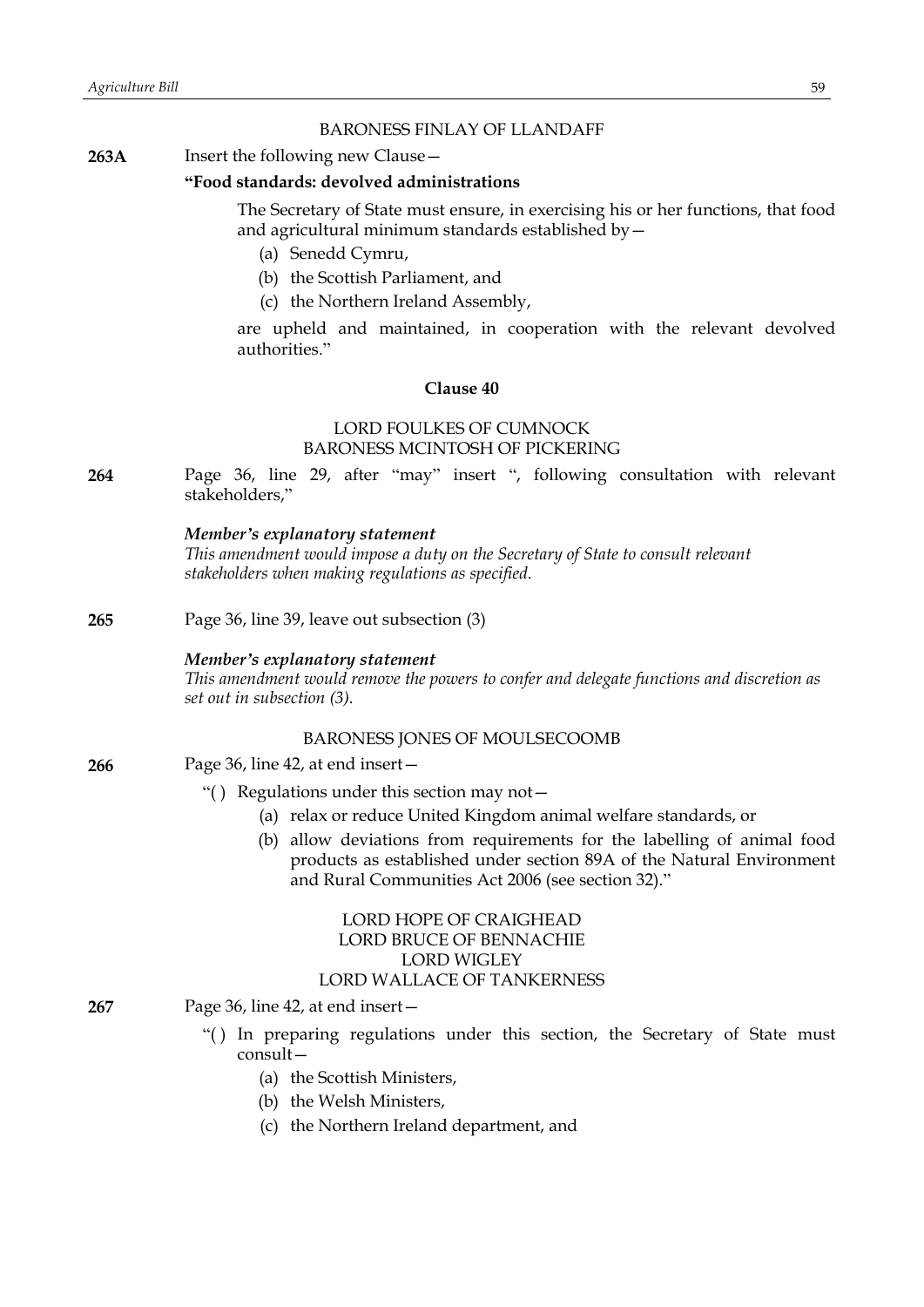## **Clause 40** *- continued*

(d) bodies that appear to the Secretary of State to represent the interests of the UK agricultural industry."

### *Member's explanatory statement*

*This amendment would require the Secretary of State to consult the devolved administrations as to the content of regulations to be made under this Clause.*

### **Clause 42**

## LORD GARDINER OF KIMBLE

**268** Page 38, line 28, leave out subsections (4) and (5)

#### *Member's explanatory statement*

*This amendment removes the specific power in clause 42(4) for the Secretary of State to make regulations requiring the Scottish Ministers, the Welsh Ministers or a Northern Ireland Department to provide information to the Secretary of State in connection with the Agreement on Agriculture. Clause 42(5), which relates to that power, is also omitted.*

# LORD HAIN

# LORD WIGLEY

**269** Page 38, line 47, at end insert—

- "( ) Regulations under this section may not be used to make provisions which will have the effect of lowering—
	- (a) animal health, hygiene or welfare standards,
	- (b) plant health standards,
	- (c) food safety and traceability for agricultural products, or
	- (d) environmental standards in relation to agricultural processes and production,

below established European Union or United Kingdom standards."

#### *Member's explanatory statement*

*This will support the delivery of the Wales well-being goals in terms of global responsibility and also reduce the impact of trade on pressurising agricultural or environmental standards.*

# **After Clause 42**

# BARONESS MCINTOSH OF PICKERING BARONESS HENIG BARONESS RITCHIE OF DOWNPATRICK LORD KREBS

**270** Insert the following new Clause—

# **"International Trade Standards Commission**

(1) The Government must establish an International Trade Standards Commission within 12 months of the passing of this Act.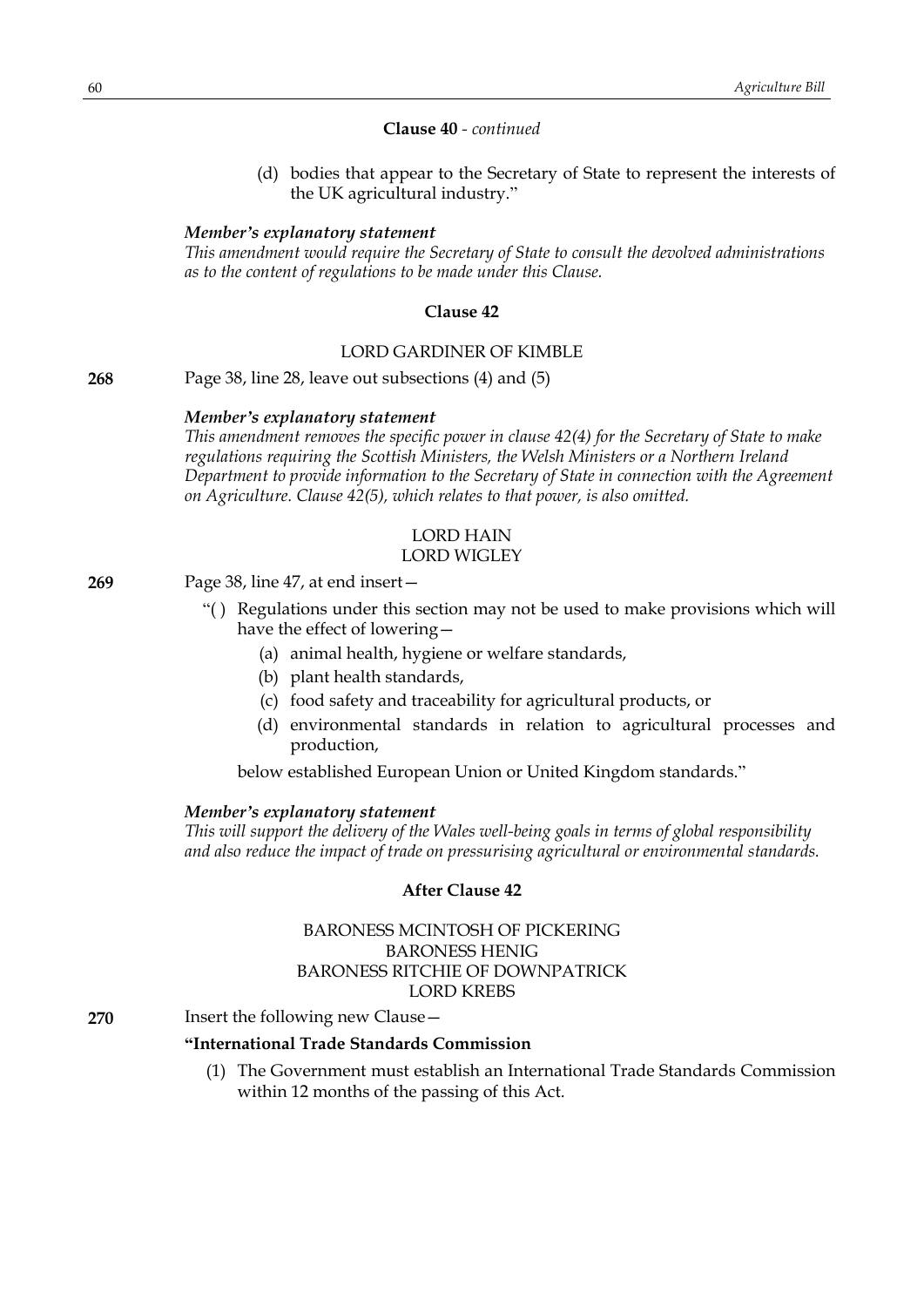- (2) The International Trade Standards Commission must establish criteria for maintaining standards as high as or higher than standards applied within the United Kingdom at the time of import for agricultural goods imported under a trade agreement between the United Kingdom and any other state.
- (3) "Agricultural goods" under subsection (2) includes, but is not limited to, standards relating to—
	- (a) animal welfare,
	- (b) protection of the environment,
	- (c) food safety, hygiene and traceability, and
	- (d) plant health.
- (4) A Minister of the Crown may not lay a copy of an international trade agreement before Parliament under section 20(1) of the Constitutional Reform and Governance Act 2010 that contains provisions relating to the importation of agricultural and food products into the United Kingdom unless satisfied that the criteria established by the International Trade Standards Commission under subsection (2) have been met."

# LORD GRANTCHESTER LORD CAMERON OF DILLINGTON BARONESS HODGSON OF ABINGER BARONESS BAKEWELL OF HARDINGTON MANDEVILLE

**271** Insert the following new Clause—

## **"Requirement for agricultural and food imports to meet domestic standards**

- (1) Chapters of an international trade agreement that contain provisions relating to the importation of agricultural and food products into the UK may not be ratified unless the conditions in subsections (2) to (5) have been met.
- (2) The condition in this subsection is that a Minister of the Crown has laid before Parliament a statement confirming that—
	- (a) the agreement contains an affirmation of the United Kingdom's rights and obligations under the World Trade Organisation Sanitary and Phytosanitary Agreement, and
	- (b) any agricultural or food product imported into the UK under the agreement will have been produced or processed according to standards which are, on the date of their importation, equivalent to, or exceed, the relevant domestic standards and regulations in relation to—
		- (i) animal health and welfare,
		- (ii) protection of the environment,
		- (iii) food safety, hygiene and traceability, and
		- (iv) plant health.
- (3) The condition in this subsection is that the Secretary of State has by regulations specified—
	- (a) the process by which the Secretary of State will determine—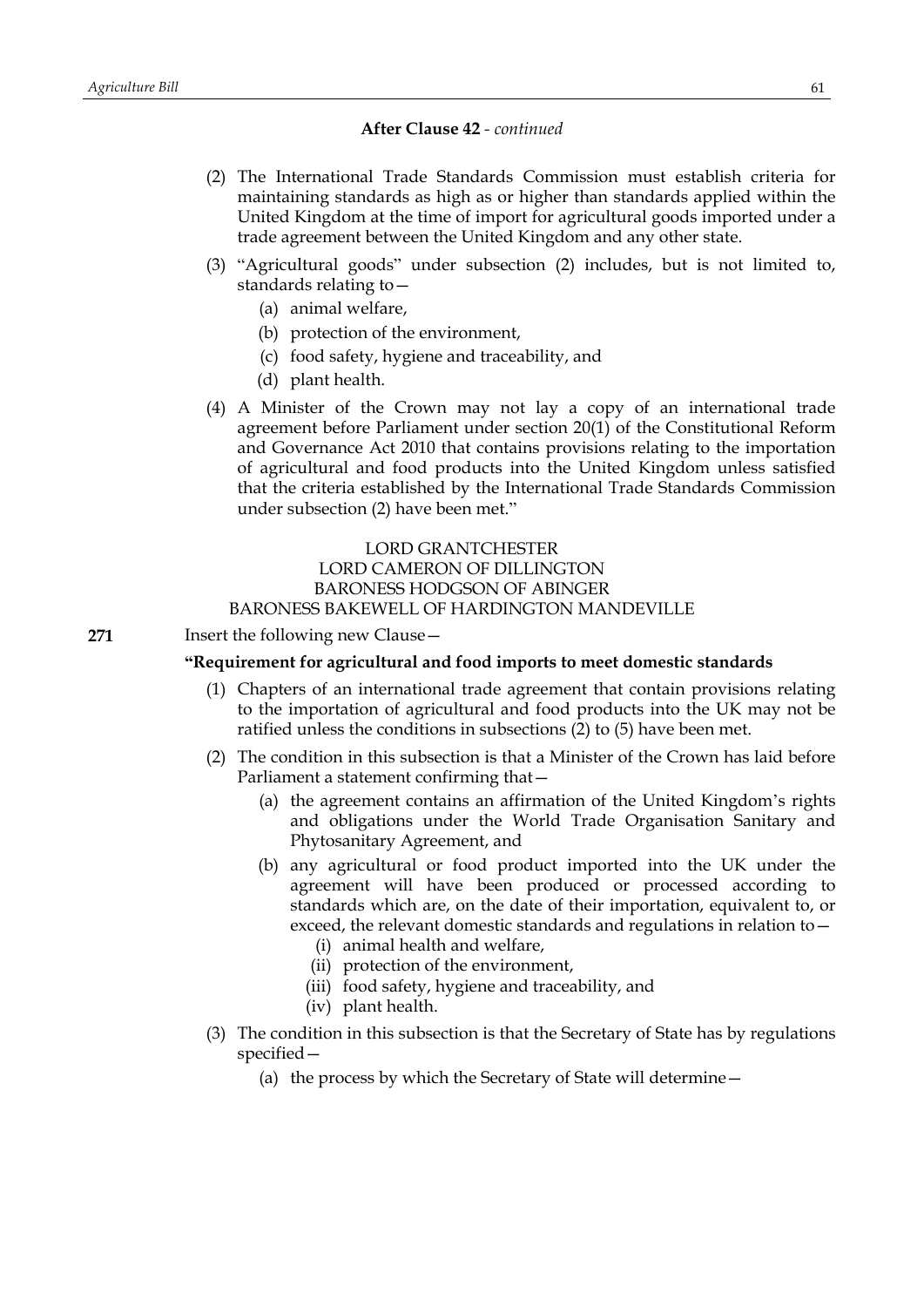- (i) that the standards to which any agricultural or food product imported into the UK under a trade agreement is produced or processed are equivalent to, or exceed, the relevant domestic standards and regulations in relation to animal health and welfare, protection of the environment, food safety, hygiene and traceability, and plant health, and
- (ii) that the enforcement of standards in relation to any product under subsection  $(3)(a)(i)$  is at least as effective as the enforcement of the equivalent domestic standards and regulations in the UK;
- (b) the "relevant domestic standards and regulations" for the purposes of subsections  $(2)(b)$  and  $(3)(a)(i)$ .
- (4) The condition in this subsection is that the chapters have been approved by a resolution of the House of Commons on a motion moved by a Minister of the Crown,
- (5) The condition in this subsection is that a motion for the House of Lords to take note of the chapters has been tabled in the House of Lords by a Minister of the Crown and—
	- (a) the House of Lords has debated the motion, or
	- (b) the House of Lords has not concluded a debate on the motion before the end of the period of five Lords sitting days beginning with the first Lords sitting day after the day on which the House of Commons passes the resolution mentioned in subsection (4).
- (6) A Minister of the Crown may where the Minister considers appropriate make regulations amending any regulations made under subsection (3).
- (7) Regulations made under subsection (3) or (6) shall not be made unless a draft has been laid before and approved by resolution of each House of Parliament.
- (8) In this section—
	- "chapters" means any individual section or sections of an international trade agreement;

"international trade agreement" means—

- (a) an agreement that is or was notifiable under—
	- (i) paragraph 7(a) of Article XXIV of the General Agreement on Tariffs and Trade, part of Annex 1A to the WTO Agreement (as modified from time to time), or
	- (ii) paragraph 7(a) of Article V of the General Agreement on Trade in Services, part of Annex 1B to the WTO Agreement (as modified from time to time), or
- (b) an international agreement that mainly relates to trade, other than an agreement mentioned in paragraph (a)(i) or (ii);

"Lords sitting day" means a day on which the House of Lords is sitting (and a day is only a day on which the House of Lords is sitting if the House begins to sit on that day);

"Minister of the Crown" has the same meaning as in the Ministers of the Crown Act 1975;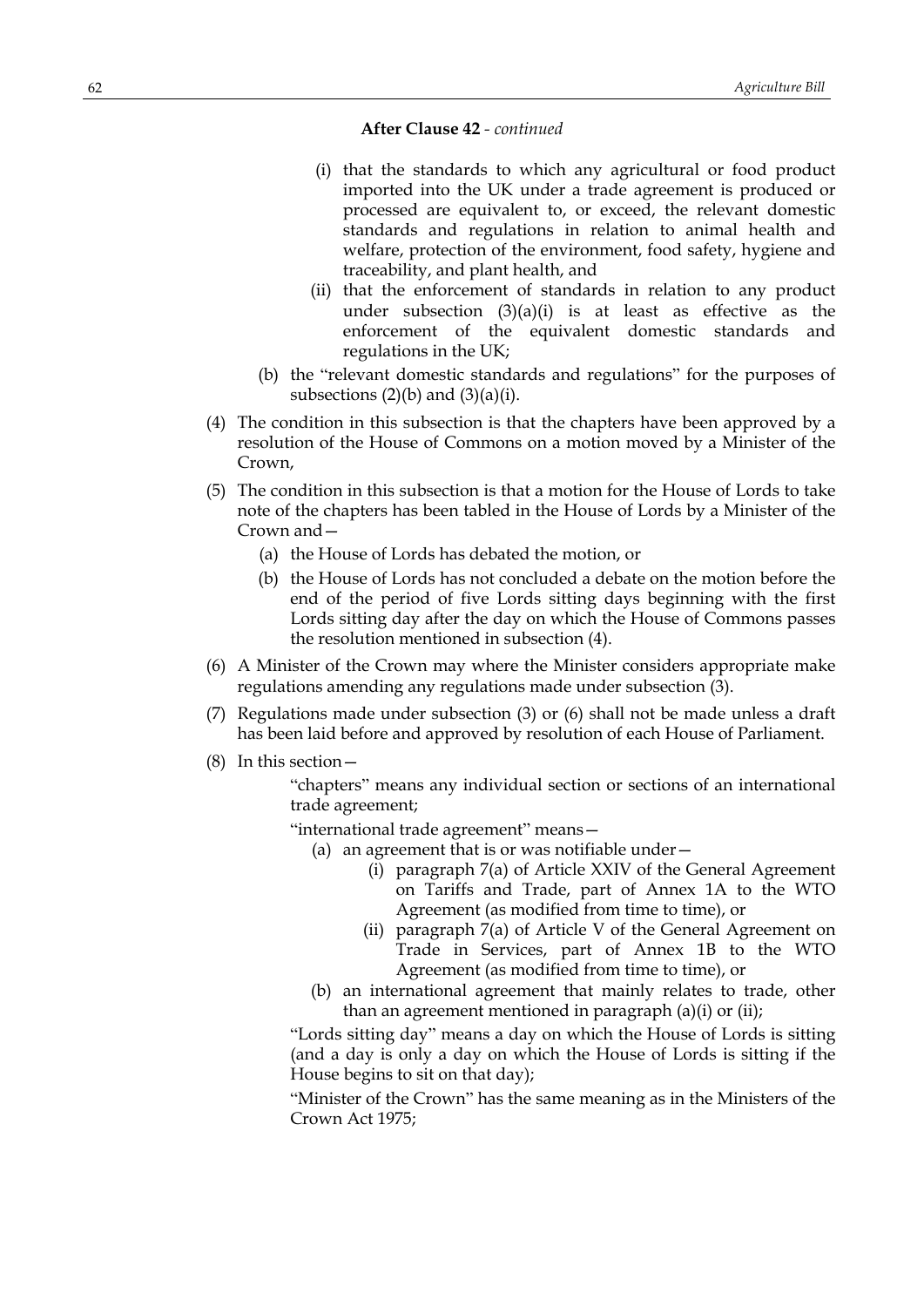"ratified" has the same meaning as in the Constitutional Reform and Governance Act 2010;

"World Trade Organisation Sanitary and Phytosanitary Agreement" means the agreement on the Application of Sanitary and Phytosanitary Measures, part of Annex 1A to the WTO Agreement (as modified from time to time);

"WTO Agreement" means the agreement establishing the World Trade Organisation signed at Marrakesh on 15 April 1994."

## BARONESS JONES OF WHITCHURCH LORD GRANTCHESTER LORD JUDD LORD KREBS

**272** Insert the following new Clause—

# **"Contribution of agriculture and associated land use to targets under the Climate Change Act 2008**

- (1) In performing functions under this Act, including but not limited to the provision of financial assistance under sections 1(1) and 1(2), the Secretary of State must have due regard to—
	- (a) the target for 2050 contained in section 1 of the Climate Change Act 2008, and
	- (b) international climate change treaties of which the UK is a signatory, including the Paris Agreement on Climate Change.
- (2) Within 12 months of the day on which this Act is passed, the Secretary of State must—
	- (a) publish a strategy outlining how Her Majesty's Government plans to reduce the emissions resulting from agriculture and associated land use, and
	- (b) by regulations introduce an interim emissions target for 2030 which would provide for agriculture and associated land use to make substantial progress towards the target for 2050 under section 1 of the Climate Change Act 2008.
- (3) In formulating the strategy under subsection (2)(a), the Secretary of State must consult—
	- (a) other relevant UK Ministers,
	- (b) the Scottish Ministers,
	- (c) the Welsh Ministers,
	- (d) the Northern Ireland department,
	- (e) bodies that appear to the Secretary of State to represent the interests of the UK agricultural industry.
- (4) The strategy must be laid before Parliament.
- (5) Regulations under subsection  $(2)(b)$ 
	- (a) must define what is meant by the term "substantial progress", and
	- (b) are subject to the affirmative resolution procedure."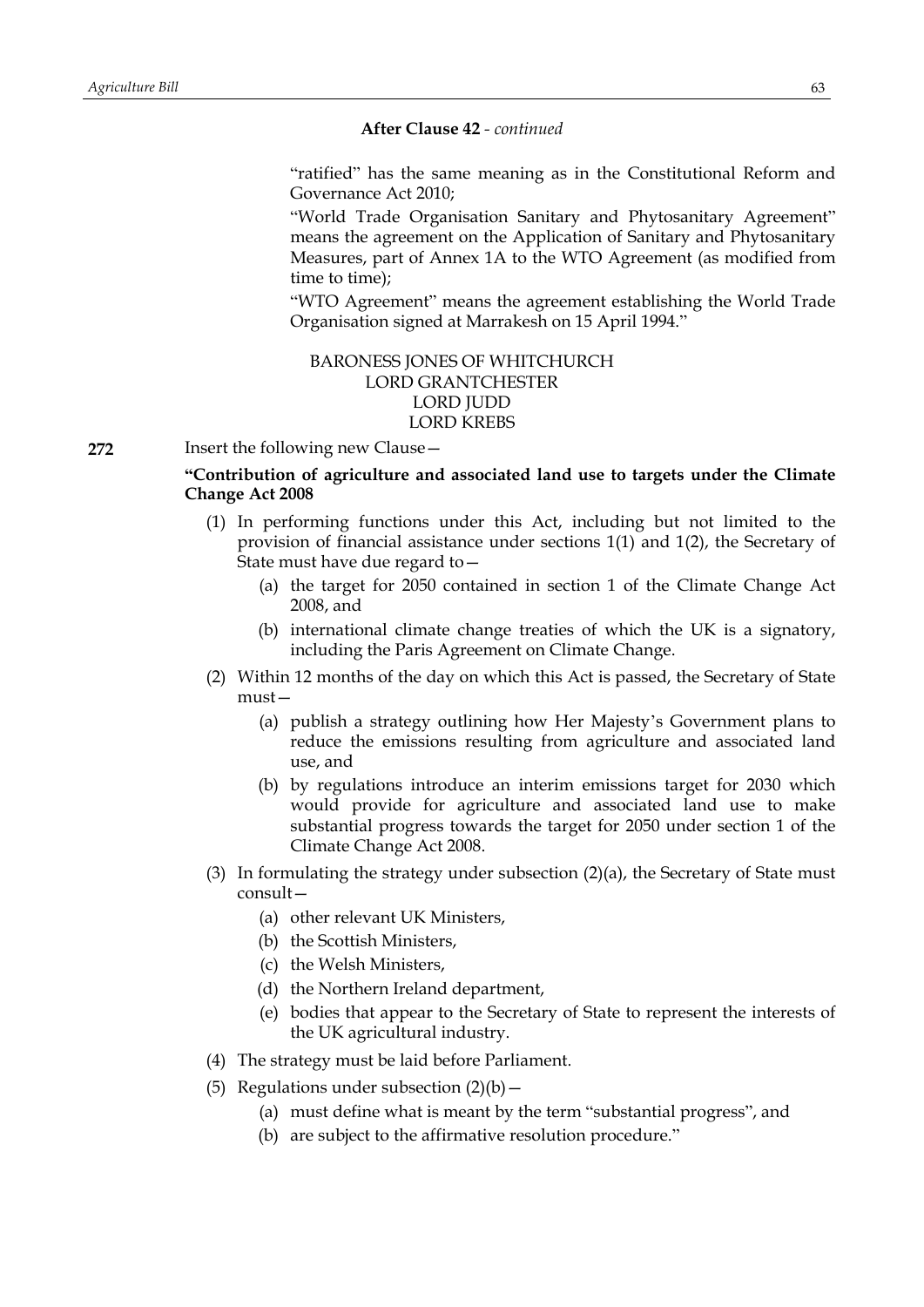## *Member's explanatory statement*

*This Clause would require the Secretary of State to have due regard to the target for 2050 in the Climate Change Act 2008 and other international climate change treaties when exercising functions under this Act, and introduce an interim target for 2030 which will provide for agriculture to make substantial progress towards the target for 2050.*

> BARONESS JONES OF MOULSECOOMB LORD RANDALL OF UXBRIDGE LORD GREAVES

**273** Insert the following new Clause—

### **"Ratification of international trade agreements**

- (1) After IP completion day, any agricultural food products imported into the United Kingdom under an international trade agreement must—
	- (a) comply with the standards laid down by primary and subordinate legislation in the United Kingdom regarding food safety, the environment and the welfare of farm animals, or
	- (b) have been produced to standards or in ways that are comparable in effectiveness to the legislative standards of the United Kingdom in protecting food safety, the environment and the welfare of farm animals.
- (2) The United Kingdom shall not ratify any international trade agreement unless it includes provisions that enable the United Kingdom to refuse to permit the import of food products that are inconsistent with subsection (1).
- (3) In this section, "IP completion day" has the meaning given in section 39 of the European Union (Withdrawal Agreement) Act 2020."

### *Member's explanatory statement*

*This amendment ensures that UK standards regarding food safety, the environment and animal welfare cannot be undermined by imports produced to lower standards.*

# BARONESS JONES OF MOULSECOOMB LORD RANDALL OF UXBRIDGE BARONESS WORTHINGTON

**274** Insert the following new Clause—

# **"Carbon emissions: net-zero and interim targets**

- (1) When considering the provision of financial assistance under sections 1(1) and 1(2) of this Act, the Secretary of State must ensure that the likely impact of that funding is compatible with the achievement of any emissions reduction target set out in subsection (2) or (3).
- (2) It is the duty of the Secretary of State to—
	- (a) set an emissions reduction target for the net United Kingdom carbon account for agriculture and related land use for the year 2050 which is at least 100% lower than the 1990 baseline, and
	- (b) ensure that the target is met.
- (3) The Secretary of State must, within six months from the day on which this Act is passed, publish interim emissions reductions targets for agriculture and related land use that align with budgetary periods as they relate to carbon budgets.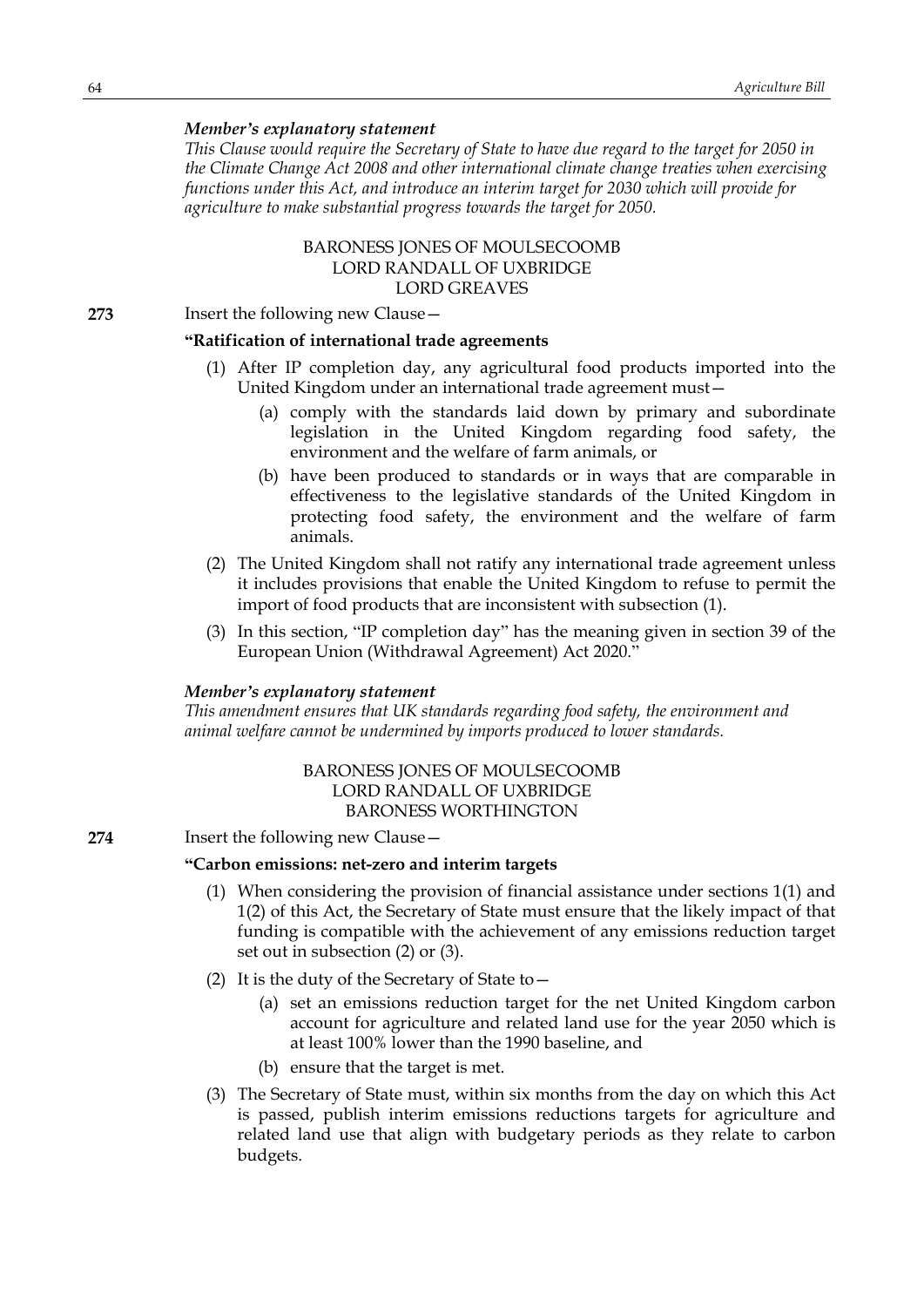- (4) It is the duty of the Secretary of State to ensure that the net United Kingdom carbon account for agriculture and related land use for a budgetary period does not exceed any interim emissions reduction target published under subsection (3).
- (5) The Secretary of State must, within twelve months from the day on which this Act is passed, publish a statement of the policies to be delivered in order to meet the interim emissions reduction targets published under subsection (3).
- (6) In this section—
	- (a) "net United Kingdom carbon account" shall have the meaning given in section 27 of the Climate Change Act 2008, and
	- (b) "budgetary periods" and "carbon budgets" shall have the meaning given in section 4 of the Climate Change Act 2008."

#### *Member's explanatory statement*

*This new Clause would set a target of net-zero green-house gas emissions for agriculture and* related land use in the UK by 2050 at the latest. It would place a duty on the Secretary of State *to publish interim emissions reduction targets – and policy proposals to ensure those targets are met.*

# LORD CAMERON OF DILLINGTON LORD KREBS BARONESS HAYMAN LORD ROOKER

**275** Insert the following new Clause—

# **"Agricultural research**

- (1) The Secretary of State may by regulations modify the definitions contained in Part VI of the Environmental Protection Act 1990 in relation to products of breeding techniques for agricultural purposes where nucleic acid changes could have occurred naturally or through traditional breeding methods.
- (2) Regulations under subsection (1) may only be made after the Secretary of State has held a public consultation on any proposed modifications to the definitions.
- (3) Regulations under subsection (1) may only be made in relation to England.
- (4) Regulations under subsection (1) are subject to the affirmative resolution procedure."

### *Member's explanatory statement*

*To enable the Secretary of State to make changes to the Environmental Protection Act 1990, as it applies in England, in relation to breeding techniques after the UK leaves the EU. This would allow for regulation of new precision breeding techniques compatible with international definitions.*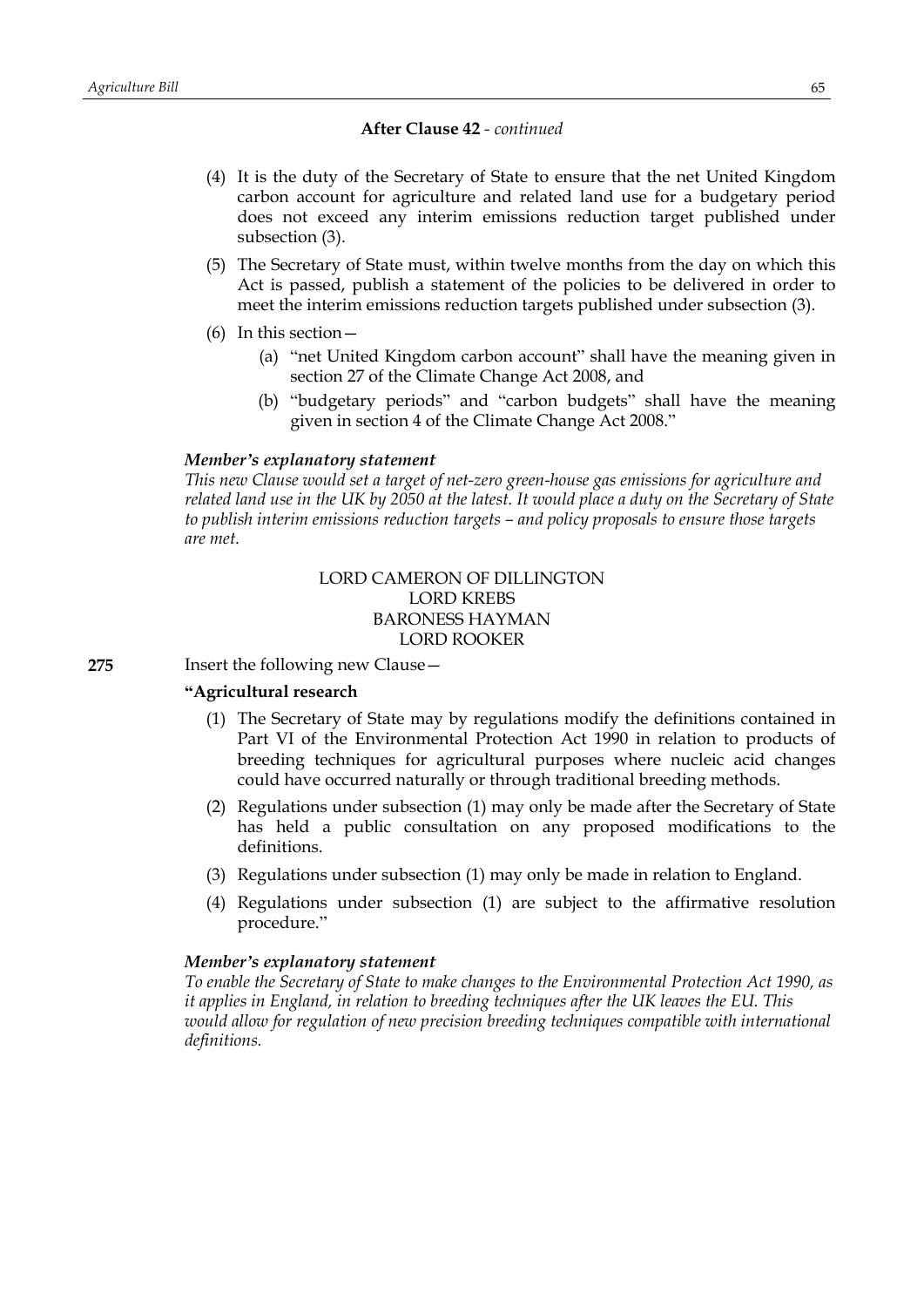# LORD HAIN LORD WIGLEY LORD GREAVES

**276** Insert the following new Clause—

### **"International trade agreements: agricultural and food products**

- (1) A Minister of the Crown may not lay a copy of an international trade agreement before Parliament under section 20(1) of the Constitutional Reform and Governance Act 2010 that contains provisions relating to the importation of agricultural and food products into the United Kingdom unless they have first made a statement confirming that—
	- (a) the agreement contains an affirmation of the United Kingdom's rights and obligations under the World Trade Organisation Sanitary and Phytosanitary Agreement, and
	- (b) any agricultural or food product imported into the United Kingdom under the agreement will have been produced or processed according to standards which are equivalent to, or which exceed, the relevant domestic standards and regulations in relation to—
		- (i) animal health and welfare,
		- (ii) plant health, and
		- (iii) environmental protection.
- (2) A statement under subsection (1) must be laid before each House of Parliament.
- (3) Before the first statement under subsection (1) may be made, the Secretary of State must by regulations specify—
	- (a) the process by which the Secretary of State will determine—
		- (i) that the standards to which any agricultural or food product imported into the United Kingdom under a trade agreement is produced or processed are equivalent to, or exceed, the relevant domestic continued standards and regulations in relation to animal health and welfare, plant health and environmental protection, and
		- (ii) that the enforcement of standards in relation to any product under sub-paragraph  $(3)(a)(i)$  is at least as effective as the enforcement of the equivalent domestic standards and regulations in the United Kingdom,
	- (b) the "relevant domestic standards and regulations" for the purposes of subsections  $(1)(b)$  and  $(3)(a)(i)$ .
- (4) The Secretary of State may make regulations amending any regulations made under subsection (3).
- (5) Regulations under subsection (3) or (4) are subject to affirmative resolution procedure.
- (6) In this section—

"international trade agreement" means—

- (a) an agreement that is or was notifiable under  $-$ 
	- (i) paragraph 7(a) of Article XXIV of the General Agreement on Tariffs and Trade, part of Annex 1A to the WTO Agreement (as modified from time to time), or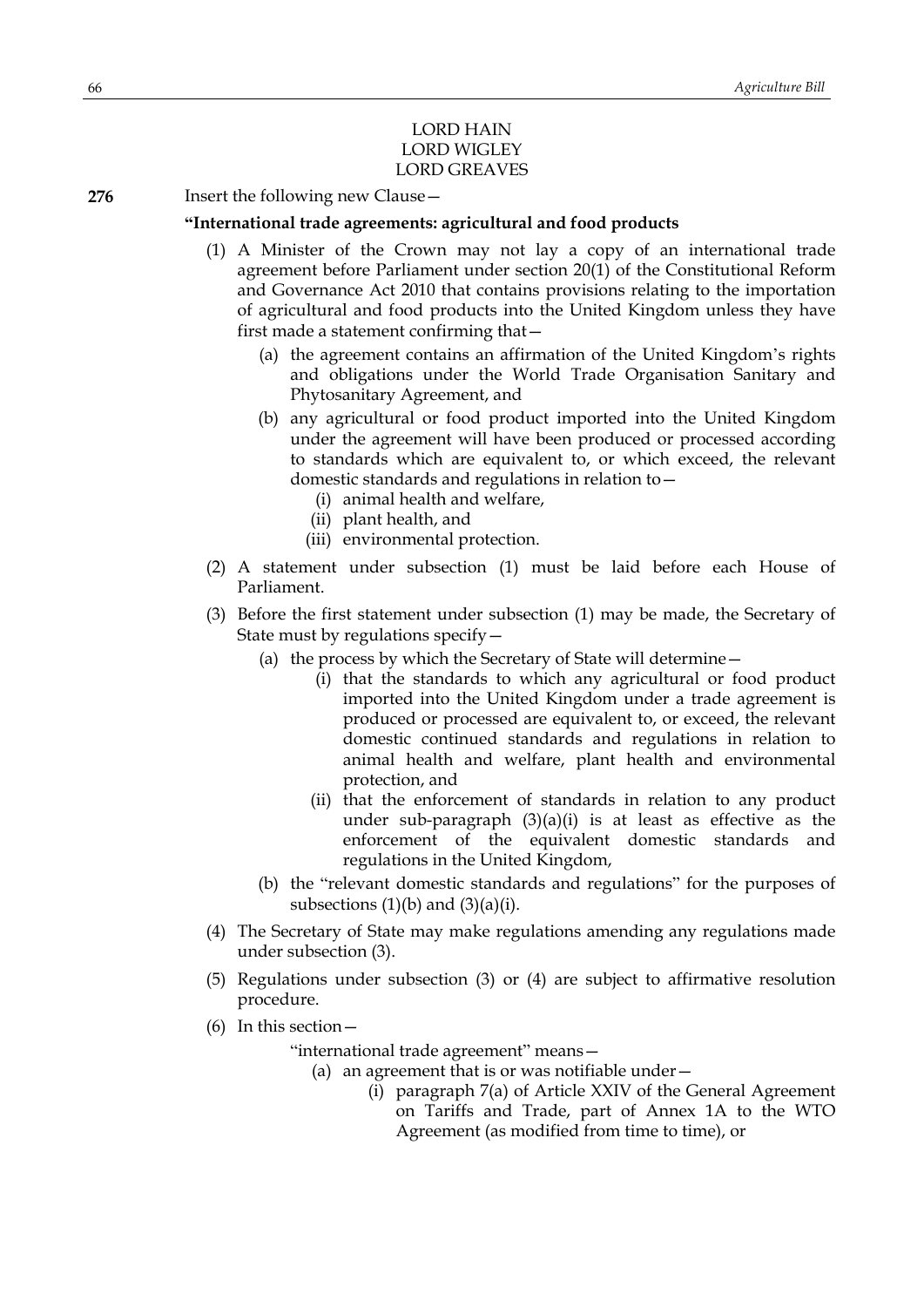- (ii) paragraph 7(a) of Article V of the General Agreement on Trade in Services, part of Annex 1B to the WTO Agreement (as modified from time to time), or
- (b) an international agreement that mainly relates to trade, other than an agreement mentioned in paragraph  $(a)(i)$  or  $(ii)$ ;

"Minister of the Crown" has the same meaning as in the Ministers of the Crown Act 1975;

"World Trade Organisation Sanitary and Phytosanitary Agreement" means the agreement on the Application of Sanitary and Phytosanitary Measures, part of Annex 1A to the WTO Agreement (as modified from time to time);

"WTO Agreement" means the agreement establishing the World Trade Organisation signed at Marrakesh on 15 April 1994."

### *Member's explanatory statement*

*This amendment would require the Minister, before laying an international trade agreement under CRAG 2010 which contains provisions relating to the importation of agricultural and food products, to (a) make a statement to Parliament, and (b) lay regulations before Parliament relating to the standards of imported products.*

## BARONESS JONES OF WHITCHURCH BARONESS JONES OF MOULSECOOMB

**277** Insert the following new Clause—

# "**Import of foie gras**

- (1) Foie gras may not be imported into the United Kingdom after 31 December 2021.
- (2) An individual or company in breach of the requirement under subsection (1) is guilty of an offence and is liable—
	- (a) on summary conviction in England and Wales, to a fine;
	- (b) on summary conviction in Scotland or Northern Ireland, to a fine not exceeding £50,000;
	- (c) on conviction on indictment, to a fine.
- (2) In this section "foie gras" means a product derived from the liver of any goose or duck which has been force-fed for the purpose of enlarging its liver."

### *Member's explanatory statement*

*This amendment would ban the import of foie gras into the UK after the end of 2021 and introduce a criminal offence for any breaches of this ban.*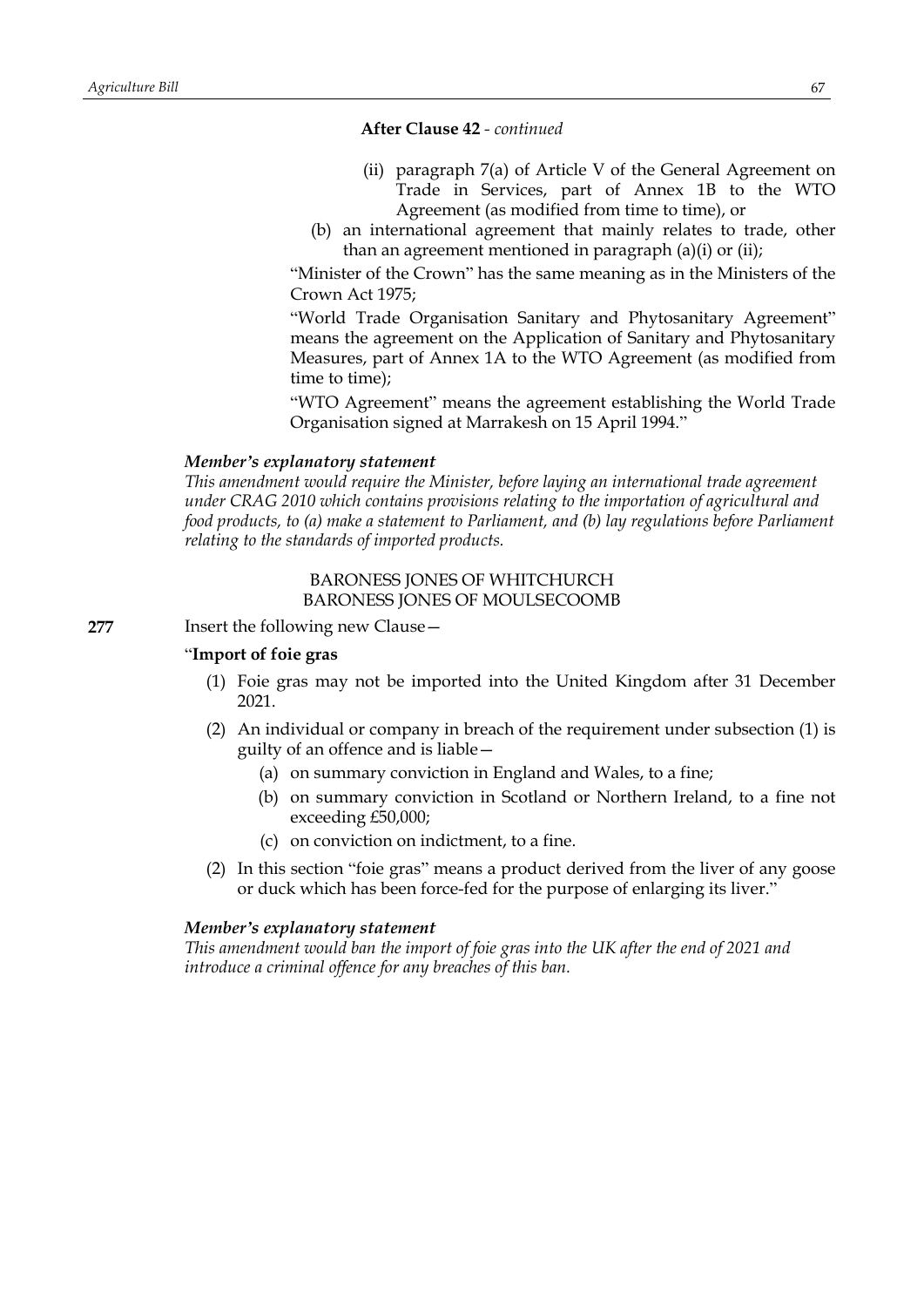## LORD EMPEY LORD WIGLEY

**278** Insert the following new Clause—

### **"Import of agricultural goods after IP completion day**

- (1) After IP completion day, prior to the importation of any agricultural goods a Minister of the Crown must have laid before Parliament a statement confirming that agricultural goods imported under a free trade agreement may be imported into the United Kingdom only if the standards to which those goods were produced are equivalent to, or exceed, standards which at the time of import applied under UK law relating to—
	- (a) animal health and welfare,
	- (b) food safety, traceability and hygiene,
	- (c) protection of the environment, and
	- (d) plant health.
- (2) The Secretary of State must produce a register of UK production standards which goods imported under subsection (1) would have to meet. Such a register must be updated annually.
- (3) "Agricultural goods" for the purposes of this section mean—
	- (a) any livestock, within the meaning of section 1(5),
	- (b) any plants or seeds, within the meaning of section 22(6),
	- (c) any product derived from livestock, plants or seeds."

### *Member's explanatory statement*

*This new clause would set a requirement for imported agricultural goods to meet animal health and welfare, environmental, plant health, food safety and other standards which are at least equivalent to or exceed those which apply to UK produced agricultural goods.*

## LORD CURRY OF KIRKHARLE

LORD WALLACE OF TANKERNESS

**279** Insert the following new Clause -

## **"Trade, Food and Farming Standards Commission**

- (1) The Trade, Food and Farming Standards Commission ("the TSC") is established.
- (2) Within six months of the day on which this Act is passed, the TSC must produce a report making recommendations to the Secretary of State to promote, maintain and safeguard current standards of food production through international trade policy, including standards related to food safety, the environment and animal welfare.
- (3) The Secretary of State must lay the report under subsection (2) before Parliament on the date of publication, and Ministers of the Crown must table motions to approve the recommendations in the report in each House of Parliament within two weeks of the report being laid.
- (4) The report under subsection (2) must include—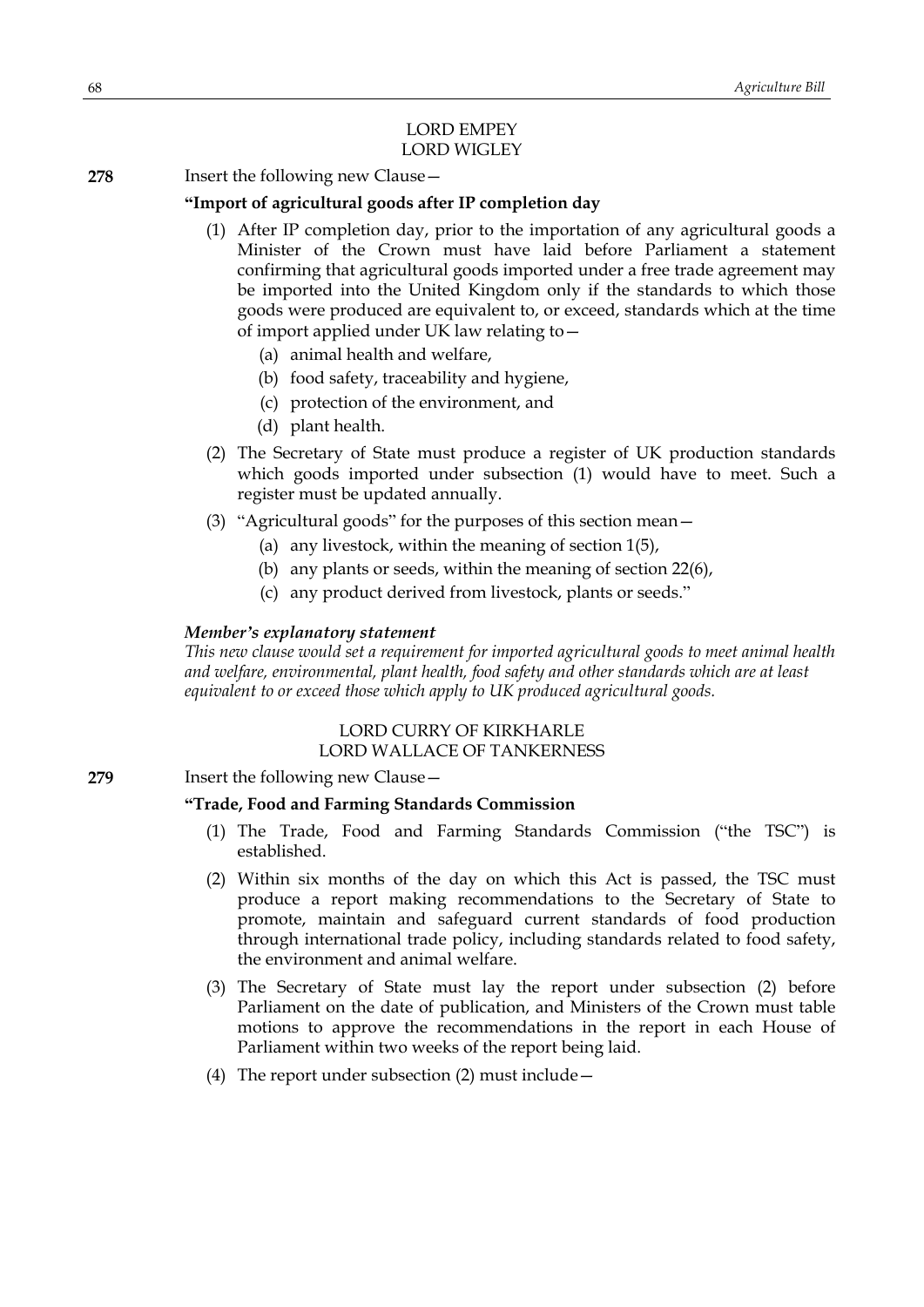- (a) recommendations, including for the policies and legislation that the Government may adopt, including the necessary processes and institutions, in order to ensure that imported agri-food products placed on the market in the United Kingdom meet equivalent standards to those required of UK producers and that UK law and policy relating to food imports is effectively supportive of high standards, including in relation to food safety, the environment and animal welfare both domestically and internationally;
- (b) where relevant production standards are not provided for in existing primary or secondary legislation in the United Kingdom, recommendations for the policies and legislation that the Government may adopt, including the necessary processes and institutions (such as testing regimes, assurance schemes and certification bodies), in order to ensure that imported agri-food products sold in the United Kingdom are produced to appropriately high standards in relation to food safety, the environment and animal welfare;
- (c) the scope of agri-food standards and regulations for production methods and final and intermediate products that are relevant to agrifood products which the Government will aim to maintain in future trade negotiations relating to the trade of agri-food products;
- (d) identification of existing powers exercisable by a Minister of the Crown for administering, enforcing and monitoring standards as set out in paragraph (c), including import restrictions based on those standards;
- (e) recommendations about how to ensure effective and transparent comparison of agri-food production standards with international standards, including how different production systems and regulatory approaches might be considered equivalent to those that apply in the United Kingdom;
- (f) recommendations for how to monitor imports of agri-food products in order to assess and compare the standards as defined under paragraph  $(c)$ ;
- (g) consideration of exceptions to import restrictions of agricultural products, for example where a requirement may have negative impacts on consumer interests or on developing countries, and recommendations of how to manage such exceptions; and
- (h) recommendations for public and Parliamentary scrutiny of any current or future trade negotiations relating to the trade of agri-food products with a view to agreeing an international trade agreement consistent with the TSC's other recommendations under subsection (2).
- (5) The TSC may produce one or more interim reports in addition to the report under subsection (2) in the event that an international trade agreement is negotiated or concluded by the Government within the period of six months beginning with the day on which this Act is passed.
- (6) An interim report under subsection (5) must assess the terms and impact of the international trade agreement on the Secretary of State's ability to promote, maintain and safeguard standards of agri-food production, including in relation to food safety, the environment and animal welfare.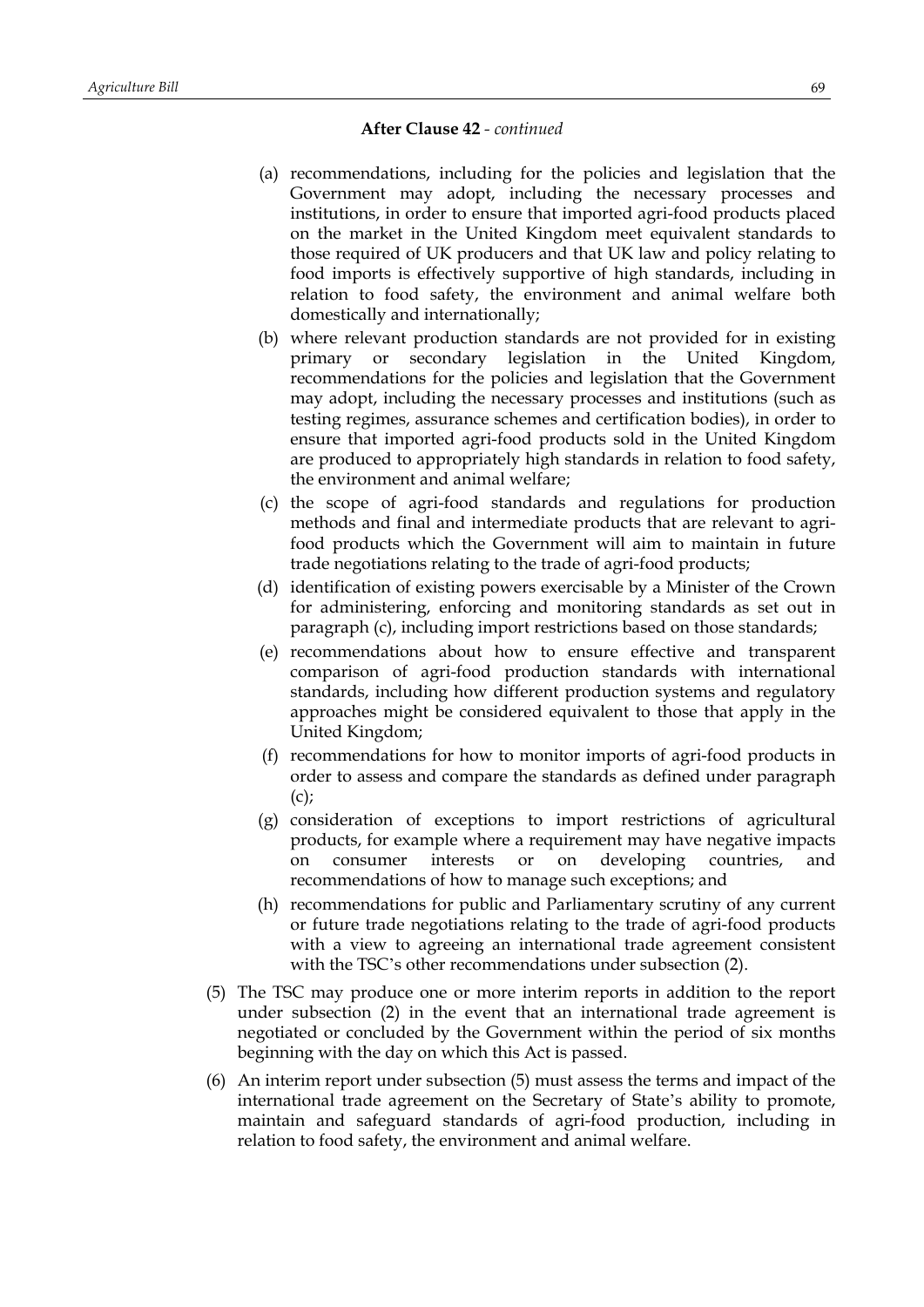- (7) The Secretary of State must lay any interim report under subsection (5) before Parliament on the date of publication, and a Minister of the Crown must move a motion to consider any recommendations in the report in each House of Parliament.
- (8) "International trade agreement" means—
	- (a) an agreement that is or was notifiable under—
		- (i) paragraph 7(a) of Article XXIV of the General Agreement on Tariffs and Trade, part of Annex 1A to the WTO Agreement (as modified from time to time), or
		- (ii) paragraph 7(a) of Article V of the General Agreement on Trade in Services, part of Annex 1B to the WTO Agreement (as modified from time to time), or
	- (b) an international agreement that mainly relates to trade, other than an agreement mentioned in paragraph (a)(i) or (ii).
- (9) The TSC may create such working groups and commission such research as it deems appropriate to meet its duties under subsection (2).
- (10) Within three months of a report being laid under subsection (3), the Secretary of State must—
	- (a) lay before Parliament a response to the TSC's report and all its recommendations, including how the Secretary of State intends to maintain the United Kingdom's standards for food production in importing agricultural products in relation to food safety, the environment and animal welfare, and
	- (b) make a statement to Parliament on the response to the TSC's recommendations.
- (11) Ministers of the Crown must table motions for resolution regarding the response under subsection (10) in each House of Parliament.
- (12) It shall be an objective of the Secretary of State to achieve outcomes consistent with relevant resolutions under subsection (11).
- (13) The Secretary of State may by regulations dissolve the TSC at any time after the publication of the report under subsection (2).
- (14) The Secretary of State may by regulations confer further functions on the TSC after the report in subsection (2) has been published.
- (15) The Secretary of State may by regulations amend the period of six months under subsection (2) provided that such an extension is agreed by the TSC in writing.
- (16) Regulations under subsections (13) and (14) are subject to affirmative resolution procedure.
- (17) Regulations under subsection (15) are subject to negative resolution procedure."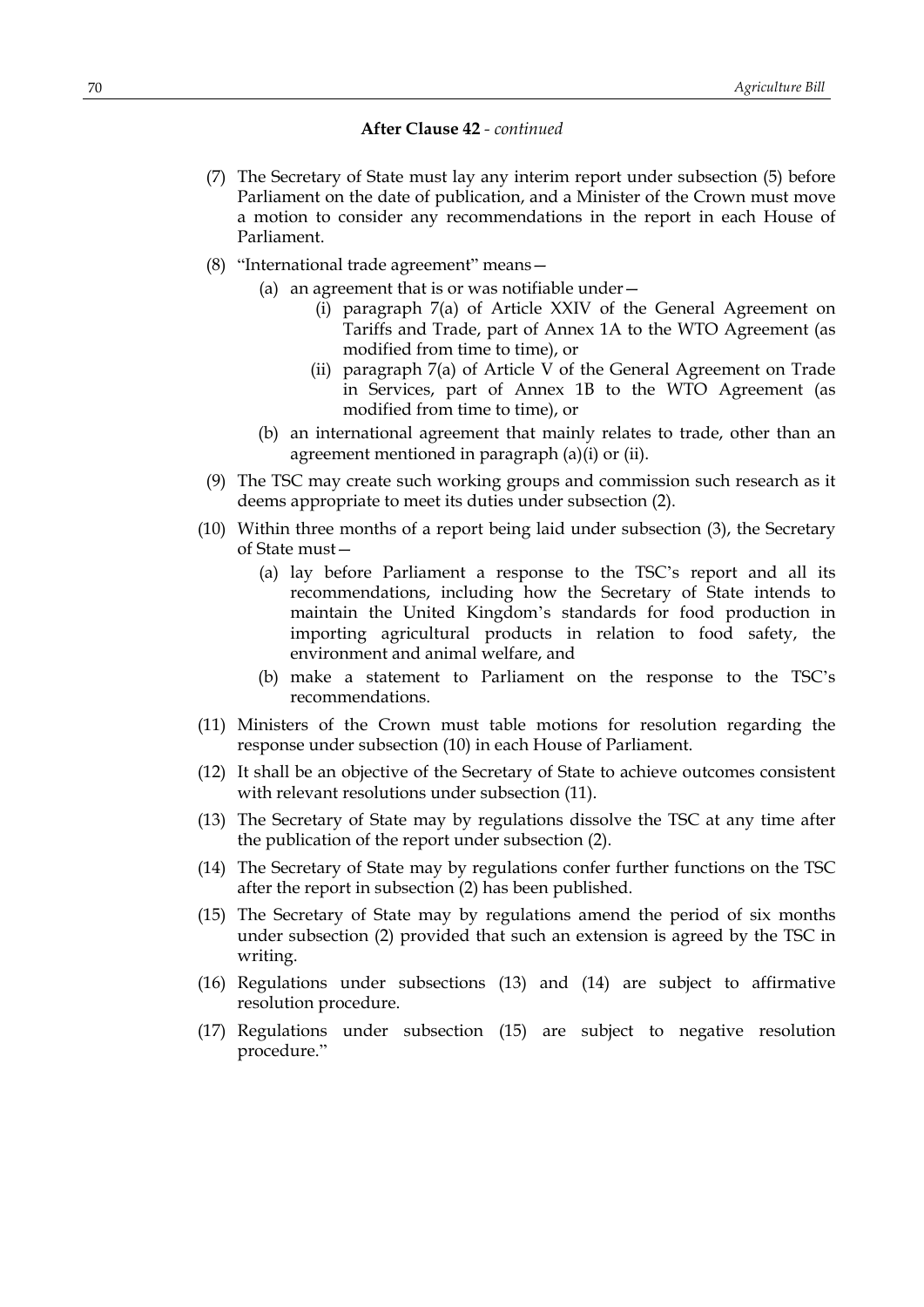## *Member's explanatory statement*

*The amendment establishes a Trade, Food and Farming Standards Commission (TSC), which will report to Parliament on how best Government can meet its manifesto pledge not to compromise on the UK's high environmental protection, animal welfare and food standards through its international trade policy.*

#### LORD BRUCE OF BENNACHIE LORD WIGLEY

**280** Insert the following new Clause—

## **"Report on lamb and beef sector**

- (1) If Her Majesty's Government has not made an agreement with the European Union on agricultural tariff rate quotas by IP completion day, the Secretary of State must lay a report before Parliament on the expected impact upon the lamb and beef sector.
- (2) A report under subsection (1) must be laid within three months of such an agreement being unable to be reached."

#### LORD HOLMES OF RICHMOND

**281** Insert the following new Clause—

#### **"Digital means of compliance with statutory obligations**

- (1) The Chair of the Agriculture and Horticulture Development Board shall from time to time issue a letter designating that any statutory reporting obligation of any agricultural or horticultural entity under any Act may be administered and complied with by digital means.
- (2) A letter may only be issued when a method of digital submission for any such reporting obligation is, in the opinion of the Agriculture and Horticulture Development Board, widely available, accessible and affordable by those subject to the relevant statutory obligations.
- (3) Statutory reporting obligations may relate to any aspect of agricultural or horticultural activity either in the United Kingdom or in relation to produce imported into the United Kingdom including but not limited to—
	- (a) soil treatment,
	- (b) import practices,
	- (c) food and drink safety, and
	- (d) compliance with Sustainable Development Goals as designated by the United Nations.
- (4) Before issuing such a letter the Chair of the Agriculture and Horticulture Development Board must conduct a consultation for at least three months from the day it commences with those subject to the obligations and the relevant Government Departments or other authorities by whom the obligations are administered and enforced.
- (5) When a letter is issued by the Chair of the Agriculture and Horticulture Development Board under subsection (1), the Secretary of State must by regulations provide for the statutory obligations set out in the letter to be administered and complied with by digital means.
- (6) Regulations made under subsection (5) are subject to the affirmative resolution procedure."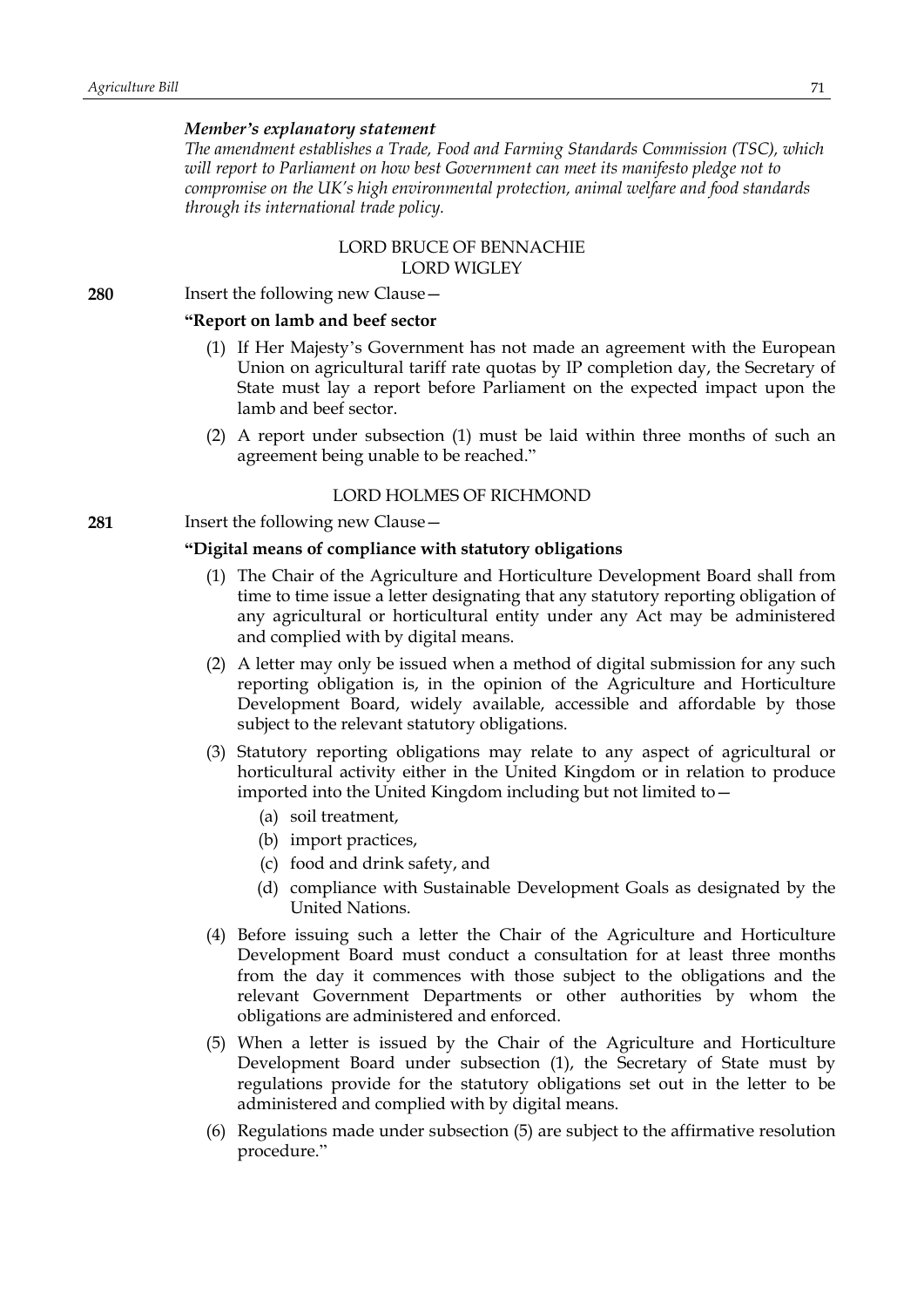# *Member's explanatory statement*

*This amendment would enable those involved in the agricultural and horticultural industries to achieve compliance with statutory obligations through digital means.*

## **282** Insert the following new Clause—

## **"Report on digital means of compliance with statutory obligations**

- (1) The Chair of the Agriculture and Horticulture Development Board shall submit a report to the Secretary of State on the feasibility and means of enabling compliance with any statutory obligation created by this Act and any other Act relating to the agriculture and horticulture industries in the UK by digital means.
- (2) A report under subsection (1) must include—
	- (a) input from relevant Departments and other Government agencies, and
	- (b) consideration of how distributed ledger and other emerging technologies can—
		- (i) reduce the overall cost, burden and time involved in such reporting for compliance with statutory obligations relating to the agriculture and horticulture industries in the UK, and
		- (ii) improve the productivity and sustainability of the agriculture and horticulture industries in the UK."

# *Member's explanatory statement*

*This amendment would require a report regarding the feasibility and means of enabling the agricultural and horticultural industries to achieve compliance with statutory obligations through digital means.*

#### **Schedule 5**

#### BARONESS JONES OF MOULSECOOMB

**283** Page 58, line 39, at end insert—

"but it does not include any regulation pertaining to animal welfare standards regardless of its impacts on financial cost, administrative or practical inconvenience, efficiency, productivity or profitability."

#### LORD HAIN

**284** Page 61, line 10, at end insert—

"5A The Welsh Ministers must from time to time prepare and publish a multiannual financial framework and delivery plan, in consultation with the Secretary of State, giving information about the expected use of financial assistance allocated to persons in Wales under section 1."

#### *Member's explanatory statement*

*This amendment provides for a multi-annual financial framework in Wales so that budgets are not limited by the Spending Review cycle between the Welsh Government and HM Treasury.*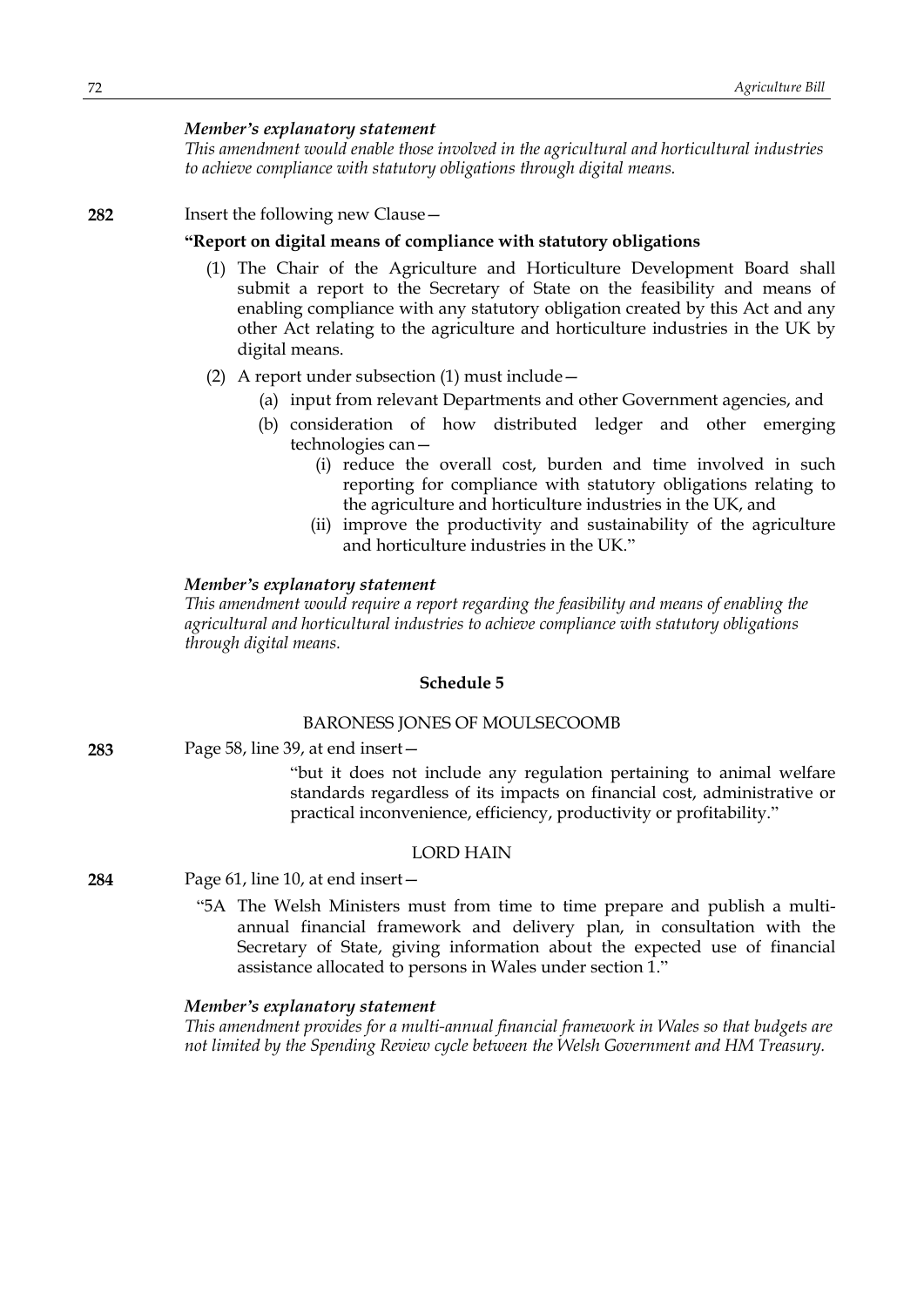# BARONESS MCINTOSH OF PICKERING BARONESS JONES OF MOULSECOOMB LORD CARRINGTON BARONESS BAKEWELL OF HARDINGTON MANDEVILLE

- **285** Page 61, line 19, leave out paragraph (a) and insert—
	- "(a) there is an acute or chronic disturbance in agricultural markets or a serious threat of an acute or chronic disturbance in agricultural markets caused by economic or environmental factors, and"

#### *Member's explanatory statement*

*This amendment will ensure that financial assistance can be provided to the farming industry in Wales at times of crisis caused by natural phenomena and in chronic situations alongside the acute economic situations covered already within the Bill.*

### BARONESS BENNETT OF MANOR CASTLE BARONESS BOYCOTT

- **286** Page 65, line 11, after "plants" insert "or fungi"
- **287** Page 65, line 25, after "plants" insert "or fungi"
- **288** Page 65, leave out line 27

### **After Clause 45**

# BARONESS RITCHIE OF DOWNPATRICK LORD ALDERDICE LORD HAIN BARONESS MCINTOSH OF PICKERING

**289** Insert the following new Clause—

#### **"Duration of provision in relation to Northern Ireland**

- (1) Section 45 and Schedule 6 expire at the end of 2026.
- (2) Regulations made under paragraph 8(1) of Schedule 6 (power to modify retained direct EU legislation relating to public market intervention and private storage aid) cease to have effect at the end of 2026 (so that any amendment made by them ceases to have effect and any enactment repealed by them is revived). But see subsections (4) and (5) for saving provision.
- (3) Otherwise, subsection (1) does not affect the continuation in force or effect of any regulations made, or other thing done, by virtue of Schedule 6 before the end of 2026.
- (4) Despite subsections (1) and (2), paragraph 7 of Schedule 6, and regulations made under paragraph 8(1) of that Schedule, continue to have effect in relation to any period which ends after the end of 2026 and for which DAERA is giving, or has agreed to give, financial assistance under paragraph 7 of Schedule 6.
- (5) Subsection (2) does not affect the lawfulness of anything done in accordance with retained direct EU legislation as modified by regulations made under paragraph 8(1) of Schedule 6 before those regulations cease to have effect.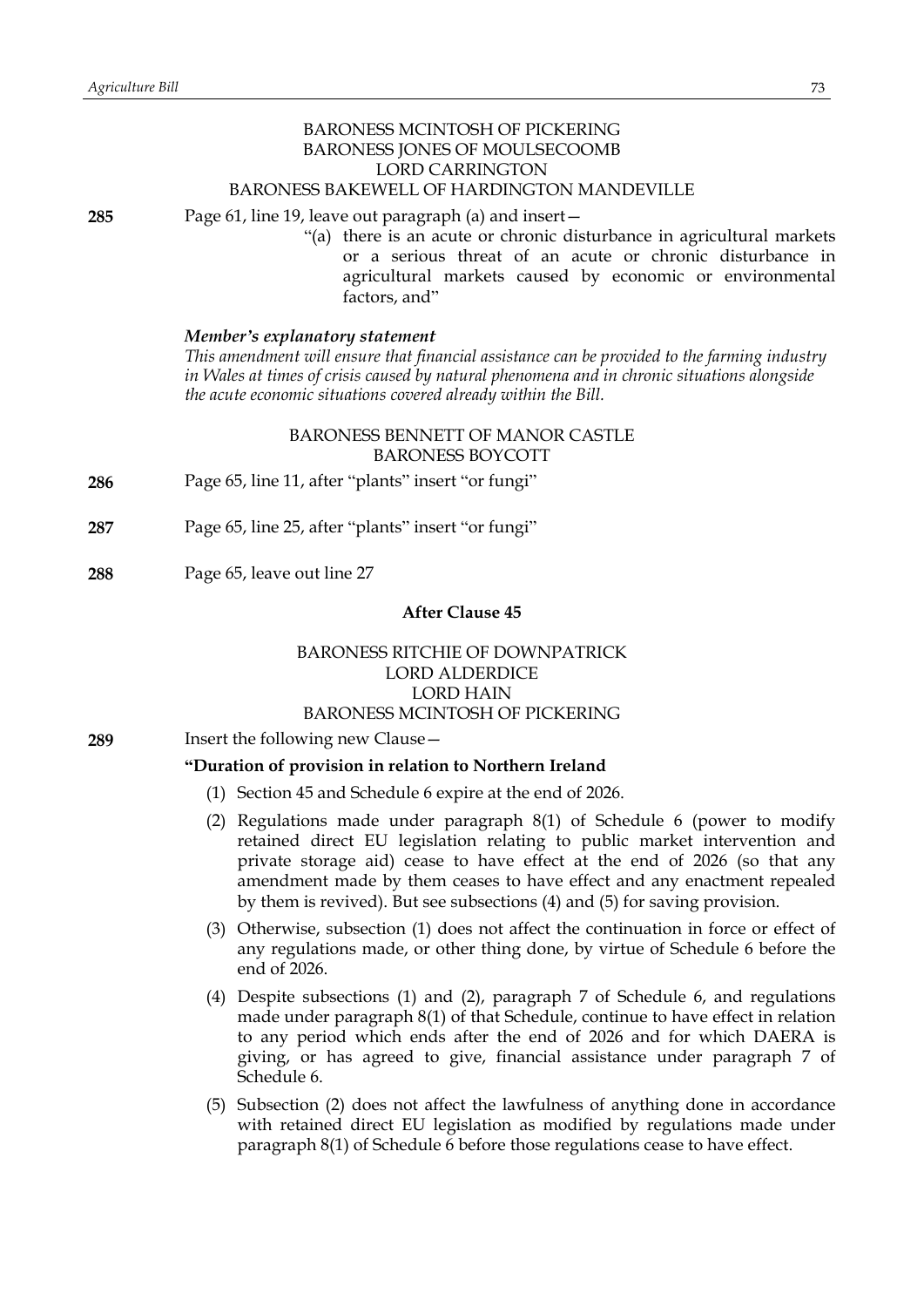### **After Clause 45** *- continued*

- (6) DAERA may by regulations make transitional, transitory or saving provision in connection with this section.
- (7) The provision which may be made by virtue of subsection (6) includes provision modifying primary legislation, retained direct EU legislation or subordinate legislation.
- (8) Regulations under this section which contain provision modifying primary legislation (with or without other provision) are subject to affirmative resolution procedure.
- (9) Other regulations under this section are subject to negative resolution procedure."

### *Member's explanatory statement*

*This new Clause is designed to introduce a sunset clause so that provisions relating to Northern Ireland are timebound, whilst allowing suitable time for the development of bespoke legislation within the next Assembly term and taking into account disruptions in future planning as a result of the COVID-19 pandemic.*

# BARONESS JONES OF WHITCHURCH LORD THOMAS OF GRESFORD

**290** Insert the following new Clause—

## "**Engagement with the devolved administrations**

- (1) The Secretary of State must, before the end of the period of 3 months beginning with the day on which this Act is passed, present proposals to—
	- (a) Scottish Ministers,
	- (b) Welsh Ministers, and
	- (c) DAERA

for establishing an Agriculture Co-ordination Council.

- (2) If the proposals under subsection (1) are agreed to, the Council may (among other things) establish a mechanism to monitor any disparities within the United Kingdom—
	- (a) in standards of food production;
	- (b) arising from the exercise of powers to give financial assistance for any purpose which may be specified;
	- (c) arising from the power to make payments under the basic payment scheme or to make delinked payments; and
	- (d) in marketing standards.
- (3) The Council shall keep under review any relevant common frameworks between the constituent parts of the United Kingdom.
- (4) The Council may amend a framework if there is unanimous consent to do so.
- (5) In the event that one or more of the parties listed in subsection  $(1)(a)$  to  $(c)$ declines the proposal to establish an Agricultural Co-ordination Council—
	- (a) the establishment of such a body may proceed without them, and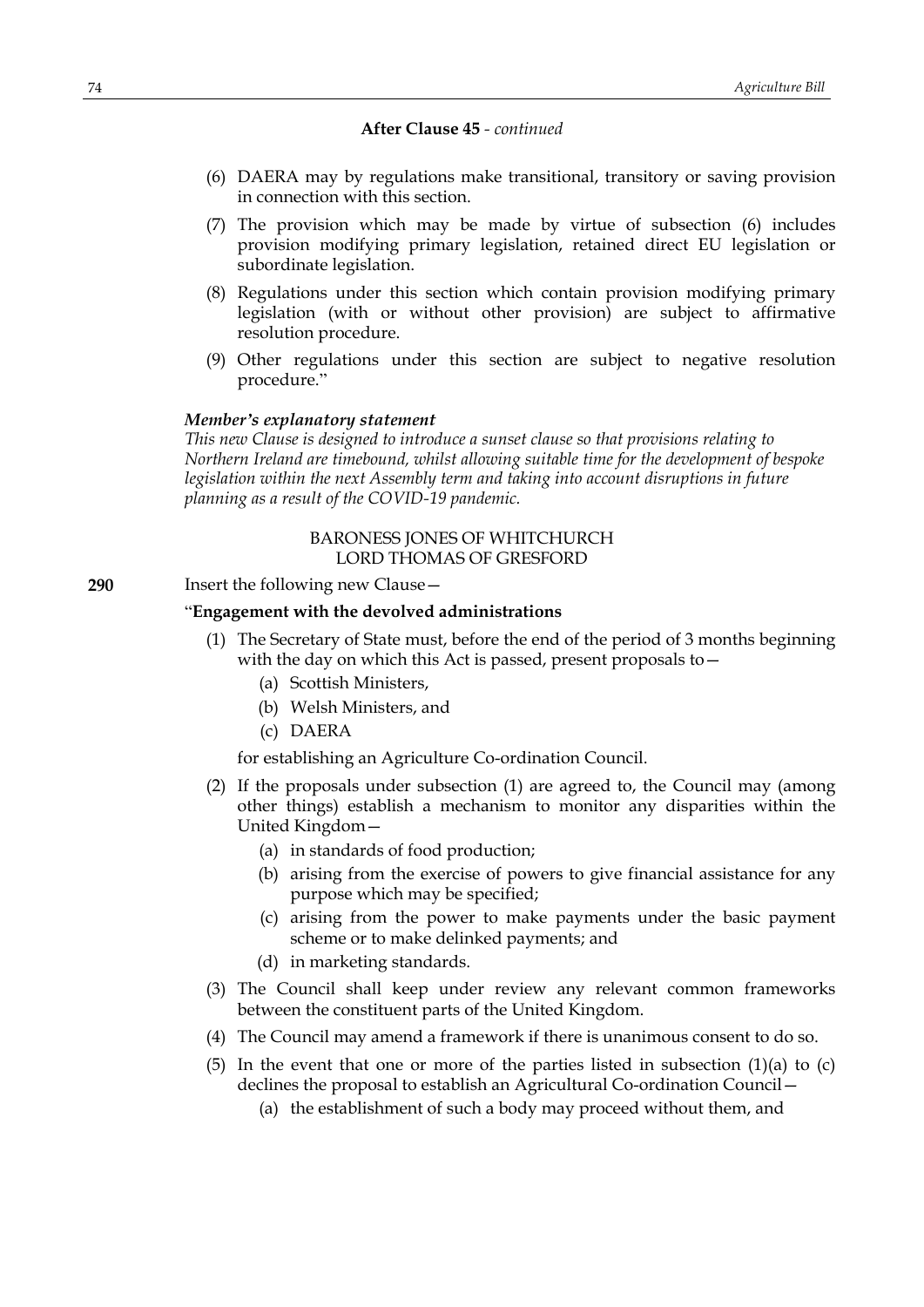## **After Clause 45** *- continued*

- (b) the ability to amend a framework under subsection (4) shall apply, insofar as the changes made do not impact on any party that has not consented to them.
- (6) In this section "any relevant common frameworks" includes (but is not limited to) arrangements which are subject to the reporting process outlined in Part 2 of Schedule 3 to the European Union (Withdrawal) Act 2018."

#### *Member's explanatory statement*

*This new Clause would require the Secretary of State to propose the creation of a formal Agriculture Co-ordination Council responsible for (a) monitoring disparities in agricultural and food standards across different parts of the UK, and (b) keeping under review relevant common frameworks.*

# LORD WIGLEY LORD BRUCE OF BENNACHIE LORD THOMAS OF GRESFORD

**291** Insert the following new Clause—

# **"UK framework for agriculture**

- (1) Subject to subsection (2), a UK framework for agriculture, agricultural support and land management must be established jointly by—
	- (a) Ministers of the Crown;
	- (b) Scottish Ministers;
	- (c) Welsh Ministers; and
	- (d) Northern Ireland Ministers.
- (2) A framework under subsection (1) must be established if it is deemed necessary, with regard to agriculture, agricultural support and land management—
	- (a) to enable the functioning of the UK internal market, while allowing for policy divergence;
	- (b) to ensure compliance with international obligations;
	- (c) to enable the management of common resources;
	- (d) to administer and provide access to arbitration for disputes in cases with a cross-border element; or
	- (e) to facilitate the allocation of funding to the devolved administrations to provide financial support.
- (3) A framework under subsection (1) must respect the devolution settlements and the democratic accountability of the devolved legislatures and—
	- (a) be based on established conventions and practices, including the principle that the competence of the devolved institutions will not be adjusted without their consent;
	- (b) maintain, as a minimum, equivalent flexibility for tailoring policies to the specific needs of each territory as is afforded by current EU rules for each nation of the United Kingdom; and
	- (c) lead to a significant increase in joint decision-making powers for the devolved administrations.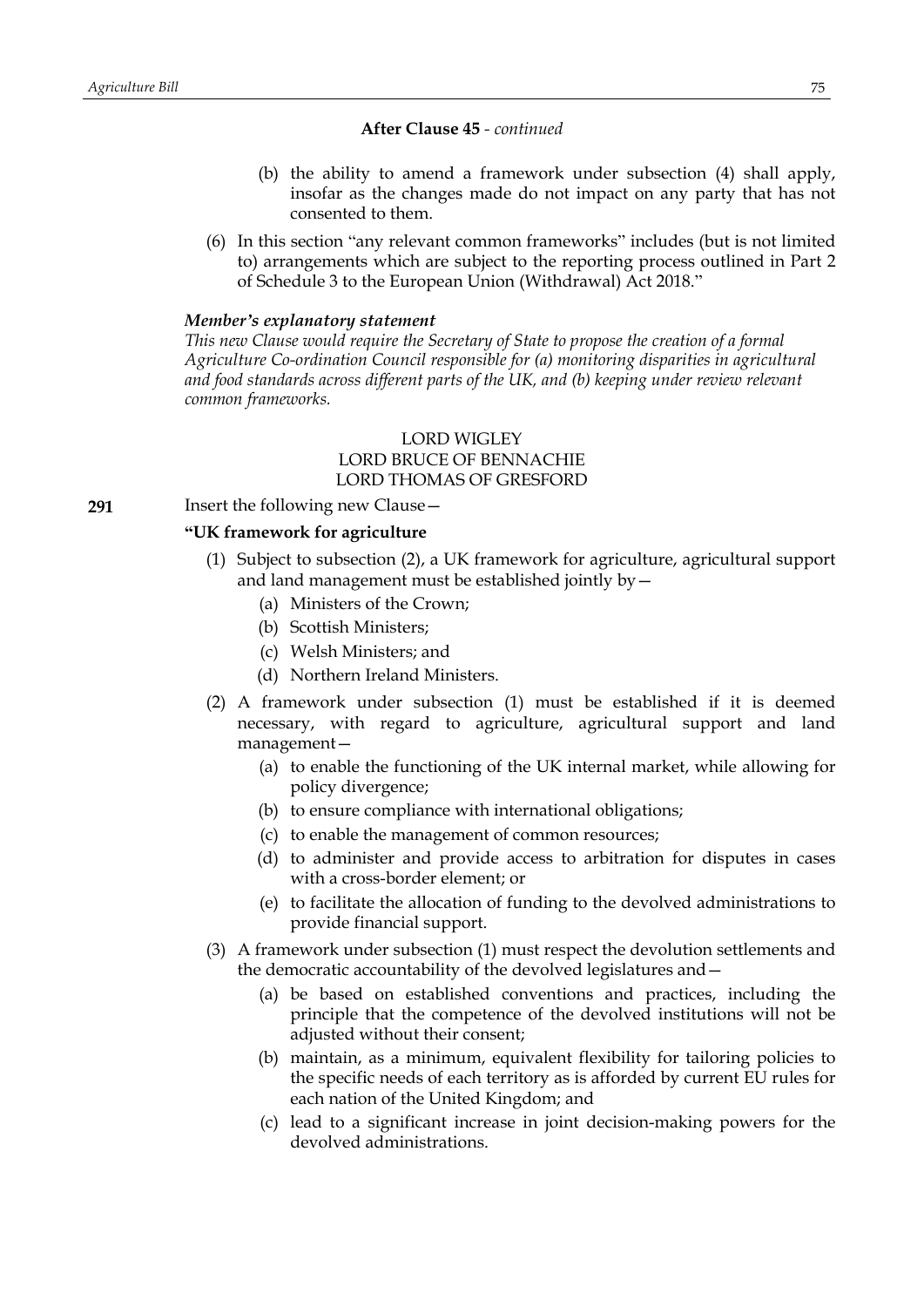# **After Clause 45** *- continued*

(4) Decisions made under a framework established under subsection (1) require unanimous agreement among the authorities in subsection  $(1)(a)$  to  $(d)$ ."

### **Schedule 6**

## BARONESS BENNETT OF MANOR CASTLE BARONESS BOYCOTT

| 292 | Page 77, line 11, after "plants" insert "or fungi" |  |  |  |
|-----|----------------------------------------------------|--|--|--|
|-----|----------------------------------------------------|--|--|--|

- **293** Page 77, line 25, after "plants" insert "or fungi"
- **294** Page 77, leave out line 27

## **Clause 47**

### LORD CARRINGTON

**295** Page 40, line 28, leave out "primary legislation,"

#### *Member's explanatory statement*

*This amendment seeks to remove the power for statutory instruments to be used to amend primary legislation*

# **After Clause 49**

#### BARONESS JONES OF WHITCHURCH

**296** Insert the following new Clause—

### "**Additional amendments to secondary legislation**

Schedule (*Additional amendments to secondary legislation*) contains amendments of subordinate legislation relating to agricultural practices."

#### *Member's explanatory statement*

*This new Clause gives effect to a new Schedule, which amends two regulations relating to intensive farming and managing livestock and soil.*

### **After Schedule 7**

#### BARONESS JONES OF WHITCHURCH

**297** Insert the following new Schedule—

### "SCHEDULE 8

## ADDITIONAL AMENDMENTS TO SECONDARY LEGISLATION

# *The Environmental Permitting (England and Wales) Regulations 2016 (S.I. 2016/1154)*

- 1 (1) The Environmental Permitting (England and Wales) Regulations 2016 (S.I. 2016/1154) are amended as follows.
	- (2) Section 6.9 of Schedule 1 Part 2 Chapter 6 (intensive farming) is amended in accordance with sub-paragraph (3).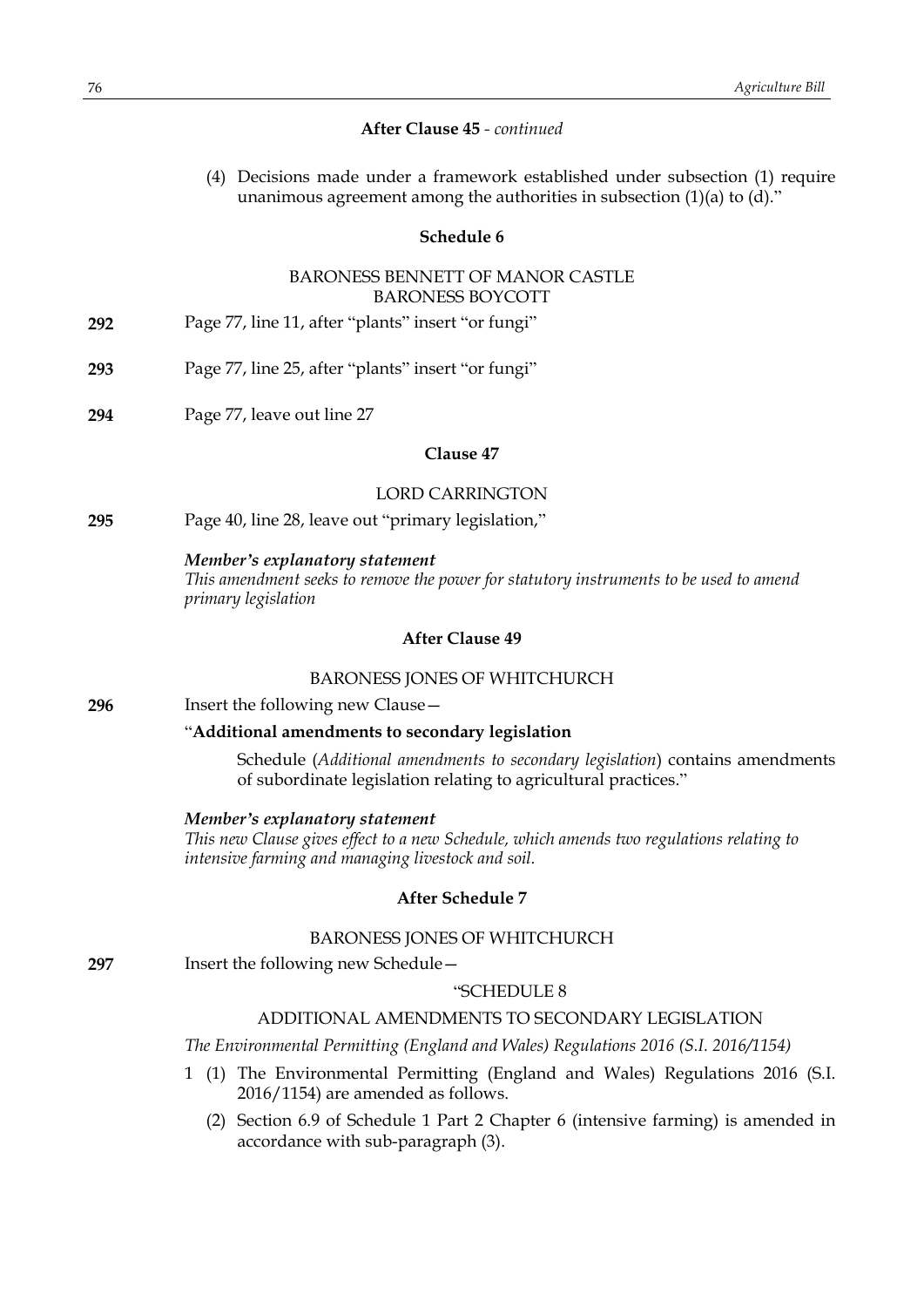# (3) In Part  $A(1)$  –

- (a) after "pigs (over 30 kg)" omit "or",
- (b) after "sows" insert ", or
	- (iv) 150 places for beef or dairy cows", and
- (c) at end insert—
	- "(b) Rearing pigs on any land at a density greater than 20 pigs per hectare.'

*The Reduction and Prevention of Agricultural Diffuse Pollution (England) Regulations 2018 (S.I. 2018/151)*

- 2 (1) The Reduction and Prevention of Agricultural Diffuse Pollution (England) Regulations 2018 (S.I. 2018/151) are amended as follows.
	- (2) Regulation 10 (managing livestock and soil) is amended in accordance with sub-paragraphs (3) to (5).
	- (3) In paragraph (5), after "agricultural land" insert "and that soils are managed sustainably".
	- (4) After paragraph (5) insert—
		- "(5A) In relation to the growing of potatoes, maize or any other crop that the Secretary of State may by order prescribe—
			- (a) a land manager must take all reasonable precautions as specified in sub-paragraph (6)(a) that are applicable to the growing of that crop on any land,
			- (b) upon request by the Environment Agency, a land manager must provide information on the reasonable precautions taken on any land, and
			- (c) if, in the opinion of the Environment Agency, that information shows that any applicable reasonable precaution specified in sub-paragraph (6)(a) was not taken on that land, Regulation 12 shall not apply."
	- (5) In sub-paragraph  $(6)(a)(v)$  -
		- (a) omit "and", and
		- (b) at end insert—
			- "(vi) maintaining maximum soil cover;
			- (vii) taking actions to limit soil erosion by wind;
			- (viii) maintaining and increasing the carbon and organic content of soil; and""

### *Member's explanatory statement*

*This new Schedule makes a range of changes to agricultural regulations relating to intensive farming and the management of livestock and soil.*

## **Clause 50**

### LORD CARRINGTON

**298** Page 42, line 23, leave out "primary legislation,"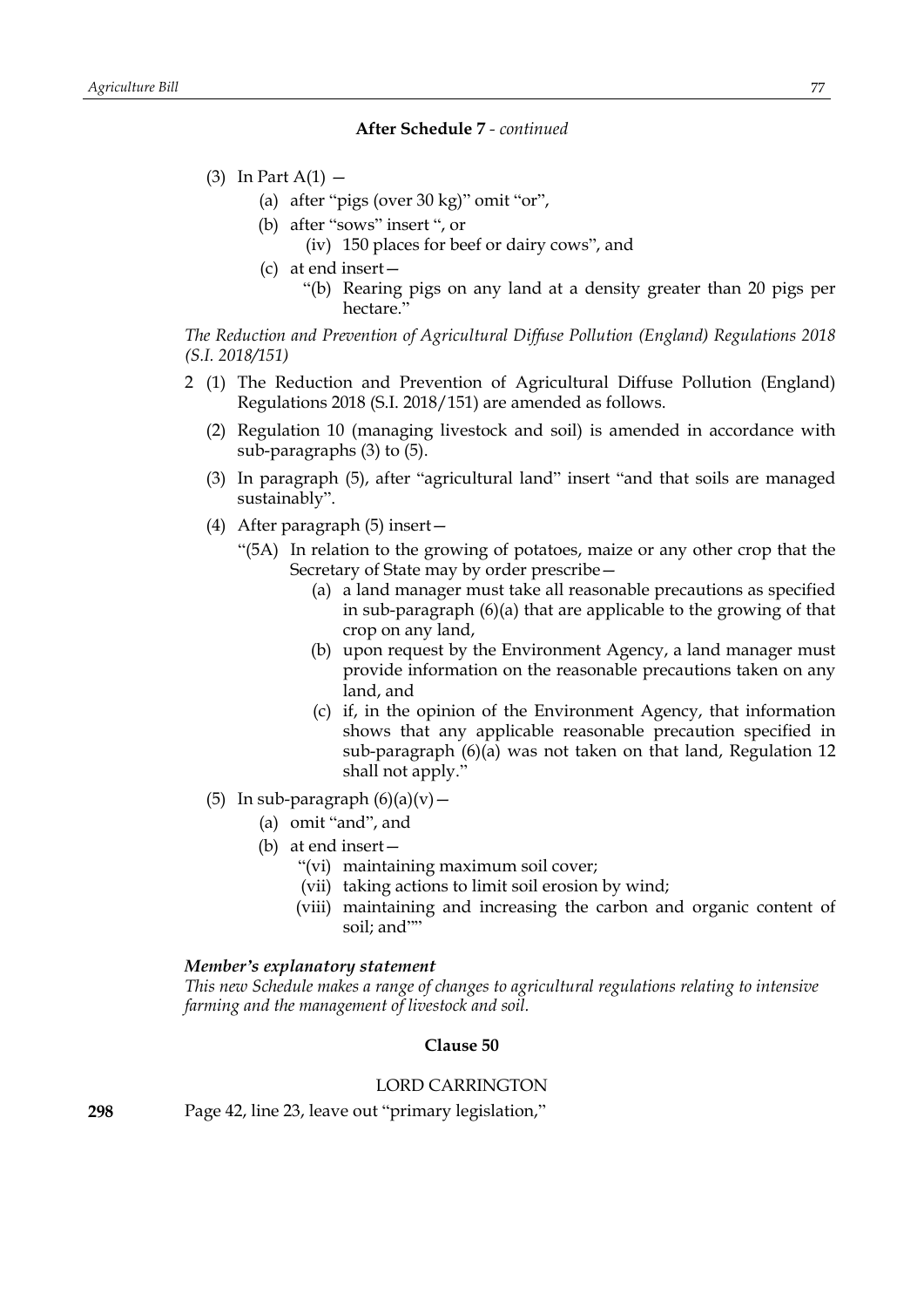#### *Member's explanatory statement*

*This amendment seeks to remove the power for statutory instruments to be used to amend primary legislation.*

### **Clause 53**

### LORD GARDINER OF KIMBLE

**299** Page 43, line 35, leave out subsection (1) and insert—

- "(1) The following provisions come into force on the day on which this Act is passed—
	- (a) any provision of Parts 1 to 7 which—
		- (i) confers a power to make regulations, or
		- (ii) modifies legislation so as to confer a power to make regulations or a power to make an order by statutory instrument;
	- (b) any other provision of those Parts so far as it, or a modification of legislation it makes, affects the exercise of such a power (for example by defining an expression used in the provision conferring it);
	- (c) this Part, apart from section 49 and Schedule 7."

#### *Member's explanatory statement*

*The Amendment enables legislative powers created by the Bill to be exercised on or after the day on which the Bill receives Royal Assent.*

**300** Page 43, line 37, after "provisions" insert ", so far as not brought into force by subsection  $(1)(a)$  or  $(b)$ ,"

### *Member's explanatory statement*

*The amendment excludes from the commencement power under subsection (2) any provision mentioned in Clause 53(2)(a) to (f) to the extent it is brought into force by the new subsection (1) substituted by Lord Gardiner's first amendment to Clause 53.*

**301** Page 43, line 39, leave out "to 20" and insert "and 19"

#### *Member's explanatory statement*

*Clause 20 has effect from Royal Assent under Lord Gardiner's first amendment to Clause 53, so it should not be mentioned in subsection (2)(a).*

**302** Page 43, line 40, leave out "to 30" and insert "and 29"

### *Member's explanatory statement*

*Clause 30 will have effect from Royal Assent under Lord Gardiner's first amendment to Clause 53, so it should not be mentioned in subsection (2)(b).*

**303** Page 44, line 1, after "to" insert "16 and"

#### *Member's explanatory statement*

*Paragraph 17 of Schedule 3 has effect from Royal Assent under Lord Gardiner's first amendment to Clause 53, so should not be mentioned in subsection (2)(c).*

**304** Page 44, leave out lines 3 and 4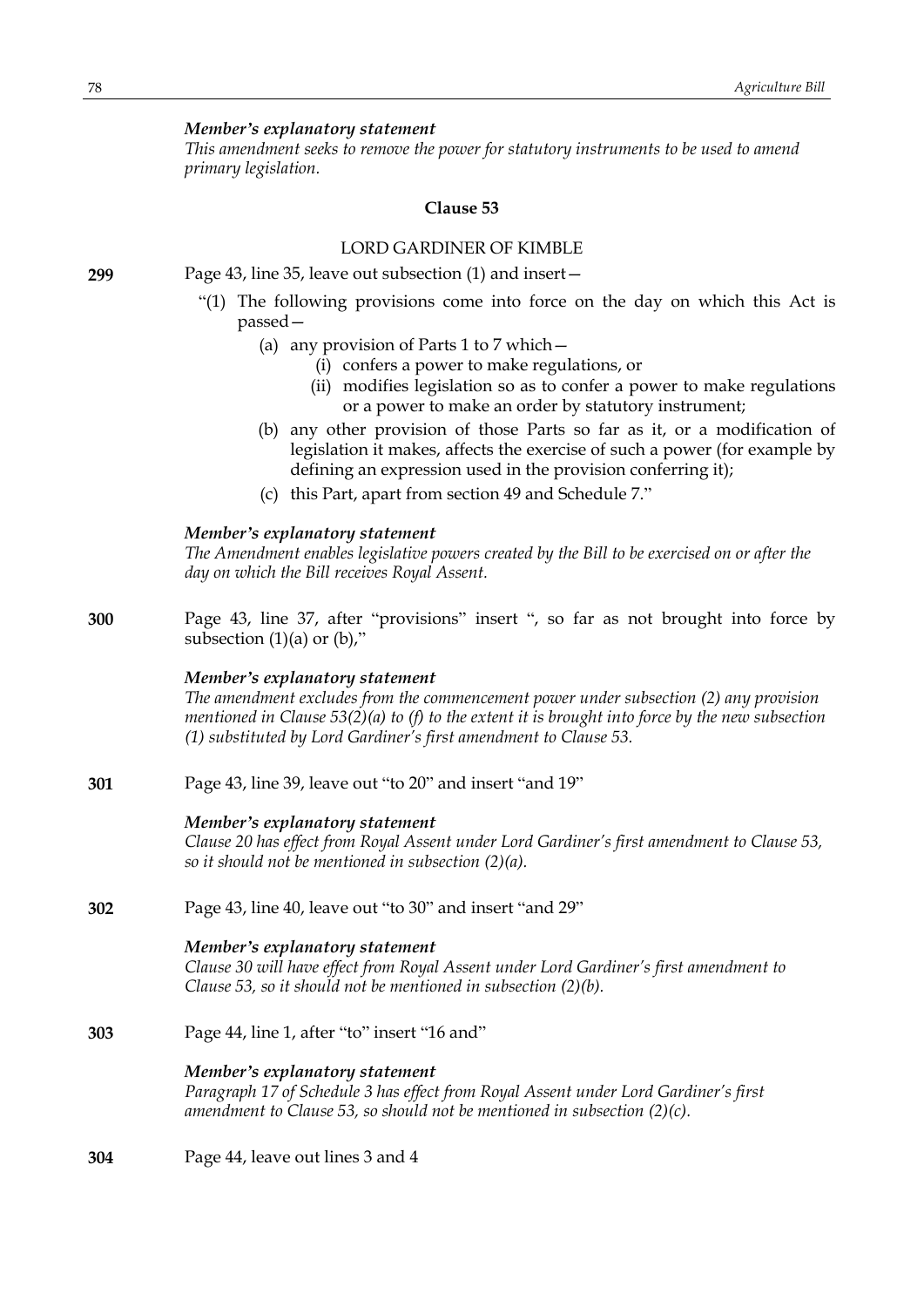|     | Member's explanatory statement<br>Clause 35 and Schedule 4 and clauses 38 and 39 and Schedule 4 have effect from Royal Assent<br>under Lord Gardiner's first amendment to Clause 53, so they should not be mentioned in<br>subsection (2).                                                        |
|-----|---------------------------------------------------------------------------------------------------------------------------------------------------------------------------------------------------------------------------------------------------------------------------------------------------|
| 305 | Page 44, line 7, after "provisions" insert ", so far as not brought into force by<br>subsection $(1)(a)$ or $(b)$ ,"                                                                                                                                                                              |
|     | Member's explanatory statement<br>The amendment excludes from the commencement power under subsection (3) any provision<br>mentioned in Clause $53(3)(a)$ to (c) to the extent it is brought into force by the new subsection<br>(1) substituted by Lord Gardiner's first amendment to Clause 53. |
| 306 | Page 44, line 11, after "to" insert "16 and"                                                                                                                                                                                                                                                      |
|     | Member's explanatory statement<br>Paragraph 17 of Schedule 3 has effect in relation to Wales from Royal Assent under Lord<br>Gardiner's first amendment to Clause 53, so it should not be mentioned in subsection (3)(a).                                                                         |
| 307 | Page 44, line 13, leave out "Parts 2 and 4" and insert "Part 2"                                                                                                                                                                                                                                   |
|     | Member's explanatory statement<br>Part 4 of Schedule 5 will have effect from Royal Assent under Lord Gardiner's first<br>amendment to Clause 53, so it should not be mentioned in subsection $(3)(b)$ .                                                                                           |
| 308 | Page 44, line 13, leave out "those Parts" and insert "that Part"                                                                                                                                                                                                                                  |
|     | Member's explanatory statement<br>This amendment is consequential on Lord Gardiner's earlier amendment to line 13 on page 44.                                                                                                                                                                     |
| 309 | Page 44, line 17, after "provisions" insert ", so far as not brought into force by<br>subsection $(1)(a)$ or $(b)$ ,"                                                                                                                                                                             |
|     | Member's explanatory statement<br>The amendment excludes from the commencement power under subsection (4) any provision<br>mentioned in Clause $53(4)(a)$ or (b) to the extent it is brought into force by the new subsection<br>(1) substituted by Lord Gardiner's first amendment to Clause 53. |
| 310 | Page 44, line 20, leave out "Parts 2 and 4" and insert "Part 2"                                                                                                                                                                                                                                   |
|     | Member's explanatory statement<br>Part 4 of Schedule 6 will have effect from Royal Assent under Lord Gardiner's first<br>amendment to Clause 53, so it should not be mentioned in subsection $(4)(a)$ .                                                                                           |
| 311 | Page 44, line 20, leave out "those Parts" and insert "that Part"                                                                                                                                                                                                                                  |
|     | Member's explanatory statement<br>The amendment is consequential on Lord Gardiner's earlier amendment to line 20 on page 44.                                                                                                                                                                      |